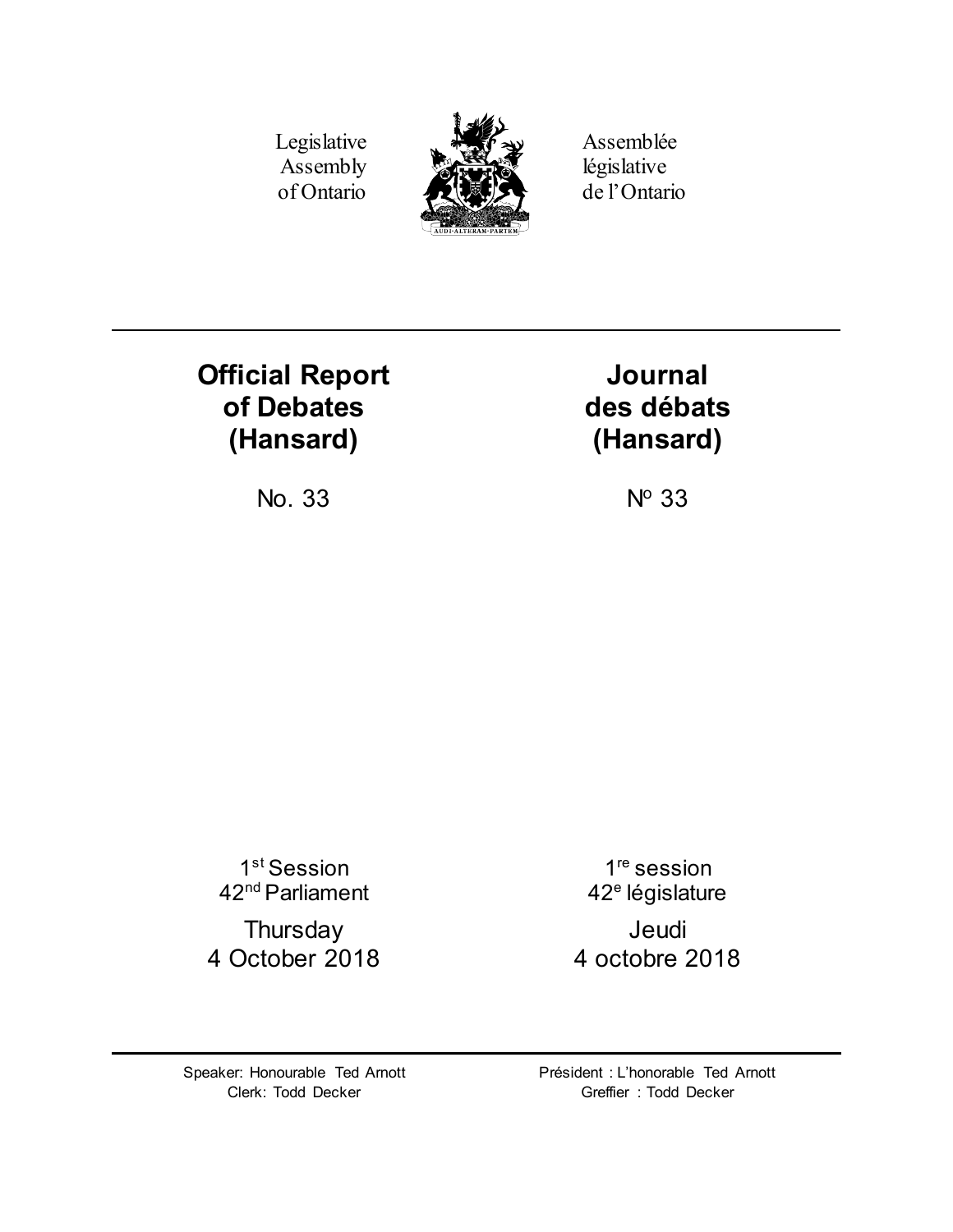Hansard and other documents of the Legislative Assembly can be on your personal computer within hours after each sitting. The address is:

### **Hansard on the Internet Le Journal des débats sur Internet**

L'adresse pour faire paraître sur votre ordinateur personnel le Journal et d'autres documents de l'Assemblée législative en quelques heures seulement après la séance est :

https://www.ola.org/

Reference to a cumulative index of previous issues may be obtained by calling the Hansard Reporting Service indexing staff at 416-325-7400.

### **Index inquiries Renseignements sur l'index**

Adressez vos questions portant sur des numéros précédents du Journal des débats au personnel de l'index, qui vous fourniront des références aux pages dans l'index cumulatif, en composant le 416-325-7400.

Hansard Reporting and Interpretation Services Room 500, West Wing, Legislative Building 111 Wellesley Street West, Queen's Park Toronto ON M7A 1A2 Telephone 416-325-7400; fax 416-325-7430 Published by the Legislative Assembly of Ontario



Service du Journal des débats et d'interprétation Salle 500, aile ouest, Édifice du Parlement 111, rue Wellesley ouest, Queen's Park Toronto ON M7A 1A2 Téléphone, 416-325-7400; télécopieur, 416-325-7430 Publié par l'Assemblée législative de l'Ontario

ISSN 1180-2987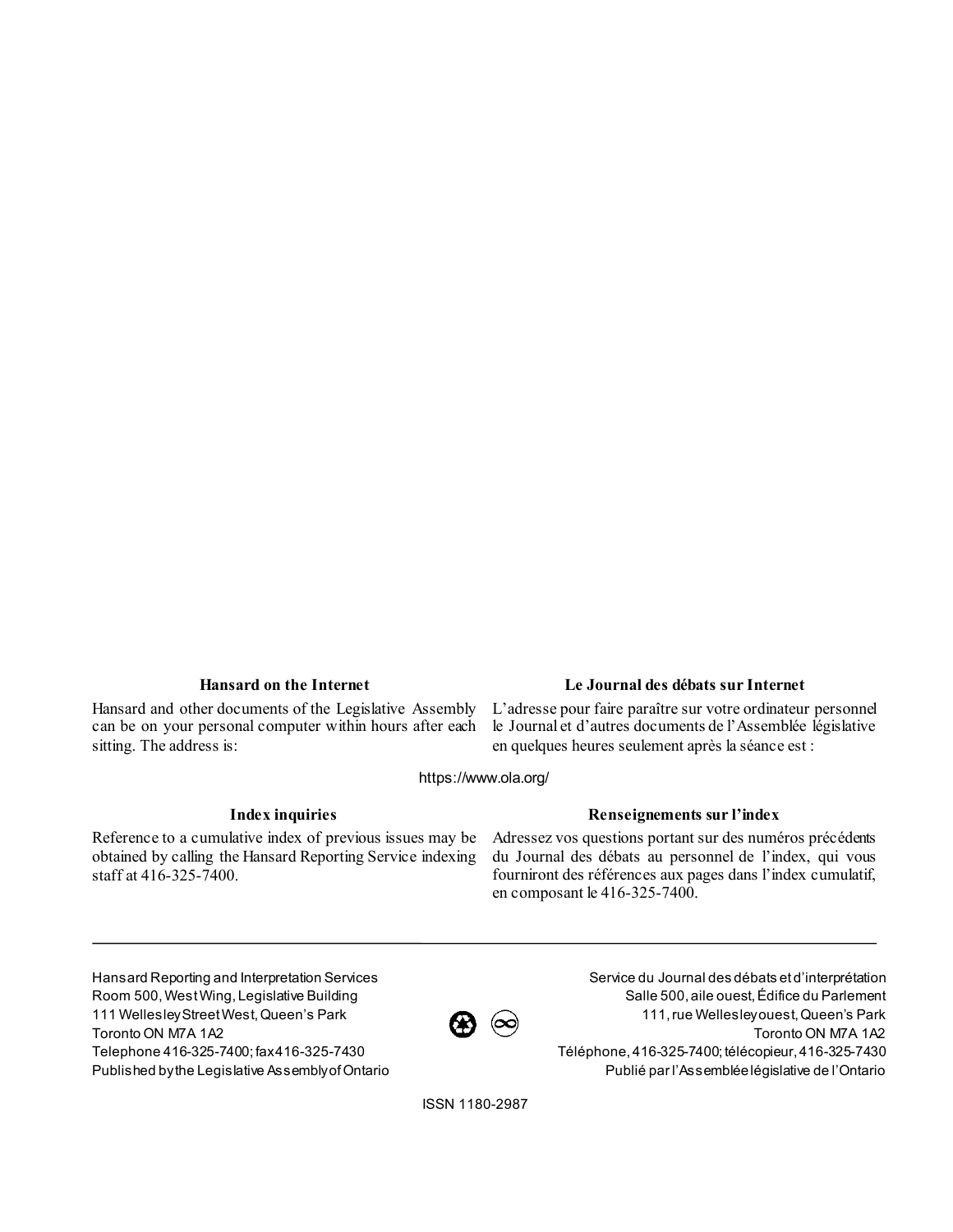# **CONTENTS / TABLE DES MATIÈRES**

### **Thursday 4 October 2018 / Jeudi 4 octobre 2018**

### **ORDERS OF THE DAY / ORDRE DU JOUR**

| <b>Cannabis Statute Law Amendment Act, 2018, Bill</b><br>36, Ms. Mulroney / Loi de 2018 modifiant des lois<br>en ce qui concerne le cannabis, projet de loi 36,<br><b>Mme Mulroney</b> |  |
|----------------------------------------------------------------------------------------------------------------------------------------------------------------------------------------|--|
| Second reading vote deferred  1469                                                                                                                                                     |  |
| Access to Natural Gas Act, 2018, Bill 32,                                                                                                                                              |  |
| Mr. McNaughton / Loi de 2018 sur l'accès au gaz                                                                                                                                        |  |
| naturel, projet de loi 32, M. McNaughton                                                                                                                                               |  |
|                                                                                                                                                                                        |  |
|                                                                                                                                                                                        |  |
|                                                                                                                                                                                        |  |
|                                                                                                                                                                                        |  |
|                                                                                                                                                                                        |  |
|                                                                                                                                                                                        |  |
| Mrs. Jennifer (Jennie) Stevens 1473                                                                                                                                                    |  |
|                                                                                                                                                                                        |  |
|                                                                                                                                                                                        |  |
|                                                                                                                                                                                        |  |
|                                                                                                                                                                                        |  |
| Mrs. Jennifer (Jennie) Stevens 1476                                                                                                                                                    |  |
|                                                                                                                                                                                        |  |
| Members' code of conduct on harassment                                                                                                                                                 |  |
|                                                                                                                                                                                        |  |
|                                                                                                                                                                                        |  |
| Access to Natural Gas Act, 2018, Bill 32,                                                                                                                                              |  |
| Mr. McNaughton / Loi de 2018 sur l'accès au gaz                                                                                                                                        |  |
| naturel, projet de loi 32, M. McNaughton                                                                                                                                               |  |
|                                                                                                                                                                                        |  |
| Second reading debate deemed adjourned  1479                                                                                                                                           |  |

### **INTRODUCTION OF VISITORS / PRÉSENTATION DES VISITEURS**

## **ORAL QUESTIONS / QUESTIONS ORALES**

| <b>Hospital funding</b>            |  |
|------------------------------------|--|
|                                    |  |
|                                    |  |
| <b>Hospital funding</b>            |  |
|                                    |  |
|                                    |  |
| <b>Hospital funding</b>            |  |
|                                    |  |
|                                    |  |
| <b>International trade</b>         |  |
|                                    |  |
|                                    |  |
| <b>Employment standards</b>        |  |
|                                    |  |
|                                    |  |
| <b>International trade</b>         |  |
|                                    |  |
|                                    |  |
| <b>Hospital funding</b>            |  |
|                                    |  |
|                                    |  |
| <b>Firearms control</b>            |  |
|                                    |  |
|                                    |  |
| <b>International trade</b>         |  |
| Mr. Prabmeet Singh Sarkaria 1484   |  |
|                                    |  |
| <b>Hospital funding</b>            |  |
|                                    |  |
|                                    |  |
| International trade                |  |
|                                    |  |
|                                    |  |
| Anti-smoking initiatives for youth |  |
|                                    |  |
|                                    |  |
| <b>International trade</b>         |  |
|                                    |  |
|                                    |  |
| <b>Gasoline prices</b>             |  |
|                                    |  |
|                                    |  |
| <b>International trade</b>         |  |
|                                    |  |
|                                    |  |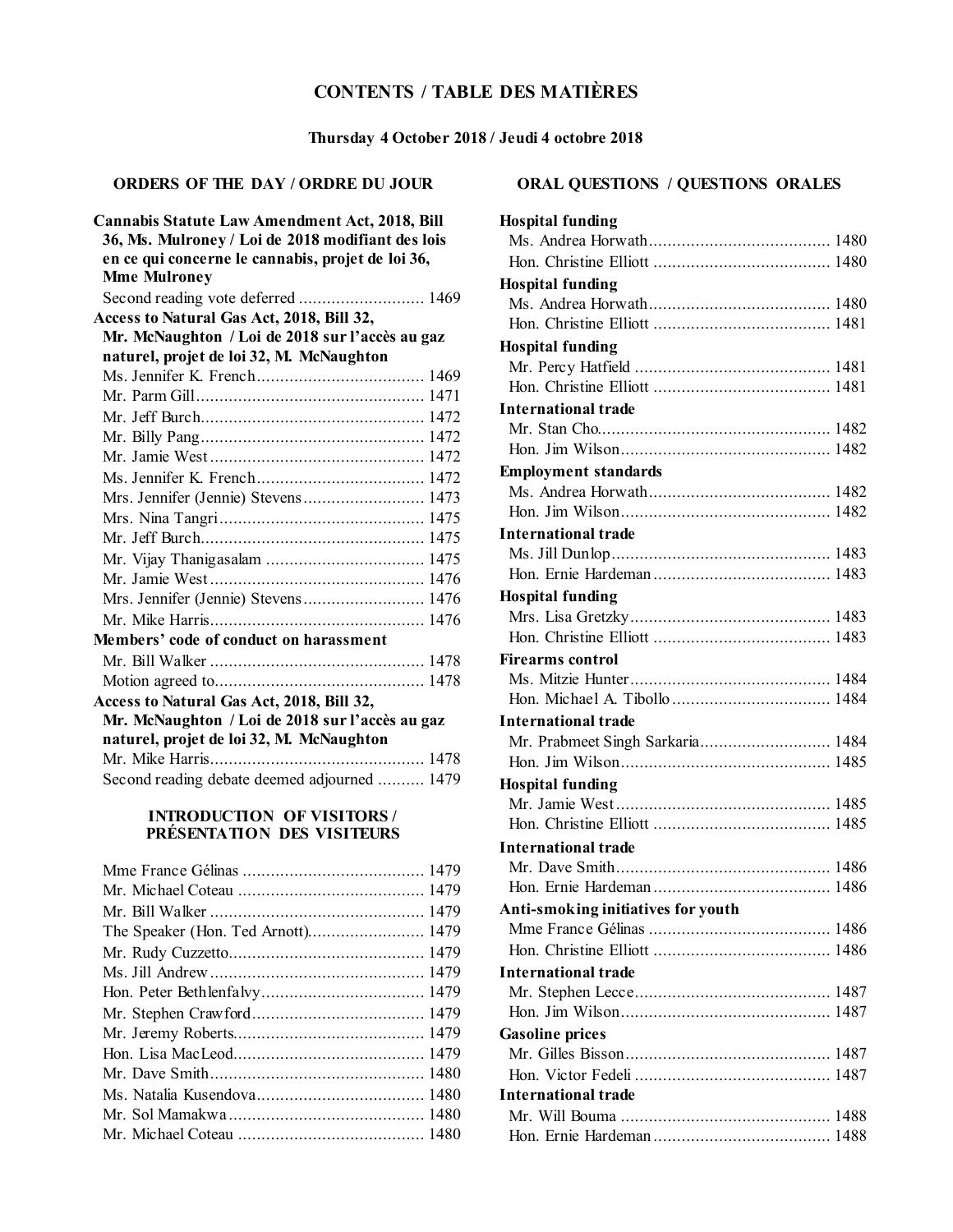### **Affordable housing**

| The Speaker (Hon. Ted Arnott) 1490 |
|------------------------------------|
|                                    |

### **DEFERRED VOTES / VOTES DIFFÉRÉS**

**Cannabis Statute Law Amendment Act, 2018, Bill 36, Ms. Mulroney / Loi de 2018 modifiant des lois en ce qui concerne le cannabis, projet de loi 36, Mme Mulroney** *Second reading agreed to*................................. 1491

### **INTRODUCTION OF VISITORS / PRÉSENTATION DES VISITEURS**

### **MEMBERS' STATEMENTS / DÉCLARATIONS DES DÉPUTÉS**

### **Christine Hayes**

| <b>Community safety</b>             |
|-------------------------------------|
|                                     |
| <b>Mohawk College</b>               |
|                                     |
| <b>Mental health services</b>       |
|                                     |
| <b>Injured workers</b>              |
| Mrs. Jennifer (Jennie) Stevens 1492 |
| <b>Gun violence</b>                 |
|                                     |
| <b>Ron Moeser</b>                   |
|                                     |
| <b>Community safety</b>             |
|                                     |
| Japanese-Canadian relations         |
|                                     |
| Autism                              |
|                                     |
|                                     |

### **MOTIONS**

| Private members' public business |  |
|----------------------------------|--|
|                                  |  |
|                                  |  |

### **STATEMENTS BY THE MINISTRY AND RESPONSES / DÉCLARATIONS MINISTÉRIELLES ET RÉPONSES**

#### **World Teachers' Day**

### **PETITIONS / PÉTITIONS**

| <b>Employment standards</b> |  |
|-----------------------------|--|
|                             |  |
| Firearms control            |  |
|                             |  |
| <b>Animal protection</b>    |  |
|                             |  |
| <b>Employment standards</b> |  |
|                             |  |
| <b>Employment standards</b> |  |
|                             |  |
| Northern health services    |  |
|                             |  |
| <b>Employment standards</b> |  |
|                             |  |
| <b>Employment standards</b> |  |
|                             |  |
| <b>Employment standards</b> |  |
|                             |  |
|                             |  |

### **PRIVATE MEMBERS' PUBLIC BUSINESS / AFFAIRES D'INTÉRÊT PUBLIC ÉMANANT DES DÉPUTÉS**

| Health cards / Cartes Santé                         |  |
|-----------------------------------------------------|--|
|                                                     |  |
|                                                     |  |
|                                                     |  |
|                                                     |  |
|                                                     |  |
|                                                     |  |
|                                                     |  |
| Rea and Walter Act (Truss and Lightweight           |  |
| <b>Construction Identification), 2018, Bill 33,</b> |  |
| Mr. Pettapiece / Loi Rea et Walter de 2018 sur      |  |
| l'identification des composants structuraux à       |  |
| ossature légère, projet de loi 33, M. Pettapiece    |  |
|                                                     |  |
|                                                     |  |
|                                                     |  |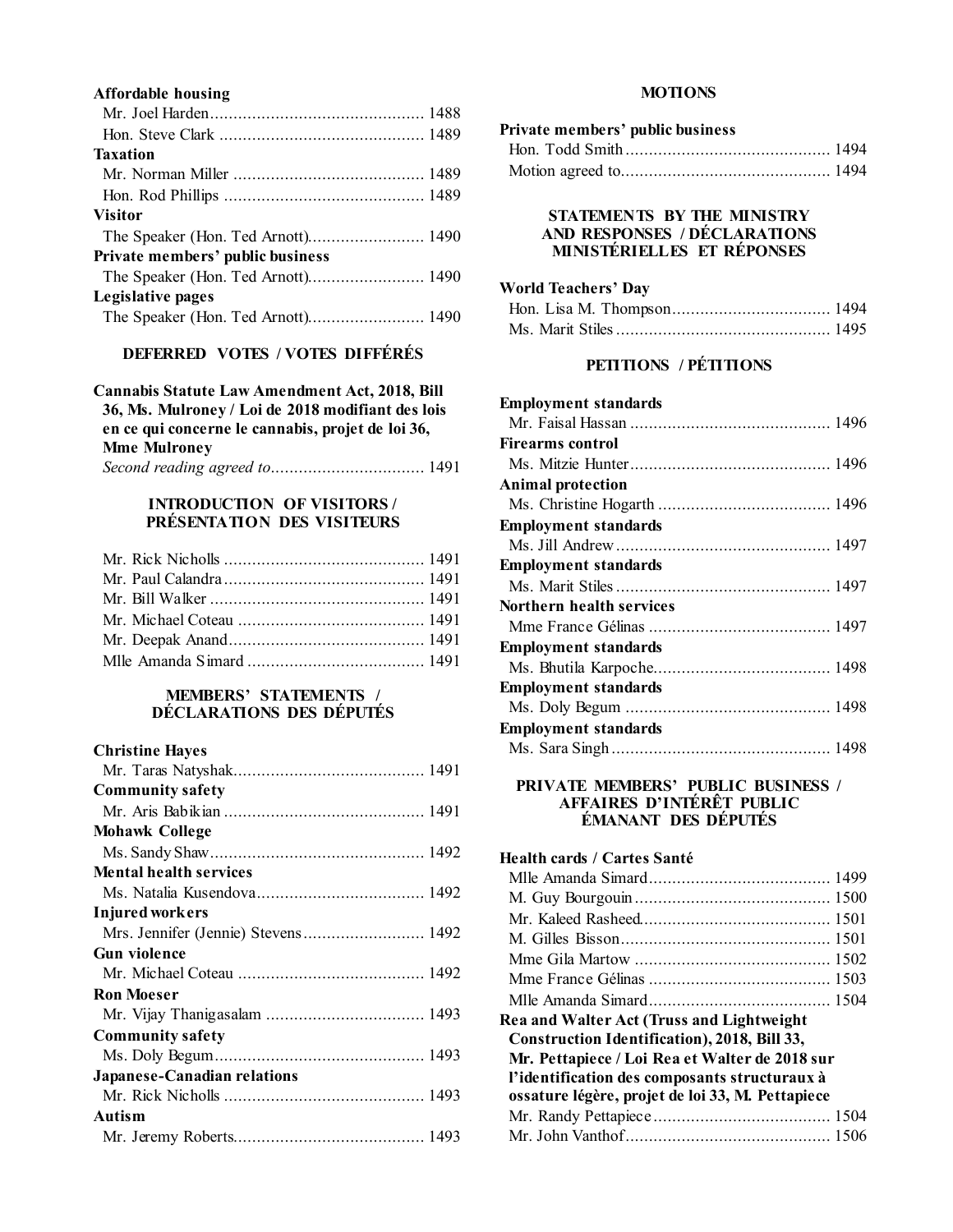| <b>Fighting Back Against Handguns Act (Handgun</b> |  |
|----------------------------------------------------|--|
| Ammunition Sales), 2018, Bill 30, Ms. Hunter / Loi |  |
| de 2018 ripostant aux armes de poing (ventes de    |  |
| munitions pour armes de poing), projet de loi 30,  |  |
| <b>Mme Hunter</b>                                  |  |
|                                                    |  |
|                                                    |  |
|                                                    |  |
|                                                    |  |
|                                                    |  |
|                                                    |  |
|                                                    |  |
|                                                    |  |
|                                                    |  |
| Health cards                                       |  |
|                                                    |  |
| Rea and Walter Act (Truss and Lightweight          |  |
| Construction Identification), 2018, Bill 33,       |  |
| Mr. Pettapiece / Loi Rea et Walter de 2018 sur     |  |
| l'identification des composants structuraux à      |  |
| ossature légère, projet de loi 33, M. Pettapiece   |  |
|                                                    |  |
| <b>Fighting Back Against Handguns Act (Handgun</b> |  |
| Ammunition Sales), 2018, Bill 30, Ms. Hunter / Loi |  |
| de 2018 ripostant aux armes de poing (ventes de    |  |
| munitions pour armes de poing), projet de loi 30,  |  |
| <b>Mme Hunter</b>                                  |  |
|                                                    |  |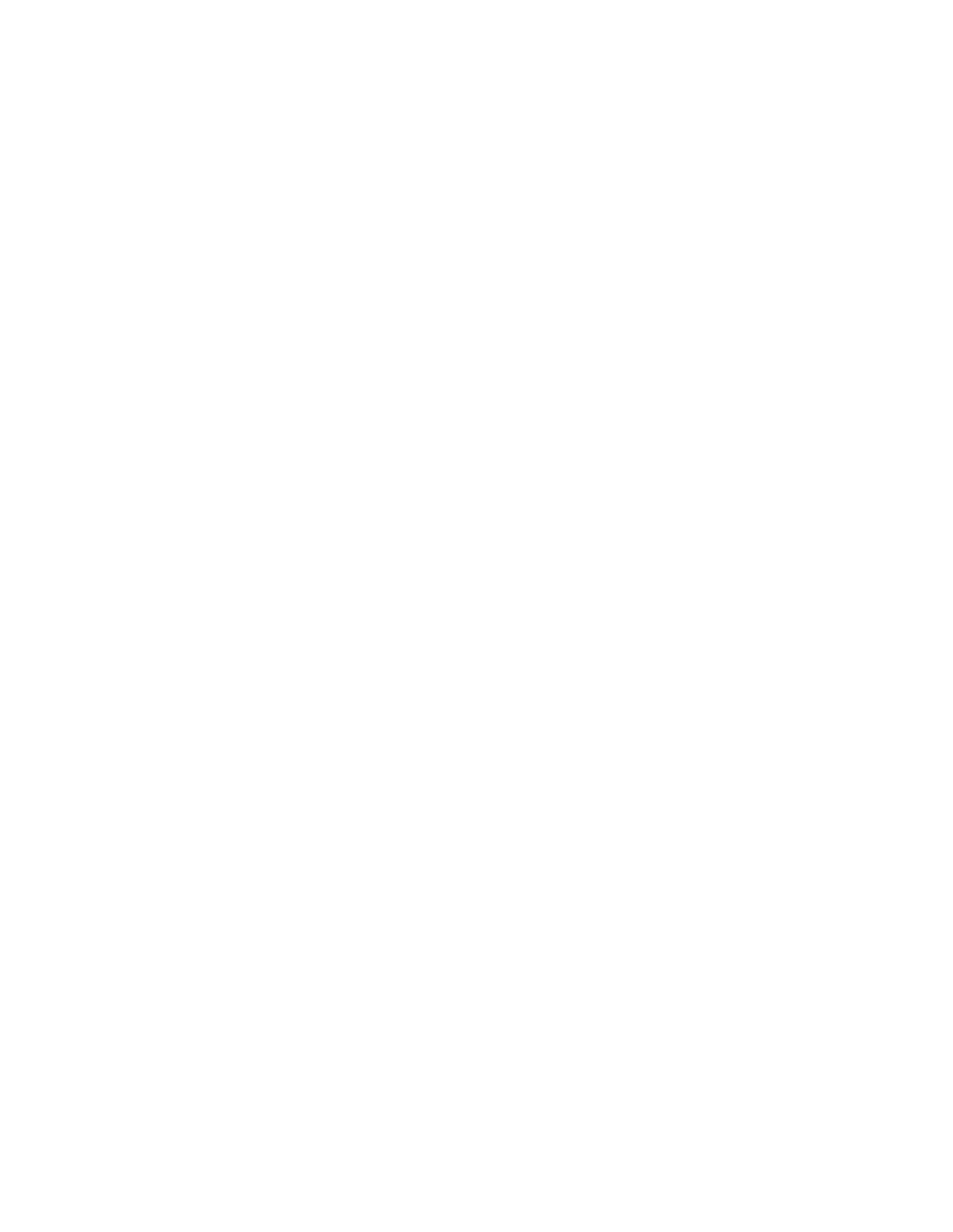### **LEGISLATIVE ASSEMBLY OF ONTARIO**

Thursday 4 October 2018 Jeudi 4 octobre 2018

*The House met at 0900.* **The Speaker (Hon. Ted Arnott):** Let us pray. *Prayers.*

#### **ORDERS OF THE DAY**

### CANNABIS STATUTE LAW AMENDMENT ACT, 2018 LOI DE 2018 MODIFIANT DES LOIS EN CE QUI CONCERNE LE CANNABIS

Resuming the debate adjourned on October 2, 2018, on the motion for second reading of the following bill:

Bill 36, An Act to enact a new Act and make amendments to various other Acts respecting the use and sale of cannabis and vapour products in Ontario / Projet de loi 36, Loi édictant une nouvelle loi et modifiant diverses autres lois en ce qui concerne l'utilisation et la vente de cannabis et de produits de vapotage en Ontario.

**The Speaker (Hon. Ted Arnott):** Pursuant to the order of the House dated October 3, 2018, I am now required to put the question.

Ms. Mulroney has moved second reading of Bill 36, An Act to enact a new Act and make amendments to various other Acts respecting the use and sale of cannabis and vapour products in Ontario.

Is it the pleasure of the House that the motion carry? I heard some noes.

All those in favour of the motion will please say "aye." All those opposed will please say "nay."

In my opinion, the ayes have it.

A recorded vote being required, it will be deferred until after question period today.

*Second reading vote deferred.*

### ACCESS TO NATURAL GAS ACT, 2018 LOI DE 2018 SUR L'ACCÈS AU GAZ NATUREL

Resuming the debate adjourned on October 3, 2018, on the motion for second reading of the following bill:

Bill 32, An Act to amend the Ontario Energy Board Act, 1998 / Projet de loi 32, Loi modifiant la Loi de 1998 sur la Commission de l'énergie de l'Ontario.

**The Speaker (Hon. Ted Arnott):** Further debate?

**Ms. Jennifer K. French:** I'm very pleased to be able to continue my remarks from yesterday. I was glad to have about a 45-minute head start, I guess, to lead into today's

### **ASSEMBLÉE LÉGISLATIVE DE L'ONTARIO**

comments on Bill 32, which is the Access to Natural Gas Act. I'm going to remind folks of a few of the pieces that I brought up yesterday. Hopefully, I can encourage and inspire the government to answer some of the important questions that we have on this bill.

This is a bill that will expand access to natural gas. That is what it purports to do. That is the framework-enabling legislation that we have here. But it's a framework long overdue. We have needed access to affordable energy across this province, especially in our rural regions, especially in our northern communities, especially in our Indigenous communities, but as we see in this bill, we're left to assume that that is indeed the goal.

They say lots of things about assuming. I would feel better about it if, in this actual bill, it were in black and white, if it was actually in writing in this bill that the priority was expansion for our rural communities, our remote communities, our northern communities and our Indigenous communities. Hopefully this government can make that change, make that amendment in the committee time.

I'm going to go back. I'm not going to reread the letters that I've already put on the record from farmers, from communities, from families who through the years have tried to be a part of the natural gas world. That framework—it has been prohibitively expensive for them to get into that; and then, unfortunately, because they can't buy in and they couldn't afford the cost to have the natural gas, to tap into the existing lines, they're left paying the higher cost of energy ongoing.

This is supposed to change all of that, but we have some concerns, not just because we're the opposition, but because we're looking at a landscape here of giving potentially unfettered access, to natural gas companies, to ratepayers' pockets.

As I said yesterday—I mentioned it a couple of times the government has sold this particular program as a nocost solution, as a cost savings, because they have axed a \$100-million grant that had been promised by the Liberal government. There were projects that were already being arranged as part of that \$100-million grant, and this government said, "No, no, that's taxpayer money. We are going to save the taxpayer. We are going to get rid of this \$100-million government investment. We don't want any skin in this game. Instead, we are going to say that all of these projects and more projects, and then more on top of that"—which is okay, as long as there is a benefit and they're necessary projects and there's OEB scrutiny on those proposals, on those projects.

There is going to be a significant cost to put those lines in. There is going to be a significant cost, but this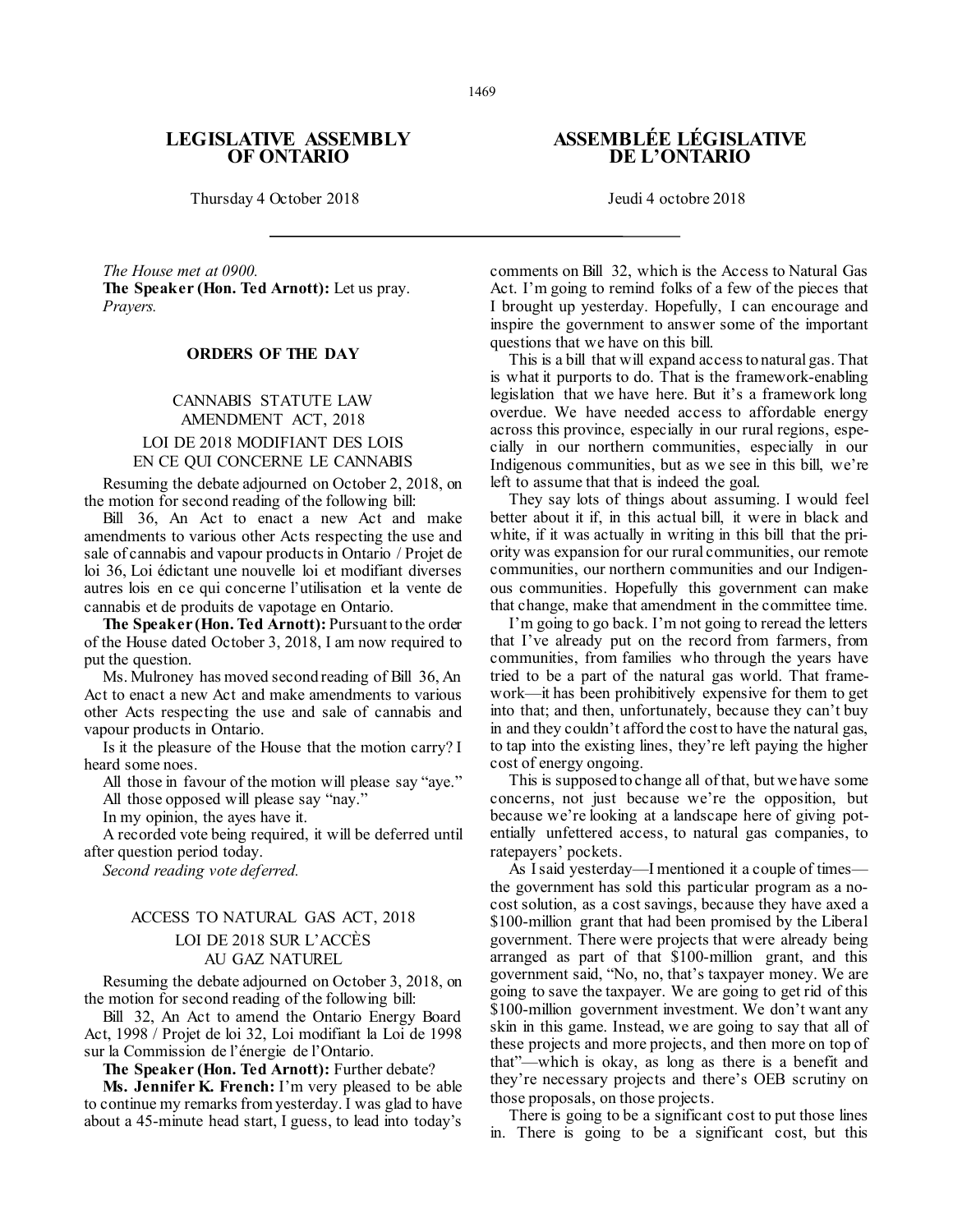government says, "Not for the taxpayer. Don't worry, folks. We're saving you money. There's no cost to the taxpayer." But the cost, as is laid out in this legislation, is going to be shifted. There is going to be the subsidy for the new consumers, and then it's going to be shifted to other consumers, yet to be determined in regulation by cabinet. Cross your fingers. That shifted cost responsibility will go onto, we assume, the ratepayer base, onto the existing ratepayers. So we're not calling them taxpayers, because that's what this government has said: They're not taxpayers. But they are ratepayers.

I'm going to tell you something, Speaker: It's the same person.

I'm going to explain a little bit about the Ontario Energy Board, the OEB. They have a duty to respect the consumer. Yesterday, I briefly mentioned the core principles. They have to determine whether it's worth it. They have to look at benefits, they have to look at the potential and they have to make sure that a project that comes to them—an energy project—is worthwhile, and they have measure-ments.

Something about natural gas that I've learned in preparing for this hour lead: Natural gas companies aren't actually allowed to make money off of the commodity. They can't make money off of natural gas. They make money off of building and managing pipes—and I understand they need to make money; this is a business. But as I hear over and over from farmers and families and businesses, they also provide access to growth and lower costs. Farmers, our agricultural communities, our industries, our families—they need that. They need lower-cost energy. They also need broadband; I'm just asking while everybody is here. Hopefully we'll get to that and we'll have a really fulsome debate about broadband another day.

The OEB is the independent regulator. They scrutinize and regulate. I'm sure that natural gas companies would love to build pipes to everyone, to everywhere and increase the use of natural gas, but that doesn't make economic sense. These projects need to make sense, be in the best interests of our communities and the best interests of our businesses and our families.

#### **0910**

So back to the core principles for the OEB: You can't charge different amounts to different classes. I'll come back to that. The other one is: You can't expand if it doesn't benefit existing consumers. That has been a measure for new projects: Is everybody benefitting equally? No? It's not going to go ahead. I'm oversimplifying, but this is the gist of it—and that everyone has to pay the same, because it's not fair if someone has to pay more. Well, I think we all recognize that in some of our rural and northern and remote communities, it is going to cost more. If they need it and they are demanding it and they are asking for it, and have been for years and years and years, and they're willing to pay more and there's a way to work with them, then by all means I don't think we should hamper their growth, their development.

So that's why in 2016 the Liberals had decided that rule number one isn't fair. As I said, if a community or a family is willing to pay the difference, to pay more to have it, then case by case we should be able to override this principle. Okay. The bill we have here, Bill 32, overturns the OEB rules that were based on the principle that people who benefit from natural gas investments should be the ones who pay for them. This is shifting the cost to the existing ratepayer base, so that overrides rule number two. I'm not even arguing that that's a problem, but I'm saying that when we're getting into territory here that is overriding the OEB and we have a bill that doesn't explicitly state and reassure us as to what the OEB's role is going to be with all of these new projects, we have concern. We want to know that the OEB will be able to scrutinize these decisions; that projects that are proposed and that hopefully are able to go forward do indeed meet some cost-benefit threshold. I don't want to leave that up to cabinet, no offence; I want to leave that up to an independent body to make the decision.

Currently we have limits, and we want assurances that we still will, because despite the fact we've heard this is a no-cost solution, there is a cost. As the minister had said the other day, with the \$100-million grant that they have cut, that \$100 million was only going to cover, as he said, 12 projects. I don't know; I don't know what those projects are. I'm using his numbers. So as I'll ask again: If \$100 million gets you 12 projects and this government has been talking about 80 projects on the horizon, that quick math looks like about \$700 million right out of the gate that we have on the table here.

What will that look like? How quickly will that happen? Are we talking about those numbers? Are they legit? During questions and comments, I would love to have clarity on what that cost will be; and borne by whom? It says "a class of consumers." I can assume it's the entire natural gas ratepayer base of Ontario. Those costs spread over the entire province—I don't know what that will look like on a bill; maybe significant, maybe not, arguably not. I don't know. But are we talking about this over the next couple of years, the next 10, the next 20? We don't know, and we want protections for Ontarians.

So again it's not clear whether the OEB will still have authority to review and approve natural gas expansion proposals. We want to know that. We want to strengthen rural energy infrastructure, but this bill cuts \$100 million to the natural gas expansion grant—just gone. The government is not putting any money in. So they're saying what? What does that mean? To me, they're saying: "We're washing our hands of this. We're just going to leave it up to the private sector and cross our fingers that it goes well."

Speaker, perhaps you remember that was a great Liberal idea when it came to Hydro One, when it came to energy: Let them look after it. We're still feeling that. So I caution the government. Do you want to take all of your responsibility out of this conversation? I don't think so, because if this doesn't go well, you'll wear it regardless.

But there are other pieces that I didn't have a chance to talk about yesterday. You might remember that Greenpeace recently sued this government for failing to post Bill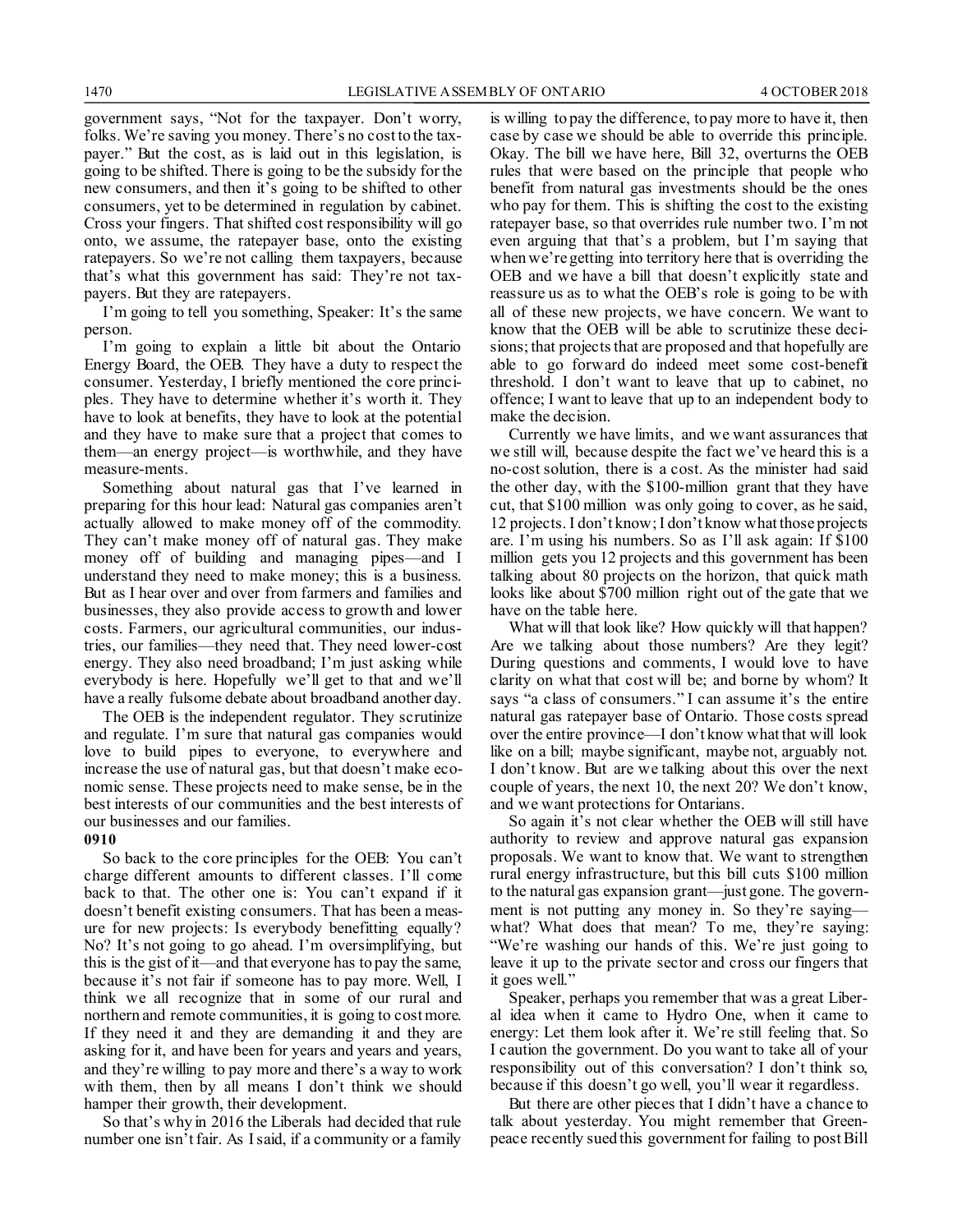4, which was the Cap and Trade Cancellation Act, to the Environmental Registry. Okay, why am I mentioning that? Well, maybe they can clarify, because when I prepared these remarks last week, when I thought I'd be doing the lead, at that point this government hadn't posted this bill to the Environmental Registry as required by law. So if that has since been done, since last week, please let me know. But otherwise, why are we going down the same path? We do have environmental responsibilities, and laying pipe across the province falls under this.

Again, something that I have—I'd say I've belaboured this point, but I'm hoping that by the hundredth time I say it, one of them will hear it. There is no mention of the words "rural" or "northern," so what is the goal? If the goal is to subsidize suburban sprawl for the benefit of developers having that discounted natural gas installation that's funded by the ratepayer, then let's have that conversation. We're all for responsible development, but I don't know that this is the way to approach that.

If this is indeed like we're hearing in debate, for the folks who have been asking for it, for rural, remote, northern and Indigenous communities, great. Put that in the bill, please. I'd like to know who the actual beneficiaries of Bill 32 are. As I said, this can't be a "maybe" for northern and rural.

Another assurance while we're talking about those communities—which is nice, because often we don't some northern industries and municipalities have sought assurances that the Northern Industrial Electricity Rate Program will continue. That's \$120 million a year in funding. It was reaffirmed in the 2018-19 budget. There is always a fear it will be cut. This would be a great opportunity for government members to stand up and say: "Don't worry, Jen. You can reassure all of those industries and municipalities that it's still a go." So, food for thought.

Anyway, one other thing: In the spirit of working together, I had requested a briefing on this particular bill. I haven't had it yet, and maybe I won't, but anyway I figured it out myself. The one thing the government did give me was a handy consolidation of acts, the Ontario Energy Board Act. This is just a fun fact as I was flipping through here—and I can't show you because that would make it a prop—but this is where this amendment will fit in here. What we're debating fits neatly in here. But when you flip through the act, you find grey areas—like, actually coloured grey. I'm being literal here. These are sections of the bill that we have already debated in this House, that have passed but haven't actually been proclaimed yet. There's a whack of them.

The government might want to take a look at this: When it comes to stopping the distribution of gas, recovery of amounts, exceptions and there are some protections in here for natural gas consumers in the event of—well, reading into it—winter disconnections, for example; so protections for consumers that are in law but haven't been proclaimed yet. So while you're at it, while you're digging in here—putting in these amendments and we're talking about a committee—seeing as how you're the new

government, maybe go back and proclaim some of these protections just for fun and while we're here.

The takeaway, in my last minute and a half: The government is cutting a \$100-million investment, a \$100 million grant. They have no skin in the game, and they're putting all of this on private industry. Saying that, "No longer the taxpayer is on the hook for this, but the ratepayer is," and pretending that those are different people—come on. An Ontarian is an Ontarian, and the costs will be borne by them.

So let's do this responsibly and reassure folks that this will be something that does, ultimately, lead to the goal that you're talking about—and it's not in writing—that is, to have affordable energy access to our rural, remote, northern and Indigenous communities. That needs to be the priority. Please put it in writing. The potentially unfettered access to ratepayer pockets—we want to know and we want to hear from this government that the OEB will be involved and what that will look like. Can they scrutinize it? What is their place in this? Because it can't just all be up to cabinet. Like I said, "I like you—but." Okay? We need independent oversight on this. **0920**

We really want the government to prioritize the needs of our ag sector, of our rural communities and our northern neighbours. Prove it. Use the words. Type them; they're not too long. Put them in the bill. We've seen an unpredictable and unstable way of doing business with the cancelling of contracts. We want to know that this is the right way forward, so we're asking this government to prove that to us.

**The Acting Speaker (Mrs. Lisa Gretzky):** Questions and comments?

**Mr. Parm Gill:** I want to thank the member from Oshawa for her speech. I just want to share what I am hearing and what I have been hearing in my riding. I represent the great riding of Milton, and it's, obviously, an honour and a privilege each and every single day. It allows me to be in this House and represent the members of my community.

We have a significant portion of my riding that is rural, communities, like Campbellville, Moffatt—you name it— Brookville, Lowville, Kilbride, Nassagaweya. I run into my constituents all the time, especially lots and lots of them during the election, because this is an issue that concerns most rural residents, who are basically paying through their nose when it comes to having to heat their home and, in some cases, having to choose whether they are going to put food on their table or whether they're going to heat their home and whatnot. These are people that are dependent on natural gas to heat their homes, or on electricity, oil and other means where they don't have access to natural gas.

This would really help families. I can tell you, in my riding of Milton, this is an initiative that is received really, really well. I am hearing lots of positive feedback on what kind of relief it will help bring for families that are suffering, making ends meet, especially seniors in my riding.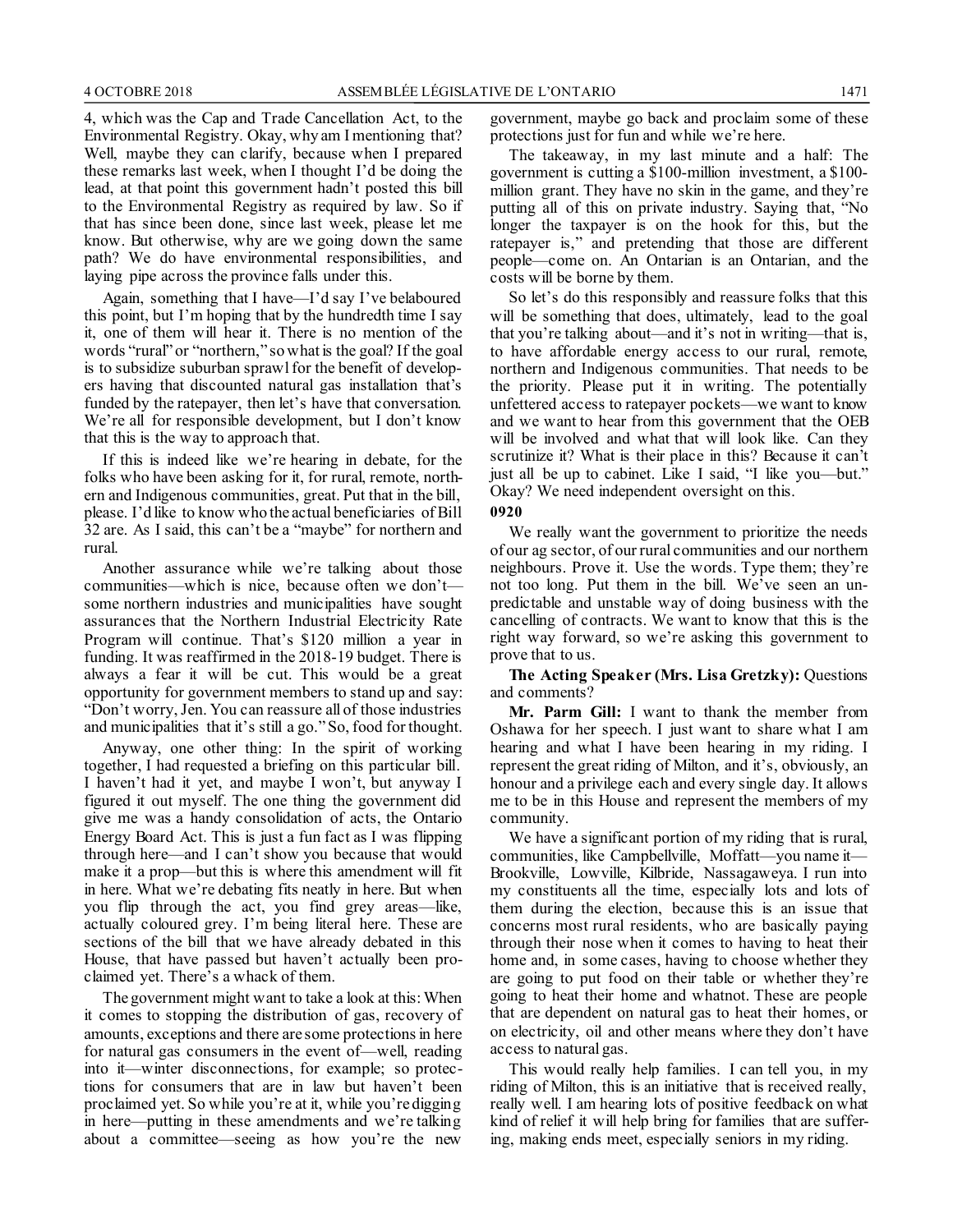Under the previous Liberal government, the private sector was restricted in terms of how they could play a role in eliminating this need—to bring natural gas to rural communities. This will help my communities in a big way.

**The Acting Speaker (Mrs. Lisa Gretzky):** Questions and comments?

**Mr. Jeff Burch:** I just want to thank my friend from Oshawa for a very thoughtful one-hour presentation. I admire anyone that can get up and speak for an hour on any subject—

**Ms. Jennifer K. French:** Oh, I can speak for an hour— **Mr. Jeff Burch:** She can speak for an hour.

As she pointed out, this is another example of this government bumbling along with policy, not really tying up loose ends and not really sure where they are going. Whether this side of the House decides to support this bill or not, there are obvious problems with it because of the bumbling nature of the way the government approaches legislation.

For example, as of last week, Bill 32 was not posted to the Environmental Registry as is required by law. We all know that Greenpeace sued the government for failing to abide by this law when Bill 4 was not posted. Time and time again, it's evident that this government doesn't have an environmental plan—I've raised this issue many times—and they don't tie up loose ends when they present legislation. It's very unfortunate.

Life is becoming increasingly unaffordable, and we want to rectify that. However, this bill, combined with the \$100-million cut to the natural gas expansion grant, could be sending the natural gas sector down a similar road as the hydro scandal, and the indirect costs of this bill could be very large. Capital decisions have to be authentically in the interests of consumers, not politics or big business.

On this side of the House, we know what happens when Conservatives take government. We have the federal debt—72% of it was accumulated by Conservative governments. What they do is they get in, the deficit balloons out of control, their friends make a bundle and workers suffer. That's our concern, Madam Speaker, with the way the government is approaching this bill.

**The Acting Speaker (Mrs. Lisa Gretzky):** Questions and comments?

**Mr. Billy Pang:** I appreciate the member from the opposition—that we agree that living in Ontario is more challenging and more unaffordable. However, we have different approaches.

We are going to implement a proposed program that the legislation, if passed, allows more consumers access to affordable natural gas. I just got some bills from my wife that she sent to me. I can see that the bill of the natural gas is rocketing up.

We understand that for average residents, consumers, in Ontario, if they use electric for the heating, it will be way more expensive. So we are supporting them by proposing more natural gas support that results in savings between \$800 and \$2,500 per year. By removing the cost of the cap-and-trade carbon tax from the natural gas, we believe that residents in Ontario can live a way more affordable life. Therefore, we proposed this bill. We want to put money back into Ontarians' pockets.

**The Acting Speaker (Mrs. Lisa Gretzky):** Questions and comments?

**Mr. Jamie West:** I also want to congratulate the member for Oshawa for her presentation and the points she brought forward and how eloquently she did it.

One of the ones she hammered again and again and talked about was "no cost to taxpayers." That's fun to say, that taxpayers won't pay, but at the end of the day someone has to pay. It doesn't matter if you call them a taxpayer or a ratepayer; someone is paying at the end of the day. Ratepayers are taxpayers. You can play with vocabulary, but there isn't a very big difference.

The other part of it is, as somebody who currently has natural gas in my house as well as other utilities, I don't want to subsidize the expansion of a private company. I don't think that's fair to me to have my bills go up so I can pay for the expansion. I think the cost should be borne by the company and incentives through the government, but not specifically just because I'm already a customer. It would be like if I rented a unit and my landlord decided he would like to build a unit next door to me and my rate doubled so that I could pay for his infrastructure. That doesn't make sense to me.

The member from Milton talked about the heightened cost of electricity. It's going to skyrocket again once the artificial lowering of rates goes down. I agree with that.

If you go back in time, in Sudbury we had a lot of people heating by oil. It was costly, dirty and expensive. Then, electricity was the saviour. In the 1970s, all of these houses were built with electric baseboard heaters. In fact, my first house had electric baseboard heaters and one natural gas fireplace in the corner. We almost never turned on the baseboard heaters because it was so expensive. This was before it ballooned up. That's something that we have to look at as well when we're looking at rural communities or remote communities.

It's important that the bill, even though it includes it in the title, should specify that this isn't, as the core city of Sudbury expands, to bring natural gas to neighbourhoods that are nearby, but to bring it to the neighbourhoods that are outside, in Greater Sudbury and beyond, that don't have any immediate access at all. As it expands, we have to keep in mind: Do we have these rural communities on gas as their only choice, and then that rate climbs as well, and what alternatives do they have?

It's about giving people choice—and not just a choice, but many choices. And I agree: They need choice and they need access, because the price of electricity is very high. But we have to make sure that it's a fair choice and one that's going to be economical.

**The Acting Speaker (Mrs. Lisa Gretzky):**Back to the member for Oshawa.

**Ms. Jennifer K. French:** Thank you very much. I appreciate the comments from the members from Milton, Niagara Centre, Markham–Unionville and Sudbury.

As the member from Milton reminds us, we hear constituent concerns on a regular basis. We do want to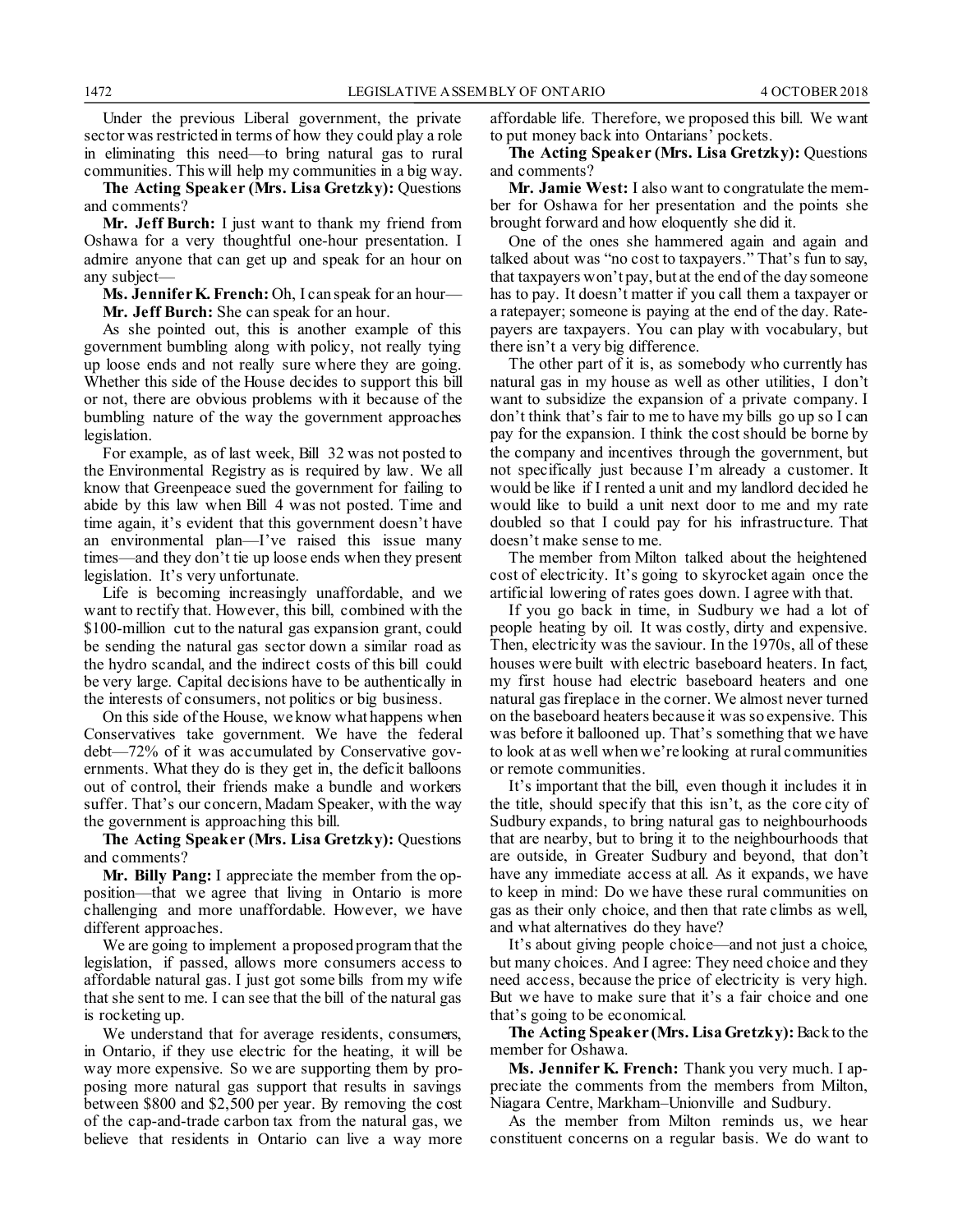help families. So I want to ensure, as I said, that that is the goal of this because, as the member from Sudbury just mentioned, how does he as a ratepayer or how do ratepayers feel about the expansion of the company? If it's expansion just for the sake of expansion versus expansion for access for our rural and northern—I'm willing to pay a bit more on my bill to make sure that our northern and our agricultural communities have access to lower-cost energy, but I also want to know that my government will invest. I want to know that the government cares enough to put money into this, that they're not just going to throw up their hands and say: "Do it on your own. Go ahead. Have at them."

### **0930**

So the comments from the member from Niagara Centre about how this is presented, with lots of questions and loose ends, getting to be par for the course—which is annoying, because when the bill comes into force, then we do have to do the cleanup afterwards. It's always a good idea to put the work in on this side of it. But as he said, we want assurances—we Ontarians want assurances—that this will be done authentically in the interest of consumers. So reassure us, folks. That would be great.

The member from Markham–Unionville talked about his bill going up. I've been seeing bills as well, but when his natural gas bill is already going up—and we're going to spread natural gas far and wide and we're going to use up all of these supplies that we've got from fracking in the US—well, then, are we going to find ourselves back in the 1970s with the electricity conversation, but now natural gas? So great point. And money back into Ontarians' pockets—yes. But don't just take from one to put in the other. It's one set of pockets, ratepayer or taxpayer.

**The Acting Speaker (Mrs. Lisa Gretzky):** Further debate?

**Mrs. Jennifer (Jennie) Stevens:** I rise this morning to do my inaugural address. Madam Speaker, it is an honour and a privilege to be here today and to congratulate you, on behalf of the residents of St. Catharines, on your appointment as Speaker of this House. I offer my personal congratulations as well, and I look forward to working with you in the next four years.

Any speech that I have ever done, whether it be professional or personal, cannot begin without mentioning any and all of my family. I would like to thank my very supportive husband, Jim—Jim has been my silent partner throughout my whole political experience; my son, Jonathan; my daughter, Sharlotte; and their partners, Sarah and Mark. I would be remiss not to mention my two beautiful granddaughters, Josephine and Hazel Mae; my sister, Jackie; Bryan; and of course, my mother, Pat; and my late father, Fred. Whether it has been my municipal or provincial campaigns, my family and friends—and by the way, some of the best friends a girl could ever ask for: Shelley, Peggy, Dana, Lisa and Sharon—have always been by my side, ready to knock on doors, put up signs and do whatever they could do. I would like to thank them all from the bottom of my heart.

My family is a proud military family. Both my grandfathers served in the air force. In fact, my mother and father met on an air force base in 1960, in Edmonton, Alberta. They're known as what you call "army brats." It was shortly after then that my father served in the Canadian navy. My cousin Joanne serves in the air force. Her husband, Denis Doucette, is a warrant officer for the Canadian military. But most of all, my proud part in my life is my son, Jonathan. Jonathan serves in the Canadian navy.

You could say we have it all covered in Ontario and across Canada. We have the land, the air and the sea. Because of my family ties to the military, I was honoured to be named the opposition critic for veterans, legions and military affairs. Being raised by a veteran and raising one myself has instilled in me deep appreciation for the risks our men and women in the Canadian services put themselves in every day.

It was always with mixed emotions that I would say, "Fair winds and calm seas" to my son, Jonathan, when he would leave for a tour of duty. Jonathan has served our country, Canada, in three tours of duty. ALTAIR was a counter-terrorism mission, SAIPH was a counter-piracy mission in the Gulf of Aden, and Active Endeavour was about showing forces in the Black Sea and the Mediterranean during the war on terror. The pride I felt knowing that my son was following in his grandfather's footsteps, ready to risk everything to service this yours—great country of ours; but also the worry, the wondering whether or not my son, Jonathan, would come home to the arms of his family. We were fortunate: Our son, Jonathan, came home, but many of his friends and comrades were not so lucky.

I would like to let you know about a young man named Dennis Brown. Dennis grew up in the riding of St. Catharines. He was a very, very good friend of mine. He perished in the line of duty on March 3, 2009. Dennis enlisted in 1988 with the Lincoln and Welland Regiment in St. Catharines and served as a warrant officer in the Canadian Armed Forces.

When I think of the sacrifices of men like Dennis, my heart aches for the loved ones, for his three young boys who been left behind: Mac, Owen and Ben. There is no question we must put our veterans and their families first in our minds and in our hearts every day. Those who have sacrificed everything for this country deserve the same from it. The least we can do as elected representatives is to do everything in our power to give our veterans and their families everything they need.

My first political endeavor was when I ran for St. Catharines city council back in 1997. It was my mother and my late father who played a role in inspiring me to run municipally. My mother herself had served as a school board trustee. She was the chairman of the Lincoln County School Board. And 43 years before I was elected to this position, my father, Fred, ran provincially for the NDP in 1975 in the riding of St. Catharines–Brock. He went on to serve on St. Catharines city council from 1981 to 1985. I know that he cannot be here today to listen to my inaugural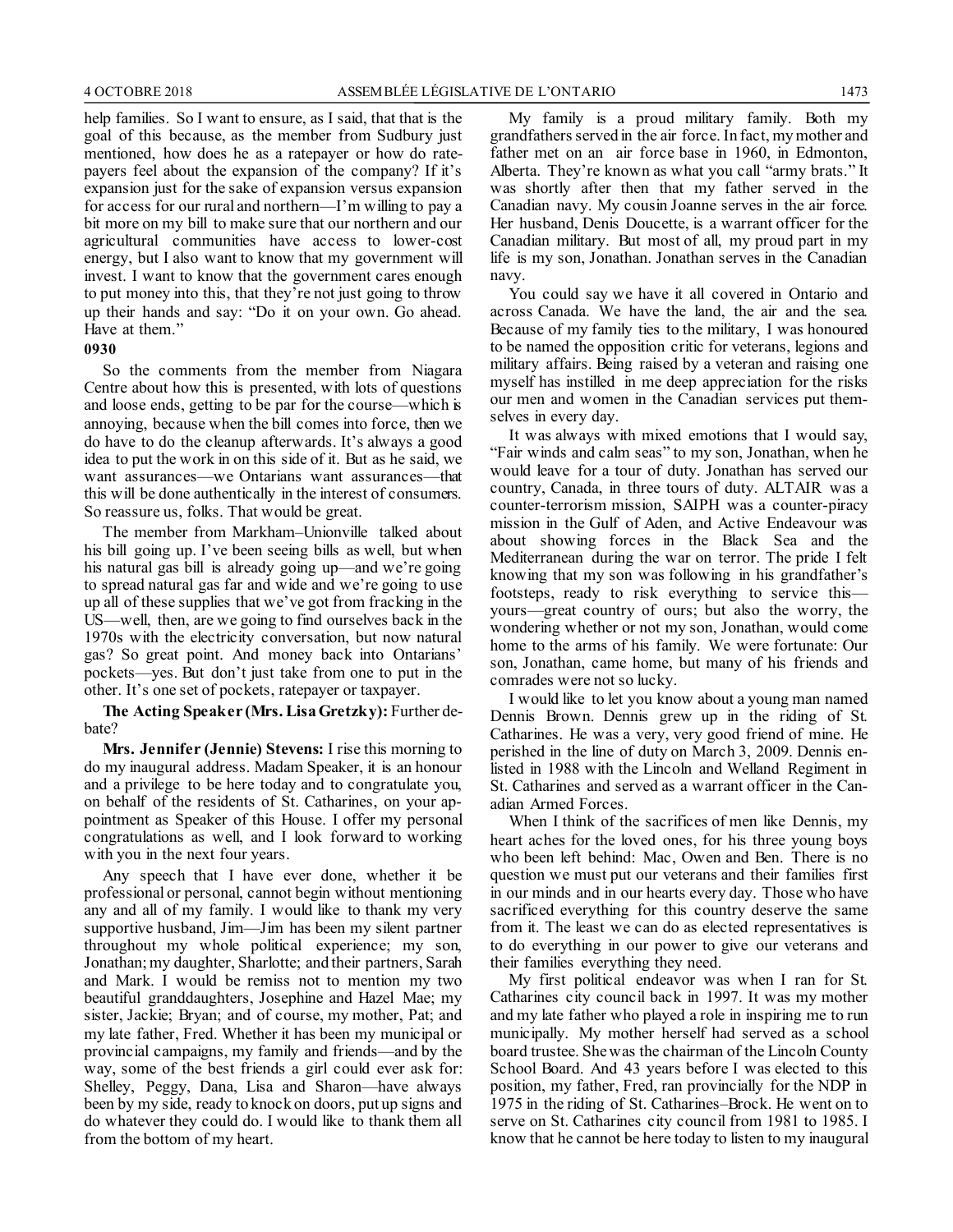speech, but I know he is here looking down from above, guiding me through every step of this endeavor. And boy, oh boy, I know my father has a huge smile, and it's a smile of pride.

Even though I ran unsuccessfully my first two tries municipally, my mother never gave up, and her support never wavered. In fact, in every election, being municipal or provincial, since then, I can say with confidence that she has knocked on more doors than anyone else in St. Catharines, and I know that for a fact. No one has supported me more in my political life than my mother. For every pair of shoes I went through, I know my mother burned out two. At every campaign event I went to, my mother stood right beside me. I would like to take this opportunity this morning to thank her; to thank her from the bottom of my heart.

So, a little about me: I was born and raised in St. Catharines in a small community called Merritton within the city of St. Catharines, and it is a place I have called home all of my life. I cannot express how humble I am that St. Catharines residents have put their trust in myself to be their representative, their voice here at Queen's Park.

My predecessor, Mr. Jim Bradley: Jim represented the residents of my riding, St. Catharines, for the past 41 years—41 years, Madam Speaker. He did so with honesty, and he did so with integrity and a strong sense of commitment to provide the residents of St. Catharines the programs and the services they needed. But mostly, Mr. Bradley served the residents with a lot of hard work. I have been left with some pretty large shoes to fill.

If there is one thing of Jim's legacy that I would like to carry on, it is his insistence that no matter what, the working class of this province, they deserve to be heard, whether it be housing, in employment law or in child care. **0940**

St. Catharines, Madam Speaker, is the largest municipality in the Niagara Peninsula. It's a city of approximately 132,000 people, the largest municipality in Niagara. It is divided by one of the busiest highways in Ontario, the Queen Elizabeth Way. As the largest municipality in Niagara, St. Catharines has a north end and it has a south end. Seeing that it is on a direct route between Toronto and the border with the United States of America, transportation is an important issue and a concern. Rapid and reliable transportation between St. Catharines and Toronto is needed. GO Transit has been promised to the residents of St. Catharines. It needs to be delivered, and it needs to be delivered as soon as possible.

St. Catharines, like other cities, is in the midst of an opioid crisis. Last fall, Niagara Health reported a 65% increase over 2016 in the number of opioid overdoses in its emergency department. At the same time, data released by the Canadian Institute of Health Information showed that Niagara had one of the highest rates of opioid overdoses in Canada. Safe injection sites, safe consumption sites—many of them are needed, and they are needed now. Every day, at the doorstep, I heard stories—whether it was people finding needles on their streets or in their parks or within their children's playgrounds—their experiences, their real-life stories, of their loved ones and how they struggled with addiction.

Madam Speaker, I was elected to represent everyone in St. Catharines, and that includes our most vulnerable people. We owe it to them to let them know that we believe their lives are worth fighting for, whether it be an overdose prevention site, or whether it be providing housing or even a good paying job.

St. Catharines has one of the lowest vacancy rates for Ontario cities. The vacancy rate is well below 3%. This puts a financial strain on our regional housing services that were downloaded by the province many, many years ago. Public housing is something I will fight tooth and nail for, every step of the way, just as my constituents have asked me to do.

St. Catharines has officially declared itself a "compassionate city." It is struggling to offer compassion to the homeless and to those seeking affordable rental accommodation when the vacancy rate is so low. Provincial policies and programs need to do more to address the urgent need in St. Catharines.

Residents of St. Catharines need better transportation in the form of GO Transit. It is needed now. Residents of St. Catharines need more affordable housing. It is needed now. Residents need safe injection sites and an end to hallway medicine that I experienced first-hand as an employee at the Hotel Dieu Shaver rehabilitation centre. Hydro One must be put back into public hands so residents can see some relief to their electricity charges. High tuition costs for our Brock University students and our Niagara College students must be addressed so our students don't have to choose between paying for books and paying for food.

These are only a few additional issues and concerns expressed by my residents of the riding of St. Catharines during the last provincial election campaign. There are many, many, many more, and I look forward to working with my fellow members from across the House to see these issues addressed and come to a conclusion that will benefit all of the residents in my riding as well as the ridings around St. Catharines.

As a former city councillor for the past 15 years, I, along with my fellow city councillors, have strived to make St. Catharines the vibrant, attractive and productive city it is today. But St. Catharines needs more than can be given from its municipal or regional government—a government that is willing to tackle the issues that my community faces, communities within St. Catharines, as I have already listed. There is no question that St. Catharines residents need more.

With the help of my fellow members in this House and with your assistance, Madam Speaker, it is my hope that programs and services are supported in my constituency. That is what I was elected to fight for. Residents know that I will work with anyone to get things done and that I have no problem working alongside people of every politic al stripe to make sure my constituents get what they asked me for during the election: better transit infrastructure, affordable housing, good-paying jobs, an end to hallway medicine, and the mental health and addiction supports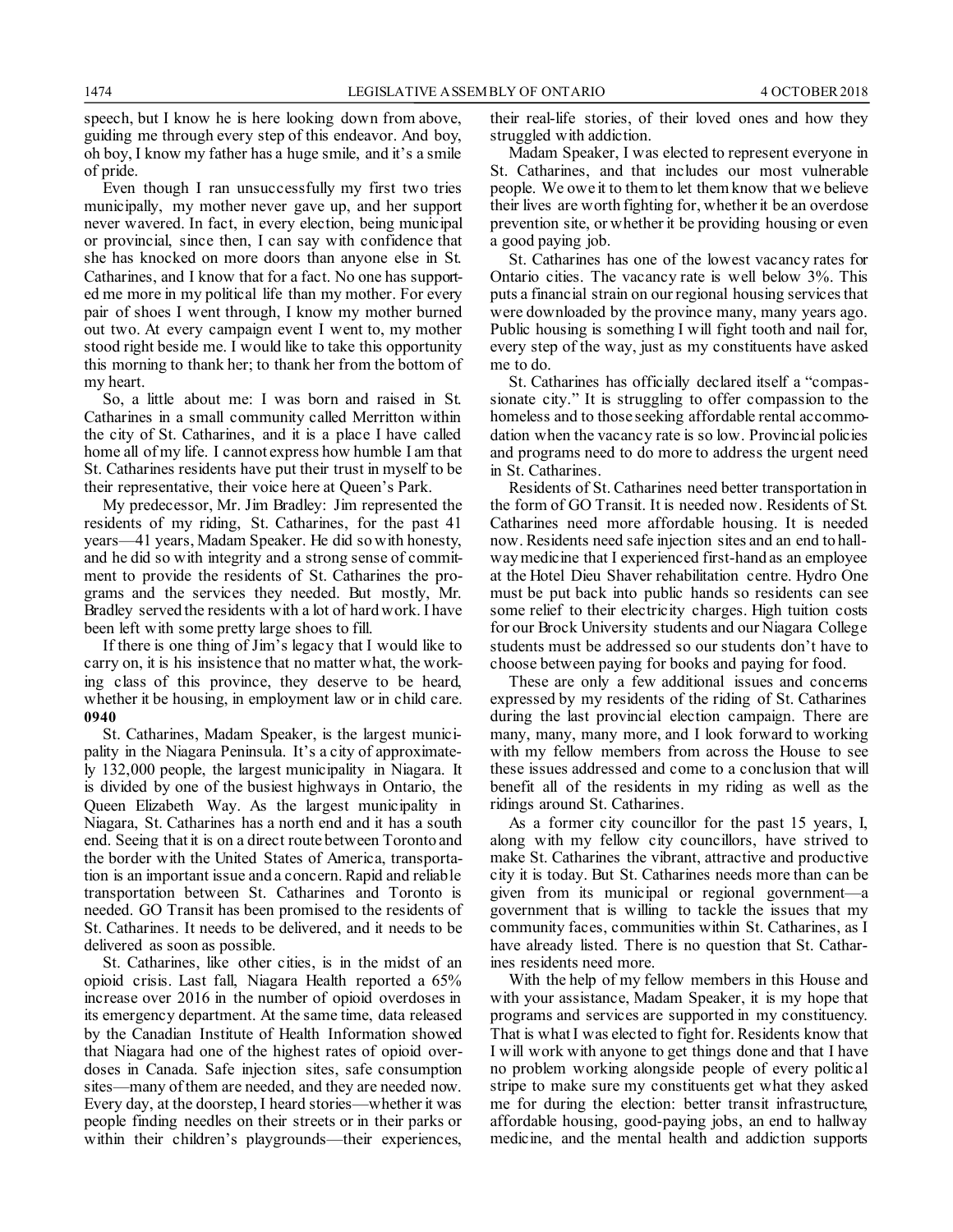that my constituents and the residents of St. Catharines desperately, desperately need.

St. Catharines cannot afford to be put on pause any longer. We need our parks needle-free. We need our playgrounds safe. The people of St. Catharines need to be heard.

If there is anything I was known for back home before my election, it was how vigorously I fought for my constituents in the ward of Merritton. Well, Madam Speaker, on election night I promised the residents of St. Catharines that they would be my new Merritton ward. My constituents can be certain that, if anything, they have elected a fighter who will never waiver in her commitment to fight for the needs of the constituents and the residents of St. Catharines.

Thank you, Madam Speaker, for allowing me to take this time.

**The Acting Speaker (Mrs. Lisa Gretzky):** Questions and comments?

**Mrs. Nina Tangri:** Thank you to the member from St. Catharines. You spoke quite a bit about family and the important role that they play to allow us here to serve the communities as we do. I'm seeing the adjustments that my family have had to make in allowing me to do the job that I do. But I really wanted to touch on the fact that members of your family have served in the military and how proud you must be. I certainly can imagine what it's like waiting for your loved ones to come home when they've served just to make sure that they come home safe.

I'm a member of our local Legion, and I've met with a lot of vets and talked to them and learned so much from them. As we come towards Remembrance Day on November 11, I think we all should reflect and make sure that we do understand and make sure that our next generations understand the sacrifices they have made for us to be as free as we are today. Here in the House I did a member's statement on the passing of someone, Marc Diab, who served in our military and was killed in the line of duty. I met with his family and many, many friends, who do an annual bike ride for him. Listening to all of that, I have to say, coming from a military family, that I have a lot of pride. Thank you for allowing your family to do that.

I'm really proud also of the achievements that our government is making, the things we are doing to try to make life better for people here in Ontario: scrapping the cap-and-trade carbon tax and reforming OHIP+ so everybody can have access to what they need. One thing I felt was very important was the Independent Financial Commission of Inquiry and the line-by-line audit to make sure the hard-earned dollars that we put into the system are used effectively and wisely. One thing that was very close to me was ending the York University strike. I think that was very important, to get those students back into York University.

Talking about promises made, promises kept: It's extremely important that we do that.

**The Acting Speaker (Mrs. Lisa Gretzky):** Questions and comments?

#### **0950**

**Mr. Jeff Burch:** It's a treat to stand and give a few comments about my friend from St. Catharines. I say that more than just in the House; we've actually been friends for many years. In 2006 I was elected as a Merritton councillor and we became ward mates and worked for two terms together on St. Catharines city council. I can assure this House that, from what I've seen from the member from St. Catharines, she is a fighter.

It always amazed me how, while some politicians will concentrate on the big issues, she would often spend a couple of hours on a Saturday morning having tea with a senior while the tree out front was replaced, and she wouldn't leave the house until the city came and removed the tree. That's the kind of representation that the people of St. Catharines can expect—very different from Mr. Bradley, whom I also know quite well, but one thing they have in common is great respect for working people.

It's going to take a lot of work to represent the people of St. Catharines because, as the member mentioned, there are some very serious problems in the city of St. Catharines and across Niagara. One of those is the opioid crisis, which has hit particularly hard in St. Catharines. We have all kinds of transportation issues and other issues as well.

I can recall the place I used to work, which was a multicultural centre. I came to work one day and found 26 needles in the playground where the newcomer children play every day. They have to work on that every morning—some real challenges, but the right person was elected in St. Catharines to meet them.

**The Acting Speaker (Mrs. Lisa Gretzky):** Questions and comments?

**Mr. Vijay Thanigasalam:** We all heard the inaugural speech by the member from St. Catharines. One of the beautiful ways to learn about each other's story is through the inaugural speech.

Today I learned a lot about the member's family background and the service they have served in the military. That is a story that I would relate to myself. I only came to this great country when I was 14. I landed in Toronto Pearson International Airport and one thing I will never forget is the way people welcomed us, and the way that I feel I am protected and I am growing up in a very peaceful environment. I want to thank all the brave women and men who are serving this country.

As well, Madam Speaker, I'm very pleased to share with you that our government for the people is committed to building Ontario's first provincial memorial to honour Canadian heroes of the war in Afghanistan. The memorial to the Canadian heroes of the war in Afghanistan will be located here at Queen's Park. This memorial will stand as a testament of the bravery of our veterans and the sacrifices made by our troops.

We have the utmost respect for our veterans, our soldiers and their families. We will ensure that their courage is honoured and we will express appreciation on behalf of all Ontarians for their services. Thank you for the opportunity.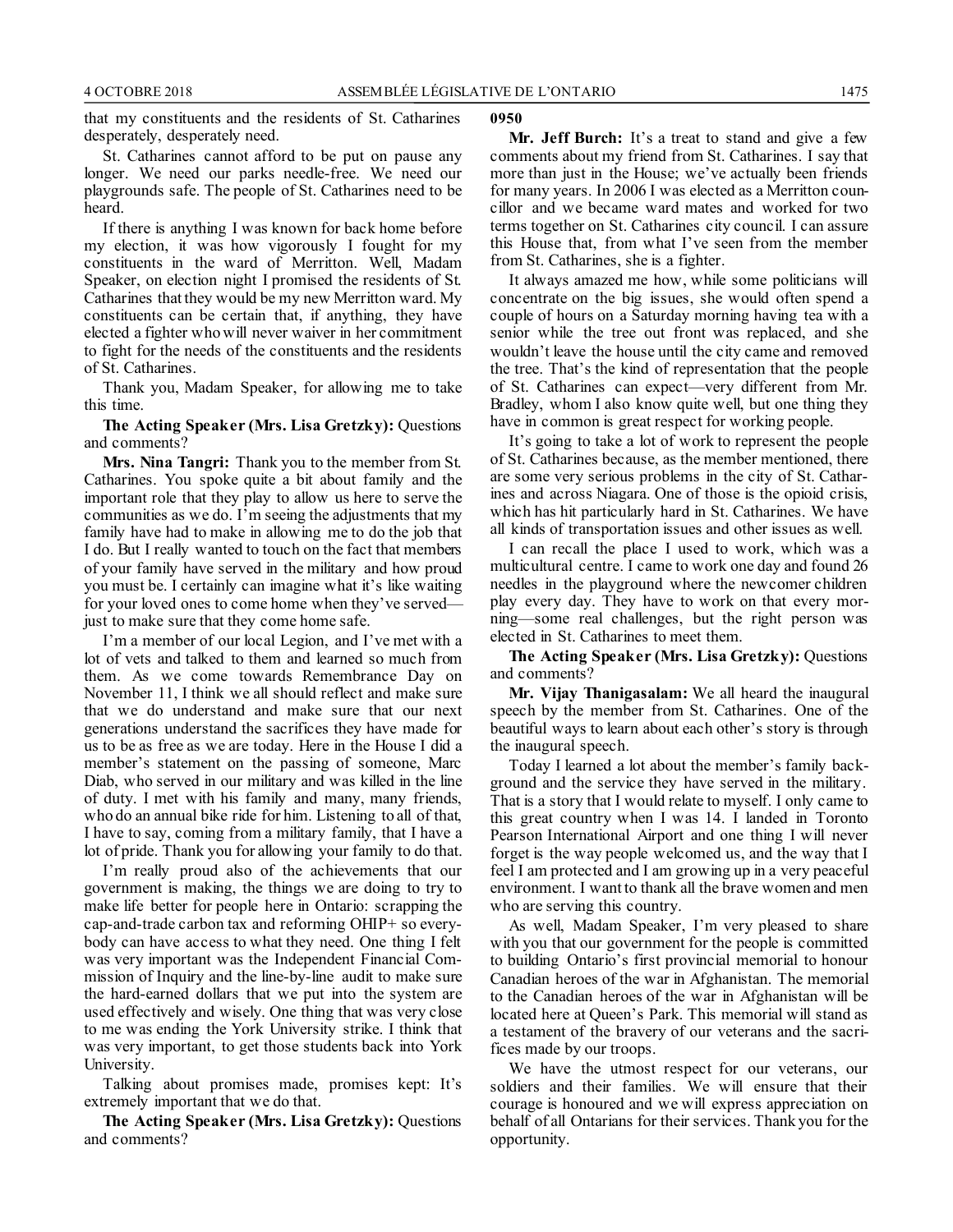**The Acting Speaker (Mrs. Lisa Gretzky):** Questions and comments?

**Mr. Jamie West:** I want to begin by also congratulating the member for St. Catharines for her inaugural speech. It's one of those things I believe should be mandatory for us because we get to know each other better. As the member from Scarborough–Rouge Park had mentioned, it puts meat on the bones. We get to see more than just the political stripe; we get the background and the family history.

There was a conversation I was having with the member from Willowdale last night after hearing his inaugural speech, how you see people differently and you think differently.

One of the things I have in common with the member from St. Catharines that I wasn't aware of before, even though we are in the same caucus and have the time to talk together, is the history with the grandparents and parents. My parents and my grandparents also were in the air force and my parents also met as air force brats. When they were dating, my dad, for some reason, jumped out of perfectly good airplanes. My mom was at secretary school. They came to the riding of Sudbury for work, but they really started in the military.

I want to emphasize that because several times members from across the aisle have said that we don't appreciate the military in my caucus, that we're angry at them, we don't like them and we don't respect them in the military and the police. That does a disservice not just to my family and families of the members of the caucus. When you talk about the member for St. Catharines's grandparents, parents and children all serving, when you hear an insult like that come across, it cuts to the core. That's why I talk about this core ability of recognizing people as people in here, in these inaugural speeches, and how important that is.

Personally, I feel like that damages my relationship with police chief Pedersen from the Sudbury regional police; my neighbour, an OPP officer, Sergeant Filipov; John Valtonen, from the Sudbury regional police—we volunteered for many years in Scouts together; and many members of my local, Steelworkers Local 6500, including Shane Cusack, who is the president of regional Canadian Legion Branch 179.

**The Acting Speaker (Mrs. Lisa Gretzky):**Back to the member from St. Catharines.

**Mrs. Jennifer (Jennie) Stevens:** I'd like to thank the member across the way from Mississauga–Streetsville for her kind remarks about my family.

As well, I would like to mention at this time that I'm a proud member of Legion Branch 138 in Merritton, and my family are members of that legion as well. In St. Catharines, we are fortunate: We have four legions within the riding, so I'll be a very busy girl on Remembrance Day.

Also, the member for Scarborough–Rouge Park: I'd like to thank you for your kind word and the mentioning of the Afghanistan memorial here at Queen's Park.

My fellow member from Niagara Centre: Thank you very much for the kind words. Yes, we are very good friends, starting out our political careers as ward mates, and we have continued to be friends throughout the years. But most of all, I couldn't have been more proud than when we were both elected to represent our residents here in Queen's Park.

To the member for Sudbury: Thank you very much for the kind words as well.

Most of all, though, with 42 seconds to go, I would like to repeat my many thanks to my mother; my late father; my husband, who has been behind me—the residents of St. Catharines call him the "first lady of Merritton"; my son, Jonathan, and my daughter, Sharlotte, and their partners, Sarah and Mark. If it wasn't for them, I don't think I would be here today, standing and representing the residents of St. Catharines.

Most of all, Madam Speaker, the residents of St. Catharines have put me here to represent them, to be their voice. And believe me, I will be their voice and I will represent them with everything I have.

**The Acting Speaker (Mrs. Lisa Gretzky):** Further debate?

**Mr. Mike Harris:** I'm very happy to be here today to be part of the debate on Bill 32. This piece of legislation is one that bodes very well for both suppliers and consumers of natural gas, protecting the interests of both these parties in my riding and across Ontario. Importantly, it does this without pulling from the government purse. It is a private sector solution that (1) puts more money back in people's pockets and (2) makes Ontario open for business again.

Unlike the previous government's track record on this issue, it is not a costly and bureaucratic plan that promises the world to energy consumers but fails to deliver any real, practical solutions for their pocketbooks.

I will put this into perspective for you: Over the course of two economic development projects under the previous government, natural gas expansion only reached nine that's nine—new communities. Keep in mind also that this limited expansion involved the use of tax dollars and government grants, hurting the pocketbooks of all Ontarians. This policy of the previous government was no plan for the people, and it was bad and poorly executed.

The people of Ontario were clear in the last election: They want a government that is committed to expanding natural gas access while reining in government spending. This is what we promised and what we will deliver to Ontario consumers and businesses. And with the introduction of Bill 32, the Access to Natural Gas Act, and a common-sense private sector solution, it delivers it in a fair way. And it's fair to say, promise made, promise kept. **1000**

Unlike the previous government's policy, ours actually takes significant measures to tackle the demands for natural gas expansion in rural and northern areas. Under our policy, natural gas expansion will hit as many as 78 new communities across Ontario. If you look back at what the Liberals did—nine communities. We're hoping to hit 78 new communities across Ontario.

*Interjections.*

**Mr. Mike Harris:** Yes.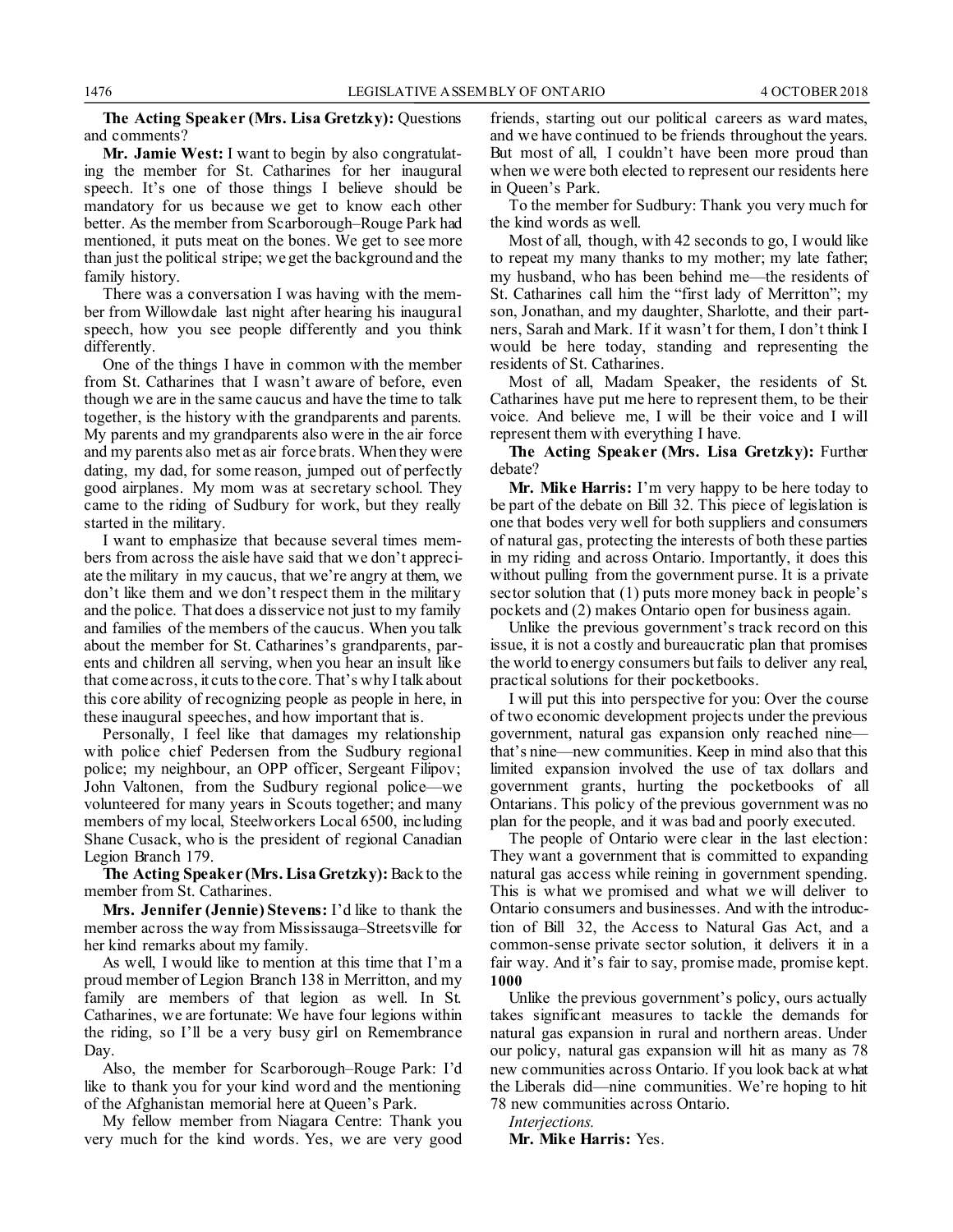This expansion is likely to translate into 63 new projects while providing natural gas services to more than 33,000 Ontario households.

Some good questions to ask are: What is the real impact on the pocketbooks of consumers? And how is this expansion saving them money? Well, Madam Speaker, the math is pretty simple on this one. Those households who choose to fulfill their energy needs with natural gas will save up to as much as \$2,500 a year.

This simultaneous reduction in cost to the consumer and expansion of services across the province is no small feat. It is nothing short of innovative.

Quite frankly, the people of Ontario deserve a government that can deliver these kinds of innovative solutions to some of the most complex and significant issues faced by this province. That is what is fair: a government that is working for the people, not taking the people and their pocketbooks for granted; a government that respects the people; and a government that is committed to making Ontario open for business again.

My own riding of Kitchener–Conestoga provides some great examples of the kind of positive economic impact that this bill's provisions will have across the province. Like many of my colleagues in government from southwestern Ontario, my riding of nearly 100,000 square kilometres is dominated by prime agricultural land and beautiful rural landscapes.

Complementing the urban portion of southwest Kitchener, the rural townships of Wilmot, Wellesley and Woolwich are home to more than 1,191 farms which provide the backbone for the region of Waterloo economy. Waterloo region, more broadly, is home to nearly 1,300 farms, with an average size of 156 acres. The majority of agricultural land is used to grow crops, including field crops, hay, fruits, field vegetables and sod or nursery crops. In regard to the farmers themselves, the vast majority are livestock farmers, primarily on cattle and dairy farms.

All the farms in my riding generate significant revenues for our local economy. In 2015, gross farm receipts totalled \$563.6 million, an increase of \$90.7 million from 2010. During those five years, total expenses of farms grew by \$93 million, totalling \$483 million.

As a highly agricultural riding, Madam Speaker, Kitchener–Conestoga is especially well tuned—

**Mr. Bill Walker:** A point of order.

**The Acting Speaker (Mrs. Lisa Gretzky):**I recognize the member from Bruce–Grey–Owen Sound on a point of order.

**Mr. Bill Walker:** I seek unanimous consent to put forward a motion without notice respecting the members' code—

*Interjections.*

**The Acting Speaker (Mrs. Lisa Gretzky):** Returning to the member from Kitchener–Conestoga.

**Mr. Mike Harris:** As a highly agricultural riding, Kitchener–Conestoga is especially well tuned to realize the benefits of natural gas expansion. The wider consumer accessibility to affordable natural gas will help farm revenues increase and will decrease expenditure, which will ultimately allow farmers to expand their operations.

Clearly, low-cost natural gas has been a long-standing demand for Kitchener–Conestoga farmers. For example, my riding has a large Mennonite population, who currently run many of their farms off generators and would really like to have access to natural gas.

To be honest, there was increasing frustration from not just farmers but also business owners and municipalities with the previous government's restrictions which limited private sector companies from participating in natural gas expansion.

Quoting Rik Louwagie, the chief administrative officer in Wellesley township: "The lack of natural gas is one of the stumbling blocks that keeps businesses from opening in the township. Better access could help level the playing field if they had the same resources available as other centres do."

The constituents that I spoke to throughout my campaign and beyond agree with Louwagie. Because, although those opposing Bill 32 may say that natural gas is not the best source of energy, and that its price can fluctuate in the winter months, the actual farmers on the front lines of the agricultural industry will tell you that natural gas is always the cheapest and most attractive option for their businesses.

I was just talking to some farmers at the Ontario Federation of Agriculture reception Tuesday night, here at Queen's Park, about this very issue. They were here because it is Ontario Agriculture Week.

I'd like to have a round of applause for that. We all love our farmers here in Ontario.

*Applause.*

**Interjection:** We like to eat.

**Mr. Mike Harris:** Absolutely. Farmers feed cities.

Speaking to the president of the OFA, and speaking to their membership, their message was clear: Natural gas is the future for farming in Ontario. They want a government that is committed to expanding natural gas across the province, and for good reason. While Wellesley's major settlements have access to natural gas, there are currently 800 to 900 properties, out of the 3,400, that do not have access. That is over 20%—20% of the population of Wellesley township does not have access to natural gas.

The farmers, business owners and municipal officials that I talk to all say the same thing: The accessibility of natural gas could be one more reason for a company to come and to stay in these rural townships or to relocate elsewhere.

To this, I say that natural gas policy has significant ramifications relating to individual employment and the overall sustainability of the rural economy.

For the average residential customer, the switch from electric heat, propane, oil or natural gas would result in savings between \$800 and \$2,500 a year. Savings to the wider agricultural food, manufacturing and trades/transport/equipment operators in Wilmot, Wellesley and Woolwich townships would be just as significant, and they employ 8,820 individuals. The success of the agricultural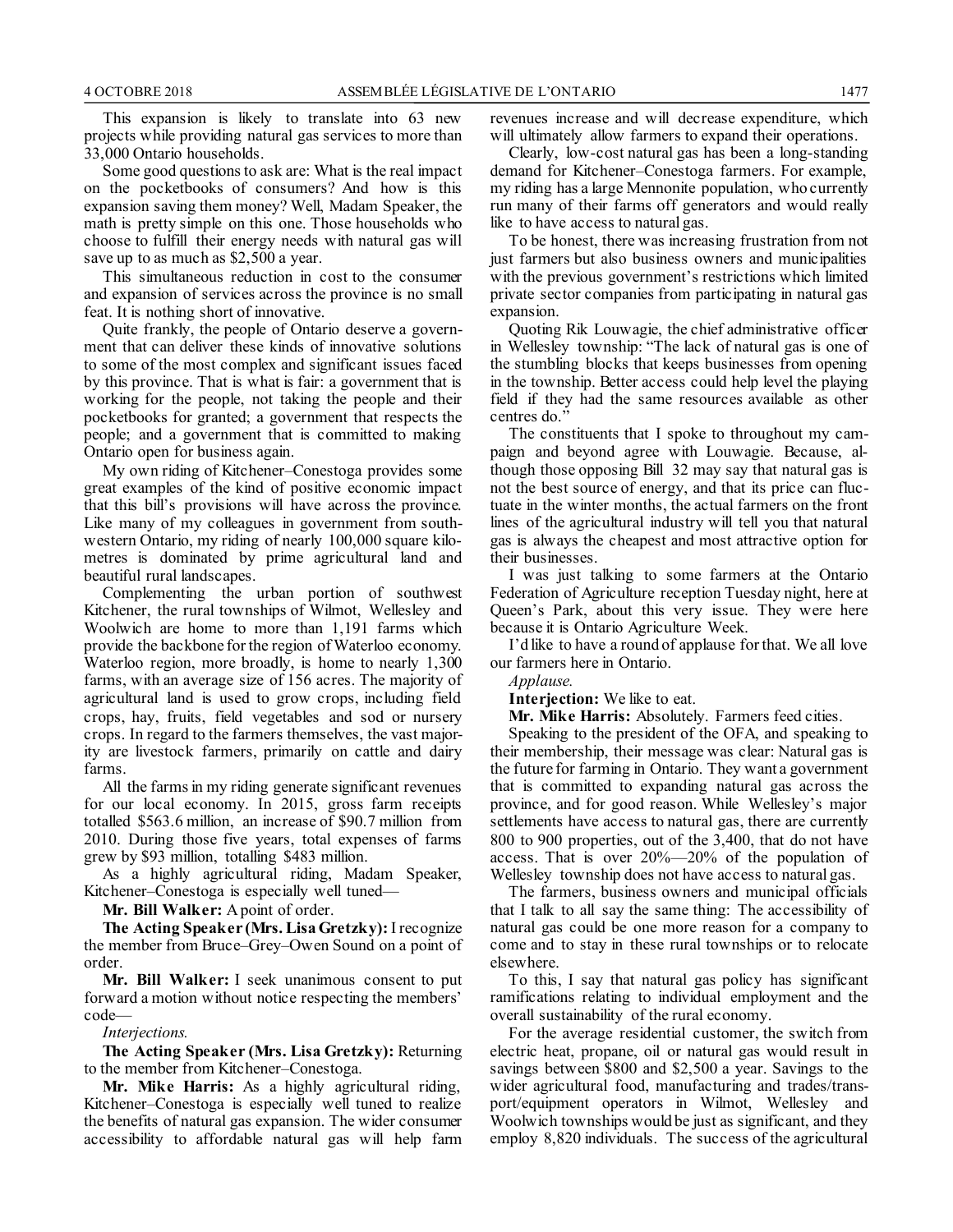industry is vital to the economic prosperity of my riding and this province.

As such, I was happy to hear confirmation that urban Kitchener residents of my riding will soon be getting to see their natural gas bills reduced as well, to the tune of \$81 a year, because of our government's elimination of the cap-and-trade carbon tax.

Adding to this, the introduction of Bill 32 demonstrates that we will continue to provide additional relief to families, and send a clear message that Ontario's rural and northern heartlands are now, once again, open for business.

It is important that we are doing everything that we can, as Ontario's governing party, to assist the agricultural industry in achieving its production objectives and bringing economic prosperity to our province, because the agricultural industry's success is not only vital to the economic success of my riding but also to the success of Ontario's economy.

What is so innovative about Bill 32 that will make business more attractive in Ontario—

**Mr. Bill Walker:** Point of order, Speaker.

**The Acting Speaker (Mrs. Lisa Gretzky):** Stop the clock.

### MEMBERS' CODE OF CONDUCT ON HARASSMENT

**The Acting Speaker (Mrs. Lisa Gretzky):**I recognize the member for Bruce–Grey–Owen Sound on a point of order.

**Mr. Bill Walker:** Speaker, I seek unanimous consent to put forward a motion without notice respecting the members' code of conduct on harassment.

**The Acting Speaker (Mrs. Lisa Gretzky):** Mr. Walker is seeking unanimous consent to put forward a motion without notice. Agreed? Agreed.

Back to Mr. Walker, the member for Bruce–Grey– Owen Sound.

**Mr. Bill Walker:** I move that the members' code of conduct on harassment be amended as follows:

(1) By adding the following new subsection:

"2.2 The code shall not derogate from,

"(a) the parliamentary privileges of the assembly and its members, and

"(b) the authority of the presiding officers of the assembly, including its committees, under the standing orders."

(2) By deleting subsection 18.2.

**The Acting Speaker (Mrs. Lisa Gretzky):** Mr. Walker has moved that the members' code of conduct on harassment be amended as follows:

(1) By adding the following new subsection:

"2.2 The code shall not derogate from,

"(a) the parliamentary privileges of the assembly and its members"—

**Interjection:** Dispense.

**The Acting Speaker (Mrs. Lisa Gretzky):** Dispense? Agreed.

Is it the pleasure of the House that the motion carry? Carried.

*Motion agreed to.*

## ACCESS TO NATURAL GAS ACT, 2018 LOI DE 2018 SUR L'ACCÈS AU GAZ NATUREL

**The Acting Speaker (Mrs. Lisa Gretzky):**Back to the member for Kitchener–Conestoga.

**Mr. Mike Harris:** Thank you, Madam Speaker.

Let's take a closer look at what this bill actually mandates. What our government is actually doing here is not overly complicated, but it's forward-thinking. We are putting clear guidelines in place for Ontario's major natural gas suppliers to be able to take the measures necessary in order to achieve ratepayer protection and natural gas expansion simultaneously.

#### **1010**

The essence of the rules and regulations to be enacted by Bill 32 in achieving these objectives is well captured in its explanatory note:

"The Ontario Energy Board Act, 1998 is amended to provide rate protection for consumers or classes of consumers with respect to costs incurred by a gas distributor in making a qualifying investment for the purpose of providing access to a natural gas distribution system to those consumers. Gas distributors are entitled to be compensated for any resulting lost revenue and all consumers, or such classes of consumers as are prescribed, are required to contribute toward the compensation."

Under the restrictive practices of the previous government, private sector companies were limited from participating in some natural gas expansion, portions of which were instead managed by a taxpayer-funded grant program. As was expressed in the bill's explanatory note, no such policy applies here. Rather, we empower private companies to provide the increased access that they are the experts in, not the government. Taking this into account, it should be noted here that continued oversight from the OEB will ensure that the interests of ratepayers, ratepayer protection and transparency, remain paramount amidst the expansion.

One of the main things that I like about this bill is that with the OEB's oversight, it puts faith in the market's ability to expand natural gas services in an affordable and sustainable manner. How does it do this? It mandates the subsidization of gas line expansion not through the means of government grants, but in partnership with ratepayers themselves. To reiterate, subsection 4 of the bill stipulates, "All consumers, or such classes of consumers as are prescribed, are required, in accordance with the regulations, to contribute towards the amount of any compensation required under subsection (3)."

"Why is this so innovative?", the opposition might say. "It's making the ratepayer a negative for taxpayers." To this I say no, a thousand times no. First of all, there is no tax being levied here. Second of all, the associated cost per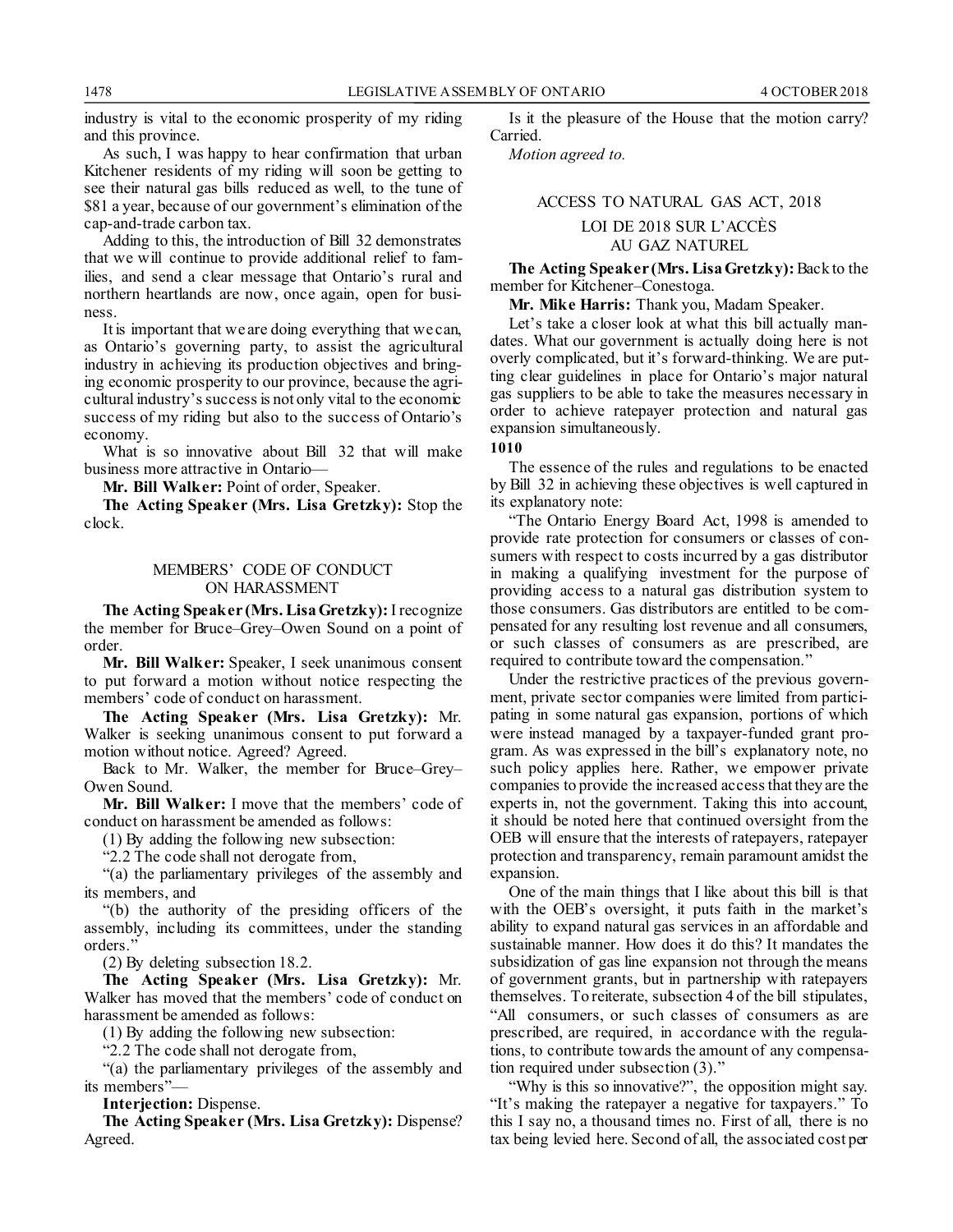ratepayer to achieve this is so low that it's almost negligible. The cost incurred upon ratepayers in allowing for natural gas expansion across the province will amount to around a not-so-staggering \$12 a year. That's one can of pop per month, Madam Speaker, or a chocolate bar. The savings resulting from the cancellation of the previous government's cap-and-trade scheme more than covers the \$1 fee for ratepayers—as we mentioned, saving roughly \$81 a year.

I have talked to the natural gas suppliers of this province, and they have told me that \$1 per month is the highest amount that a ratepayer will have to pay per month during this expansion when the program is at its peak, and much of the time it will be less. Again, for the sacrifice of one can of pop per month, new natural gas consumers receive as much as \$2,500 in savings. Let that sink in for a second, Madam Speaker. What could one of my constituents do with an extra \$2,500 a year in their pocket?

Ontario families across this province, many of them, under the previous government, were struggling to make ends meet; \$2,500, or even \$800 on the low end, goes a long way, perhaps more than some of my colleagues in the opposition can fathom, in making life more affordable for the average Ontarian. With \$2,500, Madam Speaker, do you know how many more trips on the GO train per year that is for a resident of Waterloo region? Let me tell you: If a trip on the GO train to Toronto is costing Waterloo region residents \$17.70 per ride, they will be able to make more than an additional 140 trips on the GO train per year. Even if their savings are \$800 a year, they would be riding the train almost an additional 50 times per year. For commuters, young professionals, single parents or anyone just worried about their day-to-day expenses, what could be more beneficial than the cost-saving measures we are putting forward here?

In last night's debate, the member from Algoma– Manitoulin said something along the lines of, "Let me remind you that 60% of voters did not vote for your party in the last election," suggesting that our policies do not speak for the majority of Ontarians. Madam Speaker, my response to a comment like this is twofold: First off, and always, the people of Ontario spoke loud and clear in the last election. Our government entered the 42nd Parliament with a definitive majority. Second of all—

**The Acting Speaker (Mrs. Lisa Gretzky):** Thank you. *Second reading debate deemed adjourned.*

**The Acting Speaker (Mrs. Lisa Gretzky):** The time on the clock being 10:15, this House stands recessed until 10:30.

*The House recessed from 1015 to 1030.*

#### **INTRODUCTION OF VISITORS**

**Mme France Gélinas:** I am so happy to introduce people from the MS Society who are here today, inviting everybody to join them in room 228 at noon. They are Jennifer Dutra, Fasika Jembere, Gregory Bourne, Jason Guerin, Barbara Dickson, Amy Kelly, Gaby Mammone, Nivarsha Nair, Amanda Murray, Carolyn Allman, Joanne Ticknor, Kelly McDermott, Rachel Buttigieg, Florence Roudbarani, Lynda DaSilva, Karen Scott, Juan Garrido, Kimberly McGinnis, Lisa Harris, Lisa McCoy, Abidah Shamji, Treena Gracey and Phil Dewan. Welcome to Queen's Park. Please come to their luncheon.

**Mr. Michael Coteau:** I want to take this opportunity to introduce Nadin Ramadan, who is a constituent from Don Valley East. Welcome to the Legislature.

**Mr. Bill Walker:** I'd like to introduce Tyler Stone and John Hammill from Meaford in the great riding of Bruce– Grey–Owen Sound.

**The Speaker (Hon. Ted Arnott):** I wish to introduce a former member who served in this Legislature in the 39th and 40th Parliaments as the member for Thornhill: Peter Shurman is here with us today. Welcome to the Legislature.

**Mr. Rudy Cuzzetto:** Today I would like to introduce page Meagan Sequeira's parents, Arum Sequeira and Dimple Sequeira.

**Ms. Jill Andrew:** Good morning, Mr. Speaker. I would like to thank all the students who are in the building today for coming out to question period. I'd like to give a particular shout-out to McMurrich Junior Public School and teachers Devon Marshall and Samantha Barkin, who I'm not sure I see, but I think I see St. Michael's as well, but nonetheless—ah, here we are. I'd just like to say welcome to all the teachers and students in question period.

**Hon. Peter Bethlenfalvy:** I'd like to welcome, first off, Justine Babin, who is our page. She was just standing there a few seconds ago, but she's hard at work. She's also today's page captain and a constituent member from Pickering–Uxbridge. She's also the one with the pink glasses.

As well, I want to welcome to the House, in the members' gallery, Michelle Boudreau, mother of Justine. I would like to introduce her mother's mother, Patricia Boudreau, grandmother of Justine, and finally Jake Babin, Justine's brother. Welcome to the House.

**Mr. Stephen Crawford:** Speaker, I'm honoured to have a very good long-time friend and supporter who happens to be from your riding of Wellington–Halton Hills, Mr. Paul Herriot.

**Mr. Jeremy Roberts:** I have the honour of introducing somebody who is known to this House, but hasn't yet been introduced by her MPP: Our wonderful page, Victoria MacLeod, and of course her mother, the Minister of Children, Community and Social Services, along with many other things. Dare I say that Victoria has the best MPP?

**Hon. Lisa MacLeod:** Well, how do you top that, Speaker? I do have the best MPP, Jeremy Roberts. It's an improvement from who I used to have, which was Bob Chiarelli.

#### *Interjections.*

**Hon. Lisa MacLeod:** We had a joke. I live in his riding; he lives in mine.

Speaker, as you know, a few weeks ago, my community was ravaged, as was the Minister of Colleges, Training and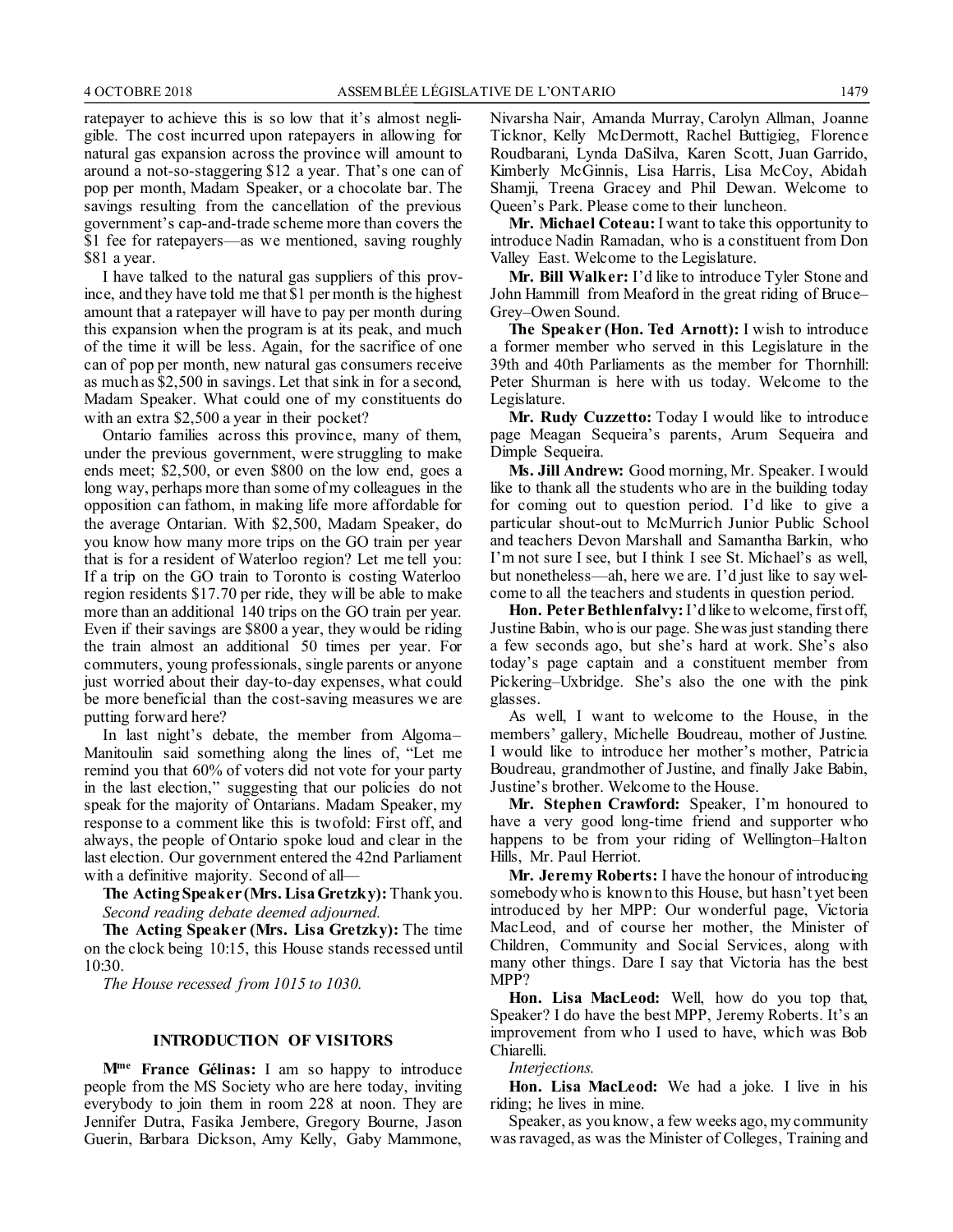Universities' community, from a tornado. The people who acted quickly were the Salvation Army and, today, we're joined by those heroes who showed up and fed tens of thousands of people and provided comfort and support.

I'd like to introduce Mr. Glenn van Gulik, who's divisional secretary for public relations for Ontario central east; Mr. Dan Millar, area director for public relations and development for Hamilton and Kitchener; Mr. Jeffrey Robertson, area director, public relations and development for the north region; and Ms. Sylvia Scott, assistant to Mr. Glenn van Gulik.

We really appreciate in the city of Ottawa you guys stepping up. Thank you.

**Mr. Dave Smith:** I'd like to introduce a couple of people today. My executive assistant, Emily McCullough, is in the members' gallery, as well as my good friend and the person I'm sponsoring to join the Kinsmen Club, Mr. Les Kariunas.

**Ms. Natalia Kusendova:** Good morning, Speaker. I would like to introduce a good friend of mine, Maciek Fibrych, and his dad, Janusz Fibrych, who are visiting us from the land of kangaroos, Australia. Welcome to Queen's Park.

**Mr. Sol Mamakwa:** I'd like to welcome Rob Bellerose from Sioux Lookout from my riding. His son, Patrick, is a page. This is his last day here. Patrick is right there. Good morning.

**Mr. Michael Coteau:** I know the high school students from George S. Henry Academy are in the building today. I just want to welcome them to the Legislature. They're one of the best high schools in this entire province.

**The Speaker (Hon. Ted Arnott):** Thank you. It is now time for oral questions.

### **ORAL QUESTIONS**

#### HOSPITAL FUNDING

**Ms. Andrea Horwath:** My first question is for the Deputy Premier. No one should be stuck waiting for days in a hospital hallway when they're dealing with serious illness. Yesterday, the Premier held a press conference where he announced a plan for temporary relief. That sounds exactly like the band-aid solutions the previous government had been announcing. Can the Deputy Premier explain if this is even a new plan or just a continuation of the old Liberal one?

**Hon. Christine Elliott:** Well, thank you very much for the question. I can tell you that this is good news for the people of Ontario, the announcement that we made yesterday. We are following up on the promises we made during the election campaign, both in terms of building more long-term-care beds and ending hallway medicine. I can say to the Leader of the Opposition that this is 90 million new dollars on top of the \$187 million that has previously been spent on this.

This is a lot of money. Is it an answer? No, because we were left with 15 years of chaos, with a lack of planning, with hospitals at over 100% in many parts of this province. But what it is going to do is help those hospitals with the highest need deal with and get through the flu season where we expect many more hospital admissions. This is going to be a huge help across the province.

*Interjections.*

**The Speaker (Hon. Ted Arnott):** Stop the clock. Start the clock. Supplementary.

**Ms. Andrea Horwath:** The Deputy Premier should know that hallways aren't only filled during flu season, but the reality is constant overcrowding and a scramble for spaces. When is the government going to commit to permanent beds, Speaker?

**Hon. Christine Elliott:** We are certainly very well aware that many hospitals across the province are at over 100% capacity. We are working on a long-term capacity plan. Unfortunately, it wasn't ready for this flu season because we've only been here for several months. But we are working on a long-term plan that will allow for all hospitals in Ontario to operate at safe levels throughout the year and not just at flu season.

**1040**

**The Speaker (Hon. Ted Arnott):** Final supplementary. **Ms. Andrea Horwath:** Across Ontario, we see hospitals operating at maximum capacity and beyond. In Thunder Bay, the hospital has been operating at surge capacity for years. In Windsor, the hospital campuses are operating at 99% to 106% capacity. And everywhere patients languish in hallways waiting for treatment.

Does the government have a plan? Can they tell us when they might be able to produce a plan to move beyond band-aid funding?

**Hon. Christine Elliott:** The issue of ending hallway health care is not one simple solution. It is a multi-faceted problem, and we are working at all facets of that problem right now.

As the member will know, part of the problem is with respect to alternate-level-of-care patients, people who don't need to be in hospital but don't have a place to go. We have over 30,000 seniors who are waiting for a longterm-care space. So we're working on both easing the hospital congestion and having a place where the ALC patients can go, but we're also building up capacity in long-term care.

Yesterday, we also announced 6,075 new beds out of the 15,000 that we promised the people of Ontario during the election. We are working on this problem from every level.

### HOSPITAL FUNDING

**Ms. Andrea Horwath:** My next question is also for the Deputy Premier. For a patient waiting with cancer in a hallway for days while receiving treatment, the new government seems to be moving from bad to worse. In a recent speech to the Ontario Hospital Association, the Minister of Health told hospitals that they would have to prepare for lean financial times. Can the Deputy Premier explain how cuts to health funding will clear crowded hospital hallways?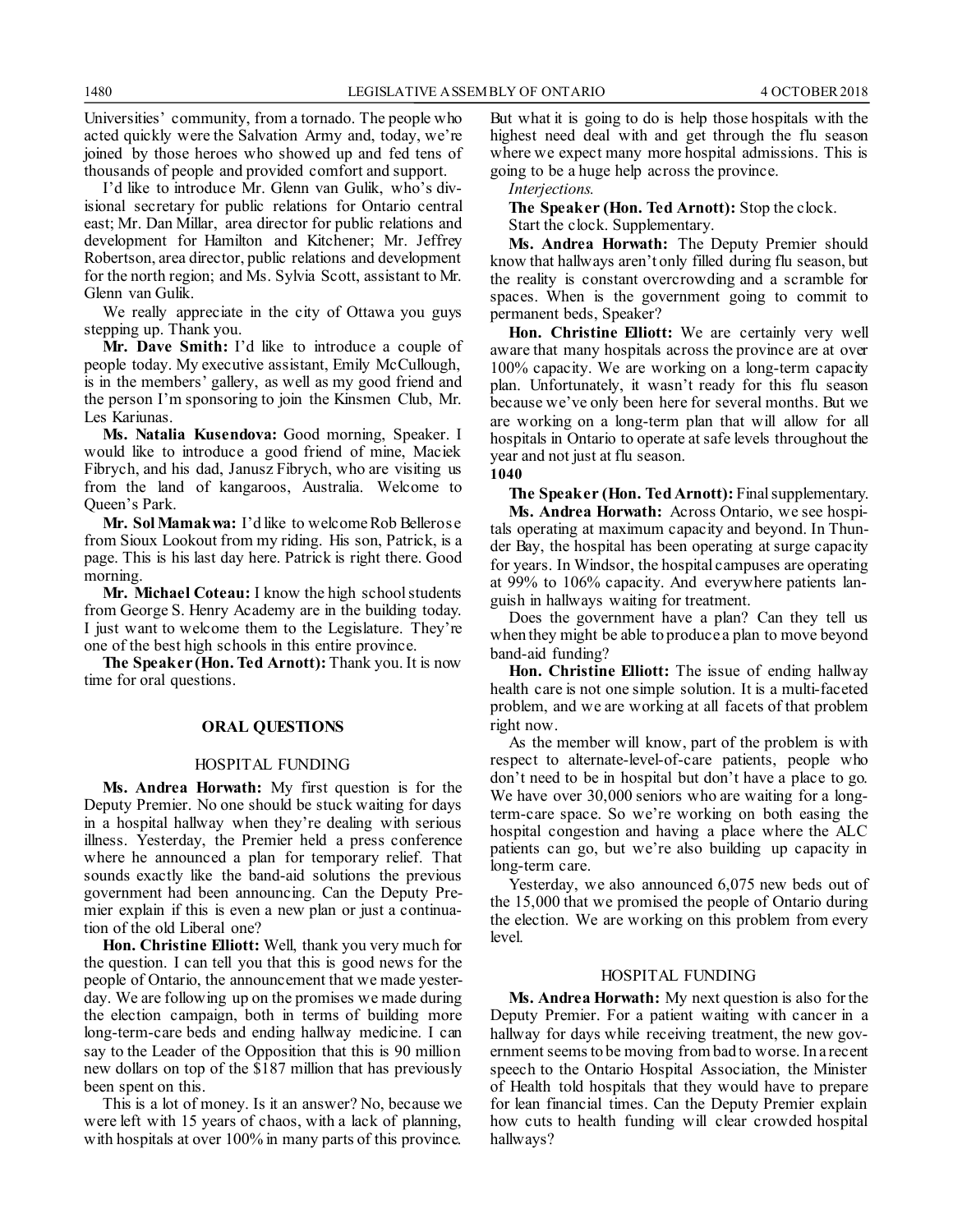**Hon. Christine Elliott:** Mr. Speaker, through you, I would say to the leader of the official opposition that that is not the case. We are not cutting health care funding for people on the front line. We are not cutting hospital beds. We want to increase the beds that are available for people. We want to increase the services that people can receive.

There is no question that one patient being treated in a hallway is one patient too many. We can all agree on that. What we want to do is make sure that people are treated in hospital rooms, not in hallways and in storage rooms. That is what we are working hard on and we're concentrating on: to make sure that people can get into those rooms and that those patients who are alternate level of care can either go home with proper levels of home support or they can go to a long-term-care facility. Every patient deserves to be in a place that is safe and comfortable for them.

**The Speaker (Hon. Ted Arnott):** Supplementary?

**Ms. Andrea Horwath:** For patients worried about whether a hospital bed will be there when they need it, this government's approach to health care is concerning. Warning hospitals that lean financial times are coming is, I think, a warning that says, "Get ready for even more cuts to hospitals." Speaker, what cost-saving measures is the government contemplating in the health care budget?

**Hon. Christine Elliott:** I think the leader of the official opposition will know what the financial state of affairs is for Ontario right now. It has been clearly demonstrated by the Minister of Finance. There is no question that all areas of government are going to have to look at their operations and understand how they can find efficiencies. What that does not mean is making cuts on the front line; absolutely not.

What we need to do is look internally and look at our processes. How do we do things? Things have been done the same old way in health care for many years. We've got to look under every stone and find out where we can find those savings.

We know that hospitals are under a lot of pressure. We know that they're in surge capacity. We want to make things easier for them, not more difficult.

**The Speaker (Hon. Ted Arnott):** Final supplementary.

**Ms. Andrea Horwath:** Speaker, "modernization," "transformation" and "efficiencies" are the same words that the Liberal government used to cut our hospitals and our health care system.

You know what? Unfortunately for the Premier and the Deputy Premier, people remember what happened the last time Conservatives controlled hospitals in Ontario. Some 6,000 nurses were fired and were compared to outdated hula hoops. Do you remember that, Speaker? Twentyeight hospitals were shuttered all over the province, closing 7,000 hospital beds. Many of the same players from that era have returned, and one of them is heading up the Premier's health care task force. Does the Deputy Premier really think that that is the path forward?

**Hon. Christine Elliott:** We are looking at the path forward from 2018 on. We are not looking at what happened in the past; we are looking at how we deliver health care in the 21st century. What changes do we need to make?

The leader of the official opposition may not realize it, but much health care communication is still transported via faxes. That is ridiculous in this day and age. We need to modernize our technology. We need to move forward and look at the ways that we can deliver health care more efficiently.

Telehealth care, making sure that people in remote areas can have specialist consultations without having to travel hundreds of miles in difficult weather: These are the things that we're talking about doing that are better patient care and can be delivered at a lower cost. That's what we're concentrating on and that's what we'll continue to work on in the coming years.

#### HOSPITAL FUNDING

**Mr. Percy Hatfield:** My question is for the Minister of Health. Good morning, Minister.

Windsor Regional Hospital has struggled with overcrowding for years, and now things are getting even worse. Today, the Met campus is at 99% capacity and the Ouellette campus is at 106%. Wait times in the ER are unbearable. There's no room, so patients are left on gurneys in the hallways. It will only get worse when the flu season gets here.

When will this government do the right thing once and for all and give Windsor hospitals the funding they need to get patients out of the hallways and into the hospital beds they deserve?

**Hon. Christine Elliott:** I thank the member very much for the question. I do know that there are many hospitals in Ontario that are over 100% capacity right now, which is making it very difficult for health care professionals to deliver the quality of care that they want to deliver; and for patients who are left in hallways, storage closets, boardrooms—every available space in a hospital.

We want to ease that situation. It has been building up over a number of years, the previous 15 years. We are trying to figure the situation out and develop a comprehensive health capacity plan, which we are working on actively right now.

But we also had to be prepared for this year's flu season, and we had to put in this short-term funding, this \$90 million, that's going to aid those areas that were determined by the ministry to be in the greatest need. I know there's need across Ontario, but those areas had the most urgent care needs.

**The Speaker (Hon. Ted Arnott):** Supplementary?

**Mr. Percy Hatfield:** Windsor families deserve so much better. For years, the Liberals cut and froze hospital funding. To be fair, they gave a little bit more to prepare for the flu season last year, but that was too little and too late. Now the Conservatives are giving hospitals \$10 million less than what the Liberals did. Why is this government forcing more people to wait even longer and making the overcrowding crisis even worse?

**Hon. Christine Elliott:** Well, in actual fact, what has happened is the \$187 million that the Liberals were talking about was spent last year by them, but also spent by us this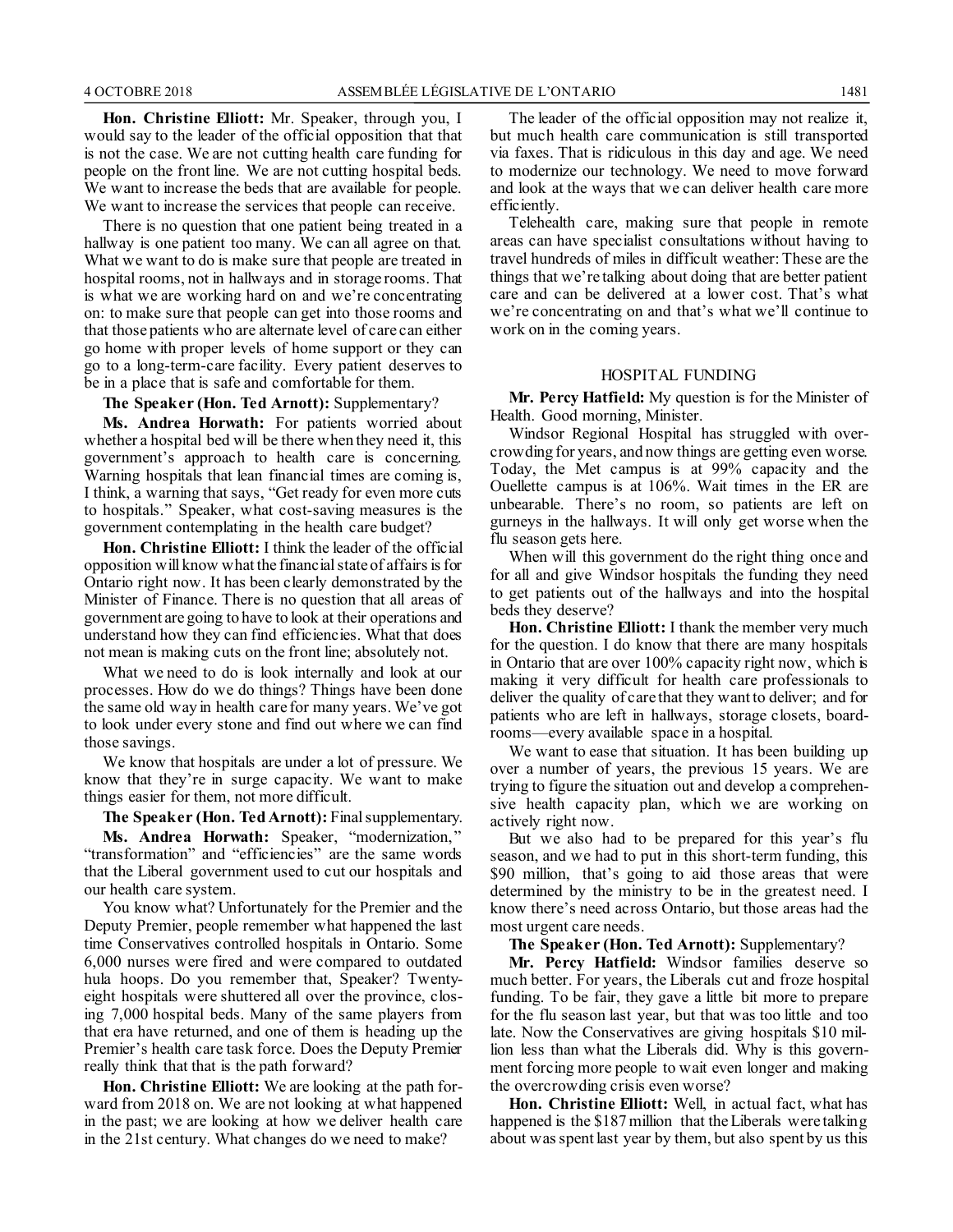year. That money has flowed. The additional \$90 million is new money on top of that \$187 million. It absolutely is true.

That is why, because we know there are those urgent needs across the province, we are adding to that capacity. We know that the hospital emergency department admissions have increased this year. There's more pressure on the system, and that's why we want to make sure that those hospitals have the assistance they need.

But as for Windsor itself and for other hospitals across the province, we are looking at a long-term capacity plan that will be in place by this time next year so we won't have to deal with emergency funding for flu season.

### INTERNATIONAL TRADE

**Mr. Stan Cho:** Mr. Speaker, I'd like to first off wish you, and everybody in the House today, a very happy Thanksgiving. I hope everybody has just a little too much to eat this weekend.

My question is for the Minister of Economic Development, Job Creation and Trade: Earlier this week, the federal government reached a last-minute trade agreement with the United States. The deal comes after months of uncertainty—uncertainty that has hurt families and businesses across Ontario and across our country.

**1050**

Could the minister please outline for the House how the new Canada-US trade agreement fails Ontario workers and leaves many Ontario businesses in a state of un-certainty?

**Hon. Jim Wilson:** Thank you to my colleague the member from Willowdale. Now that we've seen the details of the new NAFTA, this is what we're facing:

Tariffs remain on steel and aluminum, with no timeline or plan for lifting them.

We now have a limit on how many cars Canada can export to the US, as well as a quota for future investment in Ontario.

Canada gave more market share to American dairy exporters, leaving less business for Ontario, with no plan to help our farmers.

The United States now has veto power over future trade deals involving Canada, which is highly unusual and a real hit on our sovereignty as a nation.

The federal government gave up a lot, with no plan to deal with the impact. Our government will continue to demand that the federal government live up to its obligations and treat the people of Ontario and our farmers and workers with respect.

**The Speaker (Hon. Ted Arnott):** Supplementary?

**Mr. Stan Cho:** Thank you to the minister for his response. It is frankly astounding that our federal government is willing to leave Ontario workers and Ontario businesses out to dry. While they trumpet their deal, farmers in our supply-managed sectors await answers on the compensation they will receive, and tens of millions of dollars of investment is on hold. Steel and aluminum tariffs are still in place, and businesses have yet to receive the money the feds promised.

Would the minister please outline for the House what he is doing to ensure that Ontario businesses get the support they deserve from our federal government?

**Hon. Jim Wilson:** A very good question indeed. We continue to stand for Ontario workers and will hold the federal government accountable for the treaty that they've signed.

Yesterday I sent a letter to the Minister of Foreign Affairs, Minister Freeland, demanding answers about the USMCA. Our government wants to know, and Ontario businesses and workers want to know, the plan to mitigate the impact of this deal. We've made it clear that the new uncertainty that has been created by the federal government is hurting Ontario families, businesses and workers.

I received a response yesterday afternoon from the minister, and I was shocked. Speaker, we got a boilerplate response with no answers to our questions for the people and workers of Ontario.

The people of Ontario and the workers of Ontario deserve to be treated better by their federal government.

#### EMPLOYMENT STANDARDS

**Ms. Andrea Horwath:** My question is for the Deputy Premier. Every day we hear from women and men who are struggling to make ends meet on the current minimum wage. They value being able to take a sick day and emergency days, but they feel like they're not being heard. The minister has said that she's studying the issue, but the Premier said his mind is made up. He's freezing their wages and taking away their sick days.

Who did the Premier consult with to make that decision?

**Hon. Christine Elliott:** The Minister of Economic Development.

**Hon. Jim Wilson:** Thank you for the question. We have been doing round tables—my parliamentary assistant Mike Parsa, is doing small business round tables on red tape, and my parliamentary assistant Donna Skelly, on NAFTA—believe it or not, NAFTA.

We hear that, after electricity, the number one issue for our job creators, our businesses—small, large and medium—in this province is Bill 148, and the worst of Bill 148 is scheduled to come in on January 1.

So yes, we are studying, because we owe it to the people who attend these meetings, the people who write us, the people of Ontario, and we owe it to the workers of Ontario to make sure they have the dignity of a job. We're studying every aspect of Bill 148, and we'll have more to say in the future.

**The Speaker (Hon. Ted Arnott):** Supplementary?

**Ms. Andrea Horwath:** People we've heard from some would call them the little guy—are telling us that they're falling further and further behind on the current minimum wage. They say they're working multiple jobs. They don't see their children because they have to go from job to job. They say tax cuts won't make a difference, because they don't earn enough to pay any taxes in the first place. They deserve to be heard, Speaker.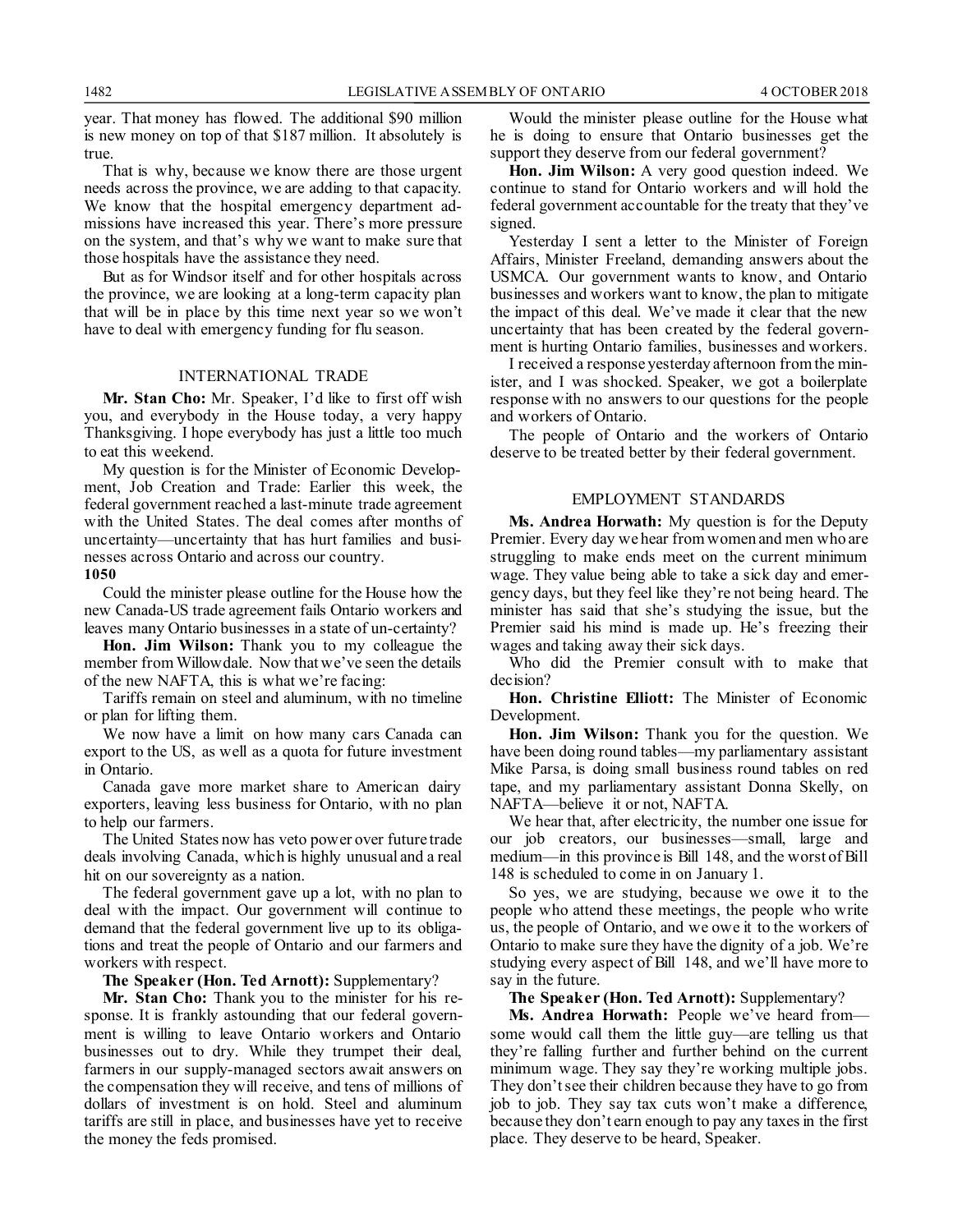Is the government going to hear from people who have to live on their minimum wage, as they make decisions that will have a huge negative impact on people's lives?

**Hon. Jim Wilson:** Well, Speaker, through you I say to the honourable member, workers did get a 20% increase this year, which is the largest in the 28 years I've been in this place.

We just think it's time. We said this in the campaign and we said this when we voted against Bill 148. I know you guys supported it, propping up the Liberals as you did 97% of the time over there. But you managed to kill an awful pile of jobs and I don't see any apologies over there for the mess you've made.

Bill 148 should never have seen the light of day. If I quote the Ontario Chamber of Commerce in a news release this week, it says: "Bill 148 was too much, too fast," and has "forced our members to decrease product offerings and increase the price of products … hire fewer employees, reduce services and hours of operation, cut back on employee benefits…."

Congratulations, NDP, for helping the Liberals put us in this mess.

*Interjections.*

**The Speaker (Hon. Ted Arnott):** Stop the clock.

I would all remind all members and ask them to make their comments through the Chair.

Start the clock. Next question.

### INTERNATIONAL TRADE

**Ms. Jill Dunlop:** My question is for the Minister of Agriculture, Food and Rural Affairs. The USMCA announcement this week has been concerning for our supply-managed farmers. The federal government had stated that no deal would be better than a bad deal for Canada, yet the news for our dairy farmers has summed up to be exactly that: a bad deal. The federal government had been negotiating our new trade deal for months and assured us that they would make no concessions, yet concerning concessions were made.

Mr. Speaker, through you to the minister: Can the minister assure us that this government will work with our farmers in reviewing the impacts of the new deal?

**Hon. Ernie Hardeman:** I thank the member from Simcoe North for being a champion for the farmers in her riding during these difficult times.

Our government is committed to standing up for our farmers, especially those affected by the results of the USMCA. During the negotiations, the Premier met with officials in Washington to ensure the concerns of our farmers stayed top of mind. I have been in constant communication with the farmers on these issues.

Unlike the federal government, we will work hard to make sure that our farmers receive the clarity they deserve on how they will be compensated. Our government is committed to doing better, standing up for our farmers. They deserve better.

**The Speaker (Hon. Ted Arnott):** Supplementary.

**Ms. Jill Dunlop:** Thank you to the minister for his answer and for working hard to make sure that our dairy farmers are compensated accordingly.

Our supply-managed industry in Ontario ensures that we supply the amount of food needed for Ontario consumers, and our farmers depend on that market for stability. By opening up market access to the United States, our farmers no longer have the stability they depend upon in prices and in supply.

I know the minister and our Premier have both met with our supply-managed sectors to discuss these issues. Can the minister tell us what they are hearing from our supply managed sectors on the new USMCA?

**Hon. Ernie Hardeman:** I thank the member for the supplementary question. As she said, we have met with representatives from all of the supply-managed sectors to discuss the impact of the USMCA. With market access being given through the CPTPP and now more access given through the USMCA, our farmers are concerned with the profitability and sustainability of their livelihoods. We will continue to urge the federal government to provide full and fair compensation for our farmers.

I want to assure the member that our government is committed to making Ontario open for business, and this includes ensuring Ontario dairy farms remain open for business as well. Thank you very much for the question.

### HOSPITAL FUNDING

**Mrs. Lisa Gretzky:** My question is to the Minister of Health. The flu season comes every year, and yet each year Liberals and now Conservatives leave health care professionals and Windsor families guessing just how bad things will be. After years of Liberal cuts and funding freezes, our hospitals are in crisis. Rather than doing the right thing and finally giving the hospitals the funding they need to end this overcrowding crisis, the Conservatives are taking the same piecemeal approach as the last government, but this time with even less funding.

How many people in Windsor will be left languishing in emergency rooms and hospital hallways because this government continues to deny hospitals the funding they need to make things better?

#### **1100**

**Hon. Christine Elliott:** I wish it were just as simple as the member suggests: Just throw money at the hospitals and the problem disappears. That is not the way it works.

Ending hallway health care is a multifaceted problem. There has to be changes made at many steps along the way. We have to make sure we don't have as many emergency admissions. We need to work on mental health and addiction issues because we have patients cycling in and out constantly. We need to look at getting the patients who are alternate-level-of-care out of the hospital and either back home where they want to be or, if they can't be there, into a long-term-care home.

So we are investing in long-term-care homes. We made the announcement yesterday: about 6,075 new spaces out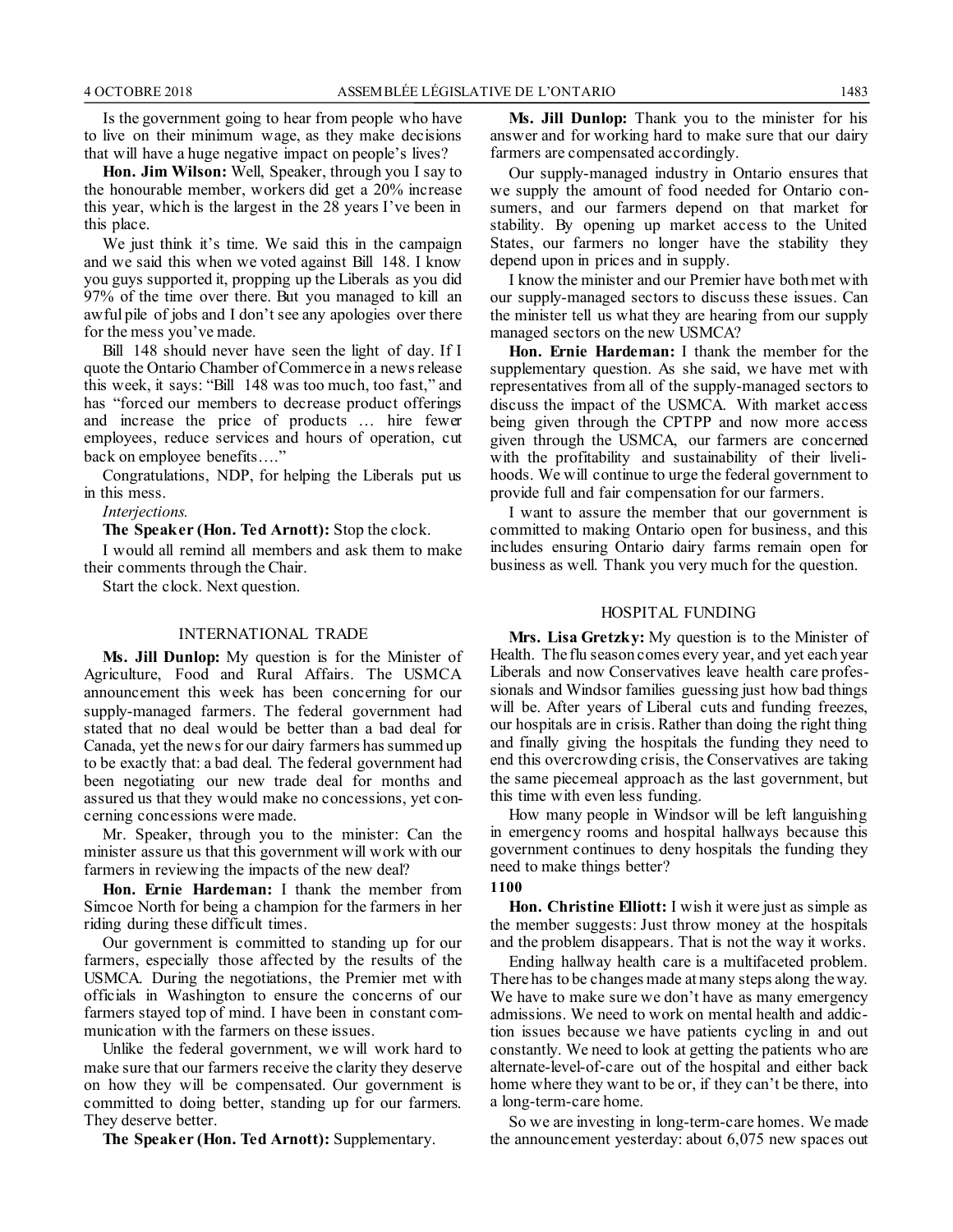of the 15,000 we promised the people of Ontario during the election.

The problem with overcrowding in hospitals is something that has been going on for 15 years, where nothing was done. I wish I could say we can snap our fingers and make that problem disappear overnight—

**The Speaker (Hon. Ted Arnott):** Thank you. Supplementary?

**Mrs. Lisa Gretzky:** It's actually called investing in every Ontarian in this province, not just Conservative insiders and friends.

Leave it to the Conservatives to re-announce temporary funding with \$10 million less than last year and then tout it as progress. By cutting temporary funding that was already too low, this government is going to make things even worse and life even harder for Windsor families struggling to get appropriate space in a hospital. The bottom line is that Liberal and Conservative temporary funding photo ops won't fix hospital overcrowding.

Speaker, will this government do the right thing and give hospitals the \$300 million they need to stop the hallway crisis from getting worse? Yes or no?

**Hon. Christine Elliott:** I think it's important for the people who may be watching today's proceedings to correct the statement that was made by the member with respect to funding. In fact, there was \$187 million spent last year by the Liberals. There was \$187 million spent this year by our government. The amount that we announced is a new announcement of \$90 million more. It's extra. It's extra on top of that \$187 million.

So this is a new announcement. This is good news for people across the province. Is it the entire answer? No, but it's a very good step forward, and it's going to help hospitals during flu season.

I would just like, if I may, Mr. Speaker, to read a statement from Dr. Gary Newton, who is the president and CEO of the Sinai Health System: "On behalf of our patients, their families and our staff, I would like to thank Mrs. Elliott for this investment in beds at Bridgepoint Active Healthcare. Any"—

**The Speaker (Hon. Ted Arnott):** Thank you. Next question.

#### FIREARMS CONTROL

**Ms. Mitzie Hunter:** My question is to the Deputy Premier. Deputy Premier, the quality of life that we have in Ontario is something that we should work hard as legislators to protect. Last night, I was with the member from Scarborough–Agincourt, and it was the 83rd homicide in Toronto. We witnessed families walking home from school, gripping the hands of their children, trying to keep them safe. In light of the horrific incidences of gun violence that are plaguing our streets and our communities in Ontario, does this government support the ban of handguns?

**Hon. Christine Elliott:** To the Minister of Community Safety and Correctional Services.

**Hon. Michael A. Tibollo:** Thank you for that question. As we have demonstrated, our government has and continues to take action to combat gun and gang violence, restore public confidence and ensure our streets and communities are safe. Unlike the last government that looked to cancel the \$12 million in funding, we committed \$25 million over four years.

Mr. Speaker, it's not guns that kill people; it's the people who have guns illegally that kill people. The investment that we're making is a vital first step in combatting gun violence, disrupting gang activity and cracking down on the trafficking of illegal guns in the province of Ontario.

**The Speaker (Hon. Ted Arnott):** Supplementary.

**Ms. Mitzie Hunter:** Back to the Deputy Premier: I don't disagree with the investments that you're making, but even community members—yesterday, I spoke to a grandmother who said to me that these incidences that are occurring are putting everyone in the community at risk and, in fact, those who are involved in those criminal activities are not afraid of the police. These incidences are becoming more brazen and more prevalent in our communities.

Your investments in police services and in crown attorneys is welcome, but it's not enough. It's not enough, and it's not solving the issue at hand. As a matter of fact, it's also after the fact.

Will you stand in this House and support my Bill 30, which bans the sale of ammunition right now in municipalities that need that extra support?

**Hon. Michael A. Tibollo:** As I've mentioned, we have made an investment with respect to the guns and gangs in the province of Ontario, starting in Toronto. The new equipment and innovative investigative technologies will have an impact with respect to the gun violence that we're experiencing.

Our government has been clear in our message that gun violence is a menace to Ontario communities and will not be tolerated in any form. The status quo has failed, and our party is the only party in the Legislature that's committed to doing something about it. We have made a commitment to ensuring that our streets are safe. We will continue supporting our police services, which are doing an amazing job with the tools that they have. We will continue supporting them in all their work to ensure that our communities are safe.

### INTERNATIONAL TRADE

**Mr. Prabmeet Singh Sarkaria:** My question is to the Minister of Economic Development, Job Creation and Trade. DesRosiers Automotive Consultants have reported that new light vehicles were down by 7.4% in September compared to last year, the largest single drop since 2009. The auto industry is an integral part of Ontario's economy and employs thousands of people. DesRosiers said Tuesday that uncertainty surrounding "North American trade deal negotiations may have contributed to the drop in sales."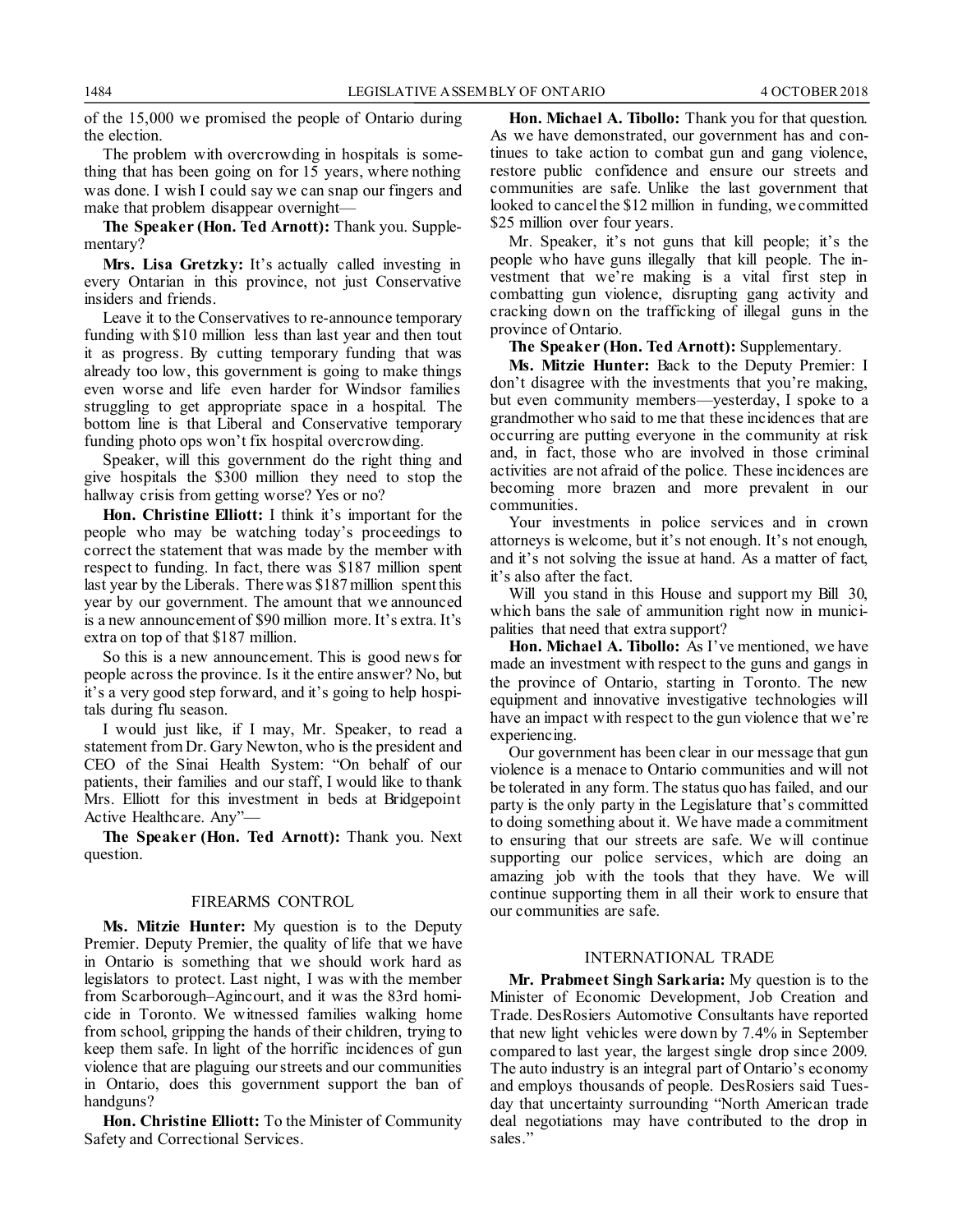Many questions still remain regarding what supports Ontario workers and families will get from the federal government. Can the minister please inform the members about how the uncertainty surrounding NAFTA and tariffs affected Ontario workers and industries?

**Hon. Jim Wilson:** Thank you to my colleague for the question. The federal government should have gotten a better deal under the USMCA. Ontario jobs, Ontario families and Ontario industries are paying the price, including our auto sector.

We stood shoulder to shoulder with the federal government throughout the negotiations because we knew that a deal needed to get done. However, Mr. Speaker, we were very clear that a deal needed to get done that protected the agriculture, steel and aluminum sectors of our economy. That is not the deal that we got.

The federal government must come forward and be honest with the people about how they're going to support and fairly compensate those affected by their deal. It has to be federal money; it's an international treaty. They need to stand by the Constitution and stand up for workers and jobs in Ontario and across the provinces and territories and fairly compensate the people they've hurt.

#### **The Speaker (Hon. Ted Arnott):** Supplementary.

**Mr. Prabmeet Singh Sarkaria:** Thank you to the minister for his response. Our government must stand up and protect Ontario industries, whether it's autos or agriculture.

The Bank of Canada has stated that because of the uncertainty in tariffs, the Canadian GDP will shrink by two thirds of a per cent by 2020. The Deputy Governor of the Bank of Canada has also said, "After just a couple of months, the tangible effects of the cross-border tariffs on steel, aluminum and consumer goods have already started showing up in the economic data."

#### **1110**

I am very concerned about the current tariffs and what our federal government is doing to mitigate the threat of future tariffs. Can the minister please inform the members what effects the continued steel and aluminum tariffs have on Ontario's industries?

**Hon. Jim Wilson:** Thank you again to the honourable member for the question. Speaker, the federal government certainly missed an opportunity to keep section 232 tariffs on the negotiating table throughout the talks. They told us it had nothing to do with the talks, but in a technical briefing on Monday, on page 4, it says they tried to talk to the Americans; the Americans rejected them. But they didn't bring them back. They just took the Americans' word for it: "Fine. We'll kill our steel and aluminum industry."

The member for Sault Ste. Marie, Mr. Romano, was just telling me—in a story this morning out of Sault Ste. Marie—that it has cost Algoma \$55 million in just three months of steel and aluminum tariffs; steel tariffs, in their case. Fifty-five million dollars. That will eventually hurt every Ontarian because it will be into the price of your appliances, it will be into the price of your cars, it will be into the price of your building materials, it will be into the price of the steel that we use for industry of all types. That's going to hurt every person in the province of Ontario, so the federal government needs to get the job done.

#### HOSPITAL FUNDING

**Mr. Jamie West:** My question is to the Minister of Health and Long-Term Care. In my riding of Sudbury, Health Sciences North has been underfunded for years. Under the previous Liberal government, funding was cut again and again, requiring front-line health care workers to do more and more with less and less. Despite re-election promises from the Premier that no one would be laid off, the hospital is laying off 60 nurses and cutting services. Short-term band-aid funding will not help those front-line workers and will not help solve years of neglect.

After years of waiting, Sudbury needs to know: When will this government be putting forward a long-term plan to end hallway medicine?

**Hon. Christine Elliott:** Thank you for the question. We are actively working on a long-term capacity plan as we speak. That is something that we will have in place in advance of the flu season for next year.

But as far as your hospital is concerned, I would say that there have been some unfortunate problems for the last year or so. There is a significant debt there that they are working with the LHIN to try and deal with. With respect to the nurses, they are either going to be retiring or they are moving on elsewhere. No one is actually losing their job.

It's important, though, that they continue to operate the hospital, and that is why the ministry, the LHIN and the senior executives at the hospital are working on a longterm solution.

**The Speaker (Hon. Ted Arnott):** Supplementary?

**Mr. Jamie West:** Back to the minister: I agree the hospital is making difficult decisions when it comes down to funding and years and years of underfunding. Hospital overcrowding is the number one issue for the people in the riding of Sudbury. It's the number one thing I hear about. We are dealing with a hallway medicine epidemic that impacts patient care all year long, not just during flu season. It's been going on for years and years. Our hospitals are stuck making difficult decisions. Our frontline health care workers are doing their best with limited resources, but morale is low and many are left wondering if their jobs will be next on the chopping block. Attrition, layoffs, otherwise—we're short-staffed.

I join you in blaming the previous government for years of underfunding, but will the minister listen to the people of Sudbury and fund our hospitals properly? That's what we need to know.

**Hon. Christine Elliott:** Well, there certainly is something that we can agree on, that this is a problem that's been growing for many, many years—15 years, I would say, of the Liberals—and now we are left with that situation we are trying to fix. We know it's not going to be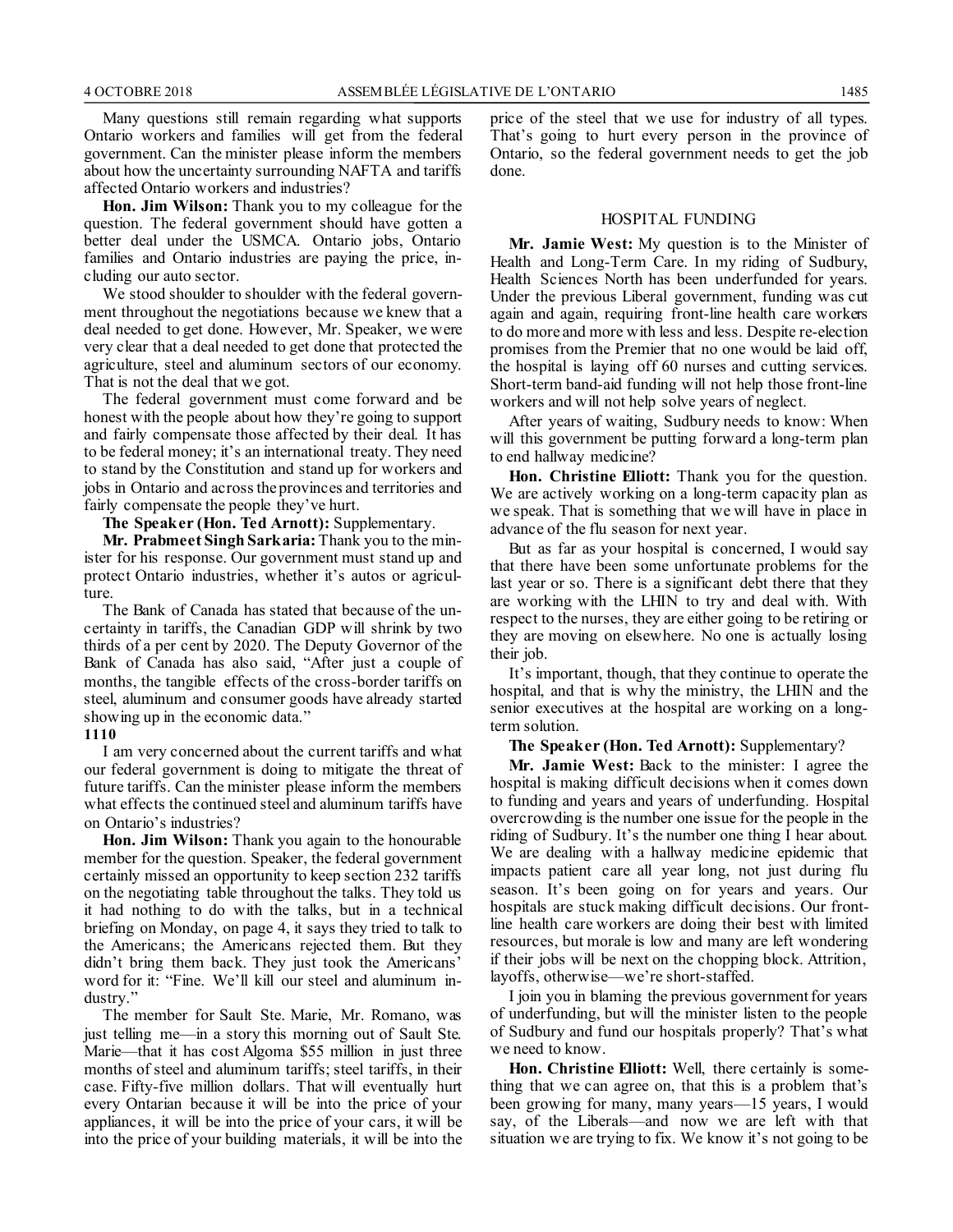an overnight solution. We look forward to working with you and your constituents in your riding to find solutions.

It has been suggested by a number of hospitals—I would say particularly, at this point, medium-sized hospitals—that the funding formula does not work for them. I would suggest it probably doesn't work for many hospitals. So we are taking a look at funding formulas right now, as well, to determine the best way of compensating and providing hospitals with the funds that they need in order to operate at the capacity where they want to operate. Not at 120% capacity; at a comfortable level so the health care professionals will be able to do the great work that they're doing in all of our communities in the way that they want to be able to do it, and that patients will receive the best—

**The Speaker (Hon. Ted Arnott):** Thank you. Next question.

#### INTERNATIONAL TRADE

**Mr. Dave Smith:** My question is for the Minister of Agriculture, Food and Rural Affairs. Many people in the agriculture industry in my riding are concerned about the impacts of the USMCA—farmers like Tara and Randy, processors like Mike, suppliers like Paul. Much of the discussion surrounding the USMCA has been focused on its impact on dairy farmers within the supply-managed industry.

I'm aware that the minister and the Premier met with supply-managed farming organizations to discuss the impacts of the new deal. Can the minister also let us know what the agri-food business is saying about the new trade deal?

**Hon. Ernie Hardeman:** I'd like to thank the member from Peterborough–Kawartha for the question and for bringing attention to our agricultural industries impacted by the USMCA.

We all know that the USMCA negatively impacts supply-managed farmers. However, we also heard from many of our processors following the new deal. They're concerned with the millions of dollars in investments in their businesses that are now risky due to greater market access given to the United States. In fact, Gay Lea Foods Co-operative said this week that the deal would have "destabilizing and detrimental impacts on the Canadian dairy industry…."

Our government is committed to keeping jobs in Ontario and, furthermore, to creating new jobs in Ontario to reflect that Ontario is open for business.

**The Speaker (Hon. Ted Arnott):** Supplementary?

**Mr. Dave Smith:** Thank you to the minister for bringing attention to the agricultural industries impacted by the USMCA.

I've heard from many of our processors following the new deal. They're concerned with the millions of dollars in investments that their businesses are now risking due to greater market access given to the United States. In fact, Gay Lea said this week that the deal will have "destabilizing and detrimental impacts on the Canadian dairy industry…."

Can the minister outline how Ontario will continue to be open for business in agri-food?

**Hon. Ernie Hardeman:** I want to thank the member again for being a champion for his farmers.

As mentioned previously, our supply management system in Ontario is designed so that our farmers produce only the amount of goods that are consumed by Ontarians. This system provides pricing and supply dependability for our farmers.

As we continue to review the impacts of the deal on our supply-managed sectors, I assure you that the impacts on chicken, turkey and egg farmers will be treated with significant importance.

I myself will be cooking two turkeys this Thanksgiving weekend in support of our turkey farmers, and I may need some relatives to help come and eat them. If he's interested, my invitation is still open to my critic across the aisle to join us for Thanksgiving dinner.

#### ANTI-SMOKING INITIATIVES FOR YOUTH

**Mme France Gélinas:** Ma question est pour la ministre de la Santé et des Soins de longue durée.

One of the first acts of this government was to cancel regulations that would have stopped vaping companies from promoting their products to children. Then last week, the government introduced Bill 36, which comes with new regulations that allow e-cigarettes and vaping products to be promoted and marketed to children in convenience stores.

Tuesday, a coalition of health organizations including the Canadian Cancer Society and the Ontario Heart and Stroke Foundation called on this government to put the health of children first and to withdraw this regulation.

Will the minister listen to these health care professionals and make sure that vaping companies and e-cigarette companies cannot promote and market their harmful products to our kids?

**Hon. Christine Elliott:** I think we can certainly agree that the health and safety of children and young people is of the utmost priority for everyone in this House. The regulations with respect to vaping were conducted, and there is some suggestion, with respect to vaping for adults, that it may lead to smoking cessation.

But as far as children are concerned, there are regulations that are already in place in stores and so on that sell vaping products to make sure that they're not available to children, to be sold to children. Those will remain in place and those protections will stay there. That won't be disturbed by this change.

#### **1120**

#### **The Speaker (Hon. Ted Arnott):** Supplementary?

**Mme France Gélinas:** I want to make it clear, Speaker: Most of the vaping companies are owned by big tobacco companies, which are desperate to hook the next generation to their addictive products. They want to pretend that vaping nicotine is harmless, even though studies show clearly that nicotine is just as addictive if you smoke it than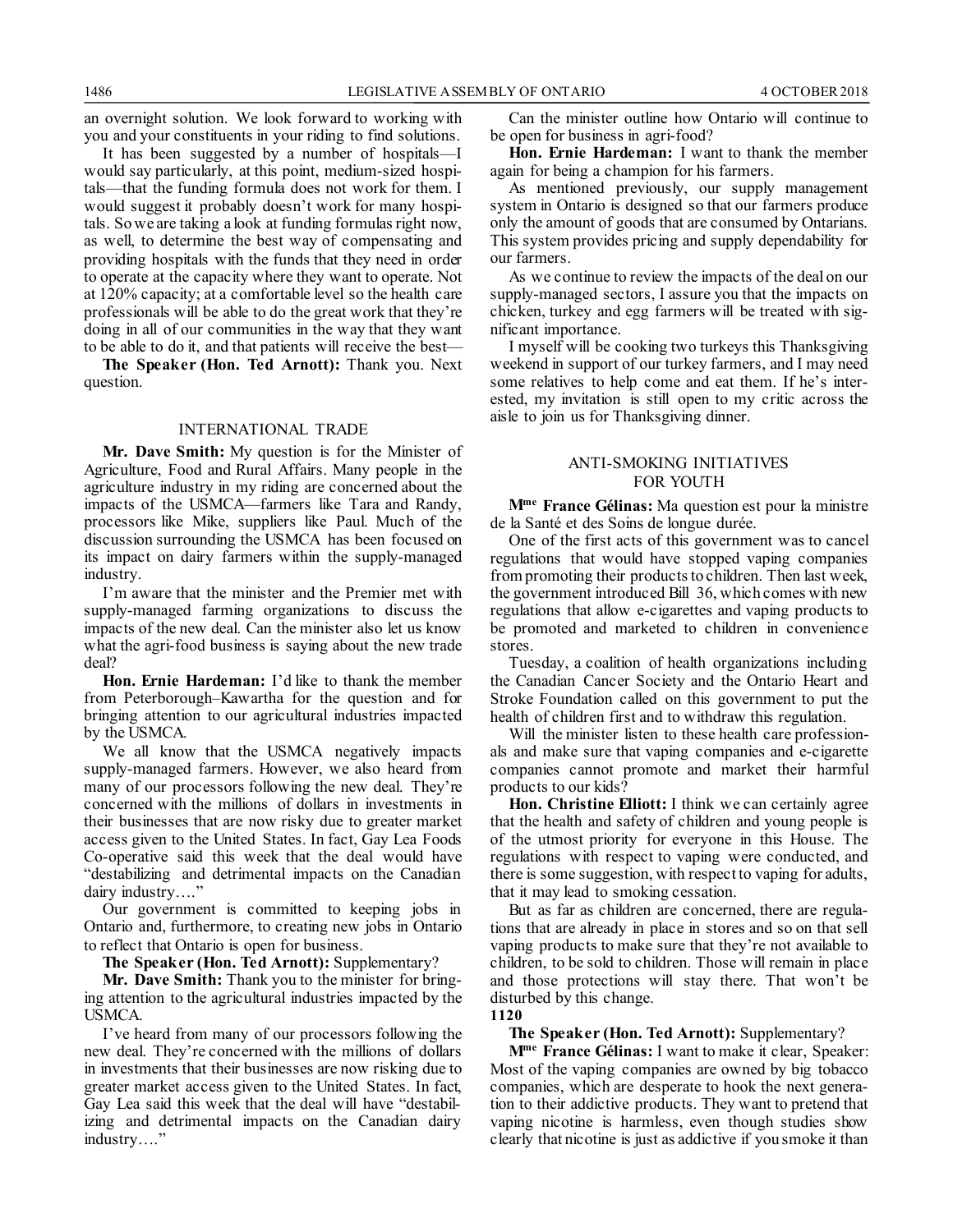if you vape it. They want to normalize vaping for kids and they want to make it look really cool. Above all, what they really want is to get kids addicted to nicotine to make them customers for life.

When will the minister withdraw this harmful regulation and make sure that kids are not exposed to vaping marketing, promotion or displays?

**Hon. Christine Elliott:** The regulation is as it is. People can comment. Of course, I'm willing to listen to what people have to say. I want to protect children as well. That is very important. No one wants to see a young person get started with nicotine. Who knows where it may go from there?

But it is important to note that stores have responsibility with respect to the placement of these products: not to sell them to children. We expect them to live up to what their requirements are and make sure that children are safe. We will take other steps to make sure children are safe. We want to make sure that we have a public health campaign to let people know about vaping, to let people know about cannabis, to let people know about alcohol. They may be legal but they're not benign—

**The Speaker (Hon. Ted Arnott):** Thank you. Next question.

#### INTERNATIONAL TRADE

**Mr. Stephen Lecce:** My question is to the Minister of Economic Development, Job Creation and Trade. While we remain hopeful that the USMCA will benefit our economy, I'm pleased that the minister sent a letter to the federal government demanding answers on this deal.

Let us evaluate what the Prime Minister gave up versus what we got in return. Under this deal, the Prime Minister backed down on protecting our dairy farmers. He backed down on gaining control of our auto industry. Speaker, he backed down on affordable prescription drug prices. He backed down on ending Buy American provisions. The Liberals backed down on tariff-free access for steel, aluminum and softwood lumber. And the Liberals gave a foreign government the power to override future trade deals. Speaker, through you to the honourable member: Did the federal government sign away our sovereignty in this new trade deal?

**Hon. Jim Wilson:** Thank you to my colleague. What an important question that is, and the answer, of course, is yes, they did. Canadians should be shocked at this very fact. We're extremely concerned that the deal forces Canada to inform the US of any intention to pursue negotiations with a non-market economy like China. This is about our sovereignty indeed, Mr. Speaker. Clause 32 gives the US sweeping powers for the first time to override Canada's future trade deals. If we sign a deal with a country like China, the clause says we could be kicked out of NAFTA.

Speaker, because of this new NAFTA, it's more important than ever that we have new trade deals with Japan, China, Asia, more with Europe, South America, the African continent, the rest of the world, because we need those good paying jobs. We benefitted greatly from the old NAFTA, not so much the new NAFTA, so we need—

**The Speaker (Hon. Ted Arnott):** Thank you. Supplementary?

**Mr. Stephen Lecce:** Back to the minister: I am very concerned that the federal government would brazenly sign away our sovereignty. This Legislature should speak with one voice in the defence of our industry, in the defence of our sovereignty and in the defence of our economy. We should be united in holding the Prime Minister to account and count on this minister and this Premier to deliver the message to our Prime Minister to do your job and to fight for our workers, because never has so much been given up with so little in return.

Speaker, as our government works to diversify our export markets to create good jobs in this province, can the minister inform this Legislature if the federal government has provided answers on why President Trump has a veto over future trade deals in this country?

**Hon. Jim Wilson:** Thank you again to my colleague for the question. I think we've also been alarmed at the lack of a meaningful response from the federal government. Even a recent policy adviser to the Prime Minister said he was concerned. He said it's "troubling to provide another country with a formal role in vetting Canadian trade negotiations."

Mr. Speaker, the people of Canada and the people of Ontario who did vote for the federal Liberal Party did not vote for that party and Prime Minister Trudeau to give away our rights to be a sovereign nation, to make trade deals, to be proud Canadians and not subject to the Americans. That is not what this country was built on. That's not what our ancestors fought for. That's not what our troops fought for in Afghanistan or in world wars or Vietnam. We fought to be a sovereign nation, not to give our rights to the Americans. Shame on Trudeau. Shame on the federal government—

**The Speaker (Hon. Ted Arnott):** Thank you. Next question.

#### GASOLINE PRICES

**Mr. Gilles Bisson:** Well, there's the old Jim Wilson I used to know.

Mr. Speaker, my question is to the Deputy Premier. Deputy Premier, you will know that we go to the pumps to fill our cars and trucks and we get gouged every time we go. If you live in southern Ontario, you pay 40 cents less for gas than you would in places like Thunder Bay. If you live in Kiiwetinoong, you're going to probably pay an additional \$1 per litre.

Your government took the first step. You supported the NDP bill on gas price regulation at second reading, but now you've got to take the next step. Will you allow that bill to be called in committee so that we can bring relief to people at the pumps?

**Hon. Christine Elliott:** To the Minister of Finance.

**Hon. Victor Fedeli:** Thank you very much, and good morning. Look, our government is committed to reducing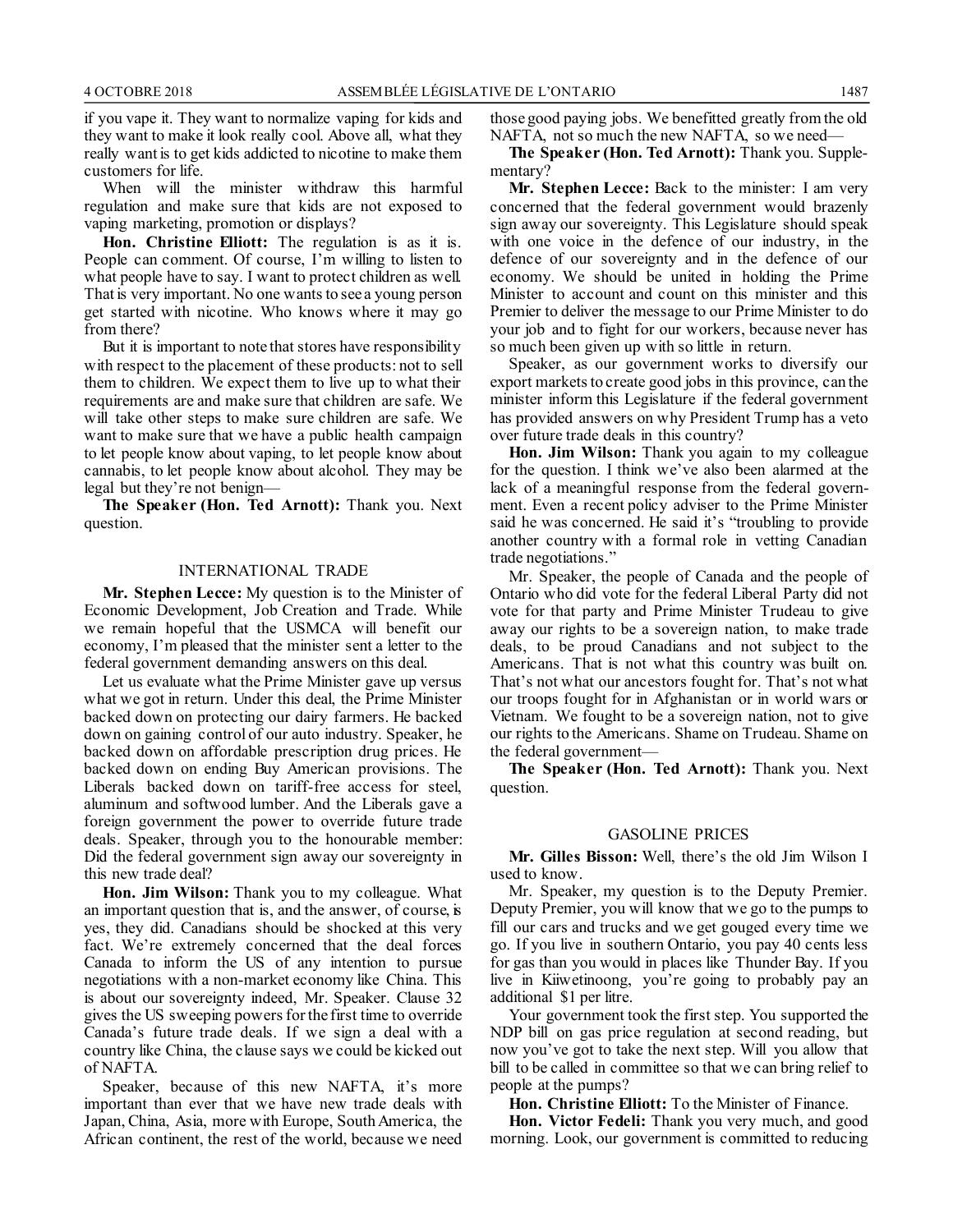gas prices by 10 cents a litre. We've already taken a step. Through the cap-and-trade system, Speaker, you will have noticed the price of gas has gone down. It's gone down by 4.3 cents a litre. Congratulations to our Minister of the Environment. They've taken away the cap-and-trade tax, which not only has reduced the price of gas by 4.3 cents, but it has also put \$285 back in the pockets of families.

If you're on natural gas, Speaker, that put \$80 more back into the pockets of families, with more coming yet. I congratulate this government on bringing real relief to families.

#### **The Speaker (Hon. Ted Arnott):** Supplementary?

**Mr. Gilles Bisson:** Mr. Speaker, that's laughable. Through you: We know what happened to the price of gas. It was the winter blend that came online. All across Canada the price of gas went down. It's part of what happens every season. To stand in this House and say, "It is the Conservative government that did it"—I didn't know you had such far-reaching power to affect Alberta, British Columbia, Newfoundland, Quebec and the rest of the country.

So I say to you again, if you really want to stand up for people at the pumps, will you allow our bill that we have in committee now to be called so we can bring relief to people at the pumps?

**Hon. Victor Fedeli:** I'll tell you how far-reaching our power is: We lowered the price of gas by 4.3 cents. Speaker, we remain committed to our promise that we made during the campaign to make life more affordable for Ontario families and for businesses, and we intend to bring that savings, not just at 4.3 cents, but a full 10 cents a litre. We will be looking at taking off another 5.7 cents a litre.

That's what this government is all about. It's a government that is for the people, that is returning prosperity to Ontario, that is bringing real relief for families—not just rhetoric—but real relief for families. That's what we're doing and that's what we'll continue to do, Speaker.

#### *Interjections.*

**The Speaker (Hon. Ted Arnott):** Stop the clock. Start the clock. Next question.

#### INTERNATIONAL TRADE

**Mr. Will Bouma:** My question is for the Minister of Agriculture, Food and Rural Affairs. As we approach the end of Ontario Agriculture Week, I think it's important that we talk a little turkey before we gobble up our food this Thanksgiving weekend.

#### **1130**

When I say "talk a little turkey," Mr. Speaker, I'm talking about our supply-managed sectors, like dairy, eggs and poultry, that were the focus of the USMCA agreement this week. It's important to reflect on the farmers who bring us the great food and products we consume every day through their hard work and dedication.

I know the minister met with the governor of Idaho this week. Before he passes the potatoes, can the minister let us know what he is doing to show our farming families he supports them?

**Hon. Ernie Hardeman:** I want to thank the member from Brantford–Brant for that great question. Following the USMCA announcement, the Premier and I met with our supply-managed sectors to reassure them that we will continue to press the federal government on providing full and fair compensation to those farmers experiencing losses through the new deal. I have been in constant contact with stakeholders on the best way to move forward together and to listen to their concerns during this difficult week. We will continue to review the details of the new trade agreement to fully understand how it will impact our farmers and what can be done to assist them.

Farming families are never to be used as the bargaining chip, and our government is committed to supporting our farmers this week and every week.

**The Speaker (Hon. Ted Arnott):** Supplementary.

**Mr. Will Bouma:** I thank the minister for his answer. I know the minister has a long history of supporting Ontario farmers.

Mr. Speaker, back to the minister: As we approach Thanksgiving weekend, we look forward to spending time with our families and reflecting on all that we are grateful for. Reflecting on the new USMCA, the federal government has let our farmers down, more like a relative who gets stuffed before Thanksgiving dinner and then forgets to bring the pumpkin pie. Can the minister let us know what our government has cooking to ensure that the contributions of our farmers are recognized and respected?

**Hon. Ernie Hardeman:** Thank you, Mr. Speaker, and again thank the member for the supplementary question.

In celebration of Ontario Agriculture Week, I had the opportunity to join the Farm and Food Care group at Union Station to hand out breakfast sandwiches to commuters and make their morning a little bit brighter, compliments of Ontario's farmers.

I also talked a little turkey of my own with the Turkey Farmers of Ontario earlier this month. I will be cooking two turkeys for my family this weekend to support our farmers, and I hope the opposition critic will be able to pass the cranberry sauce without starting a food fight.

I encourage everyone to buy local Ontario produce this week and every week, and I'd like to wish everyone a very happy Thanksgiving.

#### AFFORDABLE HOUSING

**Mr. Joel Harden:** My question is for the Minister of Municipal Affairs and Housing. In Ottawa, 150 families are being evicted from the Heron Gate neighbourhood by the major developer Timbercreek, a \$7.5-billion company based here in Toronto. The developer is demolishing their low-income townhomes to make way for more upscale apartments, leaving residents, mostly new immigrants, scrambling to find affordable housing. Sadly, many have been unable to find affordable options in Ottawa's real estate market.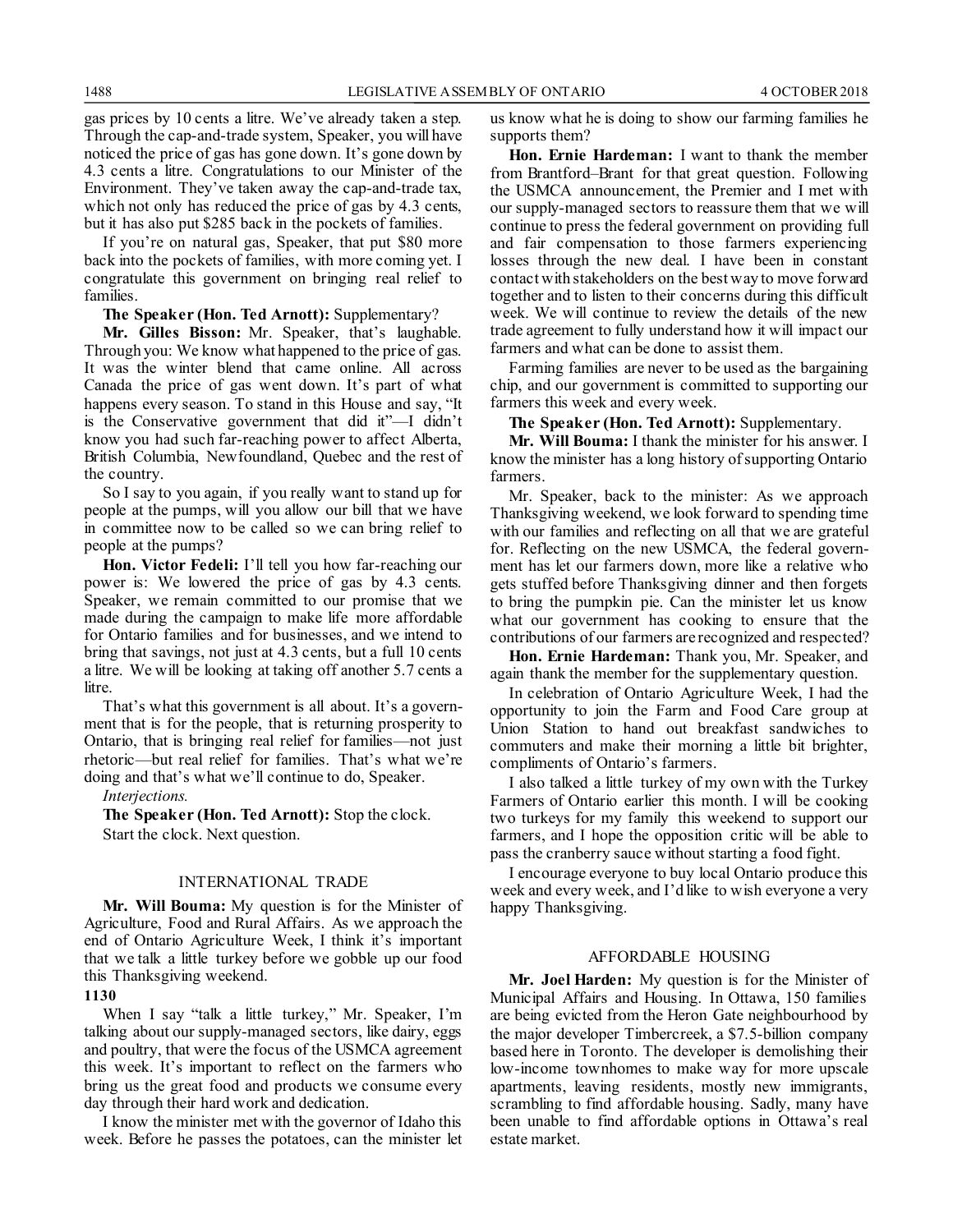Speaker, when will the minister take real action to address the housing crisis in this province?

**Hon. Steve Clark:** Speaker, through you to the member for Ottawa Centre: I want to thank you for that question. I'm certainly aware of the situation in Ottawa. As most of you know, I spent a significant amount of time in that city, given the tornado that went through several areas of the city.

While I was there, I had a number of people talk to me about supply of housing and housing affordability. I've had several conversations with Mayor Watson about some of the ideas and some of the innovation that the city is working on. I want to say to the member that the issue of housing supply is one that I think we all need to co-operate on, whether it's in the government benches or in the opposition benches. We need to mobilize all of our stakeholders. We need to work together. I think housing supply is one of the things that our government is going to continue to place as a top priority.

**The Speaker (Hon. Ted Arnott):** Supplementary?

**Mr. Joel Harden:** I thank the minister for his response and his presence in Ottawa during the recent tornado crisis, but there's another tornado unseen that has hit our city, and its name is Timbercreek. This is one of the worst mass evictions in Ottawa's history, and we have yet to see any action from this government to take any serious steps to ensure these families have affordable homes to move into.

The UN special rapporteur on the right to housing has called this crisis happening in my city a human rights violation. The residents of Heron Gate deserve justice, but the developer has failed them. To date, the mayor of Ottawa has also failed them. They're counting on this minister and this government to stand up for them. Will the minister end the practice of renovictions in Heron Gate and everywhere else in this province, so something like this never happens again?

**Hon. Steve Clark:** Speaker, through you to the honourable member: Again, I want to thank you for the question. I agree that supply of housing is a priority for our government.

I tend to take a different approach than the member with this question. I want to continue to work with municipalities, to work with our 47 service managers and our two Indigenous program administrators, as well as developers, as well as the real estate sector. We need to work across lines to ensure that we have an adequate supply.

Our government is committed. We've committed at every opportunity to talk about more housing, more affordable housing online faster. We need to streamline the development process. That's going to involve cooperation, not demonizing the mayor or—

**The Speaker (Hon. Ted Arnott):** Thank you.

The member for Parry Sound–Muskoka.

#### TAXATION

**Mr. Norman Miller:** My question is for the Minister of the Environment. A few months ago, the voters of Ontario spoke clearly. They elected us on a mandate to bring an end to the ineffective cap-and-trade program. They also voted for us to stop the expensive, ineffective federal Liberal carbon tax, which would increase the price on everything.

Since then, the people of Ontario are not the only people across the country who have seen the light. More and more provinces are now seeing the carbon tax and the federal carbon plan for what it is: a cash grab that does little to address the problem of climate change. This damaging policy will increase the price of gas, basic goods like groceries, and make life more unaffordable for everybody.

Ontario has shown leadership in standing up to the federal government against a carbon tax. Can the Minister of the Environment update this House as to the status of our fight?

**Hon. Rod Phillips:** Mr. Speaker, through you to the member: As this House knows, this government was elected on a promise to do everything we could to fight the regressive, job-killing carbon tax of the federal Liberals.

Since that announcement—the list is so long, I need a piece of paper to keep track. Yesterday, Manitoba became the last province to reject the federal carbon plan. Add to them Ontario, of course, Saskatchewan, New Brunswick, Alberta and PEI in opposition to the federal carbon plan. The list just keeps growing.

**The Speaker (Hon. Ted Arnott):** Supplementary?

**Mr. Norman Miller:** I thank the minister for his commitment to this very important promise.

Back to the minister—I heard it time and time again at the doors: Families can't afford a carbon tax. It's great to see we are getting support from other provinces in this fight as well.

I know that the Premier is going out west and will be meeting with other Premiers. Canada needs this leadership, someone to talk to the provinces to bring them together to work collaboratively. We need a pragmatic approach, and if the federal government is unwilling to provide that leadership, I'm proud that our Premier, Premier Ford, is doing just that.

We all know that hard-working Ontario families just can't afford more taxes. Can the minister assure the families in my riding that we will do everything possible to ensure the carbon tax is not imposed on the hardworking people of our province?

**Hon. Rod Phillips:** Through you, Mr. Speaker, to the member for Muskoka: I too am proud of the leadership our Premier is showing on this issue. He's working hard and reaching out across the country. He's going to Saskatchewan, to Alberta and, who knows, he may even make a stop in Winnipeg on the way back.

While we are showing this leadership, while the Premier is showing this leadership, the federal Liberals are stuck in the mud. They won't change their tune. The NDP opposition is devoted to a carbon tax, the highest carbon tax in the world.

Mr. Speaker, we take our direction from the people. We will put, as the Minister of Finance said, \$260 back in their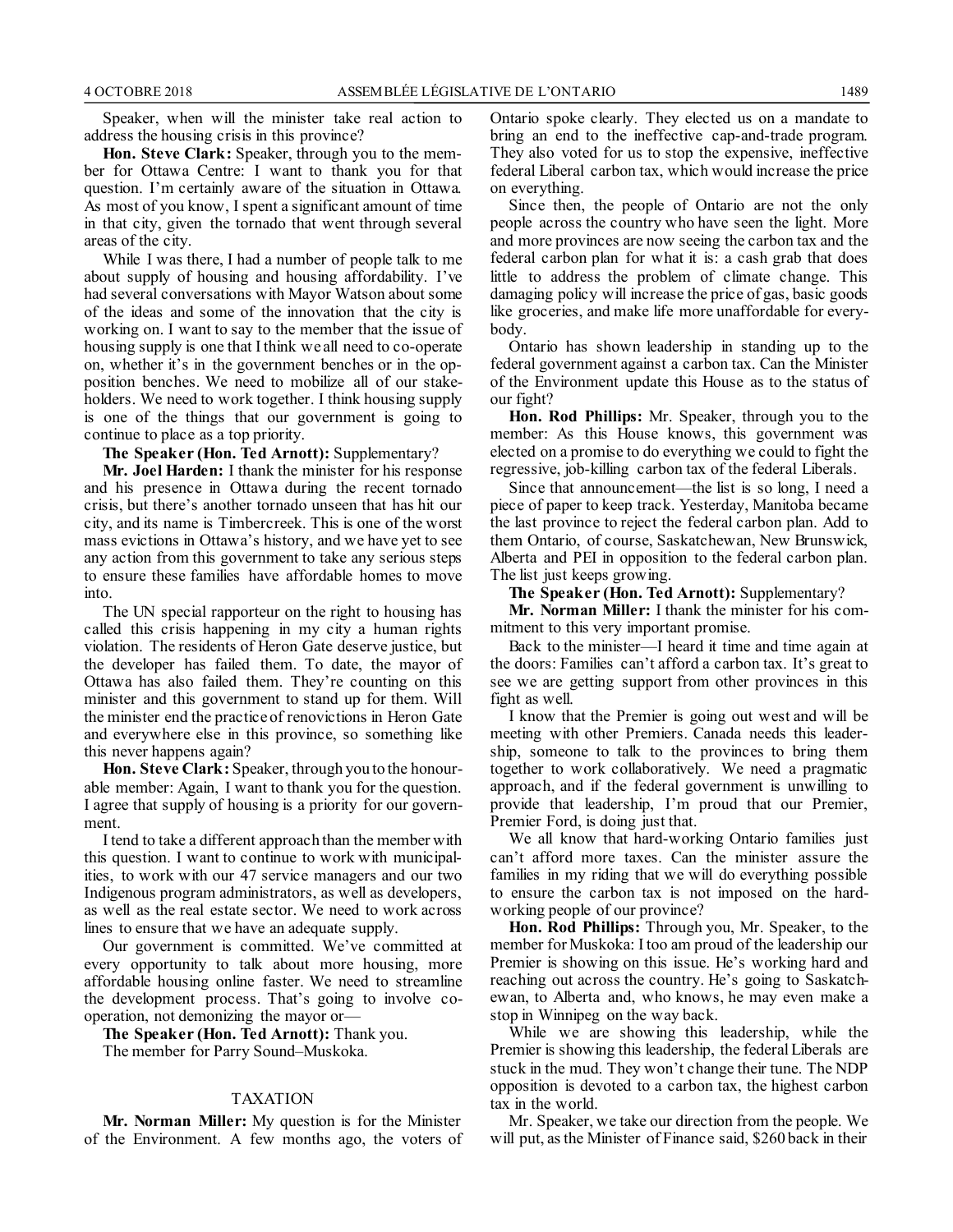pockets every year. We will do everything we can to stop a regressive, job-killing federal carbon tax.

**The Speaker (Hon. Ted Arnott):** That concludes the time we have for question period today.

#### VISITOR

**The Speaker (Hon. Ted Arnott):** I wish to acknowledge another former member who is in the House today, who served the riding of Niagara Falls in the 36th and 37th Parliament: Bart Maves has joined us today. Welcome.

#### PRIVATE MEMBERS' PUBLIC BUSINESS

**The Speaker (Hon. Ted Arnott):** I beg to inform the House that pursuant to standing order  $98(c)$ , a change has been made to the order of precedence on the ballot list for private members' public business such that Ms. French assumes ballot item number 29 and Ms. Andrew assumes ballot item number 41.

#### LEGISLATIVE PAGES

**The Speaker (Hon. Ted Arnott):** It is now time to say a word about our legislative pages. These fine young people are indispensable to the effective functioning of this chamber. They cheerfully and efficiently deliver notes, run errands, transport important documents throughout the precinct and make sure our water glasses are always full. We are indeed fortunate to have them here.

*Applause.*

**The Speaker (Hon. Ted Arnott):** I've got more to say; I'm actually just getting started. Our pages are smart, trustworthy and hard-working. They depart having made many new friends, with a greater understanding of parliamentary democracy and memories that will last a lifetime. Each of them will go home and carry on, continue their studies and will no doubt contribute greatly to their communities, their province and their country. We expect great things from all of them. Maybe some of them will some day take their seats in this House as members or work here as staff.

We wish them all well.

*Applause.*

**The Speaker (Hon. Ted Arnott):** Thank you for showing your appreciation to our pages.

#### **DEFERRED VOTES**

### CANNABIS STATUTE LAW AMENDMENT ACT, 2018 LOI DE 2018 MODIFIANT DES LOIS EN CE QUI CONCERNE LE CANNABIS

Deferred vote on the motion for second reading of the following bill:

Bill 36, An Act to enact a new Act and make amendments to various other Acts respecting the use and sale of cannabis and vapour products in Ontario / Projet de loi 36,

Loi édictant une nouvelle loi et modifiant diverses autres lois en ce qui concerne l'utilisation et la vente de cannabis et de produits de vapotage en Ontario.

**The Speaker (Hon. Ted Arnott):** We now have a deferred vote on the motion for second reading of Bill 36, An Act to enact a new Act and make amendments to various other Acts respecting the use and sale of cannabis and vapour products in Ontario.

Call in the members. This will be a five-minute bell. *The division bells rang from 1143 to 1148.*

**The Speaker (Hon. Ted Arnott):** I would ask the members to please take their seats.

*Interjections.*

**The Speaker (Hon. Ted Arnott):** Will the members please take their seats.

On October 1, 2018, Ms. Mulroney moved second reading of Bill 36. All those in favour will please rise one at a time and be recognized by the Clerk.

#### **Ayes**

| Anand, Deepak          | Hillier, Randy         | Phillips, Rod               |
|------------------------|------------------------|-----------------------------|
| Baber, Roman           | Hogarth, Christine     | Piccini, David              |
| Babikian, Aris         | Jones, Sylvia          | Rasheed, Kaleed             |
| Bailey, Robert         | Kanapathi, Logan       | Roberts, Jeremy             |
| Bethlenfalvy, Peter    | Karahalios, Belinda    | Romano, Ross                |
| Bouma, Will            | Ke, Vincent            | Sabawy, Sheref              |
| Calandra, Paul         | Khanjin, Andrea        | Sandhu, Amarjot             |
| Cho, Raymond Sung Joon | Kramp, Daryl           | Sarkaria, Prabmeet Singh    |
| Cho, Stan              | Kusendova, Natalia     | Schreiner, Mike             |
| Clark, Steve           | Lecce, Stephen         | Scott, Laurie               |
| Coe, Lorne             | MacLeod, Lisa          | Simard, Amanda              |
| Coteau, Michael        | Martin, Robin          | Skelly, Donna               |
| Crawford, Stephen      | Martow, Gila           | Smith, Dave                 |
| Cuzzetto, Rudy         | McDonell, Jim          | Smith, Todd                 |
| Downey, Doug           | McKenna, Jane          | Surma, Kinga                |
| Dunlop, Jill           | McNaughton, Monte      | Tangri, Nina                |
| Elliott, Christine     | Miller, Norman         | Thanigasalam, Vijay         |
| Fedeli, Victor         | Mitas, Christina Maria | Thompson, Lisa M.           |
| Fee, Amy               | Mulroney, Caroline     | Tibollo, Michael A.         |
| Fullerton, Merrilee    | Nicholls, Rick         | Triantafilopoulos, Effie J. |
| Ghamari, Goldie        | Oosterhoff, Sam        | Wai, Daisy                  |
| Gill, Parm             | Pang, Billy            | Walker, Bill                |
| Hardeman, Ernie        | Park, Lindsey          | Wilson, Jim                 |
| Harris, Mike           | Pettapiece, Randy      | Yakabuski, John             |
|                        |                        |                             |

**The Speaker (Hon. Ted Arnott):** All those opposed to the motion will please rise one at a time and be counted by the Clerk.

| <b>Nays</b>         |                          |                            |  |  |
|---------------------|--------------------------|----------------------------|--|--|
| Andrew, Jill        | Gretzky, Lisa            | Morrison, Suze             |  |  |
| Begum, Doly         | Harden, Joel             | Natyshak, Taras            |  |  |
| Bell, Jessica       | Hassan, Faisal           | Rakocevic, Tom             |  |  |
| Bisson, Gilles      | Hatfield, Percy          | Shaw, Sandy                |  |  |
| Bourgouin, Guy      | Horwath, Andrea          | Singh, Sara                |  |  |
| Burch, Jeff         | Hunter, Mitzie           | Stevens, Jennifer (Jennie) |  |  |
| Fife, Catherine     | Karpoche, Bhutila        | Stiles, Marit              |  |  |
| Fraser, John        | Kernaghan, Terence       | Tabuns, Peter              |  |  |
| French, Jennifer K. | Lindo, Laura Mae         | Taylor, Monique            |  |  |
| Gates, Wayne        | Mamakwa, Sol             | Vanthof, John              |  |  |
| Gélinas, France     | Mantha, Michael          | West, Jamie                |  |  |
| Glover, Chris       | Monteith-Farrell, Judith | Yarde, Kevin               |  |  |

**The Clerk of the Assembly (Mr. Todd Decker):** The ayes are 72; the nays are 36.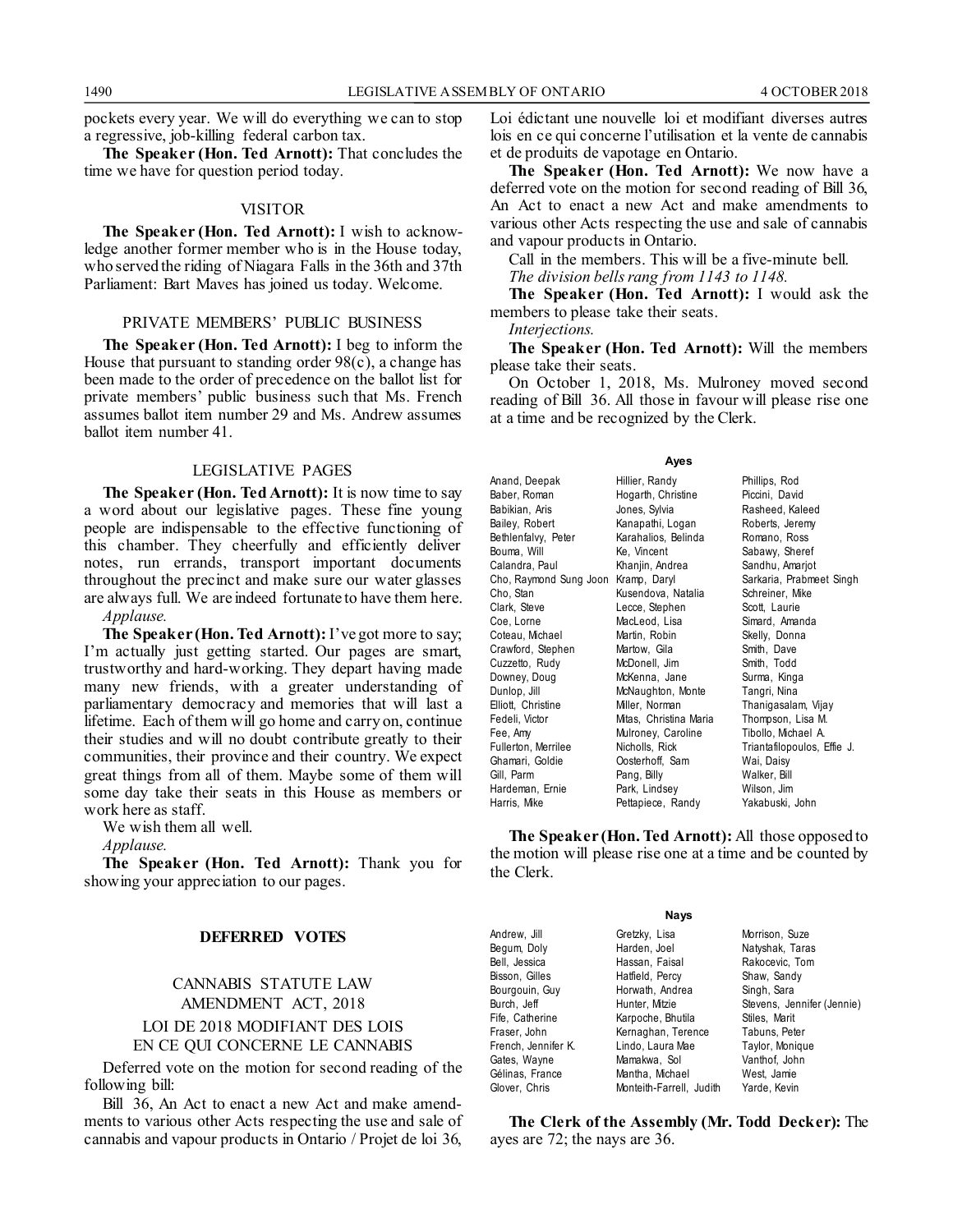**The Speaker (Hon. Ted Arnott):** I declare the motion carried.

#### *Second reading agreed to.*

**The Speaker (Hon. Ted Arnott):** Pursuant to the order of the House dated October 3, 2018, the bill stands referred to the Standing Committee on Social Policy.

Before I recess the House, I want to thank and acknowledge the members for the higher standard of decorum that we've set this week, in my opinion. It has been a distinct pleasure to serve as your Speaker this week.

This House stands in recess until 1 p.m.

*The House recessed from 1153 to 1300.*

#### **INTRODUCTION OF VISITORS**

**Mr. Rick Nicholls:** Mr. Speaker, it gives me great pleasure to introduce today in the members' gallery Mr. Satoshi Ominato, the Deputy Consul General of Japan, right here in Toronto. We are honoured to have you with us. Thank you.

**Mr. Paul Calandra:** Mr. Speaker, I hope you'll forgive me. My visitor isn't here, but I didn't want to miss the opportunity to wish my youngest daughter—she's turning 10 years old today. I'm surprised that she's not in the gallery yet, but I wanted to make sure that I wished her a very, very happy birthday.

**Mr. Bill Walker:** I'm honoured to introduce Tyler Stone and John Hammill from Meaford. I introduced them this morning as well. Tyler is an avid fan, every day watching Queen's Park. Welcome to Queen's Park.

**Mr. Michael Coteau:** Joining us here in the Legislature is Victor Beausoleil. He is someone who has worked with me as a youth worker out in Scarborough. I'd like to welcome him to the Ontario Legislature.

**Mr. Deepak Anand:** It's a great pleasure to introduce my constituent Parveen Dalal, his wife, Rakhee Dalal, and my sister, Raj Mohini Redhu. Welcome to Queen's Park.

**Mlle Amanda Simard:** J'aimerais introduire Carol Jolin, Stewart Kiff, Estelle Duchon et Gilles Marchildon, qui vont être ici un peu plus tard pour ma motion. Bienvenue à Queen's Park.

#### **MEMBERS' STATEMENTS**

#### CHRISTINE HAYES

**Mr. Taras Natyshak:** As always, it is a pleasure to rise in this House to recognize the achievements of the great people in my riding of Essex. Today I have the distinct honour and pleasure of recognizing a dear friend of mine, Christine Hayes, who has been named the Essex 2018 Citizen of the Year Award recipient.

Christine is an enthusiastic, dedicated and compassionate volunteer for so many organizations in various capacities in our community. She is the treasurer of the Essex Region Goodfellows, the secretary of the Essex Legion 201 Ladies' Auxiliary, a canvasser for the Windsor/Essex County Humane Society, and a volunteer for the Big Bike ride for Heart and Stroke. She sings in the resurrection choir at Holy Name of Jesus Church. She also supports numerous local charities. She does this all in our community while working full time in Essex and raising her brilliant teenage son, Connor.

Speaker, the Citizen of the Year Award recognizes an individual who has given their time to volunteer, has made a positive impact on citizens and has been dedicated to improving and serving the community. The award is sponsored by the Knights of Columbus Council 3305, the Essex Rotary, the town of Essex, Heritage Essex and the Essex Legion.

Christine is also the daughter of the former MPP for Essex, the late Pat Hayes, who was my political mentor, Speaker. Christine carries on the tradition of activism, involvement and a genuine compassion for her community that her father instilled.

I know Pat will be looking down on her, beaming with pride for all the accomplishments of his daughter, and I'm truly honoured to be able to offer this recognition in the same chamber where Pat served the people of Essex county.

Speaker, on behalf of the Ontario NDP, the members of this Legislature and the members of our community of Essex county, I want to congratulate Christine Hayes. We love you. Thank you and congratulations.

#### COMMUNITY SAFETY

**Mr. Aris Babikian:** I rise in the House this afternoon with a heavy heart. Yesterday, around 1:30 p.m., gunshots were heard in my riding in the vicinity of two high schools. The shooting, which had taken place in a very busy plaza on Bonis Avenue and Birchmount Road, has taken the life of a young man, aged 18, and destroyed the lives of many others. The police are so bravely looking to capture.

Yesterday, I was thinking of the parents and the students who were locked down in their places of learning and enlightenment following the incident. I have personally spoken to some of these families and students, and I want to reassure them yet again that we will do our best to protect and secure our community.

Mr. Speaker, as the MPP and a resident of Scarborough– Agincourt for the past 28 years, I'm looking to reassert that we still do live in a safe, diverse and vibrant community. I am sure that this incident will make us stronger and allow us to look for solutions to the gun crimes that have riddled our community and city of Toronto this year. I look forward to being part of this process over the coming days and months.

Finally, I want to thank the first responders and the police services for their diligent and swift actions and commitment to our safety today and always. I know that members of the Toronto police department and paramedic services have been very much involved in ensuring that our communities, neighbourhoods and city are well-protected and served.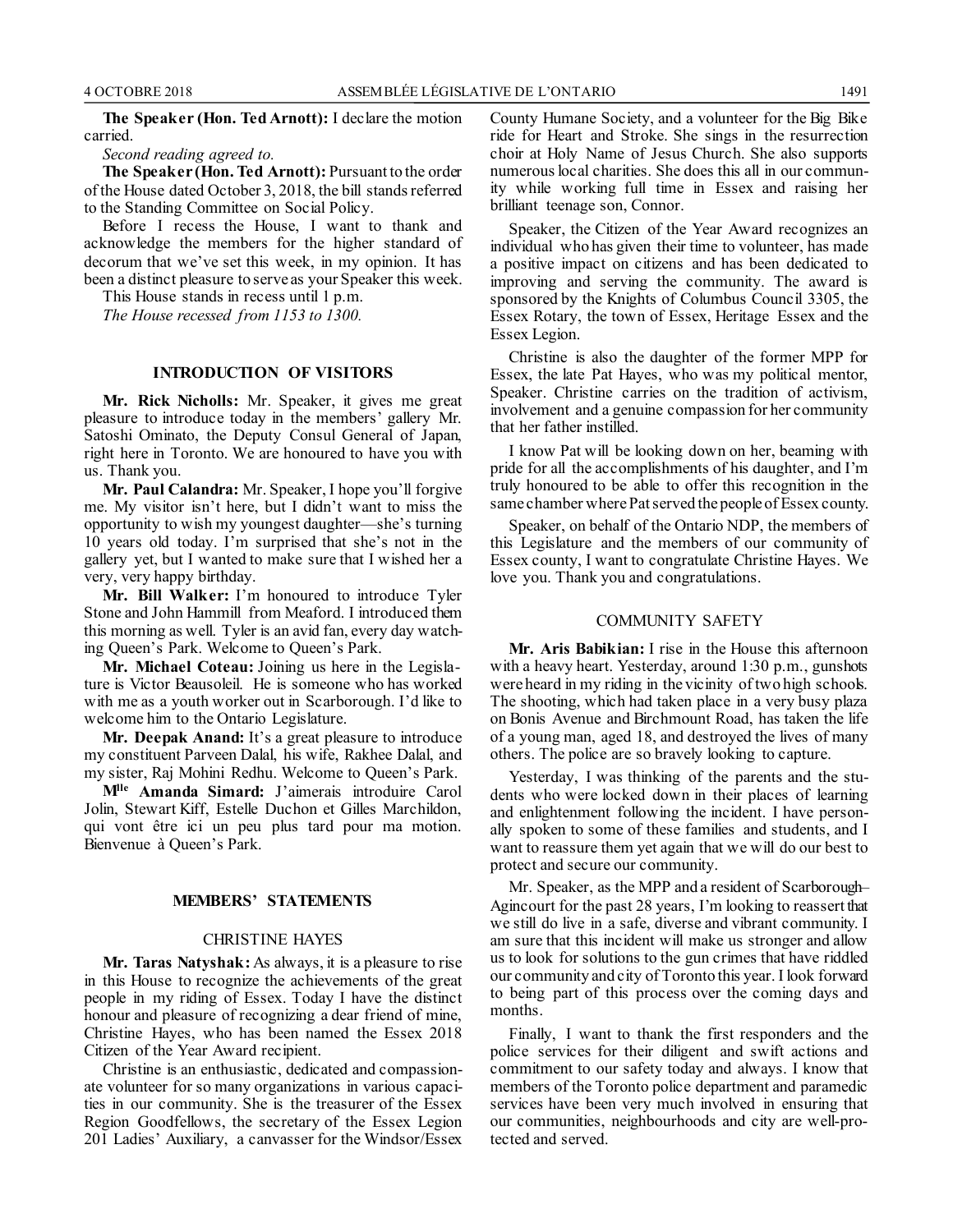#### MOHAWK COLLEGE

**Ms. Sandy Shaw:** I rise today to share with the members some positive environmental initiatives that are happening right in my own riding of Hamilton West–Ancaster–Dundas.

I recently had the pleasure of touring Mohawk College's net-zero industrial building. I was sharing that tour with the Mohawk College president, Ron McKerlie, and with my colleague the member from Hamilton Mountain. This new Joyce Centre for Partnership and Innovation will be the largest net-zero building in all of Canada.

The centre will provide students and our community with state-of-the-art labs, workshops, lecture theatres and industrial training centres. In addition, they will have Ontario's largest solar carport, at 50,000 square feet. This has been engineered by a local firm, QPA, with Mohawk College. The Joyce Centre is very beautiful and it has been engineered by a local firm, mcCallumSather, and B+H. It really is, truly, a sight to behold.

Unfortunately, with the recent cancelling of the climate change action plan, they have lost \$1.2 million in planned building and they're going to have to seek other funding. But as the students made clear to me during our tour there, they're very excited about this building and they want us to understand that it's very important to ensure that we understand that projects such as this make business sense. They save money in the long run and, more importantly, they help to reduce our carbon footprint, which is vitally important for those students, for our children and for future generations.

I congratulate Mohawk College on their success.

#### MENTAL HEALTH SERVICES

**Ms. Natalia Kusendova:** This week is mental health awareness week, and Tuesday was mental health action day. I think it is important to distinguish these two great causes, because we have arrived at a point at which we understand that awareness only goes so far without action.

On mental health action day, I had the privilege of speaking on behalf of our government at the Medical Psychiatry Alliance conference at the Living Arts Centre in my home riding of Mississauga Centre. There, I introduced the inaugural Hazel McCallion Endowed Lecture in Shaping Healthier Communities, with its focus on bridging the gap between mental health and physical health. I was invited by Trillium Health Partners and the Institute for Better Health to celebrate the first lecture in the annual series named after our great former mayor, Hazel McCallion, a champion of action and change.

I am so proud of THP for their leadership in clinical excellence and for providing the largest health constituency in Ontario with renowned state-of-the-art care, including their outstanding work on mental health, which demonstrates that with action, we can have a great impact. I look forward to working with their leadership team on addressing local health care needs, because we are all better together.

#### INJURED WORKERS

**Mrs. Jennifer (Jennie) Stevens:** I rise to speak about an issue that injured workers in St. Catharines have faced for a number of years.

No one chooses to obtain a workplace injury, Mr. Speaker. However, we in this Legislature choose how we are going to support those who have been injured at work. **1310**

Today, I want to speak about the issue of deeming. Deeming is a practice that allows the WSIB to assume that injured workers have a job, even if that worker is unemployed, for the purpose of their claim. This means that injured workers are assumed to have an income that they in fact do not.

This practice allows the WSIB to falsely assume that the claimant is receiving income for a job they do not have and which their injury prevents them from doing. Deeming is then used to slash benefits for injured workers right across this province. This plunges workers deeper into poverty and further towards addiction, and affects their mental health by no fault of their own.

If this government really cares about working people, it would end deeming immediately and give injured workers the benefits they rightfully deserve.

If we're going to change employment legislation right here, then why not change it for the better rather than trample over the rights of working people across this great province? I sincerely hope that those on the government benches will stand up for injured workers and end the harmful practice of deeming.

#### GUN VIOLENCE

**Mr. Michael Coteau:** Today, I rise to talk about gun violence in the city of Toronto and the GTA. For the first time in this Legislature I want to talk about the victims, specifically Black males who have been murdered in this city over the last 25 years.

When I speak to this issue, I remind people that if there's an estimate that I would take, it is that almost 1,000 Black males have been murdered in the GTA in the last 25 years. The numbers are astonishing. I want to recognize the hardship that the families go through—the mothers, the fathers, the families, the neighbourhoods.

I grew up in Flemingdon Park. In the community that I grew up in, at least a dozen young men were murdered during my time period. I want to remind the House that we're talking about several hundred young Black men mostly youth, teenagers—in the city, who have been murdered. We all have a collective responsibility to work towards building a strategy to stop gun violence.

The police and the approach we take is not necessarily the only one. The police would acknowledge that. It's getting to the roots of the issue. The Ontario Black Youth Action Plan was one of the pieces put in place—the collection of data to really better understand the issues.

I just want to again recognize the loss of life here in this city and pay tribute to the mothers and fathers and families who have struggled in this city.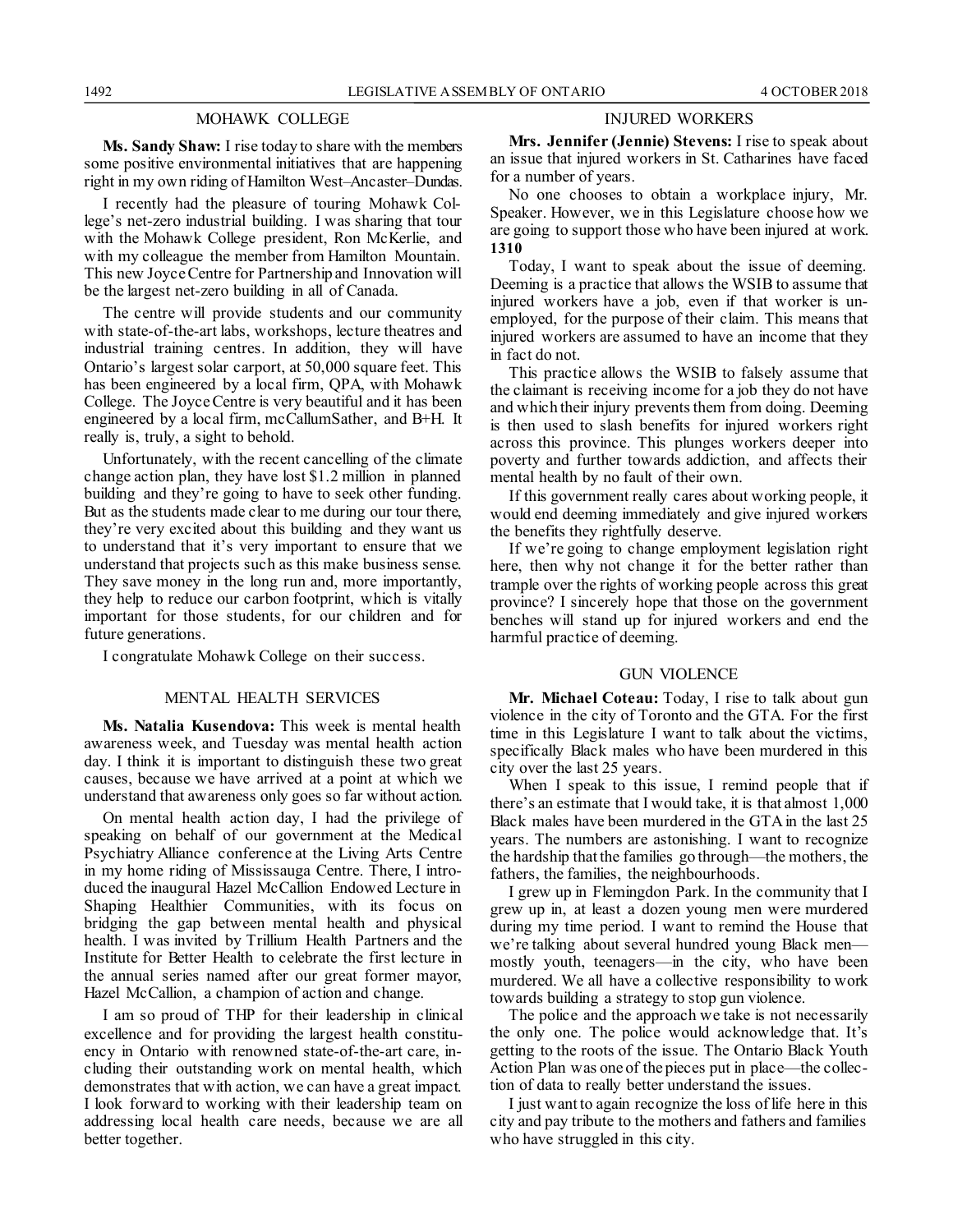#### RON MOESER

**Mr. Vijay Thanigasalam:** This year, Toronto city council approved the naming of a section of the waterfront trail in the Port Union area that runs through my riding of Scarborough–Rouge Park as the Ron Moeser Trail in honour of the late councillor Ron Moeser. On Saturday, residents of my riding and representatives of all levels of government will gather to dedicate this section of the waterfront trail to him.

Ron Moeser was known as a quiet but effective councillor. He was a veteran city councillor who served the residents of this pocket of Scarborough for nearly three decades after his first election to council in the old city of Scarborough in 1988. During his time as a councillor, Ron fought for the creation and protection of public space, and he was instrumental in the creation of Rouge National Urban Park, Canada's largest urban park.

Mr. Speaker, I stand here today to honour the late councillor Ron Moeser, a man who was dedicated to helping and improving the lives of his constituents and the neighbourhoods of Scarborough–Rouge Park. I thank him for the work he has done in this city creating beautiful spaces for parks, forestry and a waterfront trail.

#### COMMUNITY SAFETY

**Ms. Doly Begum:** Last night, a young boy, only 18 years old, lost his life. He was hanging with some friends at the plaza when a lone gunman walked up and shot multiple times. This marked the 83rd homicide in our city. A few weeks ago, in my riding of Scarborough Southwest near Warden and Danforth, we faced a similar tragedy.

Following the tragedy last night, the Toronto District School Board had four schools in Scarborough locked down. A lot of parents were panicked. They called 911 so many times that the police had to tweet out to keep the line free for emergencies.

I had a chance to talk to some residents in my riding to some teachers. They feel numb. The message is that now it's happening so much that we don't know what to do about it. The message we are sending to our kids is that it's okay not to act.

I think we need to do a lot more than just talk about the issue. I share the sentiments of my colleague in Scarborough–Agincourt. My heart is with you and with your residents in your riding. As well, I agree with the member from Don Valley East.

What we need to do is address the root causes. We have been talking about the root causes here in the House for months now: better affordable housing, public transit and child care. In my riding, we have children living in poverty. I have the highest child poverty in Scarborough Southwest. Speaker, I cannot tell you of the programs we have that are incredible but that need better funding and need better support from the government, because we really need to look at the root causes in order to solve this problem.

### JAPANESE-CANADIAN RELATIONS

**Mr. Rick Nicholls:** I rise today to bring to the attention of the House recent milestones in the Canada-Japan relationship that myself and the people of my riding recently celebrated. I was glad to attend the sakura tree planting and a heritage sign unveiling ceremony on September 7 honouring two milestones I will speak of.

The first is the 30th anniversary of the Canadian and American redress to Japanese Canadians for their internment in World War II, an act of reconciliation undertaken by two great conservatives, Brian Mulroney and Ronald Reagan. This year also marks the 90th anniversary of official diplomatic relations between our two countries.

This points to an important bond that Japan and Canada share, and that is to own up to the mistakes of the past. We both seek to learn from history in order to grow. Japan is one of our strongest allies, and they are a world leader in promoting peace, trade and human rights. Our nation will continue to work with the people of Japan.

One of the many fruits of the growing relationship with Japan is the more than 85,000 jobs they have created in Canada's auto sector, of which over half are in Ontario. I hope to see this mutually beneficial job creation continue in the years to come, especially in my riding of Chatham-Kent–Leamington.

As we celebrate milestones of the past, it's an honour to affirm the commitment of Ontarians to the harmony in and between communities of diverse ancestries. I look forward to a positive future in Japanese-Canadian relations, one where Ontario is not just open for business but open for a mutually deep relationship as well.

#### AUTISM

**Mr. Jeremy Roberts:** October is Canadian Autism Awareness Month. As many in this chamber know, my younger brother, Dillon, has autism. Growing up with my brother presented many challenges. Dillon doesn't speak, he finds bright lights and loud noises disruptive, and he struggles to communicate what he wants.

As anyone who has had an individual with special needs in their life will know, having them in your life brings a special joy that is so innocent and so pure. It might be an unexpected laugh or a smile, or a hand reaching out to grab yours as you walk down the street. While we may never know what prompted that burst of laughter, there is something so calming about these primal human emotions manifesting themselves in their purest forms: laughter, happiness and love.

**1320**

Currently, one in 66 children in Ontario are diagnosed with autism. It is the fastest-growing neurological disorder in the world.

Over the next four years, we will have the chance in this chamber to debate ways that we can help individuals with autism and their families. But for today and for the month of October, let us take a moment to celebrate the wonderful things that individuals with autism bring to our lives and to our communities. Take a moment this month to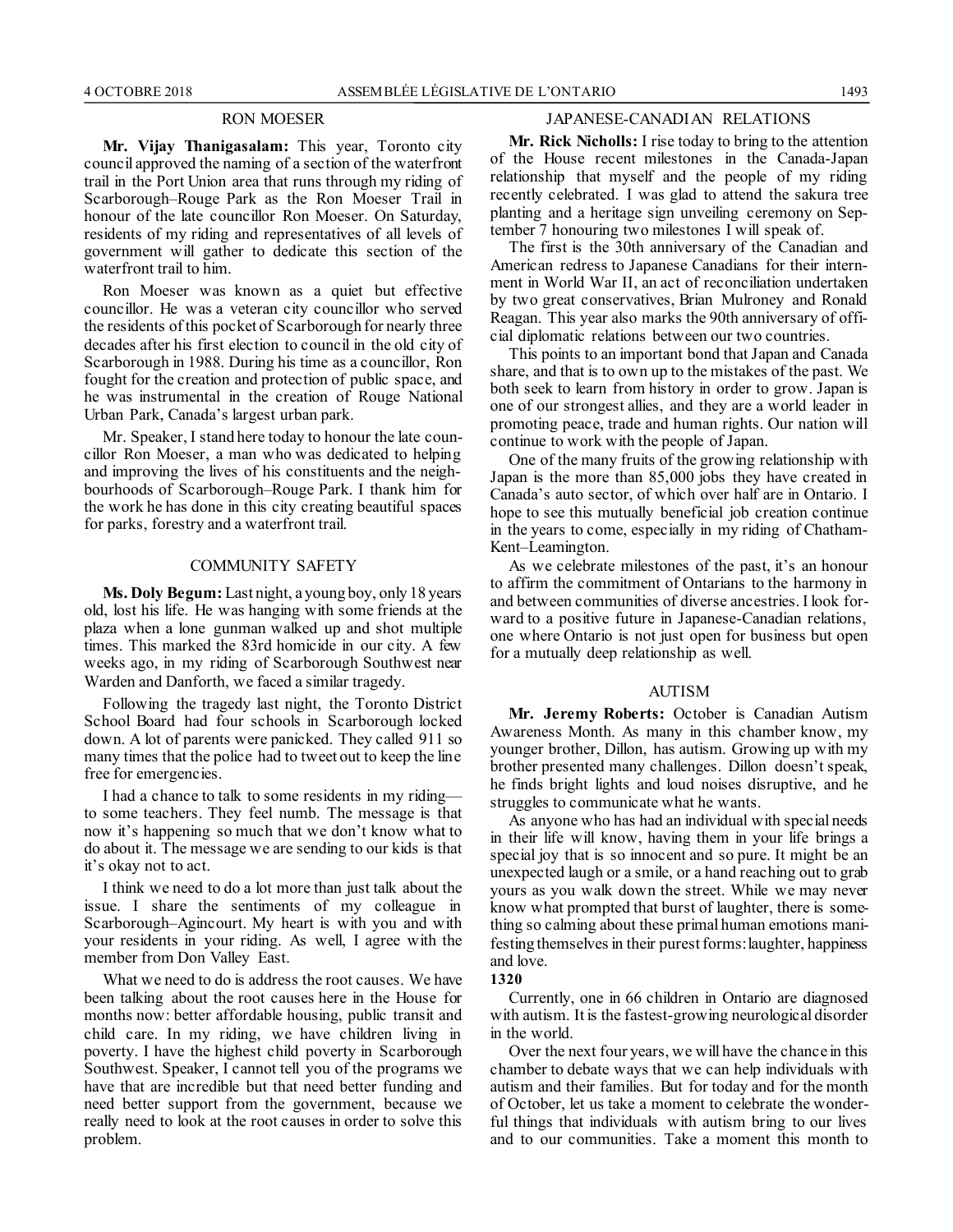meet somebody with autism. Learn what makes them special. Experience their challenges. Let them enrich your lives. And maybe—just maybe—you will learn a little something about yourself along the way.

#### **MOTIONS**

#### PRIVATE MEMBERS' PUBLIC BUSINESS

**Hon. Todd Smith:** I seek unanimous consent to put forward a motion without notice regarding standing order 98(e).

**The Speaker (Hon. Ted Arnott):** The government House leader is seeking the unanimous consent of the House to put forward a motion without notice regarding standing order 98(e). Agreed? Agreed.

**Hon. Todd Smith:** I move that standing order 98(e) be suspended for today's consideration of private members' public business.

**The Speaker (Hon. Ted Arnott):** Mr. Smith, Bay of Quinte, has moved that standing order 98(e) be suspended for today's consideration of private members' public business.

Are there any members who wish to speak to this? Agreed? Agreed. *Motion agreed to.*

### **STATEMENTS BY THE MINISTRY AND RESPONSES**

#### WORLD TEACHERS' DAY

**Hon. Lisa M. Thompson:** I would like to share with everyone in the House today and those watching that tomorrow, October 5, is World Teachers' Day. You may well know that I have teachers that are teaching internationally, so this is my opportunity to give them a shoutout a day early. I'm also proud to stand here today and recognize that this is really important—to take a moment and say thank you to our teachers in Ontario as well.

Ontario has some of the best teachers in the world, and they are supported by some of the best education workers as well. I want to thank all of Ontario's hard-working educators for the important work that they do each and every day to support our students. Over the coming months, I am looking very much forward to visiting schools across the province and seeing first-hand how our teachers and our educators are innovating and helping our students be the best they can. Speaker, I would like to reinforce that our government is completely committed to working with our educators.

One of those special teachers that I was speaking about moments ago—she challenged me. For those of you who don't know me, I wear my heart on my sleeve. She goes, "What legacy do you want to leave?" I said, "I want to make sure that our government during our time has every opportunity to make sure that the learning environment in the classroom is the best." With that said, we need to hear what teachers have to say and hear what is top of mind for them as well.

I know a teacher who had to take a knife off a student in her classroom. Was she trained to do that? No. I know a teacher who loves to spend extra time with students and tutor, just to make sure those students can keep up and keep pace. I know teachers that just love giving of their time to extracurricular activities. These are the people that spend quality time with our children. They need to be celebrated, not only tomorrow but every day of the year.

I want to say that that's why this education consultation is so, so important. It shouldn't be painted by a political stripe; it shouldn't be painted by a political colour. We want to ensure that every person across this province has a chance to exercise their voice because the people in the classroom, the parents who see their kids off every day in the morning and see them come home every night after school, are first-hand seeing what's working and what's not. Because of that, we have to hear from them.

We've heard and seen results through standardized testing and from parents who are frustrated in the manner in which math, in particular, is being taught. Honest to Pete, our students deserve better. No one can deny this. No one in this House can deny that our students deserve to have the best platform available to them so they can easily learn the basics and the fundamentals, so that they can have every confidence that they're prepared to compete in a global economy.

That's why we're embarking on what we feel and what we're hearing is probably going to be the most comprehensive consultation in the world—how about we start with the province first, and then take it from there? We're also committed to making sure that people understand that for our students to get ahead today, in 2018 and beyond, we do need to take a step back and make sure our fundamentals are covered off. Because of those special teachers I know who are working elsewhere in this world, I know that other jurisdictions are moving beyond Ontario students when it comes to math, when it comes to science, when it comes to technology. We in this House have to stand up and say that we will work together to make sure that our Ontario students—our pages here today and all the pages that are going to follow in your footsteps—have the opportunity to understand how important STEM is for every sector in this province.

You know, another thing that we have to really touch base on is not just ensuring that schools prepare our students for the realities of today so that they have the job skills for tomorrow; we do also have to stand together to ensure that we build an age-appropriate updated health and physical education curriculum.

We also have to stand together and figure out how we move forward to improve standardized testing. I visit tons of schools, and last spring teachers were telling me they're frustrated. Standardized testing, as it has evolved to date, just isn't working. So let's talk about it. Let's use this consultation that we've embarked on to talk about it.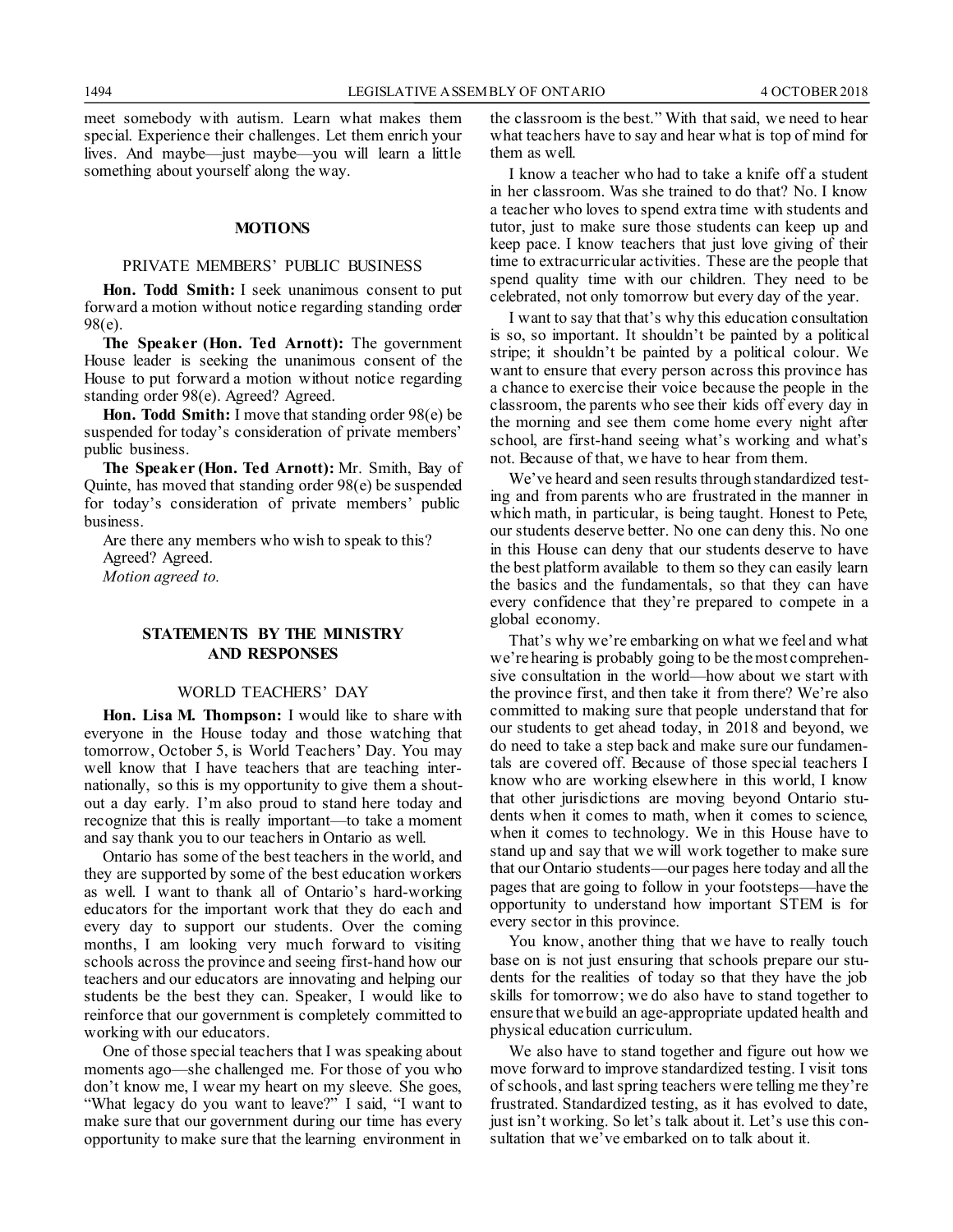We aren't just talking about health and physical education and standardized testing or STEM in these consultations. We're going to be covering off a vast range of issues that educators have direct experience with, so their feedback is critical as we move forward together to keep our promise to make Ontario's education system, as I said before, the best it can be throughout this world.

You know what, Speaker? Our teachers and our education workers work hard every day. I want to give a shoutout, not just to our teachers, but to the EAs, to our administrators, and those people in the front office as well, because they are doing a job that we have to respect. They're trying their best with what they have to create the best learning environment possible, but I think we can do better.

Again, referencing those special teachers who are teaching across this world who are in my family, they say, and we agree, that Ontario has a really, really good education system. Have we fallen back a little bit in particular areas, like STEM? Absolutely, we have. But we have to recognize that we can be better, and why can't we stand together in this province and in this House and say, "You know what? While Ontario has a well-respected education system, let's stand together and raise the bar so our Ontario students can continue leading the way." And we're so committed, the PC government is so committed to doing this important work.

Speaking specifically about math, we want to ensure that parents understand what's going on as well. That's why it was really important that not only did we release an updated reference guide for teachers when it comes to math, but teachers have a chance to actually interact with parents. Parents have responsibility as well, and that's why we created a fact sheet for parents, because we want them to be engaged. We want parents to stand beside their students, ensuring that there is two-way communication not only within the family, but two-way communication happening between the parent and the teacher as well. **1330**

The guide that I just referenced is also a valuable resource for grade 9 and 10 teachers when they help students evolve and grow from elementary education into high school.

Tomorrow, as we celebrate World Teachers' Day—and every other day of the year—I want to encourage my fellow members in this House to acknowledge the excellence in teaching that we have right in this province. But, as I said before, stand with us. Stand with the PC government of Ontario as we strive to ensure our students are the best they can be, and participate in the consultation. Let us know how we can help raise the bar for our students.

On behalf of our government I want to thank all the teachers and all the education workers across Ontario for their exceptional work. Have a great day tomorrow.

**The Speaker (Hon. Ted Arnott):** Responses? The member for Davenport.

**Ms. Marit Stiles:** It really is a great privilege to rise today in recognition of World Teachers' Day. As education critic for the official opposition and on behalf of our leader, Andrea Horwath, and New Democrats across the province, I want to extend our sincere thanks and best wishes to all the teachers working so hard in Ontario today. I also want to thank the minister for her heartfelt words. I do believe that we share the same interests, ultimately, at the end of the day. We may have a different path to get there. I think that's important to understand.

Speaker, there are not many professions that have as profound an impact on our lives and on our communities as teaching. Each of us in this House, I'm sure, has a story of a teacher who had an influence on our lives—our pages, I'm sure, have stories—and know who they would want to thank tomorrow on World Teachers' Day.

Being a teacher is more than a job; it's a calling. To the teachers of Ontario I want to say thank you for answering the call. Thank you for the tremendous work you do every day, including the many extra hours throughout the year. It does not go unnoticed. As educators, you do so much more than teach a curriculum. Teachers are community leaders. They are volunteers, mentors, counsellors, coaches, friends and some, eventually, MPPs.

Many families across this province are actually gearing up for a grade 12 graduation at this time of year. Some of the folks may be as well. I have the great privilege of participating in the Oakwood Collegiate Institute commencement tonight, and then the commencement of the Bloor Collegiate Institute students tomorrow—so many bright, young people, heading off to new adventures. It really is one of the great privileges of this role, that we as elected representatives can participate in such milestones as this.

It is so wonderful to hear their teachers speak with such pride and emotion about those students. It reminds me that these graduations are important times for our teachers as well, as they think back on all our graduates' accomplishments—sometimes struggles—and share their hopes and best wishes.

I want to make a special mention today as well of the amazing staff at Oakwood Collegiate Institute. The teaching staff at Oakwood Collegiate Institute a few years ago identified that many of the grade 9s coming into the school were being streamed into applied math immediately. The school and the teachers, along with their principal, Steve Yee, felt that those students were not being given a real opportunity to push themselves and discover their potential. So they worked together and were one of the first high schools in the province to decide to destream grade 9, and they've had remarkable improvements. I just wanted to share that with everyone because that really was an initiative taken by the teaching staff at Oakwood Collegiate.

We task our teachers with extraordinary responsibility and they strive to exceed expectations every single day. But unfortunately, in Ontario today teachers are being asked to do more and more with less and less: reduced resources, higher class sizes, outdated curriculum, sweltering classrooms, leaky roofs. This affects the health, safety and wellness of our students and our educators. We have to do better.

Teachers deserve a government that is their partner in education. They deserve a government that listens to them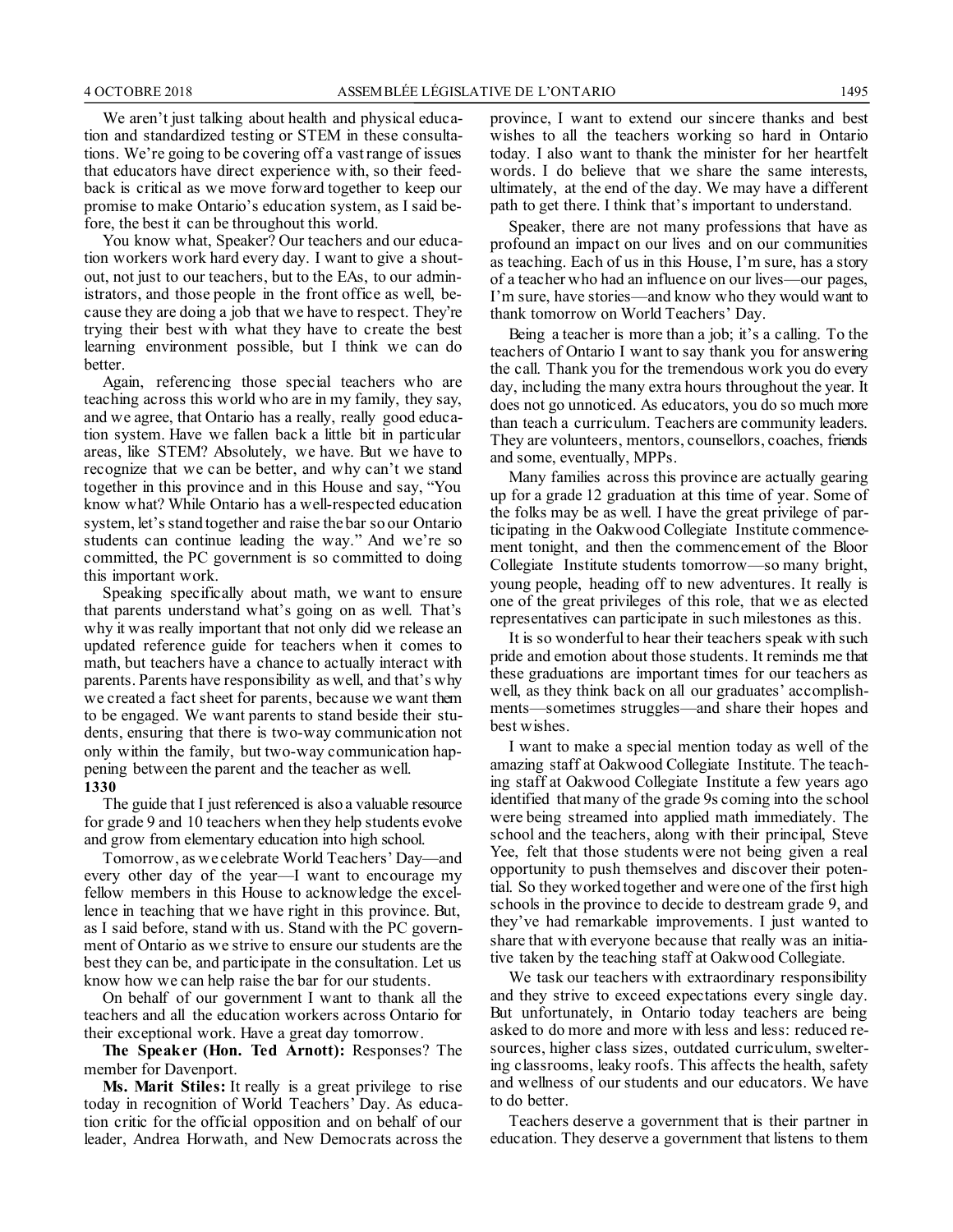and follows through on promises to them. We have a long way to go to get there.

My experience as a school board trustee and as a parent of two girls in our public education system is filled with so many stories of teachers who have inspired us, teachers who have stepped in and stepped up, whether it's helping a kindergartner make that big step away from their parents or guardians—sometimes it's actually helping the parents step away from the kindergartner—or working to help our students with special needs excel, or opening new doors to exciting new ideas and strategies for high school students; teachers who are always seeking to learn and improve themselves; teachers who are committed to lifelong learning and growing and passing along that knowledge to their students every single day; teachers who have worked in partnership with parents in an extraordinarily important relationship of trust. When a parent or guardian comes to me to speak about an issue they're having in their child's education, I always, always suggest, first and foremost, speak with your teacher, because that relationship is paramount. It's essential that parents and guardians are working in partnership with teachers to ensure our students are supported and given the best opportunities to succeed.

It's unfortunate that this government has cast doubt over the ability and the commitment of our teachers with things like snitch lines and attacks, instead of giving them the classroom resources and supports that they need.

I want teachers, students, parents and everyone working in our education system to know that New Democrats have your back. We see you, we appreciate you and we will always stand shoulder to shoulder with you at Queen's Park and in classrooms and communities across the province. The future of our province and our children depend on it.

Happy World Teachers' Day, and thank you to all the teachers in our province.

#### **PETITIONS**

#### EMPLOYMENT STANDARDS

**Mr. Faisal Hassan:** I have a petition and it's entitled, "Don't Take Away Our \$15 Minimum Wage and Fairer Labour Laws."

"Whereas the vast majority of Ontarians support a \$15 minimum wage and better laws to protect workers; and

"Whereas last year, in response to overwhelming popular demand by the people of Ontario, the provincial government brought in legislation and regulations that:

"Deliver 10 personal emergency leave days for all workers, the first two of which are paid;

"Make it illegal to pay part-time, temporary, casual or contract workers less than their full-time or directly hired co-workers, including equal public holiday pay and vacation pay;

"Raised the adult general minimum wage to \$14 per hour and further raises it to a \$15 minimum wage on January 1, 2019, with annual adjustments by Ontario's consumer price index;

"Make it easier to join unions, especially for workers in the temporary help, home care, community services and building services sectors;

"Make client companies responsible for workplace health and safety for temporary agency employees;

"Provide strong enforcement through the hiring of an additional 175 employment standards officers;

"Will ensure workers have modest improvements in the scheduling of their hours, including:

"—three hours' pay when workers are expected to be on call all day, but are not called into work;

"—three hours' pay for any employee whose shift is cancelled with less than two days' notice; and

"—the right to refuse shifts without penalty if the shift is scheduled with fewer than four days' notice;

"We, the undersigned, petition the Legislative Assembly of Ontario to honour these commitments, including the \$15 minimum wage and fairer scheduling rules set to take effect on January 1, 2019. We further call on the assembly to take all necessary steps to enforce these laws and extend them to ensure no worker is left without protection."

I support this petition and add my name and give it to page Patrick.

#### FIREARMS CONTROL

**Ms. Mitzie Hunter:** I have a petition today: "Gun Violence Must End Immediately.

"To the Legislative Assembly of Ontario:

"Whereas Doug Ford and the Conservative government are not proposing the right solutions to end gun violence happening in our communities;

"Whereas guns and ammunition are lethal hardware that are often used illegally to cause injury and death in our communities;

"Whereas the number of gun-related incidents have increased drastically this year and we cannot afford to lose anymore lives;

"Whereas Ontarians have a right to know about—and have a say in—government decisions that affect the safety of our communities;

### **1340**

'We, the undersigned, petition the Legislative Assembly of Ontario to direct the Minister of Community Safety and Correctional Services to ban the sales of ammunition for handguns and give municipalities across the province the power to ban them within their boundaries. The protection and safety of the people of Ontario is needed now more than ever before."

I will sign this petition and give it to page Justine.

#### ANIMAL PROTECTION

**Ms. Christine Hogarth:** "To the Legislative Assembly of Ontario:

"Whereas certain commercial operations known as 'puppy/kitten mills' have been reported to keep animals in precarious conditions in breach of provincial animal welfare laws; and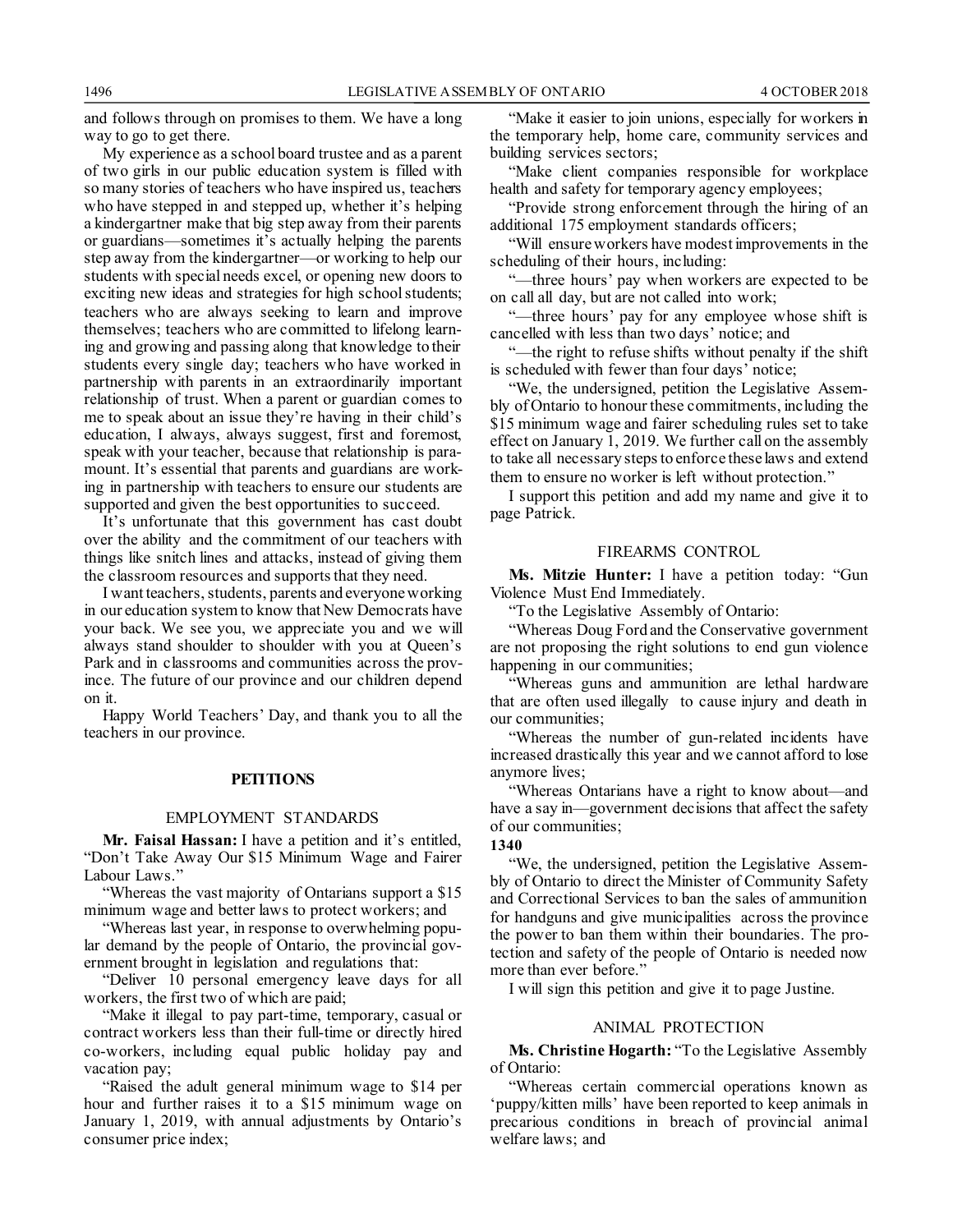"Whereas dog/cat breeding in accordance with the law is a legitimate economic activity; and

"Whereas it is the duty of any government to ensure the laws of Canada and Ontario are respected and that the health and well-being of innocent animals is protected;

"Therefore we, the undersigned, petition the Legislative Assembly of Ontario as follows:

"That the Ministry of Community Safety and Correctional Services work proactively with all amateur and professional dog/cat breeders, as well as consumers, with the intent to tackle confirmed animal cruelty cases in puppy/kitten mills and to educate all stakeholders about animal welfare standards."

I'm happy to affix my name to it and give it to Molly.

#### EMPLOYMENT STANDARDS

**Ms. Jill Andrew:** I stand proudly for the residents of Toronto–St. Paul's.

"Petition to the Ontario Legislative Assembly:

"Don't Take Away Our \$15 Minimum Wage and Fairer Labour Laws.

"Whereas the vast majority of Ontarians support a \$15 minimum wage and better laws to protect workers; and

"Whereas last year, in response to overwhelming popular demand by the people of Ontario, the provincial government brought in legislation and regulations that:

"Deliver 10 personal emergency leave days for all workers, the first two of which are paid;

"Make it illegal to pay part-time, temporary, casual or contract workers less than their full-time or directly hired co-workers, including equal public holiday pay and vacation pay;

"Raised the adult general minimum wage to \$14 per hour and further raises it to a \$15 minimum wage on January 1, 2019, with annual adjustments by Ontario's consumer price index;

"Make it easier to join unions, especially for workers in the temporary help, home care, community services and building services sectors;

"Make client companies responsible for workplace health and safety for temporary agency employees;

"Provide strong enforcement through the hiring of an additional 175 employment standards officers;

"Will ensure workers have modest improvements in the scheduling of their hours, including:

"—three hours' pay when workers are expected to be on call all day, but are not called into work;

"-three hours' pay for any employee whose shift is cancelled with less than two days' notice; and

"—the right to refuse shifts without penalty if the shift is scheduled with fewer than four days' notice;

"We, the undersigned, petition the Legislative Assembly of Ontario to honour these commitments, including the \$15 minimum wage and fairer scheduling rules set to take effect on January 1, 2019. We further call on the assembly to take all necessary steps to enforce these laws and extend them to ensure no worker is left without protection."

I affix my signature to this proudly and hand it over to Eric.

### EMPLOYMENT STANDARDS

**Ms. Marit Stiles:** It's a pleasure to present this petition. "Petition to the Ontario Legislative Assembly:

"Don't Take Away Our \$15 Minimum Wage and Fairer Labour Laws.

"Whereas the vast majority of Ontarians support a \$15 minimum wage and better laws to protect workers; and

"Whereas last year, in response to overwhelming popular demand by the people of Ontario, the provincial government brought in legislation and regulations that:

"Deliver 10 personal emergency leave days for all workers, the first two of which are paid;

"Make it illegal to pay part-time, temporary, casual or contract workers less than their full-time or directly hired co-workers, including equal public holiday pay and vacation pay;

"Raised the adult general minimum wage to \$14 per hour and further raises it to a \$15 minimum wage on January 1, 2019, with annual adjustments by Ontario's consumer price index;

"Make it easier to join unions, especially for workers in the temporary help, home care, community services and building services sectors;

"Make client companies responsible for workplace health and safety for temporary agency employees;

"Provide strong enforcement through the hiring of an additional 175 employment standards officers;

"Will ensure workers have modest improvements in the scheduling of their hours, including:

"—three hours' pay when workers are expected to be on call all day, but are not called into work;

"—three hours' pay for any employee whose shift is cancelled with less than two days' notice; and

"—the right to refuse shifts without penalty if the shift is scheduled with fewer than four days' notice;

"We, the undersigned, petition the Legislative Assembly of Ontario to honour these commitments, including the \$15 minimum wage and fairer scheduling rules set to take effect on January 1, 2019. We further call on the assembly to take all necessary steps to enforce these laws and extend them to ensure no worker is left without protection."

I was handed this by Lily Chang. I'm proud to affix my signature and hand it to page Josh to table with the Clerks.

#### NORTHERN HEALTH SERVICES

**Mme France Gélinas:** I would like to thank Joyce Lammi from Wahnapitae in my riding for this petition. It reads as follows:

"Save the Breast Screening and Assessment Service….

"Whereas Premier Doug Ford promised that there would not be cuts to nurses' positions; and

"Whereas in Sudbury we have already lost 70 nurses, and Health Sciences North is closing part of the Breast Screening and Assessment Service; and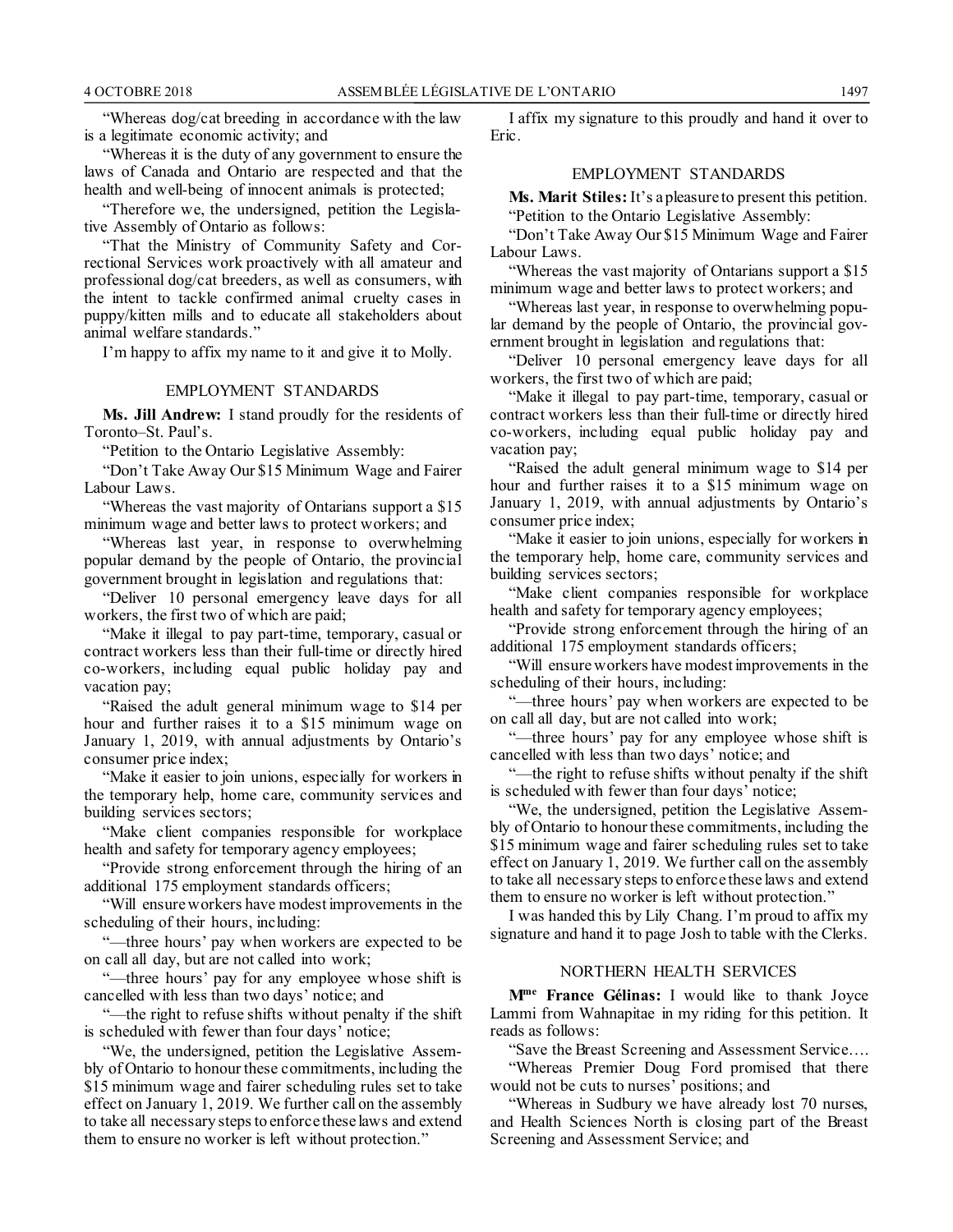"Whereas cuts to the Sudbury Breast Screening and Assessment Service will result in longer wait times, which is very stressful for women diagnosed with breast cancer; and

"Whereas cuts to the Sudbury Breast Screening and Assessment Service will only take us backwards";

They petition the Legislative Assembly as follows:

"Provide adequate funding to Health Sciences North to ensure northerners have equitable access to life-saving programs such as the Breast Screening and Assessment Service."

I fully support this petition, will affix my name to it and ask Alisha to bring it to the Clerk.

#### EMPLOYMENT STANDARDS

**Ms. Bhutila Karpoche:** I would like to thank constituents of Parkdale–High Park for this petition. It's called "Don't Take Away Our \$15 Minimum Wage and Fairer Labour Laws."

"Whereas the vast majority of Ontarians support a \$15 minimum wage and better laws to protect workers; and

"Whereas last year, in response to overwhelming popular demand by the people of Ontario, the provincial government brought in legislation and regulations that:

"Deliver 10 personal emergency leave days for all workers, the first two of which are paid;

"Make it illegal to pay part-time, temporary, casual or contract workers less than their full-time or directly hired co-workers, including equal public holiday pay and vacation pay;

"Raised the adult general minimum wage to \$14 per hour and further raises it to a \$15 minimum wage on January 1, 2019, with annual adjustments by Ontario's consumer price index;

"Make it easier to join unions, especially for workers in the temporary help, home care, community services and building services sectors;

"Protect workers' employment status, pay and benefits when contracts are flipped or businesses are sold in the building services sector;

"Make client companies responsible for workplace health and safety for temporary agency employees;

"Provide strong enforcement through the hiring of an additional 175 employment standards officers; and

"Will ensure workers have modest improvements in the scheduling of their hours, including:

"—three hours' pay when workers are expected to be on call all day, but are not called into work;

"—three hours' pay for any employee whose shift is cancelled with less than two days' notice; and

"—the right to refuse shifts without penalty if the shift is scheduled with fewer than four days' notice;

"We, the undersigned, petition the Legislative Assembly of Ontario to honour these commitments, including the \$15 minimum wage and fairer scheduling rules set to take effect on January 1, 2019. We further call on the assembly to take all necessary steps to enforce these laws and extend them to ensure no worker is left without protection."

I fully agree with it and will be affixing my signature.

### EMPLOYMENT STANDARDS

**Ms. Doly Begum:** This petition is called "Don't Take Away Our \$15 Minimum Wage and Fairer Labour Laws."

"Whereas the vast majority of Ontarians support a \$15 minimum wage and better laws to protect workers; and

"Whereas last year, in response to overwhelming popular demand by the people of Ontario, the provincial government brought in legislation and regulations that:

"Deliver 10 personal emergency leave days for all workers, the first two of which are paid;

"Make it illegal to pay part-time, temporary, casual or contract workers less than their full-time or directly hired co-workers, including equal public holiday pay and vacation pay;

"Raised the adult general minimum wage to \$14 per hour and further raises it to a \$15 minimum wage on January 1, 2019, with annual adjustments by Ontario's consumer price index;

"Make it easier to join unions, especially for workers in the temporary help, home care, community services and building services sectors;

"Make client companies responsible for workplace health and safety for temporary agency employees;

"Provide strong enforcement through the hiring of an additional 175 employment standards officers;

"Will ensure workers have modest improvements in the scheduling of their hours...;

"We, the undersigned, petition the Legislative Assembly of Ontario to honour these commitments, including the \$15 minimum wage and fairer scheduling rules set to take effect on January 1, 2019. We further call on the assembly to take all necessary steps to enforce these laws and extend them to ensure no worker is left without protection."

**1350**

I fully support this and will give it to page Will after I sign it.

#### EMPLOYMENT STANDARDS

**Ms. Sara Singh:** I have a petition here to the Ontario Legislative Assembly entitled, "Don't Take Away Our \$15 Minimum Wage and Fairer Labour Laws.

"Whereas the vast majority of Ontarians support a \$15 minimum wage and better laws to protect workers; and

"Whereas last year, in response to overwhelming popular demand by the people of Ontario, the provincial government brought in legislation and regulations that:

"Deliver 10 personal emergency leave days for all workers, the first two of which are paid;

"Make it illegal to pay part-time, temporary, casual or contract workers less than their full-time or directly hired co-workers, including equal public holiday pay and vacation pay;

"Raised the adult general minimum wage to \$14 per hour and further raises it to a \$15 minimum wage on January 1, 2019, with annual adjustments by Ontario's consumer price index;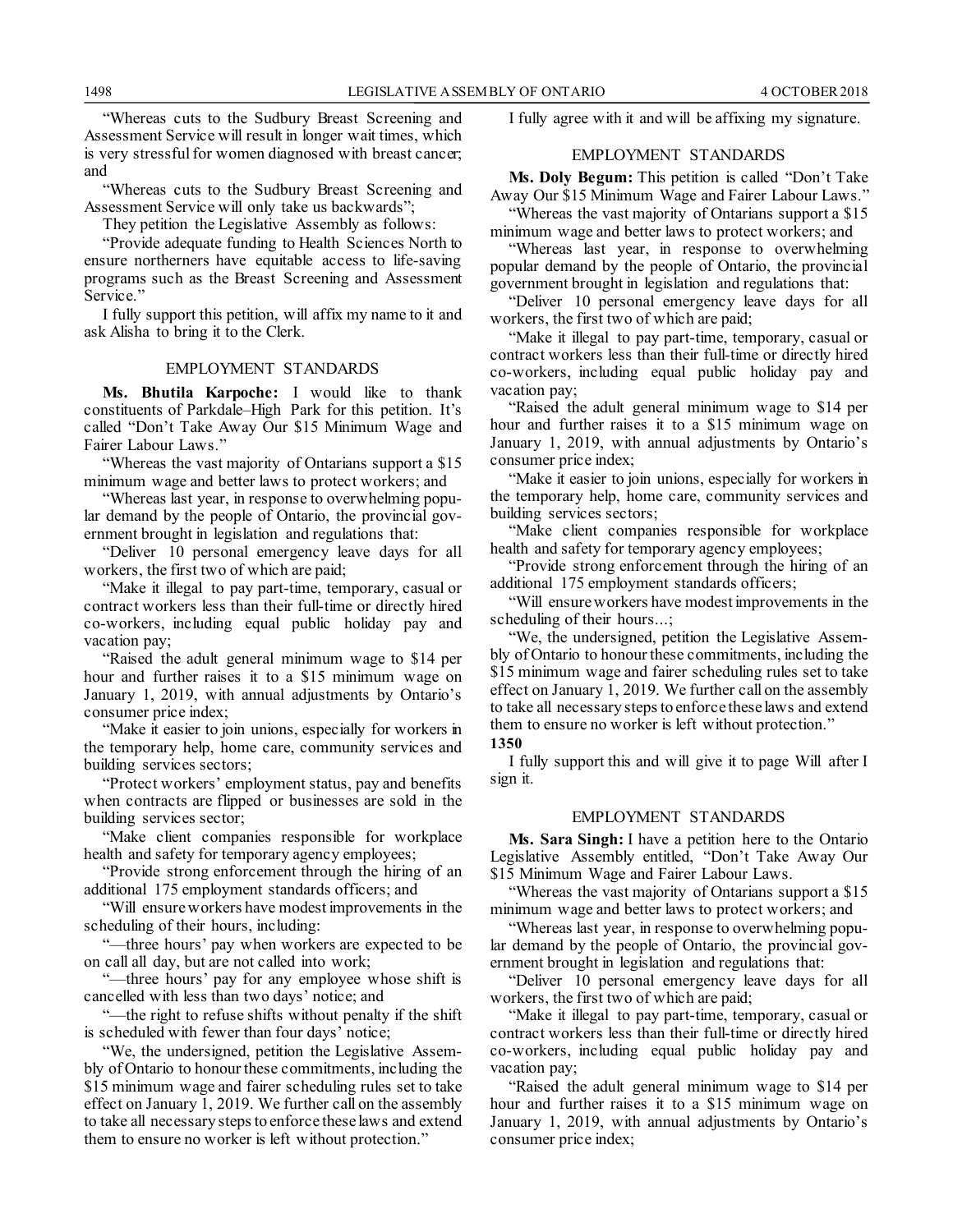"Make it easier to join unions, especially for workers in the temporary help, home care, community services and building services sectors;

"Protect workers' employment status, pay and benefits when contracts are flipped or businesses are sold in the building services sector;

"Make client companies responsible for workplace health and safety for temporary agency employees;

"Provide strong enforcement through the hiring of an additional 175 employment standards officers; and

"Will ensure workers have modest improvements in the scheduling of their hours, including:

"—three hours' pay when workers are expected to be on call all day, but are not called into work;

"—three hours' pay for any employee whose shift is cancelled with less than two days' notice; and

"—the right to refuse shifts without penalty if the shift is scheduled with fewer than four days' notice;

"We, the undersigned, petition the Legislative Assembly of Ontario to honour these commitments, including the \$15 minimum wage and fairer scheduling rules set to take effect on January 1, 2019. We further call on the assembly to take all necessary steps to enforce these laws and extend them to ensure no worker is left without protection."

I am very proud to affix my name to this. I will send this off with page Aaliyah.

### **PRIVATE MEMBERS' PUBLIC BUSINESS**

# HEALTH CARDS

### CARTES SANTÉ

**Mlle Amanda Simard:** I move that, in the opinion of this House, the government of Ontario integrate linguistic identity data for both official languages of Canada on the Ontario health card, and that the government of Ontario should respect the taxpayer by maximizing the potential of invested human and fiscal resources and the quality of care through the use of that data.

**The Acting Speaker (Ms. Jennifer K. French):** Mademoiselle Simard has moved private member's notice of motion number 23. Pursuant to standing order 98, the member has 12 minutes for her presentation.

**Mlle Amanda Simard:** Je suis heureuse de prendre la parole aujourd'hui en cette Chambre pour discuter de ma motion, ma première en tant que députée provinciale de mon super comté, Glengarry–Prescott–Russell. Cette motion est importante pour la santé de la communauté francophone en Ontario, y compris les citoyens de ma circonscription de l'est ontarien. Elle est aussi importante pour le gouvernement de l'Ontario et tous les Ontariens.

It is also important for the government of Ontario and all Ontarians. The more data the government has, the better it can plan and the more efficiently we can allocate resources.

Je voudrais tout d'abord remercier mes nombreux collègues du gouvernement et de l'opposition qui appuient cette motion qui vise à capter les données relatives à l'identité linguistique des Ontariens au moyen de la carte Santé. J'ai également reçu beaucoup de commentaires positifs de la part de mes électeurs, et de groupes d'intervenants qui souhaitent s'assurer que le gouvernement de l'Ontario recueille des données exactes et significatives qui aideront les gestionnaires à mieux planifier l'offre de services de santé en français, tout en allouant plus efficacement les ressources à leur disposition. C'est une étape vers un système de santé plus efficace et sécuritaire.

Madame la Présidente, les modifications apportées à la Loi de 2006 sur l'intégration du système de santé local ont renforcé l'attente selon laquelle les réseaux locaux d'intégration des services de santé—les RLISS, comme on les appelle—respectent les exigences de la Loi sur les services en français dans la planification, la conception, la prestation et l'évaluation des services. Ces changements ont également souligné la responsabilité des RLISS de promouvoir la qualité et la sécurité des soins pour les francophones.

À l'heure actuelle, les dossiers des services de santé en français administratifs de l'Ontario n'incluent pas de données linguistiques que les planificateurs, les décideurs et les chercheurs peuvent utiliser pour mieux planifier. Nous devons faire plus pour nous assurer de disposer de ces données afin de pouvoir fournir des services de qualité à tous les résidents de l'Ontario, qu'ils parlent l'anglais ou le français.

Le ministère de la Santé et des Soins de longue durée a défini la base de données sur les personnes enregistrées comme un outil potentiel pour la collecte de données linguistiques. Présentement, pour chaque personne possédant une carte de régime d'assurance médicale de l'Ontario, la carte RAMO, inscrite dans la base de données, une préférence linguistique de l'anglais ou du français est enregistrée pour indiquer la langue dans laquelle la personne souhaite recevoir une communication écrite. Ces données n'identifient pas nécessairement les francophones puisque certains francophones peuvent choisir l'anglais comme préférence de langue écrite alors que leur langue habituelle est le français.

Le ministère a envisagé l'inclusion de questions supplémentaires dans le processus d'enregistrement et de renouvellement de la carte RAMO afin de permettre la collecte de données d'identité linguistique francophone qui seraient insérées dans la base de données du système gérant la carte Santé.

Madam Speaker, I wanted to share a bit of background information and feedback from stakeholders on this. First, there is the French Language Health Services Advisory Council. The council was consulted and expressed support for the proposed process to collect linguistic information via the health card. Then, there are the French-language health planning entities. In July 2016, the entities developed a position paper called Réseau Recommendations: Linguistic Data Collection, in which they identified the following two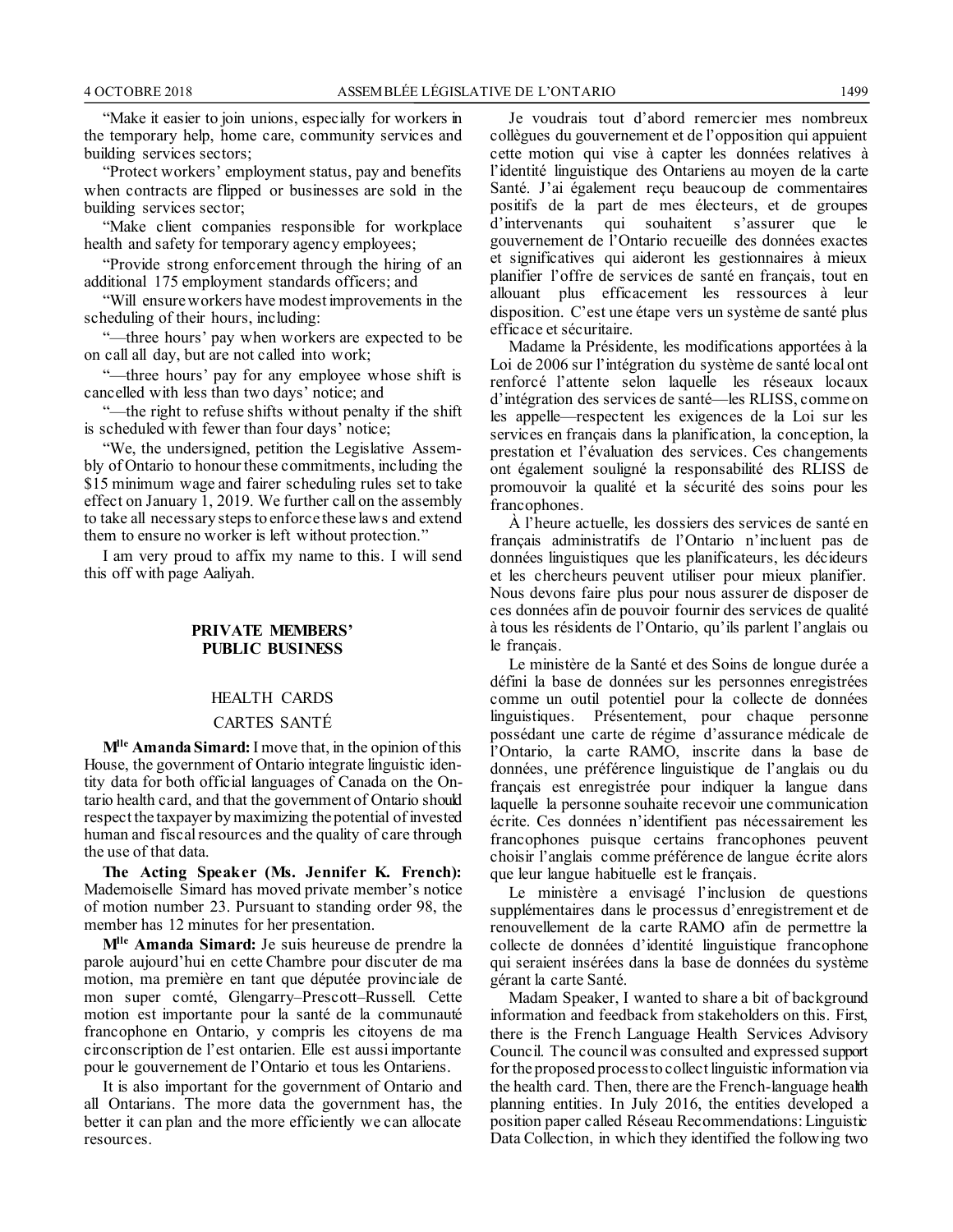questions to collect data related to linguistic identity. First, what is your mother tongue? And second would be: If your mother tongue is neither French nor English, in which of Canada's official languages are you most comfortable?

The entities also provided the following two recommendations to the ministry:

(1) Linguistic identity data must always be collected. The data is essential for proactive planning of the offer of services based on population needs.

(2) Linguistic preference data should be collected in addition to linguistic identity data in the context of service delivery and client satisfaction.

The position paper identified that the most effective and efficient method for collecting this data would be through the OHIP renewal and registration process. In 2017, the entities reiterated their support for this project and noted that the best proxies for the language of need are the language that defines the person—their mother tongue—and the official language in which individuals are most comfortable.

Then there's the French Language Services Commissioner. In July 2018, the commissioner released his annual report, Looking Ahead, Getting Ready, which included a section on standardized accessible language data, outlining his support for the inclusion of the language variable in the health card renewal process. The commissioner noted that the language variable has been recognized as a critical factor in the experience of patients and their families, and the government's interest in determining the linguistic identity of patients from their health cards is the key to solving this problem.

Then there's the Alliance for Healthier Communities, formerly known as the Association of Ontario Health Centres. In 2017, the association recommended to the ministry that francophones' linguistic identity be captured through the OHIP card registration and renewal processes and that any collection of sociodemographic or related data use the inclusive definition of "francophone."

Last, but not least, l'Assemblée de la francophonie de l'Ontario, AFO, in 2014 and then again just recently reiterated in their white paper—the white paper, then and now, recommends to improve the quality of the province's health care system and ensure that it meets the needs of Franco-Ontarians, irrespective of their geographic location, social, cultural or linguistic characteristics. Specifically, AFO recommended that the ministry address the lack of standardized linguistic information related to francophone patients' health care to allow for evidence-based planning at all levels.

#### **1400**

I also wanted to note that in 2017, Prince Edward Island updated their health cards to include language of preference. According to Health PEI, this implementation has made it easier for health care providers to ensure that they provide services and information in a manner that is better understood.

Modifier la carte Santé afin de capter l'identité linguistique des patients lors du renouvellement de la carte Santé permet aux patients de fournir leur identité linguistique dans un contexte propice et non lors d'un

moment de vulnérabilité. De plus, comme l'identité linguistique sera associée au numéro de carte Santé, l'information pourra être reliée à un plus grand nombre de bases de données, permettant ainsi de faire des analyses plus complètes.

Je suis fière de la réaction positive suscitée par cette motion et cette initiative. Les députés des deux côtés de la Chambre et les principaux intervenants francophones comprennent l'importance de cet outil.

Je suis reconnaissante à des organismes comme le Conseil consultatif sur les services de santé en français, le commissaire aux services en français, et l'Assemblée de la francophonie de l'Ontario pour leur appui et engagement à défendre cette motion.

Avec l'adoption de cette motion et sa mise en oeuvre par le gouvernement, le gouvernement de l'Ontario peut disposer d'un outil précieux pour appuyer l'analyse fondée sur des preuves, tant au niveau du RLISS qu'au niveau provincial, afin de faciliter la prise de décision et l'établissement des priorités pour :

—réduire les disparités dans la fourniture de soins de santé aux Ontariens et Ontariennes;

—améliorer l'accès aux services de santé en français dans tout le système de santé; et

—améliorer l'expérience globale du patient et les résultats pour la santé de la population francophone.

Un grand merci à tous et toutes pour votre considération de cette importante motion.

**The Acting Speaker (Ms. Jennifer K. French):**Further debate?

**M. Guy Bourgouin:** Ça me fait plaisir de me lever aujourd'hui sur un projet de loi de la députée de Glengarry–Prescott–Russell. Comme francophone et aussi comme critique francophone pour mon parti, je pense que c'est un besoin que ça fait trop longtemps qu'on demande et qui aurait dû être fait.

On vient de fêter, le 25 septembre dernier, la journée francophone et aussi la semaine. La députée de Glengarry– Prescott–Russell a mentionné que l'AFO a un livre blanc. L'AFO est l'Assemblée de la francophonie de l'Ontario. Ils ont un livre blanc sur la santé. Une des demandes était justement d'identifier les francophones sur leurs cartes de santé. Ça va permettre d'identifier qui est francophone et aussi d'avoir de meilleures données. On entend trop souvent qu'on n'a pas assez de données sur les francophones, on ne peut pas améliorer, on ne sait pas où améliorer—je crois que ce projet de loi-là va améliorer cette situation-là, qui est un besoin dont les francophones ont besoin.

Pouvoir identifier la langue française, les francophones, je pense que c'est un besoin. Je pense que ce n'est pas juste un besoin qui est là, mais il faut que les services soient améliorés.

Je peux vous parler d'une situation personnelle. Ma mère est d'une petite communauté francophone du nord de l'Ontario. Il y a eu un incident. Elle a appelé le 911 et il n'y avait aucune personne qui pouvait répondre en français. Ça, c'est un exemple. Mais, ça ne s'arrête pas là.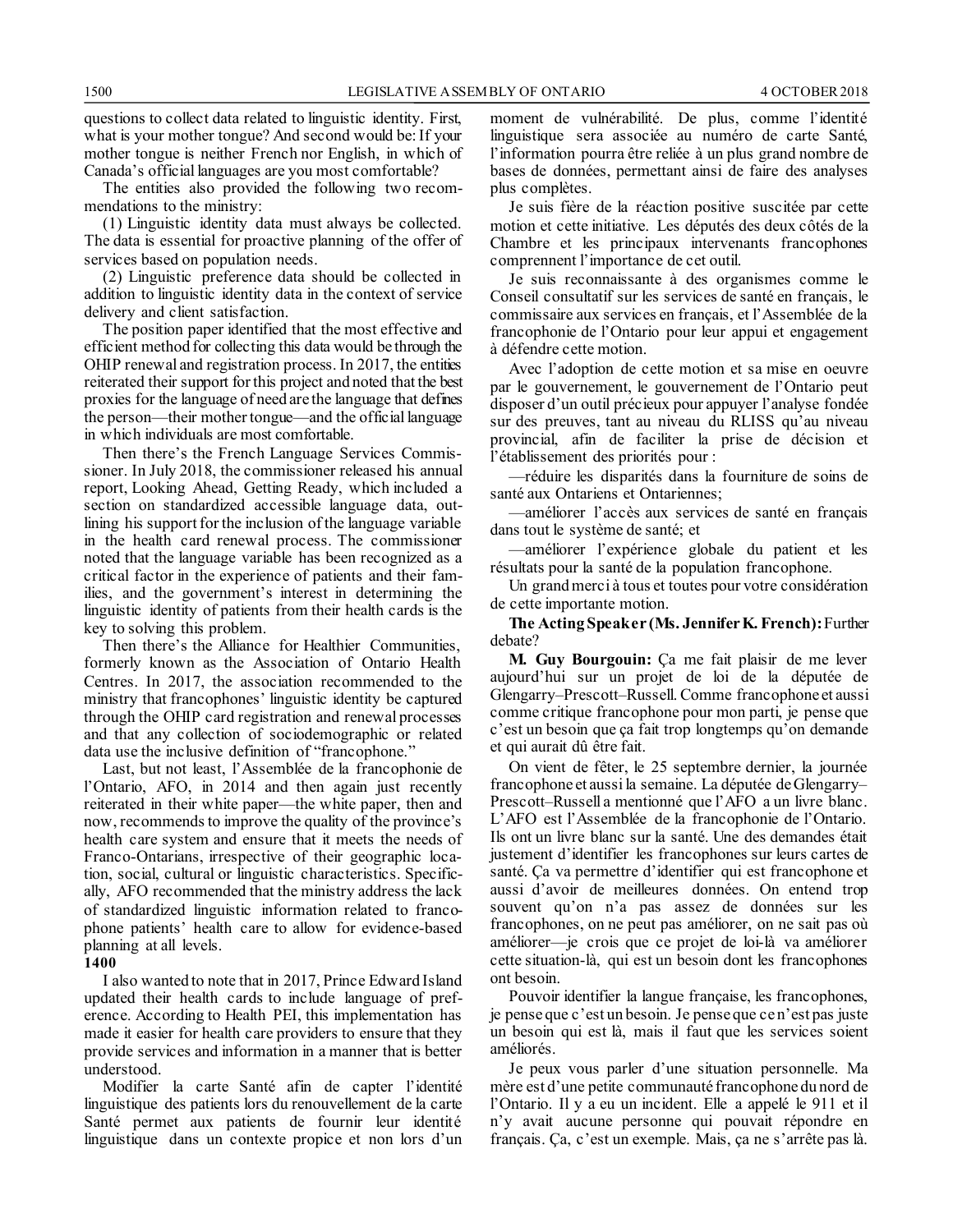Ma circonscription comprend 60 % de francophones, et je peux vous dire des histoires de même, j'en ai entendues. Je pense que c'est un besoin que ce projet-là va adresser, que le gouvernement ou les personnes qui prennent ces données-là vont pouvoir prendre puis améliorer nos services. Parce que c'est un grand besoin de la francophonie. On est beaucoup de francophones en Ontario, et c'est un manque qu'il y a—un grand manque dans les soins de santé. C'est pour ça qu'il me fait plaisir aujourd'hui de me lever et de supporter ça, comme francophone, premièrement, et aussi comme critique francophone et aussi de la part de notre parti, parce que je pense que c'est un grand besoin et que ça fait longtemps que ça aurait dû être fait.

**The Acting Speaker (Ms. Jennifer K. French):**Further debate?

**Mr. Kaleed Rasheed:** It is absolutely an honour this afternoon to stand here in support of this motion from the member here. She has been an amazing friend, as well. So I'm going to be speaking in support of this motion, for sure.

This motion, if enacted, will support vital health research within Ontario assisting policy decisions as well as supporting important academic research.

Currently, within the Registered Persons Database for each OHIP cardholder, mother tongue or service language is not identified. The language preference section solely refers to which official language a person wishes to receive written communication in, French or English. There are many cases where francophones in Ontario indicate the preferred written language of communication to be English. As you can see, this can be problematic when designing policy or programs for this population. The data are not accurate.

Key francophone stakeholders and organizations such as the French Language Health Services Advisory Council, the French Language Services Commissioner, and l'Assemblée de la francophonie de l'Ontario have voiced their commitment to advocate for this motion.

Former critic for francophone affairs and current critic for health of the official opposition, the member from Nickel Belt, supports the integration of the linguistic variable on the health card. Former critic for francophone affairs and former minister Madame Lalonde supported this idea.

This idea of integration of the language variable item is not new. The integration of the language variable was an item in the last provincial budget passed in March.

The importance of this bill: The Ministry of Health and Long-Term Care has identified the Registered Persons Database as a potential tool for collecting socio-demographic data, including language. It is one of the key data sources used by university-driven academic health research. Accurate sociodemographic data, including spoken language, can assist the government of Ontario and the Ministry of Health and Long-Term Care, including other agencies such as LHINs, to gather accurate demographic information, including preferred language, as a valuable tool to enhance decisionmaking and priority-setting through an evidence-based analysis. This would reduce disparities in the provision of health care, enhancing access to French-language health services, and improving the overall patient experience and treatment outcomes.

Not a lot of people know this, but my grandmother is a francophone. I'm really looking forward to the turkey dinner she's going to be preparing, with mashed potatoes and—oh, my God, I can't wait for the weekend.

**Mr. Gilles Bisson:** Cranberries.

**Mr. Kaleed Rasheed:** Cranberries, yes. You're absolutely right. I can't wait for the turkey.

When she first came to Toronto in the 1960s, a health emergency had taken her to the hospital. She could only speak a few words of English. Luckily, there was a Frenchspeaking staff which helped translate the huge volume of information she was receiving from physicians and staff in regard to her condition: what she was expected to do, the type of medication she was expected to take.

**1410**

Madam Speaker, just imagine not understanding anyone, especially when you are in critical condition. It is very scary. Any wrong exchange of information can be critical to life and death, like misunderstanding the dosage or what type of medication my grandmother was on. The staff translator was a critical component in the delivery of her health care.

There are many Ontarians who are in this situation on a daily basis. Understanding the type of population, including the dominant mother language of that community, can assist medical providers in designing meaningful, efficient programs of delivery.

On behalf of my family, happy Thanksgiving.

**The Acting Speaker (Ms. Jennifer K. French):**Further debate?

**M. Gilles Bisson:** Je ne vais pas prendre beaucoup de temps. Je ne voulais rien que de mettre sur le record une couple d'affaires.

Premièrement, félicitations à notre collègue d'avoir amené cette motion en avance. C'est quelque chose qu'on oeuvre pour, ça fait longtemps, quelque chose qui fait quasiment beaucoup de bon sens et certainement quelque chose qu'on peut tous supporter.

La première affaire c'est de respecter les francophones. Je pense que c'est l'affaire clé. Mais, deuxièmement, c'est aussi d'être capable de dire, « Tiens, on connaît qui est dans le système—combien de francophones on a et où ils demeurent. » Ça va nous allouer, dans le plus long terme, de mieux planifier les services de santé.

Je peux vous dire qu'on a passé à travers à Kapuskasing, on a passé à travers à Timmins, puis on a passé à travers à Hearst. Quand on a créé les deux centres de santé communautaire, le premier à Kap, le deuxième à Timmins, une partie de ce qu'il nous a fallu faire était d'identifier le monde qui était là—qui va s'en servir? Cette carte d'identification—la seule manière d'identifier, sur la carte de santé—aurait beaucoup réduit le travail qu'il a fallu faire pour prouver que, ouais, il y a des francophones qui demeurent dans le coin, et ils veulent se faire servir en français.

C'était la même situation à Hearst quand on a créé ce qu'ils appellent la « family health team », l'équipe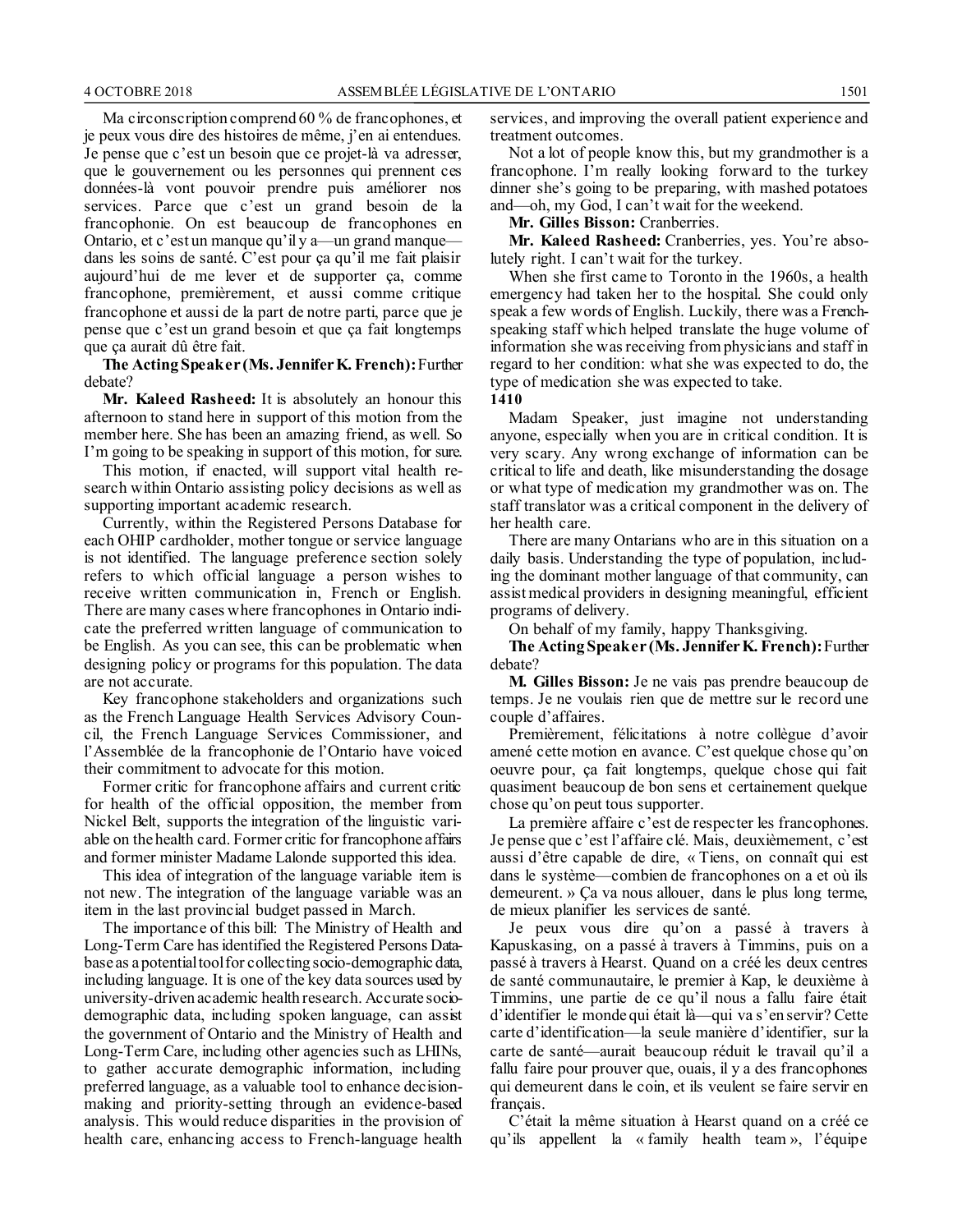familiale, qui est à Hearst. Il a fallu passer à travers—so,

toute une bonne affaire. Je veux finir sur une petite histoire de Mme Rousselle. M<sup>me</sup> Rousselle, que tu as connu, qui a demeuré à Mattice, est décédée. Je pense qu'elle avait 102 ou 103 ans. C'était une femme qui parlait seulement le français—elle ne parlait pas une goutte d'anglais. De temps à autre, même en demeurant dans une place comme Mattice, qui est majoritairement francophone, et en se faisant desservir à Hearst et des fois à Kapuskasing, elle s'est parfois trouvée dans une situation où il n'y avait personne capable de la desservir. Pour pauvre M<sup>me</sup> Rousselle—je ne dis pas « pauvre » Mme Rousselle; c'était une des meilleures personnes que j'aie jamais rencontrée; positive, toujours un sourire, toujours une histoire, quelqu'un de vraiment extraordinaire que j'ai été bien choyé de connaître—c'était très frustrant pour elle quand elle arrivait à ces services et elle ne se faisait pas desservir dans son propre langage.

So donc, à la mémoire de Mme Rousselle de Mattice, on dit que ce projet de loi aurait peut-être pu aider le restant de la famille et le restant des francophones dans la province de l'Ontario un peu mieux.

**The Acting Speaker (Ms. Jennifer K. French):** Further debate?

**Mme Gila Martow:** Je suis très fière de parler un petit peu aujourd'hui à ce sujet—de demander à tous les résidents de l'Ontario, pour leur carte de santé, si leur langue maternelle est l'anglais, le français ou une autre langue, peut-être, et dans quelle langue ils aimeraient discuter et avoir des discussions.

We're speaking today about the very important topic of my colleague, and we're talking about whether or not we should be asking people their mother tongue when they apply for or renew their health card, and which language they prefer to discuss in.

I think it's very well known here that I'm quite passionate about French-language services and our francophone communities, who have so much history in the province of Ontario and in Canada and so much to offer us.

We know that the world is global trade now. You're not just doing trade within your province, your country or your continent; it's a global economy, and francophone regions across the world are growing. The economic advantages of having the ability to conduct business in both official languages is a big plus for our province here in Ontario.

I'm very passionate about the francophone community, but I'm equally passionate about the francophiles, people whose mother tongue is not French, but they've made an effort—such as myself and my siblings and my parents to learn French. We did not speak French at home, and I didn't learn French until I was in my early teens, but I took it very seriously. I made an effort to speak French at work and to have friends who spoke French, and I would speak to them in French. Now that I'm elected here and representing the wonderful riding of Thornhill, I'm able to put that French to good use every now and then.

I know we have some guests here from the French community, French organizations and French-language services. François Boileau, I'm sure, is very interested in what we have to say here today, because this comes under his jurisdiction.

Data is a very important asset, we know, to government. It helps us plan where we need to provide services. Our government, the Ford government, is about ensuring that we're efficient, that we're not spending money where we don't want to be spending money. We value the taxpayers' money. We want to encourage as much as possible to have more efficient use of taxpayers' funding, so we don't want to provide French-language services where they're not warranted and not needed. On the other hand, we want to ensure that we are able to plan for future communities or community growth.

We're talking about ensuring that everybody is able to have the best health care possible in Ontario. We're announcing more long-term-care beds so that we can free up hospital beds, so that we can end hallway medicine. How is all of this done? All of this is done through efficiencies, and this is just one example. Better health care for francophones means better health care for everybody in Ontario, because we know that if a francophone patient goes to a hospital and misunderstands the instructions, they have to return again, possibly, to that hospital, that medical centre or that doctor, and that is a waste of valuable health care dollars.

The motion tabled is providing a direction for the government to ensure that we have the data that we can collect. What I would suggest is that perhaps there is going to be some discussion about whether or not we could be doing more when people are applying for their health card to collect other data that is beneficial to the government as well. We sometimes hear in Toronto, where Queen's Park is located—we're here in the Legislature today, most of the time speaking in English, although, like the member whose bill we're presenting, we're speaking more French. But we're really living in a fairly English enclave here in Toronto. I think we forget, unless we represent, like the member for Timmins, communities in northern Ontario, northeastern Ontario or eastern Ontario—sometimes it's easy to forget that Ontario has francophone communities, and it's important for us to get out of that Toronto bubble every now and then, visit Ottawa, walk down the street and notice how many people are having conversations in French.

I know that the member who is presenting today is representing a riding that's 70% francophone. It's maybe hard to wrap your head around how many French language services there are and how many people we need to encourage to speak French in the province to provide those services. The previous Liberal government really dropped the ball in terms of French-language instruction for teachers, and we're seeing the repercussions of that now. We're seeing that we have French immersion schools and Frenchlanguage school boards that are struggling to find teachers who are able to teach in French—not just to teach French, but to be able to teach in French at a French-language school, whether it's a public school or a French-language Catholic school. This is unfortunate, Madam Speaker, because we have to provide those services in many regions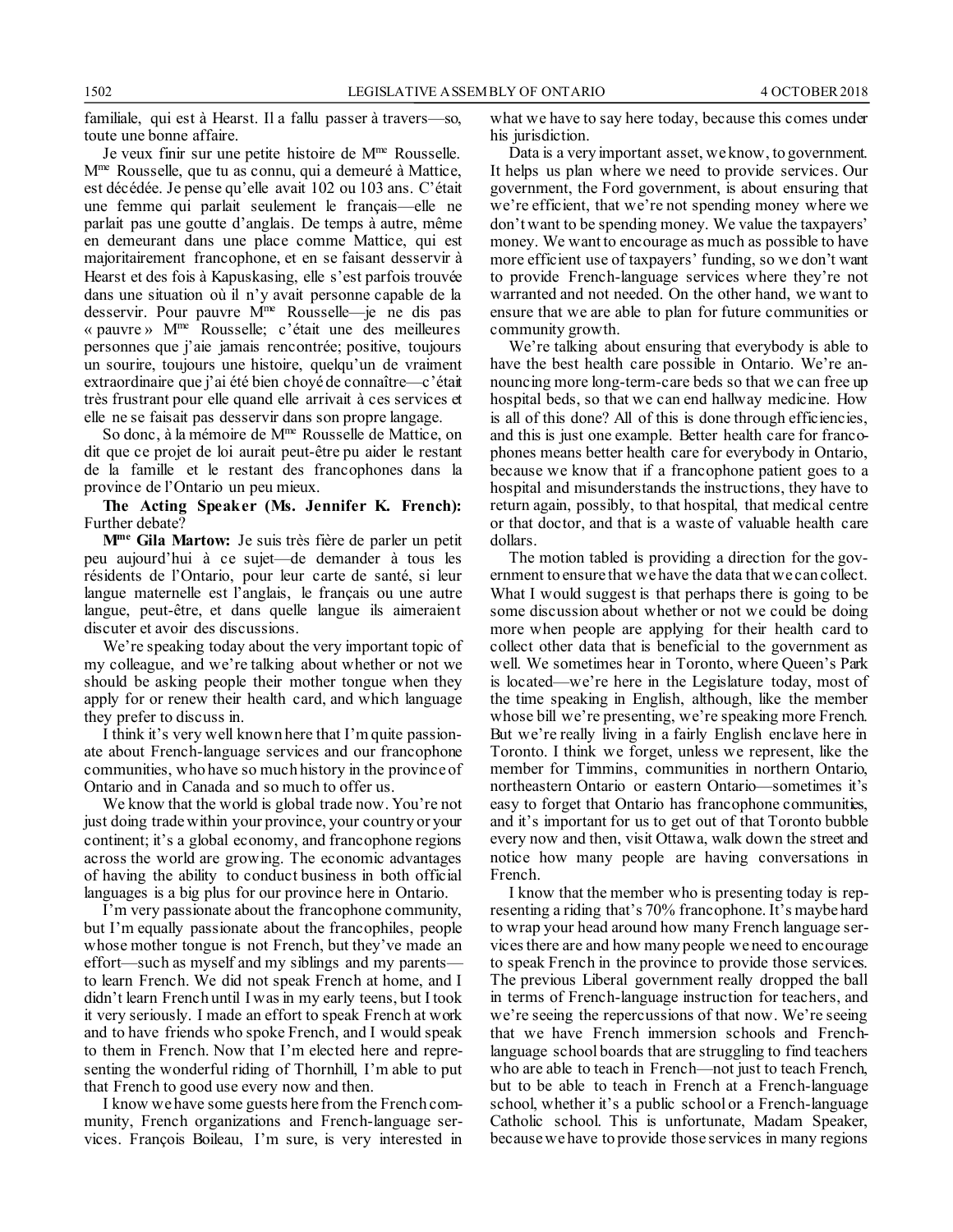in Ontario, and without having a workforce that is able to speak French, we're losing out on global trade and we're losing out on servicing those communities.

I want to thank the member for presenting today, and I look forward to more discussion.

### **1420**

#### **The Acting Speaker (Ms. Jennifer K. French):**Further debate?

**Mme France Gélinas:** J'aimerais commencer en remerciant la députée de Glengarry–Prescott–Russell d'avoir amené cette motion. J'aimerais également saluer la direction de l'association francophone de l'Ontario, M. Carol Jolin et M. Stewart Kiff, qui sont ici avec nous, et Bryan. Ça nous fait toujours plaisir de vous accueillir à Queen's Park.

La motion de la députée de Glengarry–Prescott–Russell a deux parties. Dans la première partie, c'est clair : c'est quelque chose que la communauté francophone demande depuis des décennies.

Dans un premier temps, on sait que l'Ontario a des régions désignées. Dans les régions désignées, les francophones comme moi, comme Gilles, comme Guy et comme bien de vous autres, ont droit d'accès aux services en français dans les services qui sont donnés par la province. Ça inclut les services de santé.

Ce qui se passe, malheureusement, c'est que l'identification doit être faite lorsque tu demandes le service. Donc, je vous donne un exemple : tu arrives à Horizon Santé-Nord—Horizon Santé-Nord, c'est le nom de l'hôpital à Sudbury. Tu arrives à l'hôpital à Sudbury. Ça ne file pas. Tu te rends aux urgences de l'hôpital. Là, tu regardes autour, et c'est sûr que la salle d'attente est pleine. La dame à côté de toi, tu lui demandes, avant le triage, « Madame, vous êtes ici depuis combien de temps? » « Moi, ça fait 18 heures. » Tu demandes au monsieur à côté de toi, « Et vous? Vous êtes ici depuis combien de temps? » « Moi, ça fait 12 heures. »

Puis, finalement, c'est ton tour d'avoir le triage, et l'infirmière te demande—parce qu'à Horizon Santé-Nord, on fait l'offre active. Ils demandent, « Est-ce que tu veux ton service en français? » Tout de suite, le petit cerveau se met en marche et puis tu te dis, « Elle, ça fait 18 heures qu'elle attend, lui, ça fait 12 heures qu'il attend; si moi, je demande mon service en français, je vais être ici pour deux jours. » Puis, là, tu dis, « Je veux n'importe quel service en autant que ça soit vite, parce que j'ai mal à »—quoi que ce soit—« et je veux être vu par le système de santé. »

Ça, ça nous sert mal. On sait que les francophones, quand on leur demande, en situation de crise—la plupart du temps quand tu vas dans un service de santé, si ce n'est pas celui qui t'offre tes soins primaires, que tu t'en vas dans une clinique ou quoi que ce soit, il va y avoir des temps d'attente—les francophones ont tendance à ne pas s'identifier. Et je vais en parler un petit peu plus tard, mais cela a des répercussions sur tout notre système de santé.

Donc, l'idée est vraiment, pour les francophones, qu'on pourrait s'identifier, comme la députée l'a dit, dans une situation où il n'y a pas d'urgence. Tu es en train de renouveler ta carte Santé à tous les cinq ans—tout le monde en Ontario doit renouveler la carte Santé. Des fois, au bout de cinq ans, tu sais, on n'a plus la même coupe de cheveux ou quoi que ce soit—ils prennent notre photo, et c'est ça. On met la carte Santé à jour, et il n'y a pas d'urgence. C'est un bon temps pour demander aux gens : « Est-ce que vous voulez »—

*Une voix.*

**Mme France Gélinas:** Tu as encore ta vieille carte Santé? Lui, il a encore sa carte Santé sans photo. Ce n'est pas bien. Montre-la pas à personne, et puis va chercher ta carte Santé avec photo.

Excepté pour certains comme lui qui ont encore la vieille carte rouge et blanche, la plupart de nous autres ont une belle carte avec notre photo dessus. On la renouvelle à tous les cinq ans, et lorsque tu la renouvelles, bien, c'est ton opportunité de dire, « Oui, je suis francophone. »

Souvent, plusieurs de nous vont remplir le questionnaire en français. Ça devient assez évident qu'on est francophone. Et, puis, là, ça change tout, madame la Présidente, ça change tout. À chaque fois que tu vas présenter ta carte Santé, que ça soit dans une clinique, que ça soit à l'urgence, que ça soit avec celui qui t'offre tes soins primaires ou que ça soit lorsque tu as un renvoi en service à un spécialiste ou quoi que ce soit, à chaque fois, la banque de données du gouvernement va voir que tu es un francophone qui a demandé un service.

Pour la première fois de notre vie, on va être capable de voir où les francophones vont chercher leurs services, où les francophones sont, quels types de services ils ont reçu et quels étaient leurs nombres. Ces connaissances-là ont un potentiel de tout changer parce que pour la première fois, on va pouvoir revendiquer des services basés sur des données probantes que tout le monde va avoir devant eux. On va pouvoir dire, « Nous, on veut que le programme de colonoscopie de M. XYZ soit disponible en français. » Puis, là, on va pouvoir démontrer que 40 % de la clientèle qui se rend là sont francophones. On n'a jamais été capable de faire ça.

Tous ceux qui travaillent dans la planification de la santé, on utilise des bases de données. On essaie de faire des références, des renvois de ci et de ça, mais on n'a jamais été capable d'avoir des données directement de la carte Santé. Ça a le potentiel de tout changer.

Les gens vont dire, « Bien, est-ce qu'il n'y a pas un risque que, si les francophones n'utilisent pas un service, on va le perdre? » Ma réponse à ça c'est : on en a tellement peu de services de santé en français garantis, qu'on a beaucoup plus à gagner qu'on en a à perdre.

Le plus tôt—et la dernière chose, parce que là je vois que mes six minutes sont quasiment terminées. On est, finalement, en 2018, dans une position où on a les connaissances technologiques pour le faire. Si tu regardes dans la bureaucratie du ministère de la Santé, on est capable de le faire. La banque de données est capable de recevoir les données. On serait capable d'extraire ces données-là et d'en faire des arguments solides, basés sur des données probantes, pour être capable de faire avancer nos demandes de services de santé en français partout dans la province, que tu sois dans une région désignée ou pas.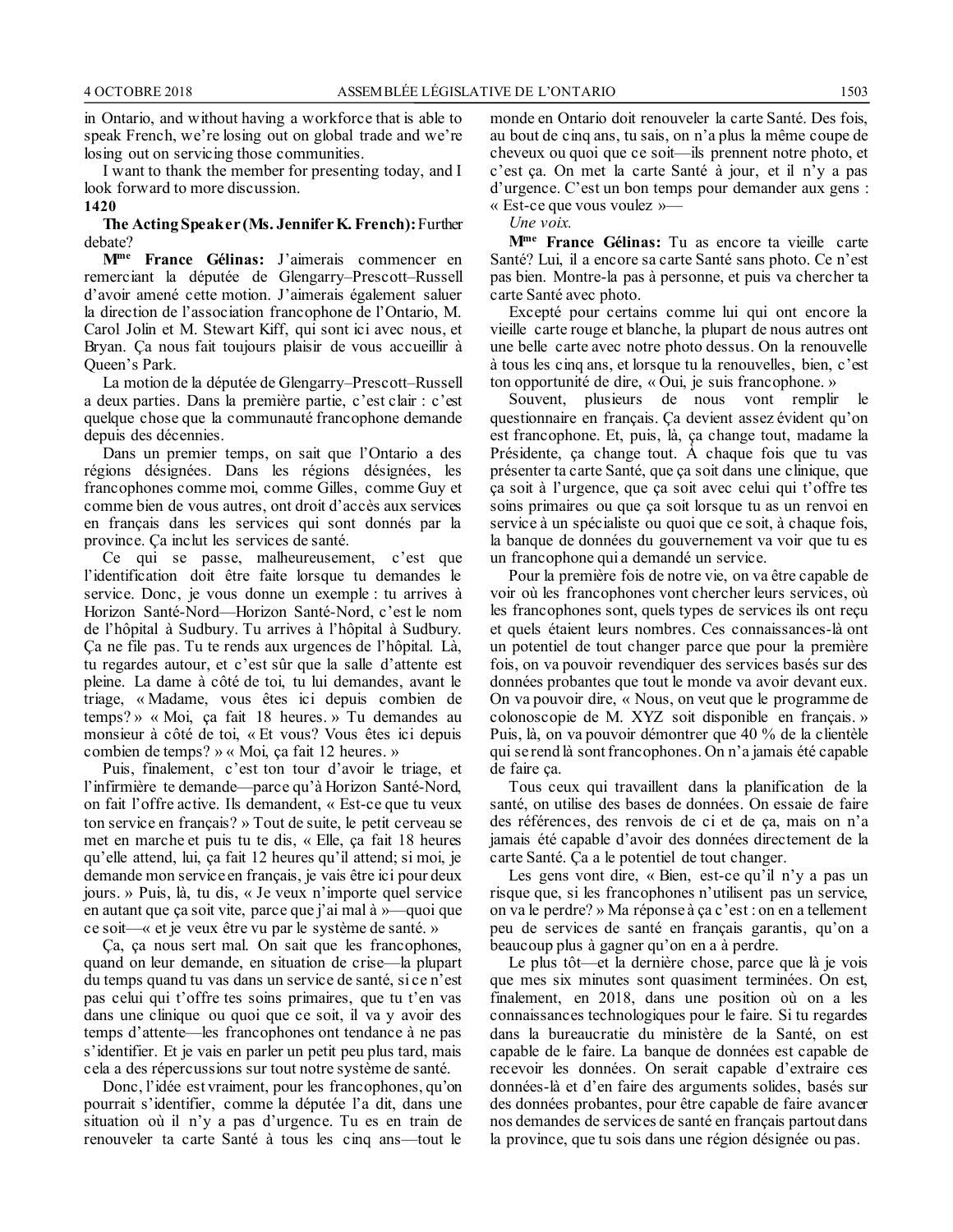C'est une porte ouverte aux francophones que l'on demande depuis longtemps. J'encourage tous mes collègues à l'Assemblée législative de voter en faveur.

Et la deuxième partie, qui m'agaçait un peu plus, bien, je n'ai pas eu le temps d'en parler.

**The Acting Speaker (Ms. Jennifer K. French):** The member for Glengarry–Prescott–Russell has two minutes to reply.

**Mlle Amanda Simard:** I want to thank my honourable colleagues for sharing their remarks on this. I truly appreciate it. I believe that our mandate here—all of us, not just on this side of the House, but for all of us here—is to make life better for Ontarians. To do that, we need data. We need data to plan proactively, moving us forward. I ask all my colleagues to support this important motion today.

J'invite mes collègues à appuyer cette motion et je vous remercie de m'avoir donné l'occasion de prendre la parole aujourd'hui.

### REA AND WALTER ACT (TRUSS AND LIGHTWEIGHT CONSTRUCTION IDENTIFICATION), 2018 LOI REA ET WALTER DE 2018 SUR L'IDENTIFICATION DES COMPOSANTS STRUCTURAUX À OSSATURE LÉGÈRE

Mr. Pettapiece moved second reading of the following bill:

Bill 33, An Act governing the identification of truss and lightweight construction in buildings / Projet de loi 33, Loi régissant l'identification des composants structuraux à ossature légère incorporés aux bâtiments.

**The Acting Speaker (Ms. Jennifer K. French):** Pursuant to standing order number 98, the member has 12 minutes for his presentation.

**Mr. Randy Pettapiece:** It's a pleasure to stand in this House to reintroduce this bill, a bill that was designed for the protection of our firefighters. In introducing the Rea and Walter Act, I am aware that it recalls a heartbreaking chapter in the history of our area. It's also a painful chapter for firefighters across the province and beyond.

Seven years ago, on March 17, 2011, fire engulfed a dollar store in downtown Listowel. That fire claimed the lives of two North Perth volunteer firefighters, Ken Rea and Ray Walter.

Ken was a great volunteer. He was 56 years old. He was a board member for victim services of Perth county and for 37 years was a volunteer firefighter, becoming deputy district chief at the Atwood station.

There are three stations in North Perth. One is in Monkton; the other one in the middle is in Atwood; and Listowel has a station.

Ray Walter was 30. He was also a great volunteer. He was vice-president of the Kinsmen Club of Listowel and joined the volunteer fire department in 2008.

Ken and Ray were inside the dollar store as the fire spread. They were searching for possible victims; they were searching for the source of the fire. Suddenly, the roof collapsed, leaving Ken and Ray with no escape. Rescue was impossible.

#### **1430**

I was in town that day, Speaker. I saw the dark, black heavy smoke, and I heard rumours that someone was hurt or killed in the blaze. My first thought was of my son, also a North Perth volunteer firefighter. You can imagine my concern, but he was safe, taking phone calls pouring into the Monkton station.

As you may be aware, the first ones to get to the station when a fire alarm is called get in the trucks and go to the fire. Steven didn't get there in time to go on the trucks, so he stayed at the station and took phone calls from concerned family members of other firefighters who were at the fire. It was a hard day for him because he couldn't answer their questions even though he knew that somebody was hurt.

Memorial services were held a week later. Thousands of firefighters, paramedics and police officers from across Canada and the United States, and government officials from all levels of government, were there. It is a tremendous show of support for our small community's devastating loss. Investigations followed. They revealed what firefighters could not have known on that day. Initially undetected, the fire had started behind some insulation and was degrading the lightweight wooden roof trusses. Collapse was inevitable.

On July 21 of this year, there was another potentially deadly fire in Arthur, Ontario. The employees in the local Tim Hortons discovered a fire in the ceiling cavity of the building. Thirty firefighters soon arrived on the scene, and employees did a wonderful job getting people out of the building. The fire had been burning for some time before staff noticed smoke. The occupants were totally unaware that the fire was burning above their heads. Wellington North Fire Services did an excellent job containing and extinguishing the fire. However, Chief Guilbault believes that they were within minutes of a roof collapse. He said, "We were not aware that the roof trusses were lightweight. There was no way of knowing. There could have been serious injuries or loss of life." Madam Speaker, we got lucky on July 21, but countless other times we will not.

This afternoon, I will explain how the Rea and Walter Act will give firefighters better information which they can use to plan their attack in situations like this. I intend to do three things. I'll describe truss and lightweight construction, or TLC, and why it matters; I will explain how the bill uses a practical and proven way to identify TLC; and I'll show broad support for this bill.

Truss and lightweight construction, when exposed to fire, can pose serious risks to responding firefighters. The best way to minimize their risk is to maximize their information. Ultimately, that's what TLC identification is all about and what this bill will do.

First, we need to understand truss and lightweight construction. TLC is increasingly commonplace as a building method. It refers to wood-framed building materials where the roof or floor supporting systems are constructed of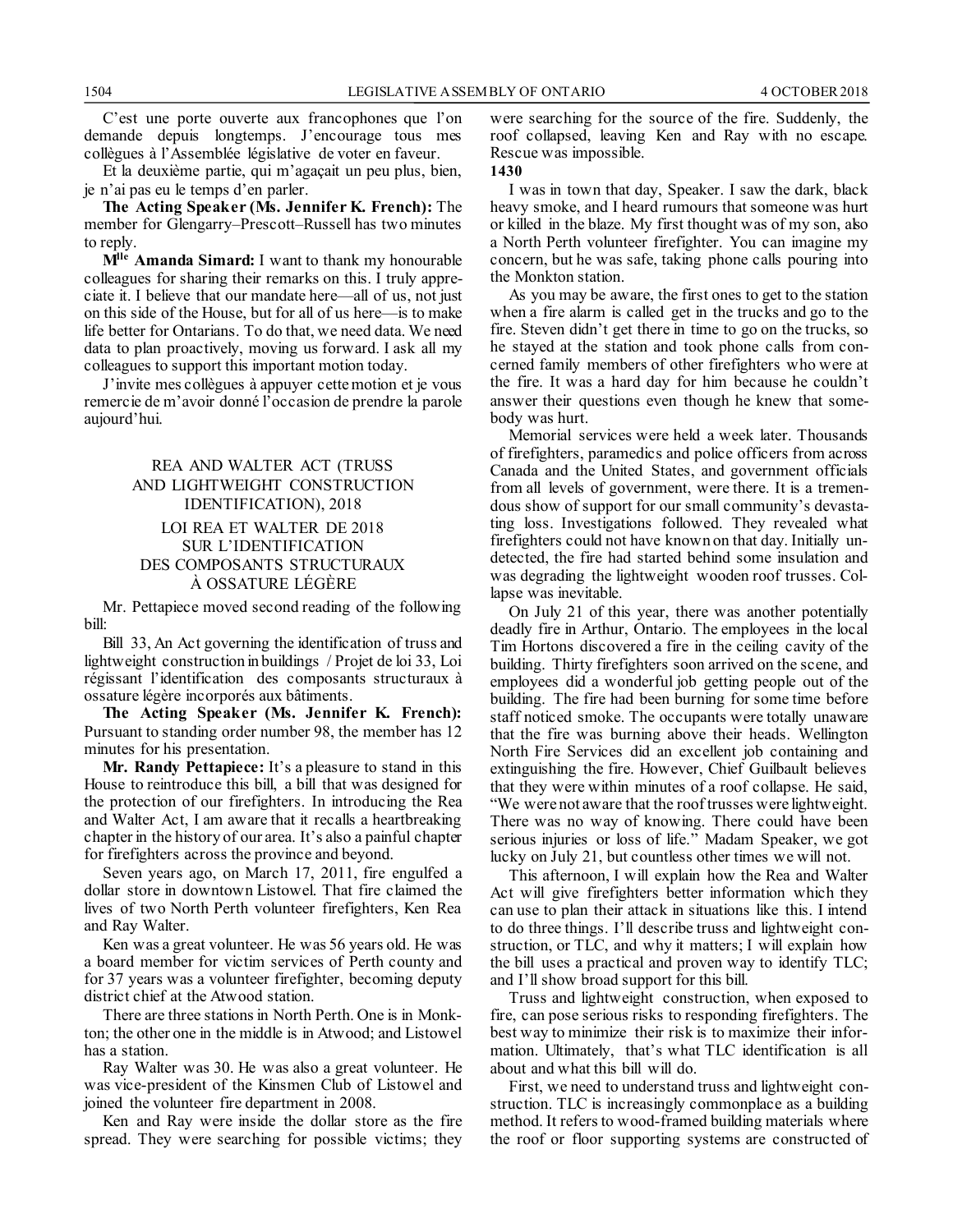lightweight, prefabricated materials. Wooden I-beams pose the same issue and are also addressed in our bill.

What's the problem? The problem is not TLC. Modern homes use it, and many commercial and other buildings use it. These buildings are safe. The problem is what happens when lightweight construction is exposed to fire. While traditional floor joists burn in about 15 minutes, pre-engineered joists can take only about six minutes to burn––six minutes. They don't even have to be on fire to pose a danger. High heat can make the wood unstable by melting the glue that holds the joists together.

Suppose you're a firefighter arriving at the scene of a blaze. You probably arrive in about five minutes as the average fire department response time is between four and six minutes. As an incident commander, you immediately face a critical decision. Do you advance through the building's roof or floor to fight the fire at its source, or do you fight it from other angles in other ways? In many buildings, you might have the time and opportunity to advance, but if the building uses TLC, time might have run out. These joists are already beginning to burn. The roof or floor may already on the brink of collapse, and you have no way to know.

Fire crews cannot know the construction type of every building every time they pull up to a fire. But there is a way: by identifying truss- and lightweight-constructed buildings, to get them better information. That's where the Rea and Walter Act comes in.

It brings me to my second point. Placarding, as set out in the bill, is a practical and proven way to identify trussand lightweight-constructed buildings. It's practical because it starts with something as simple as a sticker. The bill requires a round, reflective emblem with a white background and a red border to be displayed on buildings using TLC. There will be three types:

—"F" decals if only the floor of the building uses TLC; —"R" decals if only the roof of the building uses TLC;

and

—"FR" decals if both the floor and the roof of the building use TLC.

These requirements are set out in the proposed amendments to both the building code, affecting new buildings, and the Fire Protection and Prevention Act, affecting existing buildings. They would apply to commercial and industrial buildings as well as multi-family dwellings of three or more units, other than townhouses.

The proposed installation of these TLC emblems is similar to when the province of Ontario amended the Fire Protection and Prevention Act to include smoke alarms. However, in the case of the Rea and Walter Act, proposed changes are minor.

To building owners and to building inspectors, the impact of such an emblem is negligible, but to firefighters, its impact is invaluable.

What about insurance rates? According to the Insurance Bureau of Canada, they would be unaffected. In a recent letter, the Insurance Bureau of Canada said, "Insurance is an important mechanism for helping people recover from traumatic events, but preventing injury or death through awareness is even more valuable. IBC believes that [this] bill ... has the potential to achieve that awareness."

We checked into other jurisdictions that recognize the need to identify truss and lightweight construction. For example, New Jersey, New York, Illinois and Florida have all passed state legislation to require it. It is my understanding that the three emblems, F, R and FR, are standardized and recognized across many jurisdictions. If they can do it, why can't we?

But you don't need to go to Florida to see examples of proven leadership on this issue. You just need to go to Perth–Wellington and to meet some of the people I am privileged to represent. These emblems are already in use in the city of Stratford.

Other communities I represent, including the township of Perth East, the municipality of West Perth and the township of Perth South, have also passed bylaws. North Huron did too, and I want to thank the member from Huron– Bruce for allowing me to help install a decal at her constituency office a couple of years ago.

The movement has been growing, Speaker, and it demonstrates my third and final point: Support for this initiative is clear and overwhelming. Over the past few years, I have received dozens of supportive letters and emails from municipalities and fire departments.

In Stratford, Chief John Paradis describes the bill as another tool in the tool box to identify potential hazards prior to sending firefighters inside a burning structure. Paradis adds that the city's efforts "are having a positive reception from business owners, who are more than happy to support the safety of their local firefighters."

From the town of Erin, former fire chief Dan Callaghan wrote, "This proposed bill will save lives of firefighters in the future ... Knowledge is protection."

South Stormont fire chief Gilles Crepeau wrote, "I am the chief of 100 volunteers, who fully support this bill."

And there are many more.

I have spoken to firefighters across the province over the past few years. I have been to Carleton Place, Northumberland county, Windsor, Essex and Kenora. I have also talked to the Ontario fire marshal's office, the Ontario Building Officials Association, the Ontario Society of Professional Engineers, and the Ontario Professional Fire Fighters Association. There is overwhelming support for this bill across the province, Madam Speaker.

But I must emphasize, the momentum to identify TLC did not begin yesterday and did not begin with me. It began years ago, thanks to the efforts of North Perth fire chief Ed Smith. In 2012, Chief Smith introduced a resolution to the Ontario Association of Fire Chiefs. It petitioned the province that certain lightweight-construction buildings should have a standard plaque. He was successful and continued to speak up, as others did.

**1440**

To conclude, I say this: Throughout our province we have dedicated professional firefighters and volunteer firefighters to keep us safe. Often they do that at considerable risk to their own safety. Again, to minimize their risk, we have to maximize their information. This bill does just that.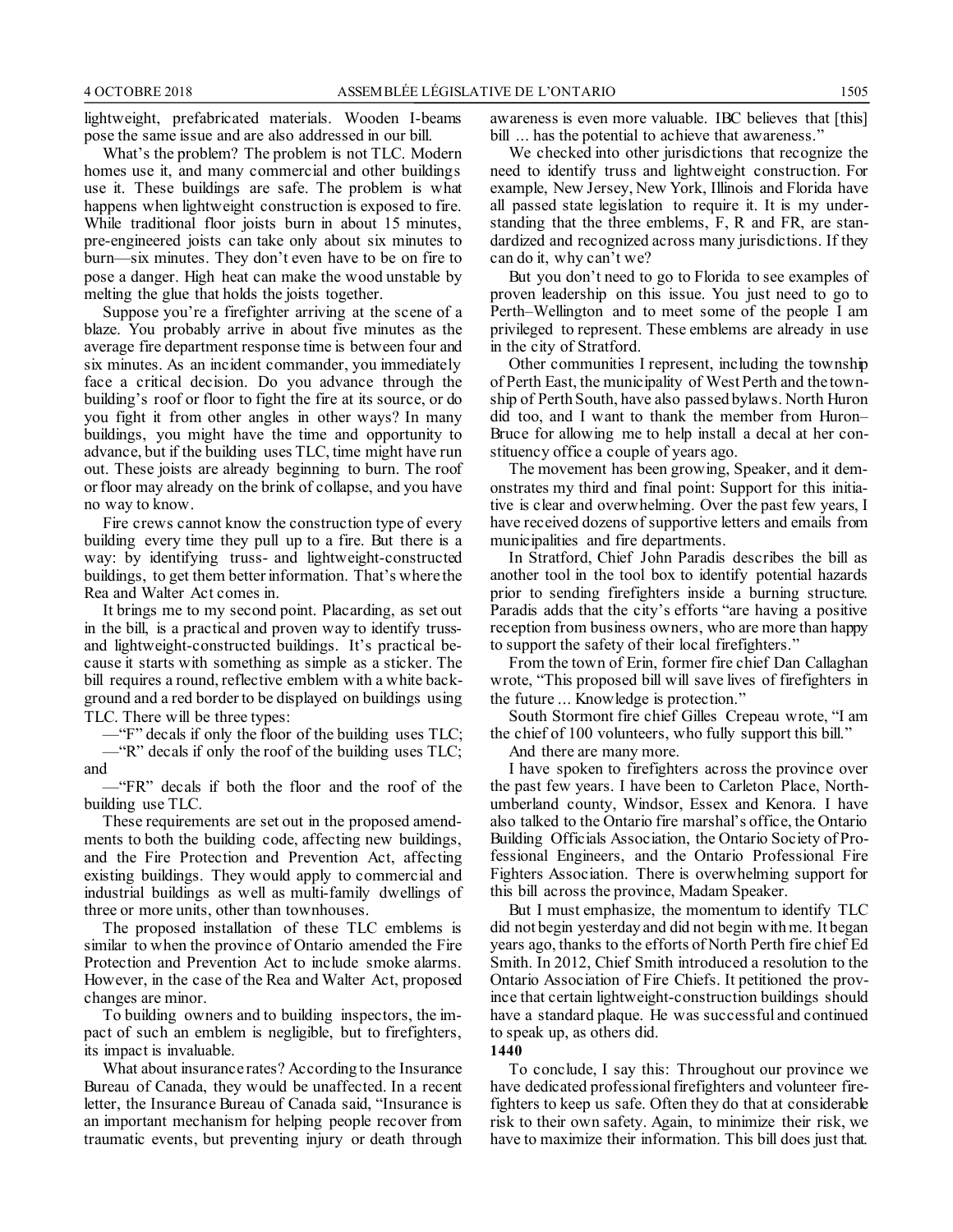This issue is important enough to warrant a province-wide solution, not just a patchwork of local bylaws. Thank you.

**The Acting Speaker (Ms. Jennifer K. French):**Further debate?

**Mr. John Vanthof:** It's always an honour to stand in this House—today to comment on the bill brought forward by the member from Perth–Wellington. We were elected at the same time. We're from the class of 2011, I believe. He is a no-nonsense country guy and this is a no-nonsense bill.

It has always perplexed me how a bill that makes so much sense, that could actually save people's lives and potentially save people's lives who are first on the scene to save us—firefighters are the people we all look up to. Be they professional or be they volunteer, they are the ones running to while we're running away.

I've read the bill and, actually, I've listened to the member put forward this bill before. It must be incredibly frustrating to have something that makes sense and have it not be acted upon. Before I go much further, I would implore the government to either take this bill or incorporate it into something else. Just let's get this done.

Often in our system, at least the way I have— *Interjection.*

**Mr. John Vanthof:** Thank you, Speaker. Usually they're heckling. I like to look at the Speaker, but now they're not heckling, so I can look at them.

**Mr. Gilles Bisson:** We can heckle you if you want.

**The Acting Speaker (Ms. Jennifer K. French):** Order.

**Mr. John Vanthof:**I would implore the government to act on it. I know this isn't a wedge issue. This is a common sense issue. This one is for the people, really for the people. The bill doesn't say we have to change the building code, that buildings have to be built differently. It's not like we want to put sprinklers in old buildings; that's a great idea, but that's going to cost a lot of money. This isn't doing that. This is basically—correct me if I'm wrong—putting an emblem on buildings that are built a certain way, so that when first responders, firefighters, are called to that building, they immediately recognize the inherent danger that exists in that structure because of the way it is built. That makes perfect sense.

It's like having a bottle of laundry detergent or a chemical that has a "poison" sign on it. It's a warning. This is simply a warning. It makes sense. The member's research shows that it's already being done in some other jurisdictions. It's being done by some municipalities.

There is another bill that has gone through several times from another Conservative member, who happens to be related to me—

**Mr. Gilles Bisson:** Don't name him.

**Mr. John Vanthof:** The member from Oxford, regarding carbon monoxide detectors. It was the same thing. At that time it was a member from the opposition bringing the bill forward—and okay, politics is politics. This time we've got a member of the government side bringing it forward. Yes, it would be life-changing for some people, but you're not going to win or lose the next election based on this. It's something that needs to be done. It's something that could just be slipped into another bill, or it's something that is worth passing by itself.

You're the government. Your member is putting forward something that makes perfect sense and has the full support of the official opposition. It's a bill that could save lives. I struggle with the fact that the last government didn't figure it out.

One of the things about private members' bills, for the new members here: Sometimes if you come up with a really good idea, the government of the day steals it and puts it in their own legislation. You know what? If you really think that through, that's a great thing, because you—regardless of which side you're on—actually make something better in the province. But in this case, it's the member's own government; it's the member's own party. There should be nothing, really, stopping that, based on the debate this afternoon, from becoming law. I would like someone to tell me what's stopping it.

I'm sure you all have people come to your offices and take meetings, and at other times we get issues that make perfect sense. For the new members—and I fell into this trap. I would take meetings and someone would explain something to me, why we should do something differently. You think: "Wow, that makes perfect sense. I could support that." The next day, I had a meeting with somebody else, who brought forward the other side of the argument, and I went: "Oh, I never thought about that." So now I always ask, when somebody comes to have a meeting at my office: "Okay, so that sounds like an okay idea. Who is opposed to it? It's better if I hear it from you than if I hear it from somebody else," because there are always two sides to an issue.

But this one? I don't believe the member is talking about—and I didn't see it in the bill—that these buildings are inherently dangerous. They're not. It's common construction. There is not a problem with the construction. The issue is, if there is a calamity in the building, such as a fire, something that is dangerous to people but compromises the structure—when that happens, they have a characteristic that could be very dangerous for firefighters.

We have ministers here. We have the movers and shakers of the province. Support your member, but more importantly, truly support the firefighters of this province and do something that's actually in the big picture. We hear a lot of, "Oh, these are lean times," and we know you guys are going to cut stuff, but this isn't even going to cost money, in government terms.

What is a person's life worth? What is going to happen—and we pray it doesn't—if such a fire occurs and the next people don't make it out? Now we all know—due to the member from Perth–Wellington, due to the fact that he has not just brought this forward once, right? We all know. We have the power. Certainly, the government has the power to enact it, so that the next time there's a fire in a TLC—that's the lightweight construction building, truss and lightweight construction?

*Interjections.*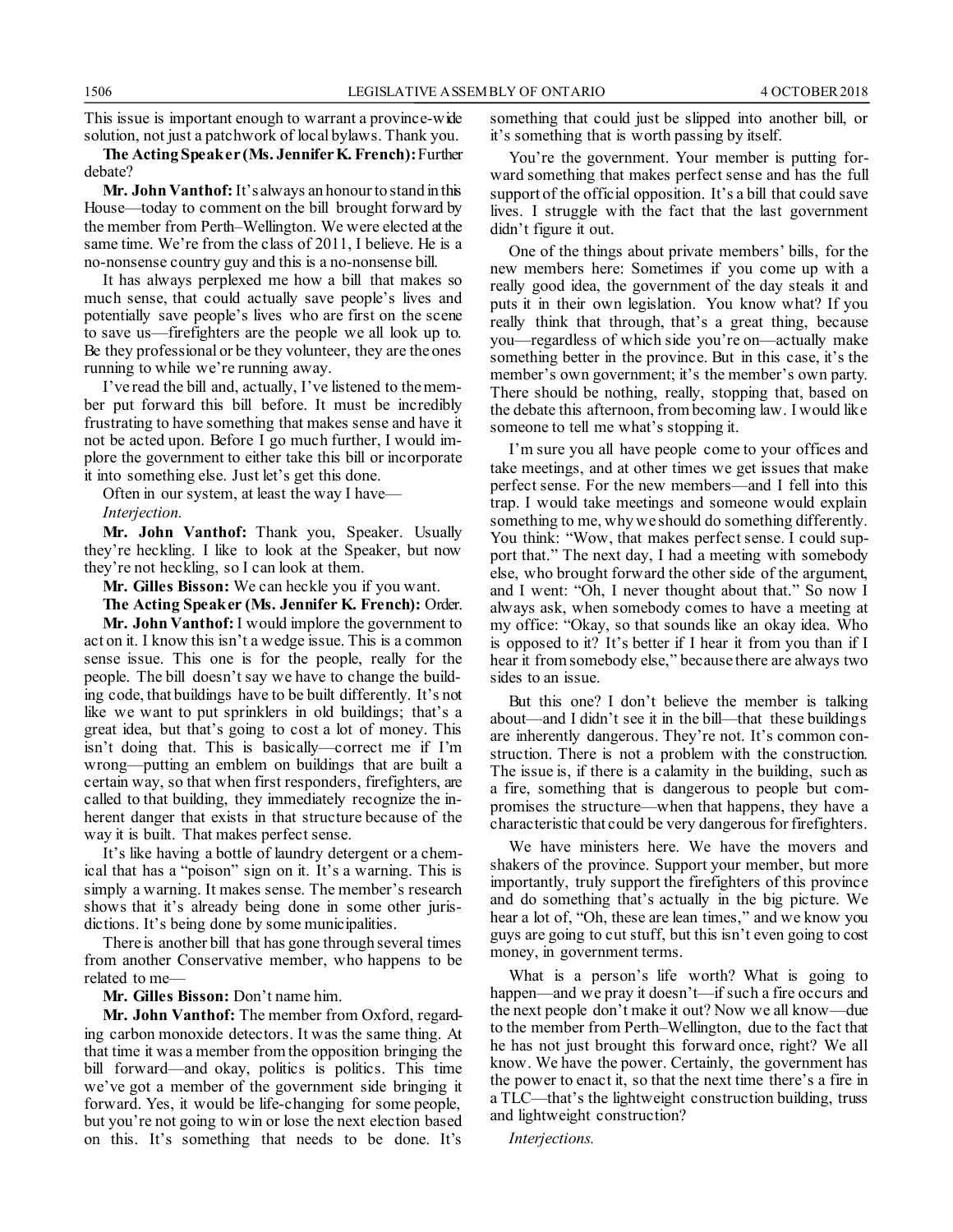**Mr. John Vanthof:** Perfect. The Clerks' table told me that, by the way. I had to ask. They knew. I'm going to be up front. I don't take credit for things I don't know.

**Hon. Sylvia Jones:** They are very smart people.

**Mr. John Vanthof:** They are smart people.

But the next time that happens—that there's a sticker there. How difficult is that? The fact that I'm actually standing here, really in my heart wondering how quickly it's going to happen—you really have to ask yourself, right?

My favourite day in this Legislature—and lately I've had a lot of days that aren't favourite days—is Thursday afternoon, because members often bring forward issues that are dear to their hearts, as this one is for the member for Perth–Wellington; issues that stem from an individual riding, as this one has for the member from Perth– Wellington; issues that are tragic, as this one is; and issues that—there aren't a lot of these, actually—can be fixed with the stroke of a few pens and a few dollars for some signs. How can that not be done?

### **1450**

This is one that, if the government does it, I will be happy. We have a pretty good habit of this. When the government does something right, believe it or not, we actually give credit to the people who fought for it. I have no problem commending them. Once this bill, whether it's a portion of another bill or a self-standing bill—I have no problem standing anywhere and thanking the member from Perth–Wellington, just like every time we do a carbon monoxide event, I always thank my uncle Ernie, the member from Oxford. I have no problem doing that, especially on stuff like this. With this one, we have a chance to change people's lives, to save people's lives with common sense. That's what this is.

I started my remarks by saying that I got elected in the same class. I disagree with him on almost everything, but he's a common sense guy, as am I. People with common sense can disagree.

This is a good bill. It comes from the heart, and it can save people's lives. I implore the government to do whatever it takes to get this one done.

**The Acting Speaker (Ms. Jennifer K. French):**Further debate?

**Hon. Michael A. Tibollo:** I want to thank the member for Perth–Wellington for inviting me to speak on this very important bill; I also thank the member opposite for his comments—and the passion that both have shown, both in putting it forward and also speaking positively towards it.

Several members of this Legislature may not be aware, but this past Sunday our province commemorated and lowered our flags to remember our brave men and hardworking front-line staff on Police and Peace Officers' National Memorial Day. I had the distinct honour of attending the memorial service on Parliament Hill in Ottawa, while our Premier and my parliamentary assistant, the member for Brampton South, attended the fallen firefighters' memorial service near the grounds here at the Legislature.

In addition, next week marks the beginning of Fire Prevention Week here in the province of Ontario. Our brave first responders deserve to know that our government and the members of this Legislature are listening, so that they can finally be provided with one of the important and necessary tools they need to perform their duties safely and effectively.

I would first like to begin by thanking the province's brave and hard-working front-line officers, including the many dedicated firefighters across the province of Ontario and the families of those fallen firefighters who made the ultimate sacrifice in service to their community, their province and their country. Words cannot express how truly grateful all of us are for their dedication and service. Our thoughts are with those families of these fallen heroes and their loved ones.

Madam Speaker, we must do more to protect the hardworking and dedicated men and women of our province, and provide these firefighters with this additional tool. This bill that we are debating today is a completely common sense piece of legislation, and it's a piece of legislation that I know all parties, as has been said this afternoon, can support. In fact, it has been supported in the past, when this bill was first read in the House.

During the election campaign, we stated that the status quo has failed. We committed to providing the necessary tools and resources for our dedicated front-line officers so they would be able to perform their duties safely and effectively. This bill directly reflects this commitment and reflects the values of all the members of this Legislature.

This bill is an important piece of legislation that addresses a significant public safety concern, and it's a concern that many of this great province's firefighters have brought to the attention of our government and other members in this Legislature. This bill stands to provide our province's hard-working and dedicated firefighters with critical and potentially life-saving information regarding the presence of lightweight construction upon entering a structure.

Speaker, this is a common sense solution to an incredibly dangerous problem. All that's required to potentially save the lives of the people of this province and our brave firefighters is to display a small decal which would indicate to our fire services that a structure contains lightweight construction. This would provide necessary information for the province's firefighters that would enable them to perform their jobs safely and effectively, minimizing the possibility of danger to the public and our front-line personnel. This bill is both a cost-effective and thoughtful way of ensuring that our fire services have access to better workplace safety mechanisms, and also serves to improve and enhance safety across this great province.

The bill that we're debating today was wiped off the legislative agenda when the previous government prorogued the Legislature back in March of this year. When this bill was first read in this Legislature, it is my understanding that it was given all-party support. I urge all of you today to do what's right, not only to ensure the brave men and women of our fire services have the necessary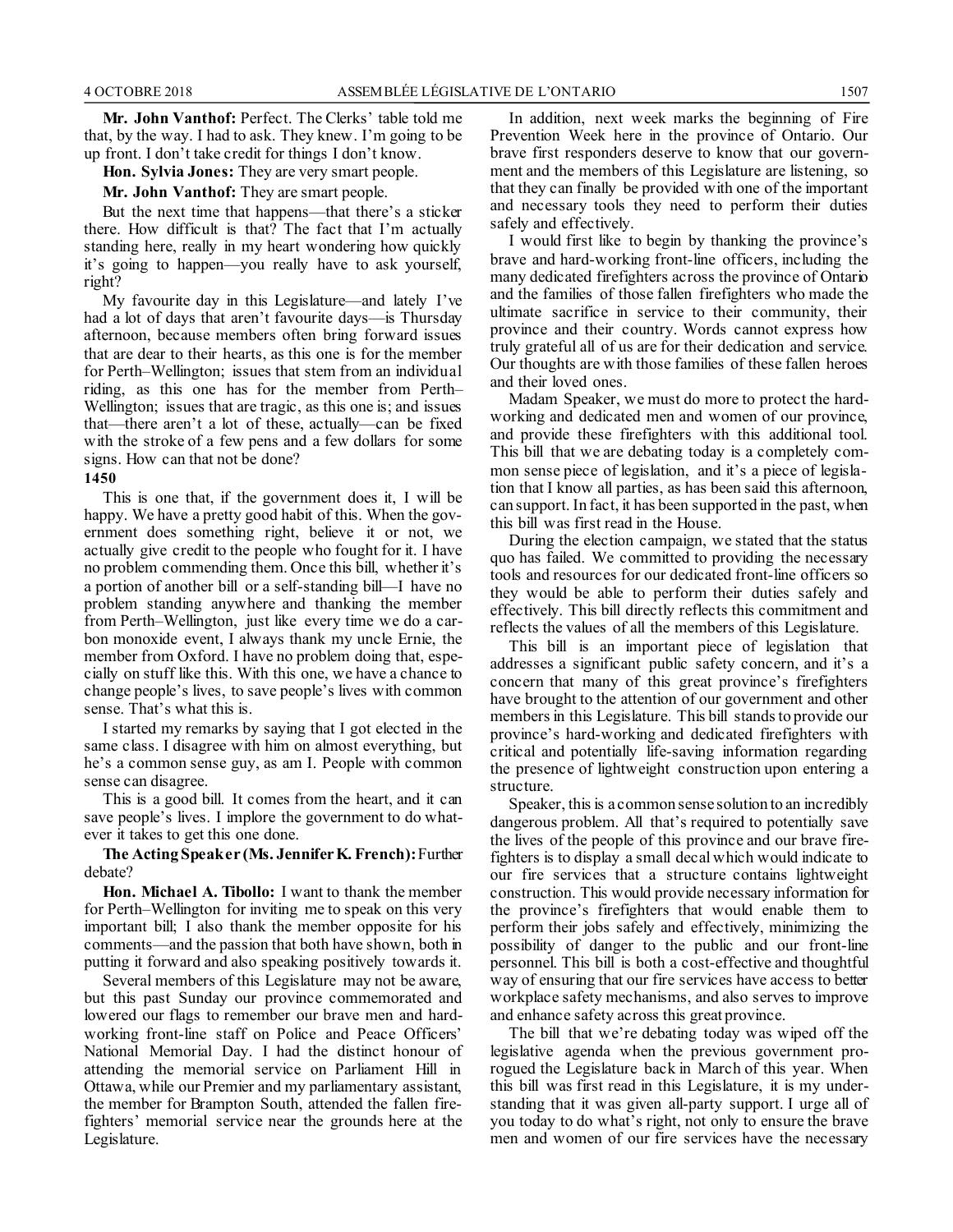resources and tools to perform their duties safely, but also to ensure that all Ontarians are provided with the level of public safety that they expect us to provide.

We are here debating this bill today because two of our brave firefighters, Ken Rea and Ray Walter, lost their lives in the line of duty in 2011 after the roof of a store constructed with lightweight construction collapsed while they were fighting a fire. I urge every member in this assembly to do the right thing and support the common sense, cost-effective and thoughtful piece of legislation that could potentially save the lives of our brave firefighters and the people of this great province.

As Minister of Community Safety and Correctional Services, I directly oversee the Office of the Fire Marshal, which is mandated to provide leadership and expertise in the reduction and elimination of fire and other public safety hazards.

As I mentioned, this is a simple solution to an incredibly dangerous problem. We must address this problem by supporting this bill here today. It will become part of enhancing and improving public safety, ensuring that the brave men and women of our fire services are provided with one of the necessary tools and resources they need to perform their duties safely and effectively. It is the least we can do to make a difference when it comes to fire safety in this great province.

Speaker, I would like to again thank the member for Perth–Wellington for inviting me to the Legislature to speak to this bill.

I want to state once again that it is our duty, it is our responsibility as a Legislature, to make sure that any first responder who goes out in the morning has the opportunity to come back home.

Happy Thanksgiving to everyone, and thank you.

**The Acting Speaker (Ms. Jennifer K. French):**Further debate?

**Mr. Will Bouma:** I had a six-minute speech ready to go, too, but I would like to give the Minister of Tourism, Culture and Sport the opportunity to also speak briefly, so I will just say a few words.

I remember being called out to a house fire south of the city of Brantford. Imagine the first guy in the door with the axe tapping his way forward to make sure it's safe and disappearing into the seat of what turned out to be a basement fire. Why? Because they had the wood-glued Ibeams there and, unbeknownst to the responding firefighters, it was a basement fire. Fortunately, someone thought very, very quickly, ran back to a fire truck and grabbed an attic ladder, which is just a little folded-up skinny ladder a little bit taller than I am, threw it down the hole and the firefighter climbed back out with minor burns to his hands.

**1500**

This is extremely straightforward. I'd like to thank the member from Perth–Wellington for bringing this legislation forward. I love listening to the member from Timiskaming– Cochrane when we all agree on something, and that's something that it's really great to be here for today.

The things that go through your mind when you hear that two of our brothers died in a fire are amazing. "What did they do wrong? What were they doing in there?" You know what? They were doing their job.

This simple, common sense solution is not "It can save lives" or "It may save lives"; this legislation will save lives. So let's get it done.

#### **The Acting Speaker (Ms. Jennifer K. French):**Further debate?

**Hon. Sylvia Jones:** I am pleased to speak in my colleague's favour on this Bill 33. We try to do a lot of things in government. Some of the things are pretty challenging and some of the things are actually, frankly, pretty easy, if we commit to doing them.

My colleague from Perth–Wellington is a very practical individual. I've seen how he approaches issues. I've seen how he approaches legislation. It's always with a direct view of, "How does it actually help or hinder my constituents?" I respect that, and I like to think that I do the same.

This legislation, if passed, is something that I liken to it's very similar to the green light for volunteer firefighters. For those of you who do not have the great honour of having volunteer firefighters serve your communities, many, many years ago, our current Speaker of the House—I have no idea what his riding was at that point, because he's had so many reiterations, but his name is Ted Arnott—he introduced legislation that would allow volunteer firefighters who were travelling in their personal vehicles to the fire station or to the fire to use circulating green lights on their vehicles. It was a game-changer. It took a long time to get through; I have no idea why, because it was a very practical, easy solution. But to me, that's what this proposal is now.

We have a responsibility to ensure that the people who make the commitment to become firefighters—their willingness to go to an active fire and engage and protect our persons and our properties—we need to make sure that our legislation protects them as well. I think this is a beautiful example of something that we can do and enact very quickly to protect those individuals.

I love the one comment, when you said that this is not about the construction of the building. This is not about whether you believe in or support light trusses and that application in our building codes. This is about how they're out there, they're happening, they're part of how we build our commercial and residential buildings. We can make it easier and understand, for the people who are going in, what the risks are.

I think it's a practical, doable solution and I am very, very pleased to support my colleague and friend from Perth–Wellington.

**The Acting Speaker (Ms. Jennifer K. French):**I return to the member from Perth–Wellington for his two-minute reply.

**Mr. Randy Pettapiece:** I do want to thank the member from Timiskaming–Cochrane, the Minister of Community Safety and Correctional Services, the member from Brantford–Brant and certainly the Minister of Tourism, Culture and Sport.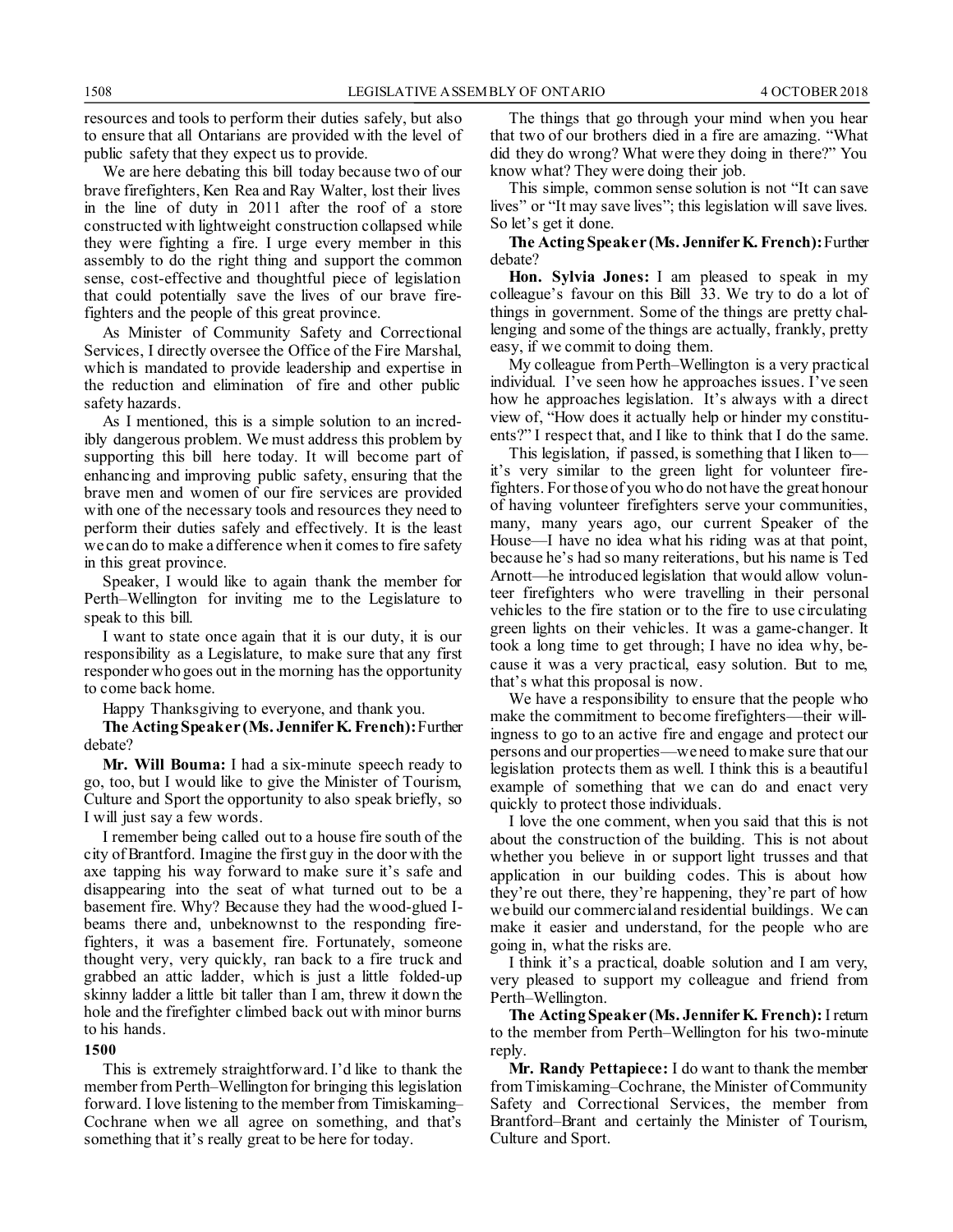Speaker, this was not my idea. This was an idea that firefighters put together over the years. It was brought to my attention when Chief Ed Smith and I had a chat after this happened. He was looking at designs of the stickers that went on the buildings. I asked him what he was doing and that's when he told me. When I suggested that we bring it to the House for a bill and make it province-wide, all of the firefighters' associations in the province got behind me for that. It just makes a lot of sense.

I'm truly proud to stand in this House with all of the MPPs, all my colleagues in this House, because I see that there are times when we can get things done in this House, when we agree on things. I think this is what makes me proud of being an MPP and representing the great riding of Perth–Wellington: when I hear discussions on bills, not on this one but on other ones, which just make a lot of common sense.

I want to thank you for all of your support. I do hope we get this passed and into legislation quickly. This can save lives. That's the main thrust of this thing. This can save lives. It's another tool in the tool box of our firefighters, and certainly we need to get this done as quickly as we can.

### FIGHTING BACK AGAINST HANDGUNS ACT (HANDGUN AMMUNITION SALES), 2018

LOI DE 2018 RIPOSTANT AUX ARMES DE POING (VENTES DE MUNITIONS POUR ARMES DE POING)

Ms. Hunter moved second reading of the following bill: Bill 30, An Act to amend the Ammunition Regulation Act, 1994 with respect to the sale of handgun ammunition / Projet de loi 30, Loi modifiant la Loi de 1994 sur la réglementation des munitions en ce qui concerne la vente de munitions pour armes de poing.

**The Acting Speaker (Ms. Jennifer K. French):** Pursuant to standing order 98, the member has 12 minutes for her presentation.

**Ms. Mitzie Hunter:** Before I begin my portion of this afternoon's debate, I want to take a moment just to thank everyone who has come out here today in support of this very important discussion around Bill 30, An Act to amend the Ammunition Regulation Act, 1994, with respect to the sale of handgun ammunition. I have to take a moment to just say thank you to these people, because they have taken time out of their busy schedules to be present, and I truly appreciate their willingness to have this conversation, because it's not always easy.

I just want to recognize Louis Marsh from Zero Gun Violence; Evelyn Fox, a mother who has lost a loved one due to gun violence; Mahad Yusuf and his team from Midaynta; Jean-Luc Ramphal, who is a young person working with youth in this area; Muna Ali; Fatima Adam; Arlene Wallace; Shamso Elmi; Idil Hussein; and Fosia Duale. I also have to thank Likwa Nkala, whom I work with very closely in my riding of Scarborough–Guildwood. Please welcome them.

I want to start by stating that every single elected member of provincial Parliament must work together to fight this horrific destruction of our neighbourhoods and our streets. We must do all that we can to solve this complex and difficult challenge. The gun violence plaguing our neighbourhoods must stop. This is not just a Toronto issue; it is a growing problem in many communities across this province: in Hamilton, Peel, Durham, York region, and many others.

Meeting with family members of victims in recent weeks has underscored for me the importance of taking action to stop the escalating occurrence of gun violence. This has been something that has been very, very evident. It is creating havoc on our streets and in our neighbourhoods. This issue was brought to me by one of my constituents, Mr. Majit Bala, after two young people were shot in my riding last May, one of them succumbing to his injuries. Immediately following the 2018 election, he said to me, "What are we going to do about handguns? Why are there so many handguns, and where are they coming from? What can we do to stop this?"

I started to search for ways that we could quell this problem. Sadly, the more that I looked, the more prevalent this issue became. Toronto and many communities in Ontario are seeing a rise in gun violence. I hear stories of how gun violence deeply damages our communities. I hear it from mothers, from fathers, from grandparents, from business owners, and from faith leaders of all creeds and denominations.

Like so many of them, I am tired of hearing about the horrific, tragic shootings on our streets. I do not want our children growing up in a city where schoolyard conversations about their summer vacation stem around trips to the emergency rooms because gunshot wounds have ravaged their bodies, or funerals of slain family members. I do not want this issue to become normalized in our communities. Enough is enough.

#### **1510**

Last August, I introduced a bill in the Ontario Legislature that, if passed, would give municipalities the power to ban the sale of ammunition within their borders. This is a simple bill, but it could make a difference. This is exactly what the mayor of Toronto and city council have asked the province for in response to the shootings that are causing havoc on Toronto's streets. City hall would be able to make it illegal to sell gun ammunition in Toronto, and the bill would give all municipalities the tools to do so, should their councils wish to.

Bill 30 is An Act to amend the Ammunition Regulation Act, 1994 with respect to the sale of handgun ammunition. If passed, the act is amended by adding a number of sections: "Optional restriction re sale of handgun ammunition." It addresses the online component of ammunition sales as well. There are strict fines applied to a person who contravenes the act. If found guilty on a first offence, they would be facing fines of up to \$50,000. For a second offence, the fines go to \$75,000.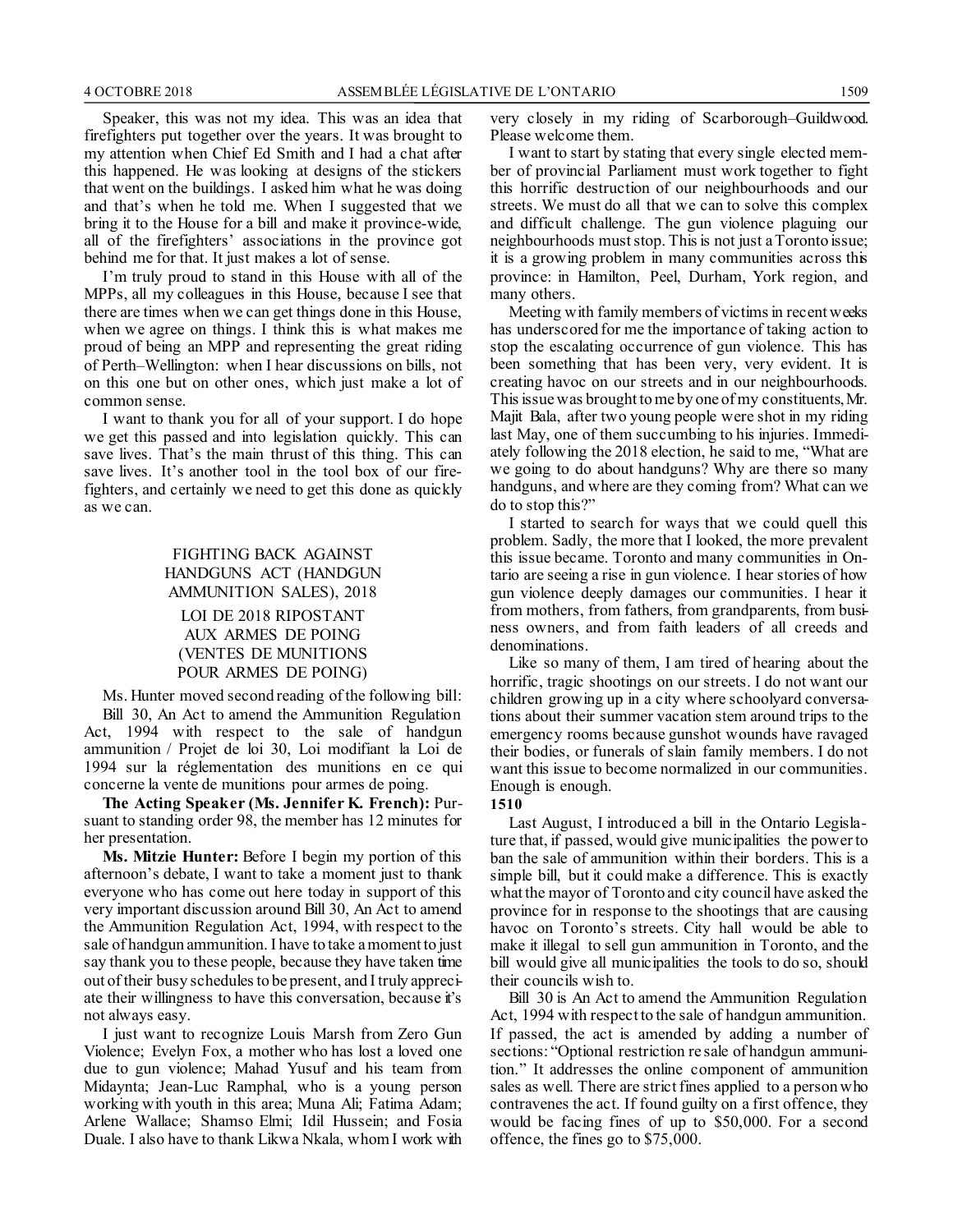In order to move forward in an effective way, Premier Ford and the Progressive Conservative government should support this bill today. There's no reason that you shouldn't support it. Gun violence in Toronto has risen in 2018, with shooting deaths up 70% from 2007, with 319 shootings this year alone and 83 homicides as of last night.

I was with the MPP from Scarborough–Agincourt in his community as people walked around stunned at the level of violence that had just erupted in broad daylight, directly across the street from an elementary school with children as young as in kindergarten, a middle school and two high schools. These schools were either placed on lockdown or hold and secure. As these restrictions were lifted, I saw families pour out of the buildings with their children, and they gripped them even tighter. I asked a father about this. He was holding the hands of two little kindergarten girls. He said, "Yes, I'm holding them tighter this evening."

The rate of gun violence and the crime that has arisen in Toronto over the last four years is on the rise. This week, I visited the Cedarbrook lunch program in my riding of Scarborough–Guildwood. This program takes place once a week during the lunch hour and is a chance for local high school students to mingle, to eat lunch and to engage with outreach workers in a safe environment. The topic of the conversation that I was having with these students was gun violence and handguns. We discussed how they felt about gun violence, why young people feel the need to arm themselves, how it affects them and how they believe gun violence can be ended. One young woman actually said that she wishes that handguns were never invented.

There were many more powerful statements and points made by the students. A number of students felt that social media was a factor. A student mentioned that the problem begins on social media, and then it makes its way into reality. Another key point made during the discussion was that they feel the need to arm themselves, because the streets are not safe and they need protection. Gun violence has this domino effect in our communities. Imagine that: a young person who feels that they need protection to walk in the streets. There are simply too many guns on the streets and their lives are at risk.

A student leader with the Cedarbrook lunch program opened up to me about her fears. She said, "I'm scared to even have my own siblings walk outside or go to school, even though it's just right there." She feels that Bill 30 needs to be enforced right now. As legislators, we have the ability to act now.

I want to be frank, and I want to be open in our debate today. I want to be honest about what you feel can solve this problem. This is my solution, and maybe it's a small solution, but even stopping one bullet is worth it in the lives of our families who are affected. We cannot keep waiting. We need to act now. Things are only getting worse, and there is much work that we need to do. Allowing municipalities plagued by gun violence to ban the sale of handgun ammunition is a start.

I've spoken to children who have lost family members, who live in buildings where shootings have occurred, and when I ask them if banning handgun ammo would make a difference, they look at me as if it's a ridiculous question and they say, "Of course it would." They tell me, "Cut off the supply source. That will make ammunition less available." If the bill were to go and become law, the black market will lose secure access and their source. End off the problem. Cut it down at the source. The bill needs to be enforced right now.

The voice of our young people: You can feel the immediacy in their response. These students are tired of living in fear, of not being able to take the bus to school because of gang activity. Parents and teachers are also feeling this fear.

The effects of gun violence are immediate and prevalent. We need legislation that acts just as quickly, because our kids are getting shot. And in the vast majority of these shootings, it's a handgun that is at the other end of that gunfire.

The government's decision to put more money into policing is not going to solve the problem. We need to limit the access to handguns so that communities are safer, and we need to stop the problem at the source. We need to start taking real measures to reduce gun violence in our cities.

In 2008, the Review of the Roots of Youth Violence report, which was written by Liberal MPP Alvin Curling and Justice Roy McMurtry, painstakingly detailed the links between limited social and economic opportunity and gun violence. Investments in youth training and employment, mental health supports and increasing postsecondary access are all ways that we can address the root issue of gun violence.

There is also the notion that criminals don't buy guns legally, and therefore eliminating the legal purchase of ammunition won't affect a thing. We also place blame on the United States, claiming that the majority of weapons are smuggled in over our borders. We know that illegal firearms sales are part of this issue, just as smuggling firearms over the border is an issue, but guns and ammunition purchased legally are also finding their way into these incidences of horrific crimes.

Reducing the flow of handguns and ammunition will also help to protect our police, who serve and protect all of us. They also want to see this flow stemmed. These guns end up on the streets, where they inflict crime and horror on some of the most vulnerable. We also know that gun violence affects public health as well, in cases of suicide and domestic abuse.

People deserve to feel safe in their communities. Restricting the availability and sale of handgun ammunition will have a productive and meaningful result on individuals and communities who presently don't feel safe.

**The Acting Speaker (Ms. Jennifer K. French):**Further debate?

**Hon. Michael A. Tibollo:** Thank you to the member from Scarborough–Guildwood for the words this afternoon.

As I've stated before in the Legislature, public safety is of paramount concern to our government. We remain committed to ensuring that the hard-working and dedicated men and women of our police services have the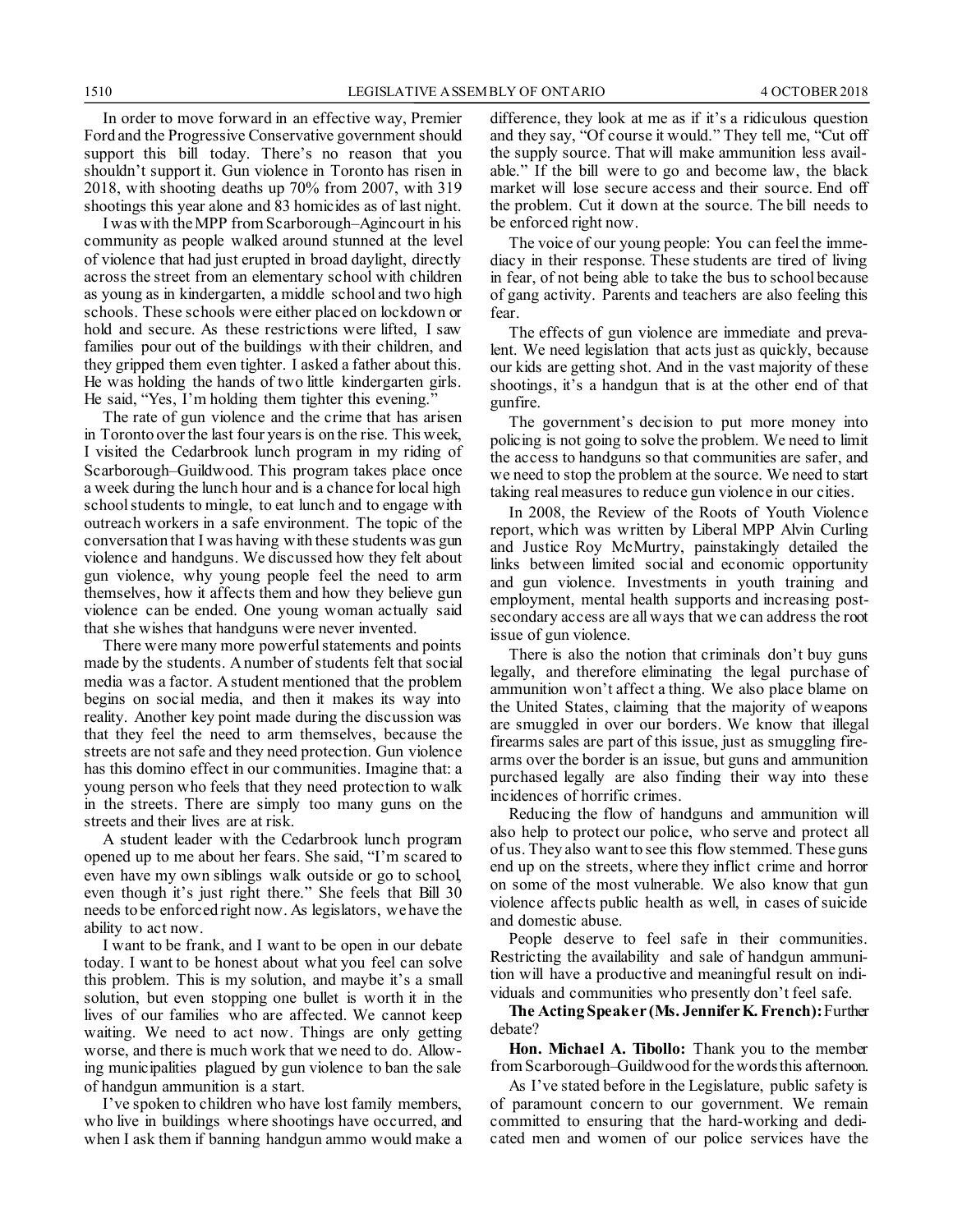necessary tools and resources to perform their duties safely and effectively.

Gun violence has no place in Toronto or, for that matter, anywhere in the province of Ontario. The brazen acts that we've seen, these indiscriminate acts of violence, need to stop, but we must be careful about how we address the issue.

#### **1520**

It's without a doubt that gun violence destroys lives and is a menace to our communities. As all members of this Legislature know, our government recently announced \$25 million in new funding to address the urgent gun and gang violence situation in the city of Toronto. This investment is a vital first step in combatting gun violence, disrupting gang activity and cracking down on the trafficking of illegal guns in the province of Ontario. With this investment, our government will be able to make informed decisions on how we can implement the best-informed decisions on how to bring forward policies and interventions to tackle gun and gang-related violence in other municipalities across the province.

However, our Premier has been very clear in his message that our government will not seek a handgun ban or an ammunition ban within the province of Ontario. There are many law-abiding firearm owners within this great province. Gun violence is a complex issue that cannot be solved with one policy solution.

With regard to ammunition in the province, the chief firearms office—or CFO, as they are more commonly referred to—is responsible for enforcing the sale and purchase of ammunition in this province. We're confident in the CFO to enforce the law and to take appropriate steps when it comes to the sale of ammunition in the province. Our relationship with the chief firearms office is no different than our relationship with Ontario's police services: We do not interfere with or direct their operations or decisions.

When we announced our \$25 million in new funding to tackle the issue of gun and gang-related violence in the province, we consulted with professionals, such as Toronto police Chief Mark Saunders, as these professionals know best when it comes to the allocation of funding.

Our government does not believe that the banning of ammunition will be the solution to ending gun and gangrelated activity in the city of Toronto, or across the province. Over the coming weeks, I can assure all members of the Legislature that we'll continue to meet with our community safety partners to make sure that we are able to identify the best possible strategies to combat gun and gang-related violence within the province. I am taking gun and gang violence in this province seriously and treating this matter with the level of urgency demanded.

Ontarians deserve to feel confident in their own safety and safety for their families. Too many Ontarians and too many communities are living in fear of gun and gang violence. Our government is listening. We're going to continue to take real action to keep our neighbourhoods safe. Gun and gang violence can't be ended by banning guns. It requires what was referred to before: an integrated solution. It requires the government to look beyond just the banning of guns or, for that matter, ammunition. It requires us to look at solutions that are based on education, that are based on providing communities with opportunities. Those are the things that the government believes we have to invest in and spend time developing, because those are the solutions that will change the system, that will change systemic problems that are existing in the system today.

The root causes of guns and gangs is not the fact that there are guns and that there is ammunition. Guns and ammunition will always exist and will always be around. What we need to do is look at the individuals who think that their lives can be changed by using a gun or by getting into a gang. Those are the things that I would like to spend time and energy doing over the next four years. I invite you to participate in what we're doing, because we are going into communities.

I agree with you. Seeing an eight-year-old girl look at me and say, "Thank you for trying to make our communities safe," is something that affects me the way it affects everybody else in the House. No child of eight years old should have to ask for the community, the police, or an elected official to try to make the community safe. It's something that all of us deserve and every child should feel, anywhere in the province. So I invite you to participate with us in doing the work we need to do to fix what needs to be fixed in the educational system, because we can save a lot of lives there. We can keep drugs out of children's lives. I think we can make a difference.

I think there are community activities that the government can stand behind and support like the ones that you mentioned before—expanding those. I think these are important elements that have to be brought forward. From the standpoint of policing and, unfortunately, the corrections side that I look at, I would love to see the business go down. Police should be proactive. They should be embedded in the community and provide communities with another element of mentorship, showing that there is a vocation, that there are people who care. That's where this government wants to invest. That's what this government wants to do, because systemic changes can be brought about if people of like mind work together and make those changes come forward.

**The Acting Speaker (Ms. Jennifer K. French):**Further debate?

**Mr. Peter Tabuns:** Speaker, I appreciate this opportunity. I want to thank the member from Scarborough– Guildwood for bringing forward this bill.

There is no question––and everyone in this House, I think, is united in this––that gun violence is damaging people's lives; it is hurting people. People have seen the mass shooting that happened in my riding on the Danforth this summer. People will remember the mass shooting on Danzig Avenue in Scarborough in the last few years, the recent shooting in Regent Park––frankly, Speaker, I could go on and, unfortunately, on and on.

We see these headlines far, far too often, and so there's a profound demand amongst the people in this province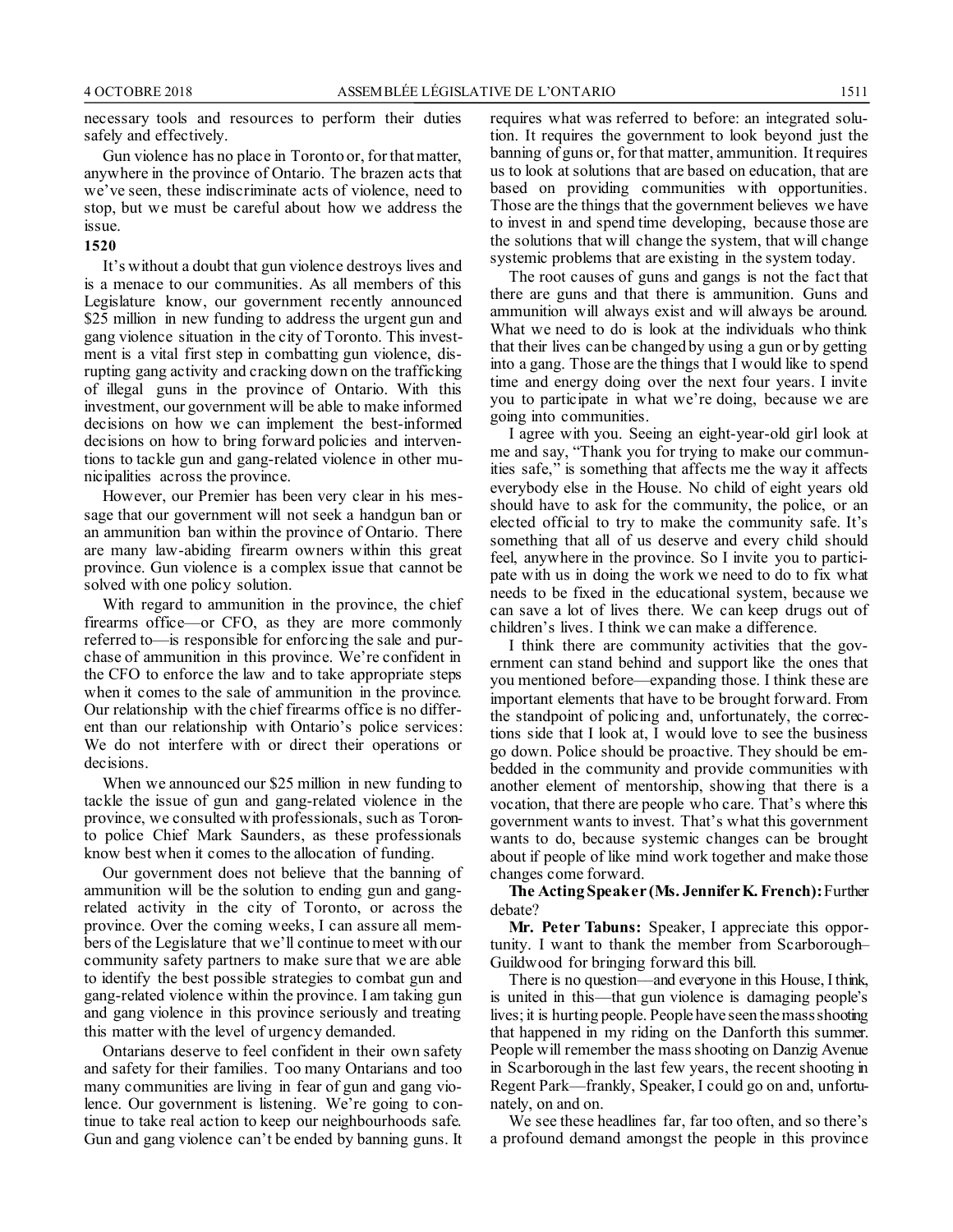for action on this issue. I know my colleague from York South–Weston knows exactly about this issue. Brampton Centre knows about this issue. Guy from––oh.

**Mr. Guy Bourgouin:** Mushkegowuk–James Bay.

**Mr. Peter Tabuns:** ––Mushkegowuk–James Bay is well aware of the issue in Toronto, but is also aware of the issue in a larger sense in Ontario as a whole.

This is a very big problem. This bill is going to be a part of a solution, but as everyone in this room is well aware, it's not enough to be the solution. There have been many studies and inquiries talking about the roots of violence, and it is much bigger than simply putting controls on the sale of ammunition, although I think that can be useful and this bill should be supported.

We know that there's an active black market in guns and ammunition. We also know, even from the incomplete statistics that we can find out there, that a lot of the illegal guns and likely the ammunition that they fire is sold on the black market, and that those guns and that ammunition started out initially as legal, the rest likely smuggled across the border. We are next door to a country where 40% of the world's firearms owned by civilians reside. That's an extraordinary number, so we're always going to have a problem of smuggling and conversion of legal firearms and ammunition into illegal.

Speaker, I support this bill, but I have to say that in terms of what needs to be done, so much more has to be addressed around the roots of violence, and the member alluded to that. Over the last 15 years, we've seen here in this province that funding for social housing, to make sure people had a roof over their heads, was not put in place. The city of Toronto had its social housing funds cut by the Liberal government. When the city of Toronto asked for money to keep units open so people would have homes, they didn't get that support, so that atmosphere of misery, futility and hopelessness has grown.

The money wasn't put in place to deal with mental health issues. In my riding, I've got situations where people have assaulted their neighbours, and only after they've assaulted in very dangerous ways were mental health resources made available. In the last 15 years, that could have been addressed, but it was not. This government has already cut \$300 million from funding that should have gone into mental health.

I think it's useful to talk about guns and ammunition, but if you don't talk about the roots of violence, if you don't deal with the mental health issues, the poverty and misery issues, you're not going to solve this problem. We have to deal with racism. If young people are put in a box and told, "You don't have a future. You're not going to get work," they will act out of desperation, and when you're in that underground economy, you will use firearms to get your way. There are a variety of things that need to be done to deal with this issue that this government is ignoring and that government did ignore.

Speaker, my time is passing, but if we're actually going to get at this one, we have to get at the roots of violence. Do the small stuff, but do the big stuff.

#### **1530**

#### **The Acting Speaker (Ms. Jennifer K. French):**Further debate?

**Mr. Michael Coteau:** I want to start by thanking my colleague for bringing this important bill to the Legislature, and, of course, thanking our guests who are here today, who have worked hard, tirelessly, not for weeks or months, but for years and years and years fighting this important issue here in the city of Toronto and in Ontario.

I've been part of this conversation for a long time, because gun violence has been something that has affected me personally in my community. We've seen a lot of gun violence over the last 25 years in the city of Toronto and it's increased over the years. I said earlier today, in my member's statement, that I would estimate that between 800 to 1,000 Black males, mainly young males, in this city have died through gun violence in the last 25 years. The number is startling. When you actually say that number to someone, it's a bit shocking because we don't think of the numbers over the course of 25 years. A lot of these young men—and there are young women, too, and there are other groups, but mainly young Black men and mainly young Black boys are the victims of gun violence in this city. If you think about the hundreds and hundreds of people who have become victims, not only the victims themselves, but the families, it is just overwhelming.

I remember being at the Toronto District School Board when we were debating the Afrocentric school, and I said that I've personally known a dozen young people in my neighbourhood growing up who died from gun violence. I remember the chair of the school board at the time saying to me, "Michael, I don't even know anyone who died of a heart attack at my age," and she was in her fifties at the time. This is the contrast of what's happening in some neighbourhoods and what's happening in other neighbourhoods.

We have an opportunity to do something here today, as decision-makers, as lawmakers, to support a bill to come forward that will become law, that will allow us to move one step closer to finding a solution to gun violence in our city and our province.

I understand people will say there are gun rights and people want to talk about the right of someone to buy ammunition, but think about the city of Toronto, where the mayor has supported this position. Why does anyone in this city need to go and buy bullets? I can't figure out what the reason is. You can't go hunting behind the Science Centre. You're not going to go hunting. Why do you need guns and why do you need bullets in the city? Of course, if you go hunting, if you leave the city, you can go into those municipalities and buy that ammunition.

The member is not suggesting that there be an outright ban right across the province. What she's suggesting is that municipalities be given the opportunity to make the rules locally to mitigate some of the crime that's taking place. When we've seen such a drastic increase in youth violence over the last 25 years, we all have a responsibility to act and to give municipalities the tools they need to make the decision.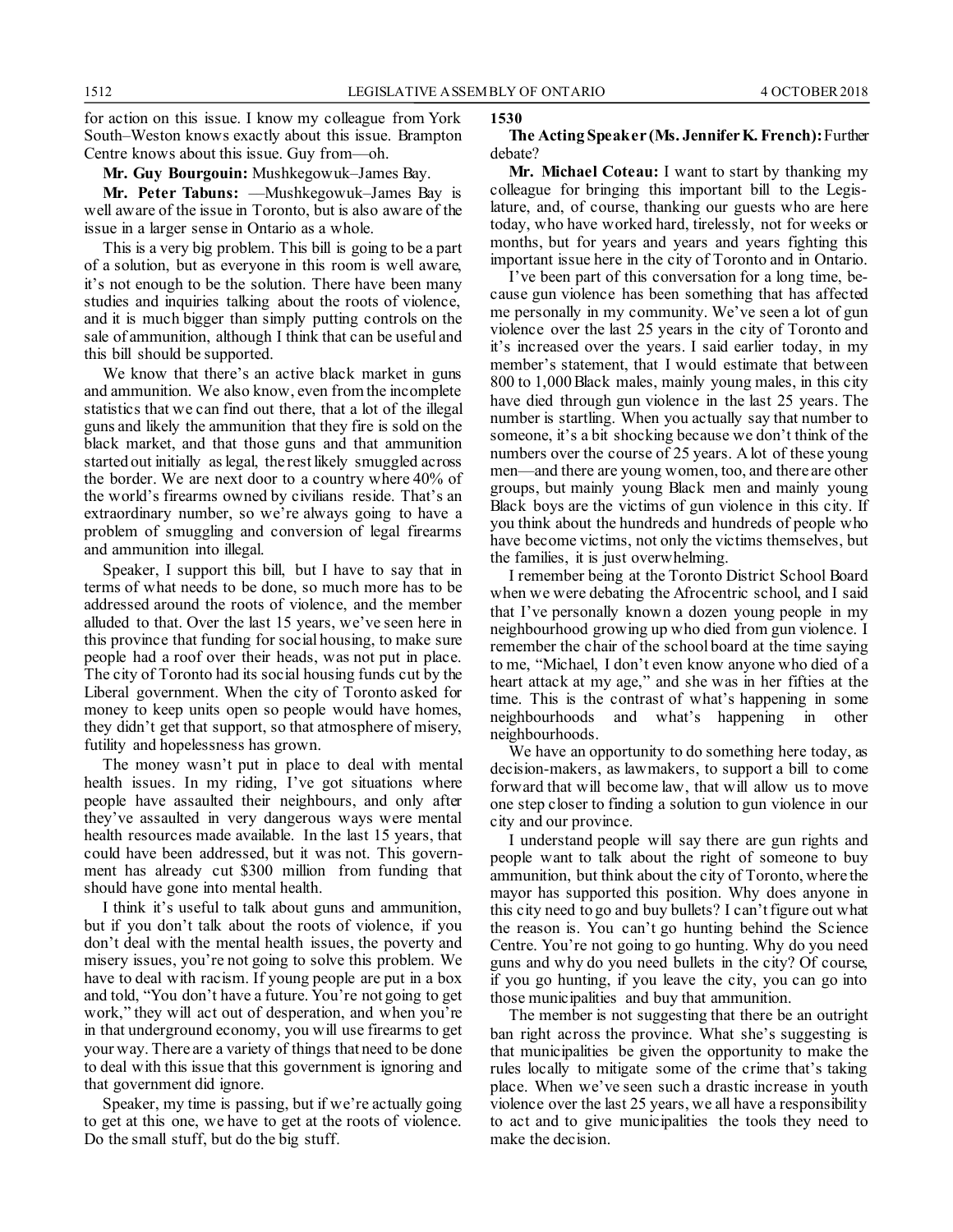I read this earlier today; it was provided to me by the member from Scarborough–Guildwood. Police have seen more than 40 cases of legal gun owners selling weapons illegally in recent years. Forty cases of legal guns being sold in the black market—this is alarming. So to make the argument that guns do not kill, it's people—you know, we hear that all the time. The minister used that argument earlier today. But when you have little kids in this city saying it's easier to buy a gun than to get a job, there's a problem. Madam Speaker, there's a huge problem with that. The Conservatives will constantly say the way out of poverty is to get a job, but when a kid is telling you they can't find a job and it's easier to find a gun, what does it say about our society?

We have a moral obligation. I'm going to call out some of the members. The member from Scarborough–Agincourt, the member from Don Valley North, who—last week we had a murder in our community. The member who is sitting next to the minister, from Scarborough–Rouge Park, where I worked as a social worker—they have seen endless amounts of youth violence taking place. They've lost dozens of young men and women through violence. I ask them to stand up here in the city of Toronto as members in the city of Toronto and give the municipality the tools they need to stop youth violence and to stop the senseless killing taking place.

This is something that our advocates have been asking for, for a long time. We've tried to make a difference. As the previous government, we put in the Black Youth Action Plan and the Anti-Racism Directorate. It was an ongoing effort, working with many members in this Legislature, to find solutions. This is one of those solutions moving forward.

#### **The Acting Speaker (Ms. Jennifer K. French):**Further debate?

**M. Guy Bourgouin:** Je voudrais remercier aussi la députée de Scarborough–Guildwood d'avoir amené ce projet de loi. La violence avec les armes à feu ou de poing déchire les communautés, ça déchire des familles et ça détruit des vies.

On sait que le projet de loi adresse seulement une petite portion des problèmes dont on traite dans la province. Ceci dit, je voudrais amener une perspective du nord de l'Ontario, surtout de ma région. Quand on traite de projets de loi qui affectent n'importe quoi qui arrive avec les armes à feu—c'est difficile un peu pour mon monde que je représente, quand ça arrive d'acheter des munitions ou bien d'acheter des armes à feu.

Dans le projet de loi dont on traite, on parle de donner aux municipalités et aux villes l'opportunité de dire, « Non, je n'en veux pas », ou « Non, je vais mettre une restriction sur les balles qu'on peut acheter pour les armes de poing. » Je pense que c'est une approche qui peut plaire à tout le monde, parce que—veux, veux pas—dans les communautés du nord de l'Ontario, il y a une culture qui est là.

Les municipalités reconnaissent que le monde a besoin d'aller à la chasse, qu'ils ont besoin de trapper. Même les employeurs, ceux qui font de la plantation, sont obligés d'engager du monde pour garder le monde qui plante les arbres en sécurité contre les ours le printemps. C'est pour vous dire comment la culture peut changer d'un point à l'autre de la province.

C'est pour dire qu'un projet de loi comme celui qui est proposé ici aujourd'hui, je trouve que ça peut adresser un problème dont les villes peuvent traiter, en laissant les municipalités du nord faire leur décision pour aider à répondre à la question des munitions pour les armes de poing. Je peux vous dire que, quand j'ai eu la chance de parler à certaines personnes de ma circonscription sur les munitions des armes de poing, ils m'ont tout de suite adressé avec le problème. Ils m'ont dit, « Guy, tu sais qu'on est concerné par ça. » Pourquoi? Ce sont des trappeurs; veux, veux pas, ça les concerne.

Ceci dit, je pense que c'est minime ce qu'on demande et qu'on devrait supporter le projet de loi.

**The Acting Speaker (Ms. Jennifer K. French):** Further debate?

**Mr. Aris Babikian:** Madam Speaker, I want to first begin by restating to members of this Legislature that my community and my riding of Scarborough–Agincourt was shaken by gun violence yesterday, when an 18-year-old, Elliott Reid-Doyle, was gunned down in the streets. These fears and horrible acts of gun and gang violence need to stop.

I know that our government for the people is taking the necessary steps to ensure that gun incidents can be reduced within this great province. I want to thank the Minister of Community Safety and Correctional Services for all he has done to ensure that action is being taken to reduce these crimes and to disrupt gang activities in the GTA and everywhere else in Ontario.

I am proud that our government recently announced \$25 million in new funding to address the urgent gun and gang violence in the city of Toronto. Allow me to reiterate that I agree with the ministers—as I am sure all members of this Legislature agree—that gun violence has no place in Toronto or any of Ontario's communities.

The funding allocated to combat gun activity and crime in the city of Toronto came after our Premier and Minister of Community Safety and Correctional Services consulted with professionals, such as Toronto Police Chief Mark Saunders. I know that throughout these consultations both the Premier and the minister did whatever they could to find the best policy solutions to combatting gun and gang violence in this province at large and the city of Toronto specifically.

The gun violence taking place in the city of Toronto is being committed by dangerous criminals, and I fear that banning ammunition will not address the problem that our police are dealing with. What we need to do is get to the bottom of the problem facing our city and province. I know that our government for the people, especially our Premier and the minister, have been meeting with policing and community safety stakeholders to understand the causes of these terrible acts.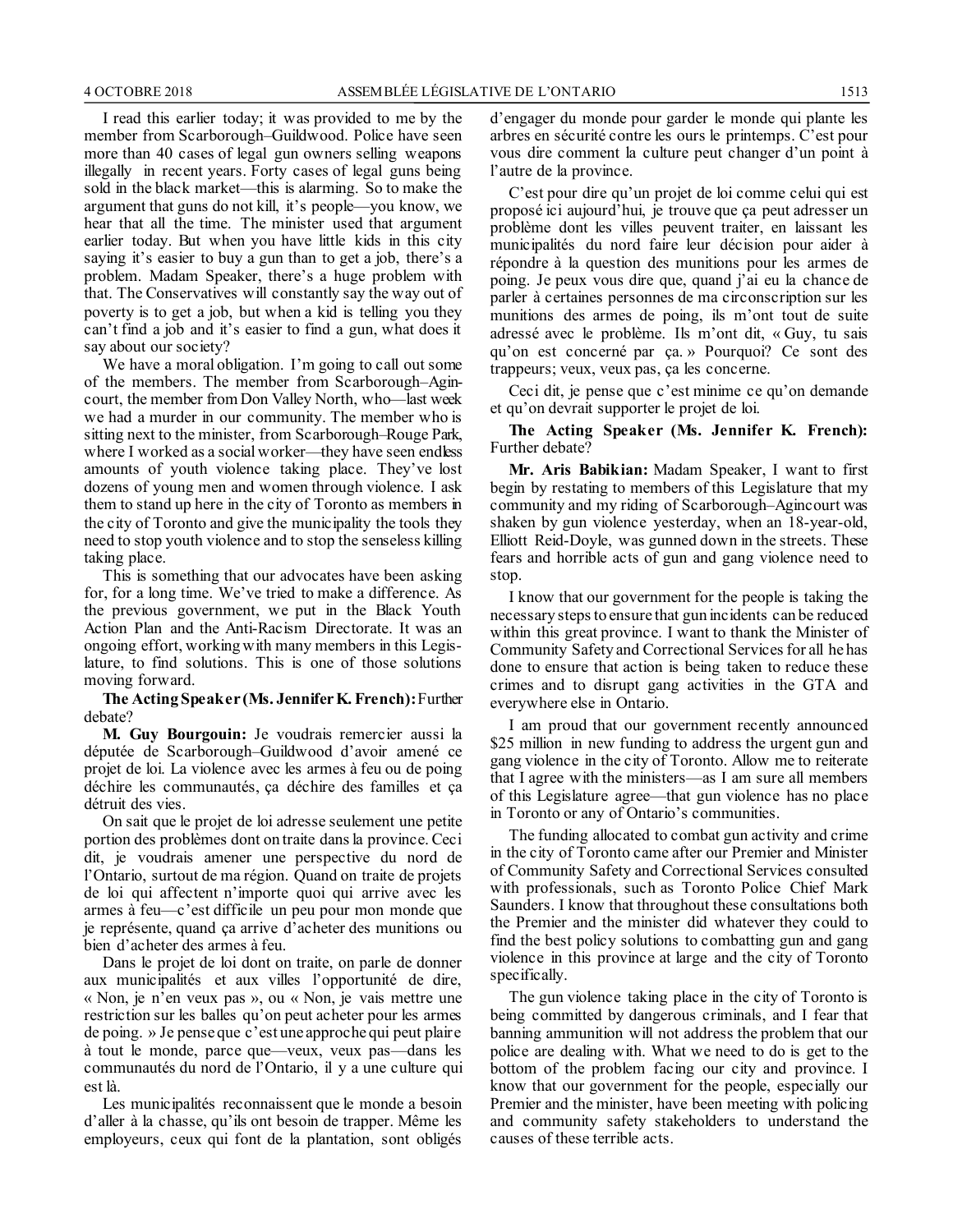#### **1540**

I believe understanding the root causes of the violence gripping our city is much more important than attempting to pass legislation that will eventually have no real impact on the lives of the people in Toronto and Ontario. As such, our government does not believe that the banning of ammunition will be the solution to ending gun and gangrelated violence in the city of Toronto; rather, it is listening to stakeholders and engaging law enforcement professionals to better understand and finally find a real solution in what we, as a city and province, require at this time.

The brave men and women of our police services know that they finally have a government that is listening to them and giving them the necessary tools and resources to perform their dangerous work safely and effectively. This is thanks to the real effort to engage stakeholders and actually get to the bottom of the issues at hand, from violence to gang activities. Our police services are among the most professional and best in the world. Should we not be listening to them rather than banning ammunition sales, which will have no real impact on our safety and the security of the people of this great city?

I agree with the minister when he says that Ontarians deserve to feel confident in their own safety and the safety of their families. We know that far too many Ontarians and too many of our great communities, such as those within my riding of Scarborough–Agincourt, are living in fear of gun and gang violence. The solution is to listen and understand the root causes for the increase in these violent acts, rather than attempting to bring forward motions that will have no real impact on the violence gripping our city and province.

As such, our Premier has been very clear in his message that our government will not be seeking a handgun ban. However, I know that our government for the people is listening to all Ontarians and will continue to take the necessary actions to keep our neighbourhoods safe and secure, and to make a better future for all of the people in this great province.

**The Acting Speaker (Ms. Jennifer K. French):** Further debate?

**Ms. Suze Morrison:** I'd like to thank my member across the way for bringing this bill forward. Gun violence is certainly an issue that's very, very close to my heart. As many of my colleagues know, my husband and I actually witnessed a shooting from our home in Regent Park just over a year ago, and I know first-hand the trauma that gun violence causes in our communities. It was a very long time before my husband and I could even stand on the sidewalk where the shooting had taken place.

The ripples that gun violence sends through our community don't just affect the victim and the families, but the entire safety of our neighbourhoods, the entire sense of community that we have and our ability to walk down our streets and not feel the ripples of pain and trauma just going about our daily lives in our communities.

I speak fromfirst-hand lived experience, so I very much want to thank you for bringing this bill forward. I know that this has the potential to change a lot of lives in our communities.

#### **The Acting Speaker (Ms. Jennifer K. French):** Further debate?

**Ms. Marit Stiles:** I want to start by thanking the member from Scarborough–Guildwood as well for bringing forward this bill. As many before me have already stated, especially some of my fellow MPPs from the GTA, this issue affects all of us very close to home.

I want to comment and just focus for a minute on some of the comments that the Solicitor General made earlier today in question period, and then in his comments here today—something along the lines of "Guns don't kill people." That's something that they use in the United States a lot. They talk about, "Guns don't kill people; people kill people," right? If you believe that, then the minister, with the greatest of respect, is really missing the point, because people with guns kill much more efficiently. You could really say the same thing about nuclear as well: Nuclear weapons don't kill either; it's the poor soul who has to press the button. But the truth is that it's a tool that people can use to kill more efficiently.

I was thinking, as I was considering what to say today, about some of the indisputable facts out there. Some of them are that we have other, deeper—as the member from Toronto–Danforth spoke so eloquently about earlier, we have the roots of violence. We have to deal with those more complex issues. But there are a few important, I think, and indisputable facts.

One is that people sometimes, occasionally, get angry and want to lash out. They get scared enough to fear for their lives. They sometimes make simple mistakes, and people sometimes wish they were dead. In those circumstances, having a gun nearby, having ammunition available will make any action lethal. It turns a temporary state of mind into what can be a permanent tragedy that has, as the member from Toronto Centre mentioned, ripple effects throughout our communities. So it's a very important piece of the puzzle.

"Guns and ammunition will always be around," was something else that's often said. But blaming the issue on the individual is just not good enough. Guns and ammunition can be prevented from being around and being easily accessible, and we have the actual tools to be able to prevent some of those tragedies right now, right here.

I think it's incumbent on all of us who have spoken here today about the impact of these many, many deaths and tragedies, particularly this year in Toronto, to think about what we have the power to do right now, right here. I want to really encourage the members opposite to consider this as one of the tools that we could use, that municipalities could use, to take a little bit of a bite out of these tragedies that are occurring across our city.

I've got just a couple more seconds. I wanted to also mention that many of those supports we need to prevent violence and the growth of violence in our communities have to start in schools. We need more social workers, we need more child psychologists and we need early, early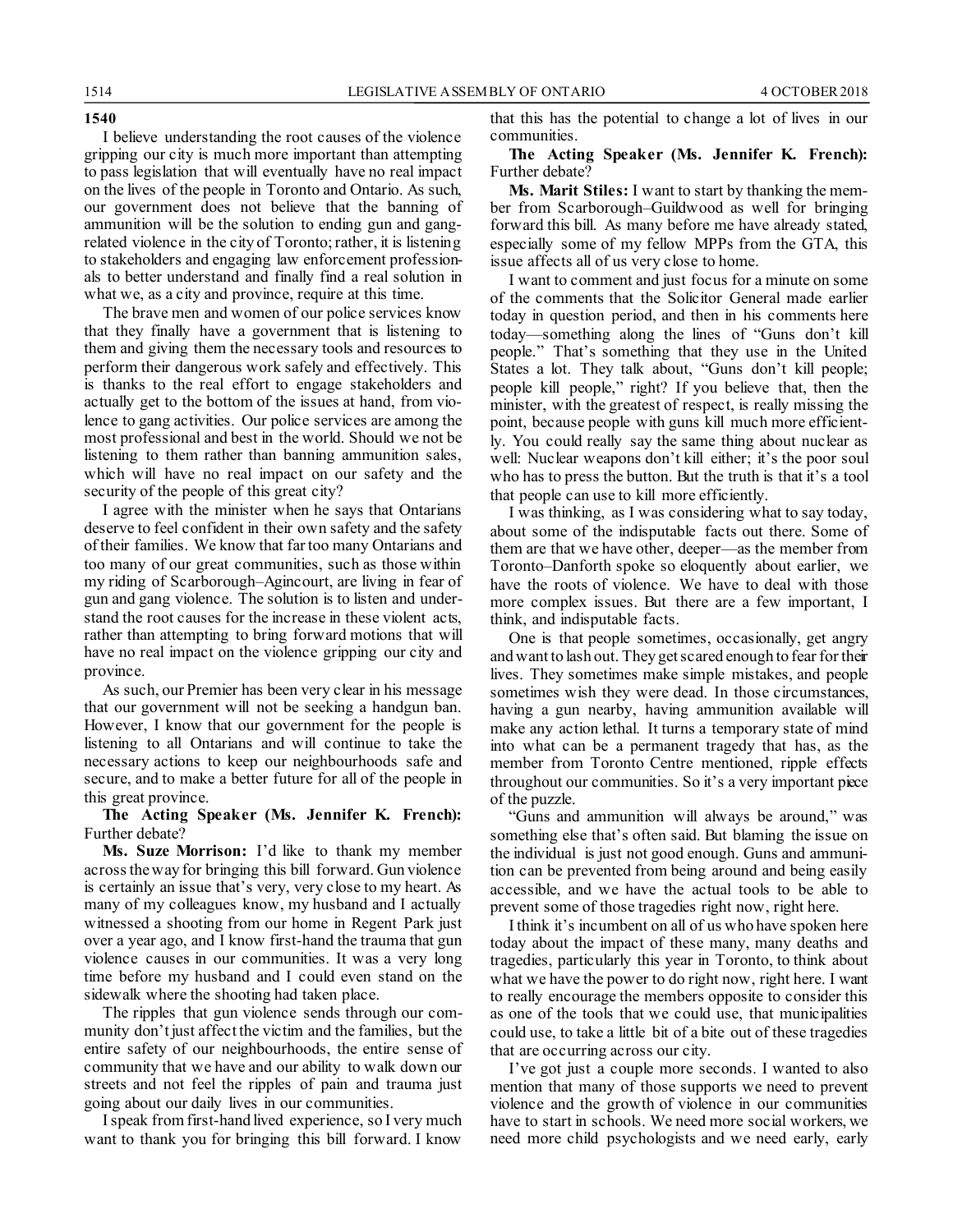intervention for families and students. Sadly, as a school board trustee, I have seen that missed so many times, and I've seen the tragedies that ensue. So I want to also urge this government to look to those solutions, to bolstering those supports in our community, where they can be accessed the most easily, which is often through our schools.

**The Acting Speaker (Ms. Jennifer K. French):** The member for Scarborough–Guildwood has two minutes to reply.

*Interjections.*

**The Acting Speaker (Ms. Jennifer K. French):** I'll remind the room to maintain order, please. Thank you.

**Ms. Mitzie Hunter:** I want to thank all of the members who spoke to this bill and in support of this bill. I was particularly moved by the member from Mushkegowuk– James Bay for putting some perspective on the regional aspect of this bill. By giving municipalities that choice to enact the tools, should they choose to do so, it really does give them that local decision-making. We're not imposing a solution on a community that does not ask for it or require it.

The fact of the matter is, the city of Toronto has asked for the province of Ontario to give them the ability to ban the sale of ammunition. They've done that because they believe that this can make a difference.

I want to say to the Minister of Community Safety and Correctional Services that stopping one bullet matters. You can talk to the mothers who are here right now who have lost their children and their family members. You can talk to the young people who I spoke to just yesterday whose relatives are paralyzed, or that young woman who says, "You know, I'm actually afraid to live where I live, because of the bullets that fly."

One bullet matters, and we have the power today, as legislators, to do something about that. We have that power. It is in our hands to do something.

The member from Toronto–Danforth, you reminded me of the Danzig shooting, because it was in my riding of Scarborough–Guildwood in 2013. It happened the summer before. I was with that family. I was with that mother who was mourning the death of her daughter, Shyanne Charles. She put her head on my shoulder; I remember that. I thank you for reminding this House of Shyanne Charles.

Janayah and Javayah, the nine-year-old and five-yearold who were shot in a playground, just this summer: We owe it to them, as legislators, to do the right thing.

**The Acting Speaker (Ms. Jennifer K. French):** The time provided for private members' public business has expired.

#### HEALTH CARDS

**The Acting Speaker (Ms. Jennifer K. French):** We will deal first with ballot item number 19, standing in the name of Mademoiselle Simard.

Mademoiselle Simard has moved private member's notice of motion number 23. Is it the pleasure of the House that the motion carry? I declare the motion carried.

*Motion agreed to.*

### REA AND WALTER ACT (TRUSS AND LIGHTWEIGHT CONSTRUCTION IDENTIFICATION), 2018

### LOI REA ET WALTER DE 2018 SUR L'IDENTIFICATION DES COMPOSANTS STRUCTURAUX À OSSATURE LÉGÈRE

**The Acting Speaker (Ms. Jennifer K. French):** Mr. Pettapiece has moved second reading of Bill 33, An Act governing the identification of truss and lightweight construction in buildings.

Is it the pleasure of the House that the motion carry? I declare the motion carried.

*Second reading agreed to.*

**The Acting Speaker (Ms. Jennifer K. French):** Pursuant to standing order 98(j), the bill will be referred to—

**Mr. Randy Pettapiece:** Regulations and private bills. **The Acting Speaker (Ms. Jennifer K. French):** Is the

House in favour of this bill being referred to the Standing Committee on Regulations and Private Bills? Okay.

> FIGHTING BACK AGAINST HANDGUNS ACT (HANDGUN AMMUNITION SALES), 2018

LOI DE 2018 RIPOSTANT AUX ARMES DE POING (VENTES DE MUNITIONS POUR ARMES DE POING)

**The Acting Speaker (Ms. Jennifer K. French):** Ms. Hunter has moved second reading of Bill 30, An Act to amend the Ammunition Regulation Act, 1994 with respect to the sale of handgun ammunition.

Is it the pleasure of the House that the motion carry? I heard a no.

All those in favour of the motion will please say "aye."

All those opposed to the motion will please say "nay."

In my opinion, the nays have it. I declare the motion lost.

*Second reading negatived.*

**The Acting Speaker (Ms. Jennifer K. French):** Orders of the day?

**Hon. Sylvia Jones:** I call adjournment of the House.

**The Acting Speaker (Ms. Jennifer K. French):** Ms. Jones has moved adjournment of the House. Is it the pleasure of the House that the motion carry? I declare the motion carried.

This House stands adjourned until 10:30 on Monday, October 15, 2018. Happy Thanksgiving.

*The House adjourned at 1553.*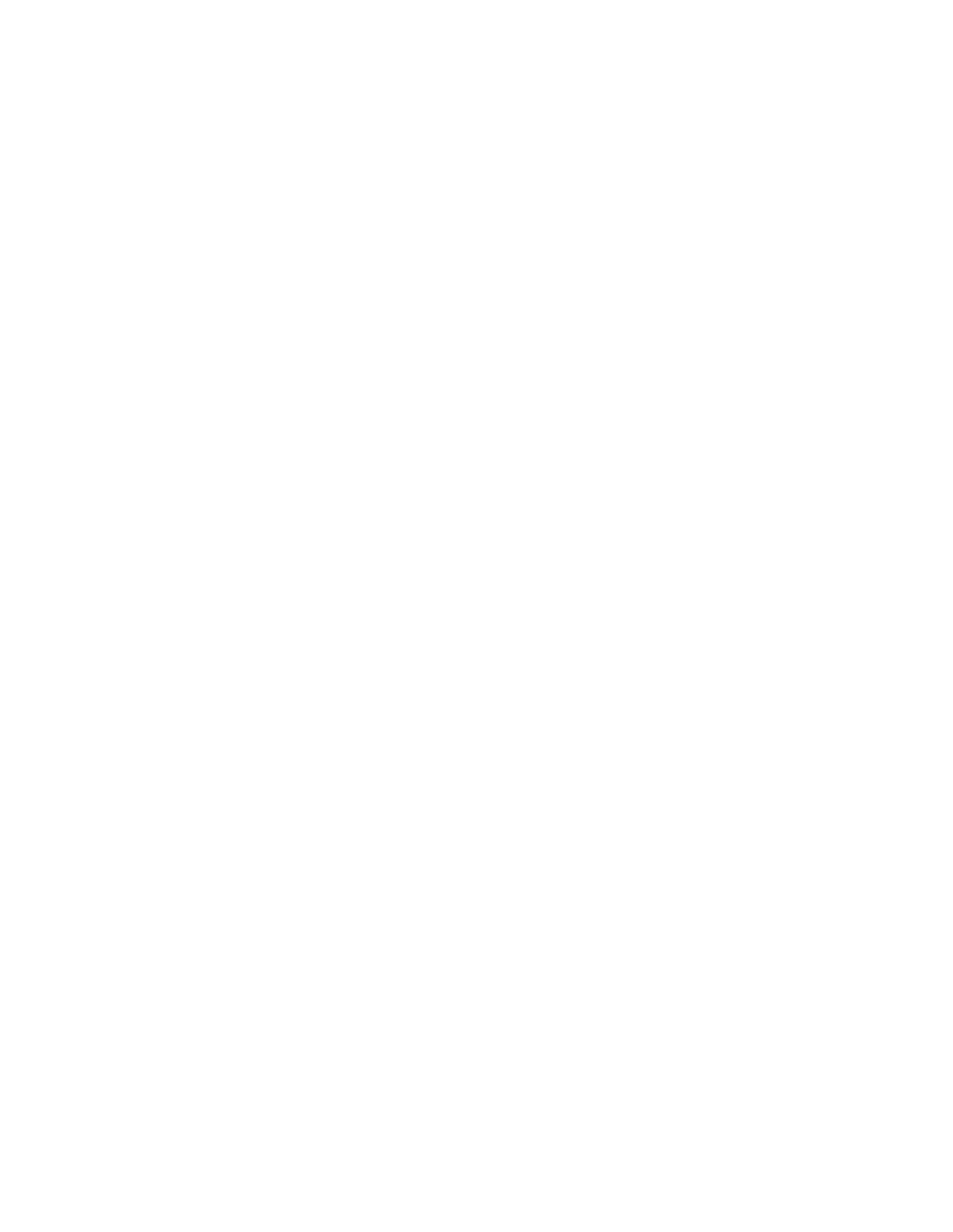### **LEGIS LATIVE ASSEMBLY OF ONTARIO ASSEMBLÉE LÉGIS LATIVE DE L'ONTARIO**

Lieutenant Governor / Lieutenante-gouverneure: Hon. / L'hon. Elizabeth Dowdeswell, OC, OOnt. Speaker / Président: Hon. / L'hon. Ted Arnott Clerk / Greffier: Todd Decker Deputy Clerk / Sous-greffier: Trevor Day

Clerks-at-the-Table / Greffiers parlementaires: Tonia Grannum, Valerie Quioc Lim, William Short

Sergeant-at-Arms / Sergente d'armes: Jacquelyn Gordon

| Member and Party/                            | Constituency/                                                              | O ther responsibilities /                                                                                                               |
|----------------------------------------------|----------------------------------------------------------------------------|-----------------------------------------------------------------------------------------------------------------------------------------|
| Député(e) et parti                           | Circonscription                                                            | Autres responsabilités                                                                                                                  |
| Anand, Deepak (PC)                           | Mississauga-Malton                                                         |                                                                                                                                         |
| Andrew, Jill (NDP)                           | Toronto-St. Paul's                                                         |                                                                                                                                         |
| Armstrong, Teresa J. (NDP)                   | London-Fanshawe                                                            | Deputy Opposition House Leader / Leader parlementaire adjointe de<br>l'opposition officielle                                            |
| Arnott, Hon./L'hon. Ted (PC)                 | Wellington-Halton Hills                                                    | Speaker / Président de l'Assemblée législative                                                                                          |
| Arthur, Ian (NDP)                            | Kingston and the Islands / Kingston et<br>les Îles                         |                                                                                                                                         |
| Baber, Roman (PC)                            | York Centre / York-Centre                                                  |                                                                                                                                         |
| Babikian, Aris (PC)                          | Scarborough-Agincourt                                                      |                                                                                                                                         |
| Bailey, Robert (PC)                          | Sarnia-Lambton                                                             |                                                                                                                                         |
| Barrett, Toby (PC)                           | Haldimand-Norfolk                                                          |                                                                                                                                         |
| Begum, Doly (NDP)                            | Scarborough Southwest / Scarborough-<br>Sud-Ouest                          |                                                                                                                                         |
| Bell, Jessica (NDP)                          | University-Rosedale                                                        |                                                                                                                                         |
| Berns-McGown, Rima (NDP)                     | Beaches-East York/Beaches-East<br>York                                     |                                                                                                                                         |
| Bethlenfalvy, Hon. / L'hon. Peter (PC)       | Pickering-Uxbridge                                                         | President of the Treasury Board / Président du Conseil du Trésor                                                                        |
| Bisson, Gilles (NDP)                         | <b>T</b> immins                                                            | Opposition House Leader / Leader parlementaire de l'opposition<br>officielle                                                            |
| Bouma, Will (PC)                             | Brantford-Brant                                                            |                                                                                                                                         |
| Bourgouin, Guy (NDP)                         | Mushkegowuk-James Bay /<br>Mushkegowuk-Baie James                          |                                                                                                                                         |
| Burch, Jeff (NDP)                            | Niagara Centre / Niagara-Centre                                            |                                                                                                                                         |
| Calandra, Paul (PC)                          | Markham-Stouffville                                                        |                                                                                                                                         |
| Cho, Hon. / L'hon. Raymond Sung Joon<br>(PC) | Scarborough North/Scarborough-<br>Nord                                     | Minister for Seniors and Accessibility / Ministre des Services aux<br>aînés et de l'Accessibilité                                       |
| Cho, Stan (PC)                               | Willowdale                                                                 |                                                                                                                                         |
| Clark, Hon./L'hon. Steve (PC)                |                                                                            | Leeds—Grenville—Thousand Islands Minister of Municipal Affairs and Housing / Ministre des Affaires                                      |
|                                              | and Rideau Lakes / Leeds-<br>Grenville-Thousand Islands et<br>Rideau Lakes | municipales et du Logement                                                                                                              |
| Coe, Lorne (PC)                              | Whitby                                                                     |                                                                                                                                         |
| Coteau, Michael (LIB)                        | Don Valley East / Don Valley-Est                                           |                                                                                                                                         |
| Crawford, Stephen (PC)                       | Oakville                                                                   |                                                                                                                                         |
| Cuzzetto, Rudy (PC)                          | Mississauga—Lakeshore                                                      |                                                                                                                                         |
| Des Rosiers, Nathalie (LIB)                  | Ottawa-Vanier                                                              |                                                                                                                                         |
| Downey, Doug (PC)                            | Barrie-Springwater-Oro-Medonte                                             |                                                                                                                                         |
| Dunlop, Jill (PC)                            | Simcoe North / Simcoe-Nord                                                 |                                                                                                                                         |
| Elliott, Hon. / L'hon. Christine (PC)        | Newmarket-Aurora                                                           | Deputy Premier / Vice-première ministre<br>Minister of Health and Long-Term Care / Ministre de la Santé et des<br>Soins de longue durée |
| Fedeli, Hon./L'hon. Victor (PC)              | Nipissing                                                                  | Chair of Cabinet / Président du Conseil des ministres<br>Minister of Finance / Ministre des Finances                                    |
| Fee, Amy $(PC)$                              | Kitchener South-Hespeler/<br>Kitchener-Sud-Hespeler                        |                                                                                                                                         |
| Fife, Catherine (NDP)                        | Waterloo                                                                   |                                                                                                                                         |
| Ford, Hon. / L'hon. Doug (PC)                | Etobicoke North / Etobicoke-Nord                                           | Minister of Intergovernmental Affairs / Ministre des Affaires<br>intergouvernementales<br>Premier / Premier ministre                    |
| Fraser, John (LIB)                           | Ottawa South / Ottawa-Sud                                                  |                                                                                                                                         |
| French, Jennifer K. (NDP)                    | Oshawa                                                                     | Third Deputy Chair of the Committee of the Whole House /                                                                                |
|                                              |                                                                            | Troisième vice-présidente du comité plénier de l'Assemblée<br>législative                                                               |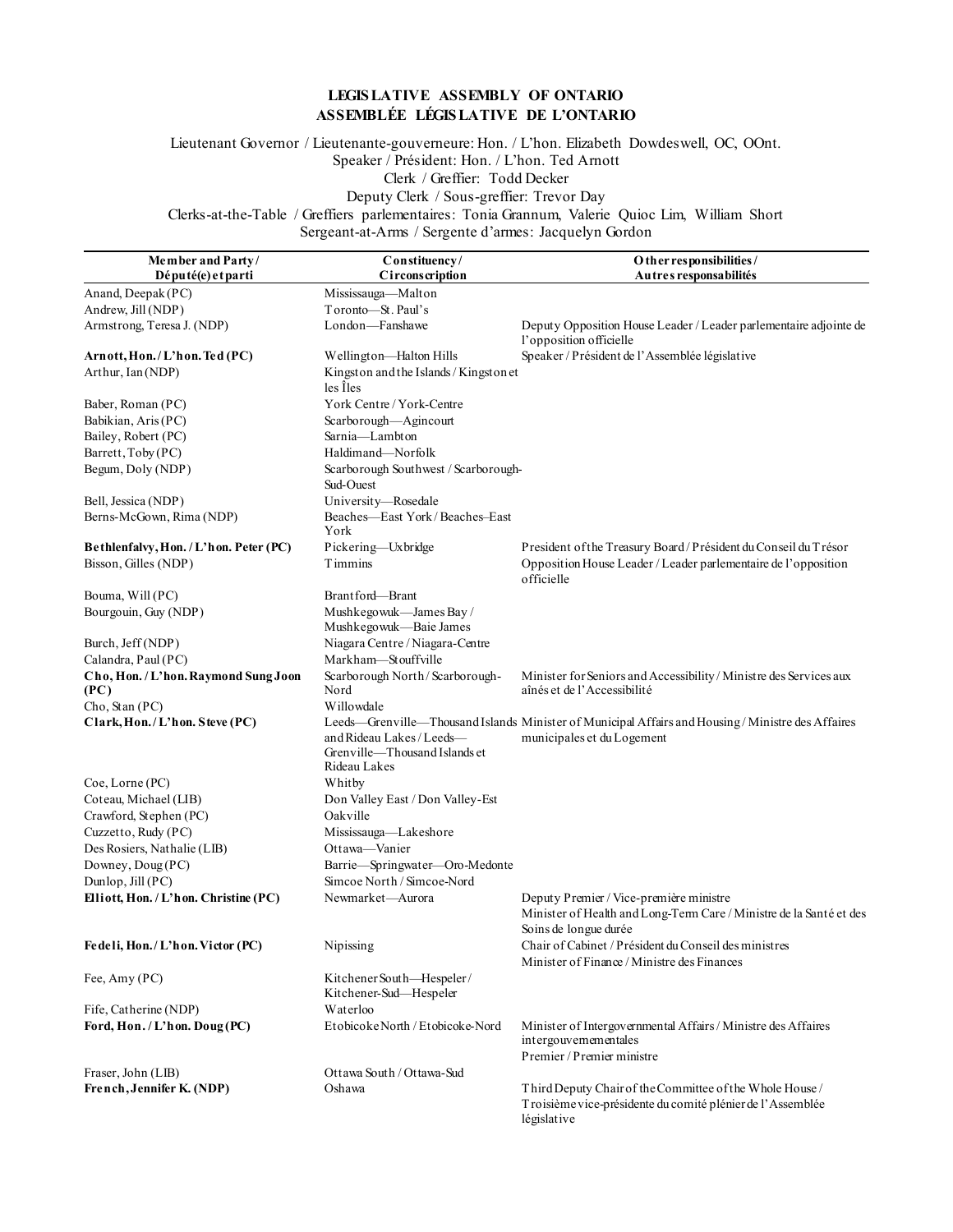| Member and Party/<br>Député(e) et parti | Constituency/<br>Circonscription                          | O ther responsibilities /<br>Autres responsabilités                                                                                                                                                                            |
|-----------------------------------------|-----------------------------------------------------------|--------------------------------------------------------------------------------------------------------------------------------------------------------------------------------------------------------------------------------|
| Fullerton, Hon./L'hon. Merrilee (PC)    | Kanata-Carleton                                           | Minister of Training, Colleges and Universities / Ministre de la                                                                                                                                                               |
|                                         |                                                           | Formation et des Collèges et Universités                                                                                                                                                                                       |
| Gates, Wayne (NDP)                      | Niagara Falls                                             |                                                                                                                                                                                                                                |
| Gélinas, France (NDP)                   | Nickel Belt                                               |                                                                                                                                                                                                                                |
| Ghamari, Goldie (PC)                    | Carleton                                                  |                                                                                                                                                                                                                                |
| Gill, Parm (PC)                         | Milton                                                    |                                                                                                                                                                                                                                |
| Glover, Chris (NDP)                     | Spadina-Fort York                                         |                                                                                                                                                                                                                                |
| Gravelle, Michael (LIB)                 | Thunder Bay-Superior North/                               |                                                                                                                                                                                                                                |
|                                         | Thunder Bay-Supérieur-Nord                                |                                                                                                                                                                                                                                |
| Gretzky, Lisa (NDP)                     | Windsor West / Windsor-Ouest                              | First Deputy Chair of the Committee of the Whole House / Première<br>vice-présidente du comité plénier de l'Assemblée                                                                                                          |
| Hardeman, Hon. / L'hon. Ernie (PC)      | Oxford                                                    | Minister of Agriculture, Food and Rural Affairs / Ministre de<br>l'Agriculture, de l'Alimentation et des Affaires rurales                                                                                                      |
| Harden, Joel (NDP)                      | Ottawa Centre / Ottawa-Centre                             |                                                                                                                                                                                                                                |
| Harris, Mike (PC)                       | Kitchener—Conestoga                                       |                                                                                                                                                                                                                                |
| Hassan, Faisal (NDP)                    | York South-Weston / York-Sud-                             |                                                                                                                                                                                                                                |
|                                         | Weston                                                    |                                                                                                                                                                                                                                |
| Hatfield, Percy (NDP)                   | Windsor-Tecumseh                                          | Second Deputy Chair of the Committee of the Whole House /<br>Deuxième vice-président du comité plénier de l'Assemblée<br>législative                                                                                           |
| Hillier, Randy (PC)                     | Lanark—Frontenac—Kingston                                 |                                                                                                                                                                                                                                |
| Hogarth, Christine (PC)                 | Etobicoke-Lakeshore                                       |                                                                                                                                                                                                                                |
| Horwath, Andrea (NDP)                   | Hamilton Centre/Hamilton-Centre                           | Leader, Official Opposition/Chef de l'opposition officielle                                                                                                                                                                    |
| Hunter, Mitzie (LIB)                    | Scarborough-Guildwood                                     |                                                                                                                                                                                                                                |
| Jones, Hon. / L'hon. Sylvia (PC)        | Dufferin-Caledon                                          | Minister of Tourism, Culture and Sport / Ministre du Tourisme, de la<br>Culture et du Sport                                                                                                                                    |
| Kanapathi, Logan (PC)                   | Markham-Thornhill                                         |                                                                                                                                                                                                                                |
| Karahalios, Belinda (PC)                | Cambridge                                                 |                                                                                                                                                                                                                                |
| Karpoche, Bhutila (NDP)                 | Parkdale-High Park                                        |                                                                                                                                                                                                                                |
| Ke, Vincent (PC)                        | Don Valley North/Don Valley-Nord                          |                                                                                                                                                                                                                                |
| Kernaghan, Terence (NDP)                | London North Centre / London-<br>Centre-Nord              |                                                                                                                                                                                                                                |
| Khanjin, Andrea (PC)                    | Barrie-Innisfil                                           |                                                                                                                                                                                                                                |
| Kramp, Daryl (PC)                       | Hastings-Lennox and Addington                             |                                                                                                                                                                                                                                |
| Kusendova, Natalia (PC)                 | Mississauga Centre / Mississauga-                         |                                                                                                                                                                                                                                |
|                                         | Centre                                                    |                                                                                                                                                                                                                                |
| Lalonde, Marie-France (LIB)             | Orléans                                                   |                                                                                                                                                                                                                                |
| Lecce, Stephen (PC)                     | King-Vaughan                                              | Deputy Government House Leader / Leader parlementaire adjoint du<br>gouvernement                                                                                                                                               |
| Lindo, Laura Mae (NDP)                  | Kitchener Centre / Kitchener-Centre                       |                                                                                                                                                                                                                                |
| MacLeod, Hon. / L'hon. Lisa (PC)        | Nepean                                                    | Minister of Children, Community and Social Services / Ministre des<br>Services à l'enfance et des Services sociaux et communautaires<br>Minister Responsible for Women's Issues / Ministre déléguée à la<br>Condition féminine |
| Mamakwa, Sol (NDP)                      | Kiiwetinoong                                              |                                                                                                                                                                                                                                |
| Mantha, Michael (NDP)                   | Algoma-Manitoulin                                         |                                                                                                                                                                                                                                |
| Martin, Robin (PC)                      | Eglinton-Lawrence                                         |                                                                                                                                                                                                                                |
| Martow, Gila (PC)                       | Thornhill                                                 |                                                                                                                                                                                                                                |
| McDonell, Jim (PC)                      | Stormont-Dundas-South Glengarry                           |                                                                                                                                                                                                                                |
| McKenna, Jane(PC)                       | Burlington                                                |                                                                                                                                                                                                                                |
| McNaughton, Hon./L'hon. Monte (PC)      | Lambton-Kent-Middlesex                                    | Minister of Infrastructure/Ministre de l'Infrastructure                                                                                                                                                                        |
| Miller, Norman (PC)                     | Parry Sound-Muskoka                                       |                                                                                                                                                                                                                                |
| Miller, Paul (NDP)                      | Hamilton East-Stoney Creek /<br>Hamilton-Est-Stoney Creek |                                                                                                                                                                                                                                |
| Mitas, Christina Maria (PC)             | Scarborough Centre / Scarborough-<br>Centre               |                                                                                                                                                                                                                                |
| Monteith-Farrell, Judith (NDP)          | Thunder Bay-Atikokan                                      |                                                                                                                                                                                                                                |
| Morrison, Suze (NDP)                    | Toronto Centre/Toronto-Centre                             |                                                                                                                                                                                                                                |
| Mulroney, Hon. / L'hon. Caroline (PC)   | York-Simcoe                                               | Attorney General / Procureure générale<br>Minister Responsible for Francophone Affairs / Ministre déléguée<br>aux Affaires francophones                                                                                        |
| Natyshak, Taras (NDP)                   | Essex                                                     |                                                                                                                                                                                                                                |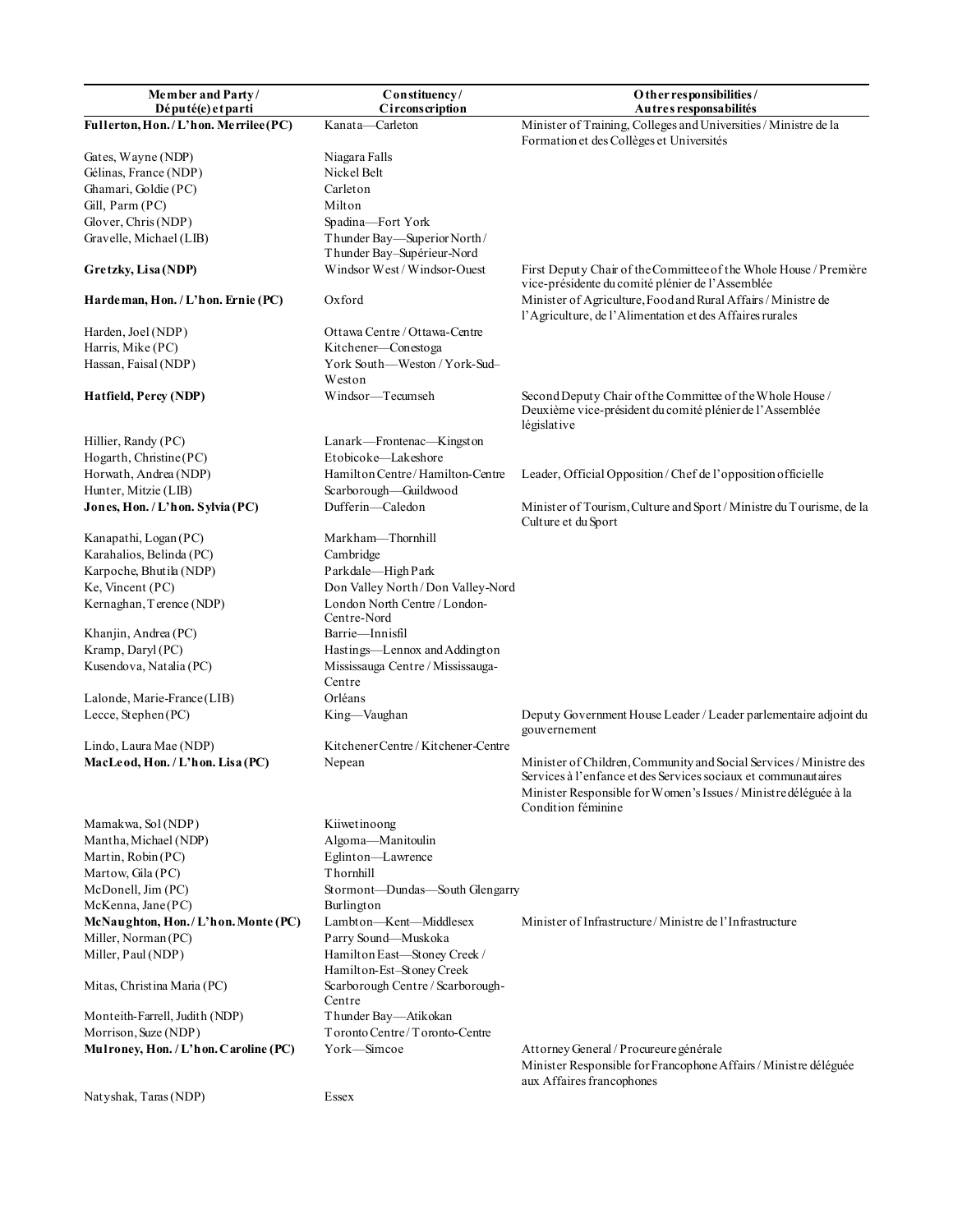| Member and Party/                    | Constituency/                                                          | O ther responsibilities /                                                                                                                                                                   |
|--------------------------------------|------------------------------------------------------------------------|---------------------------------------------------------------------------------------------------------------------------------------------------------------------------------------------|
| Député(e) et parti                   | Circonscription                                                        | Autres responsabilités                                                                                                                                                                      |
| Nicholls, Rick (PC)                  | Chatham-Kent-Leamington                                                | Chair of the Committee of the Whole House / Président du comité<br>plénier de l'Assemblée                                                                                                   |
|                                      |                                                                        | Deputy Speaker/Vice-président                                                                                                                                                               |
| Oosterhoff, Sam (PC)                 | Niagara West / Niagara-Ouest                                           |                                                                                                                                                                                             |
| Pang, Billy (PC)                     | Markham-Unionville                                                     |                                                                                                                                                                                             |
| Park, Lindsey (PC)                   | Durham                                                                 |                                                                                                                                                                                             |
| Parsa, Michael (PC)                  | Aurora-Oak Ridges-Richmond Hill                                        |                                                                                                                                                                                             |
| Pettapiece, Randy (PC)               | Perth-Wellington                                                       |                                                                                                                                                                                             |
| Phillips, Hon. / L'hon. Rod(PC)      | Ajax                                                                   | Minister of the Environment, Conservation and Parks / Ministre de<br>l'Environnement, de la Protection de la nature et des Parcs                                                            |
| Piccini, David (PC)                  | Northumberland—Peterborough South<br>/ Northumberland-Peterborough-Sud |                                                                                                                                                                                             |
| Rakocevic, Tom (NDP)                 | Humber River-Black Creek                                               |                                                                                                                                                                                             |
| Rasheed, Kaleed (PC)                 | Mississauga East-Cooksville/<br>Mississauga-Est-Cooksville             |                                                                                                                                                                                             |
| Rickford, Hon./L'hon.Greg(PC)        | Kenora-Rainy River                                                     | Minister of Energy, Northern Development and Mines / Ministre de<br>l'Énergie, du Développement du Nord et des Mines<br>Minister of Indigenous Affairs / Ministre des Affaires autochtones  |
| Roberts, Jeremy (PC)                 | Ottawa West-Nepean / Ottawa-<br>Ouest-Nepean                           |                                                                                                                                                                                             |
| Romano, Ross (PC)                    | Sault Ste. Marie                                                       |                                                                                                                                                                                             |
| Sabawy, Sheref (PC)                  | Mississauga-Erin Mills                                                 |                                                                                                                                                                                             |
| Sandhu, Amarjot (PC)                 | Brampton West / Brampton-Ouest                                         |                                                                                                                                                                                             |
| Sarkaria, Prabmeet Singh (PC)        | Brampton South/Brampton-Sud                                            |                                                                                                                                                                                             |
| Sattler, Peggy (NDP)                 | London West / London-Ouest                                             |                                                                                                                                                                                             |
| Schreiner, Mike (GRN)                | Guelph                                                                 |                                                                                                                                                                                             |
| Scott, Hon. / L'hon. Laurie (PC)     |                                                                        | Haliburton—Kawartha Lakes—Brock Minister of Labour / Ministre du Travail                                                                                                                    |
| Shaw, Sandy (NDP)                    | Hamilton West-Ancaster-Dundas/                                         |                                                                                                                                                                                             |
|                                      | Hamilton-Ouest-Ancaster-Dundas                                         |                                                                                                                                                                                             |
| Simard, Amanda (PC)                  | Glengarry-Prescott-Russell                                             |                                                                                                                                                                                             |
| Singh, Gurratan (NDP)                | Brampton East / Brampton-Est                                           |                                                                                                                                                                                             |
| Singh, Sara (NDP)                    | Brampton Centre / Brampton-Centre                                      | Deputy Leader, Official Opposition / Chef adjointe de l'opposition<br>officielle                                                                                                            |
| Skelly, Donna (PC)                   | Flamborough-Glanbrook                                                  |                                                                                                                                                                                             |
| Smith, Dave (PC)                     | Peterborough-Kawartha                                                  |                                                                                                                                                                                             |
| Smith, Hon. / L'hon. Todd (PC)       | Bay of Quinte / Baie de Quinte                                         | Minister of Government and Consumer Services / Ministre des<br>Services gouvernementaux et des Services aux consommateurs<br>Government House Leader / Leader parlementaire du gouvernement |
| Stevens, Jennifer (Jennie) (NDP)     | St. Catharines                                                         |                                                                                                                                                                                             |
| Stiles, Marit (NDP)                  | Davenport                                                              |                                                                                                                                                                                             |
| Surma, Kinga (PC)                    | Etobicoke Centre/Etobicoke-Centre                                      |                                                                                                                                                                                             |
| Tabuns, Peter (NDP)                  | Toronto—Dan forth                                                      |                                                                                                                                                                                             |
| Tangri, Nina (PC)                    | Mississauga-Streetsville                                               |                                                                                                                                                                                             |
| Taylor, Monique (NDP)                | Hamilton Mountain                                                      |                                                                                                                                                                                             |
| Thanigasalam, Vijay (PC)             | Scarborough-Rouge Park                                                 |                                                                                                                                                                                             |
| Thompson, Hon./L'hon. Lisa M. (PC)   | Huron-Bruce                                                            | Minister of Education / Ministre de l'Éducation                                                                                                                                             |
| Tibollo, Hon./L'hon. Michael A. (PC) | Vaughan-Woodbridge                                                     | Minister of Community Safety and Correctional Services / Ministre<br>de la Sécurité communautaire et des Services correctionnels                                                            |
| Triantafilopoulos, Effie J. (PC)     | Oakville North-Burlington/<br>Oakville-Nord-Burlington                 |                                                                                                                                                                                             |
| Vanthof, John (NDP)                  | Timiskaming-Cochrane                                                   | Deputy Leader, Official Opposition/Chef adjoint de l'opposition<br>officielle                                                                                                               |
| Wai, Daisy (PC)                      | Richmond Hill                                                          |                                                                                                                                                                                             |
| Walker, Bill (PC)                    | Bruce-Grey-Owen Sound                                                  |                                                                                                                                                                                             |
| West, Jamie (NDP)                    | Sudbury                                                                |                                                                                                                                                                                             |
| Wilson, Hon. / L'hon. Jim (PC)       | Simcoe-Grey                                                            | Minister of Economic Development, Job Creation and Trade /                                                                                                                                  |
|                                      |                                                                        | Ministre du Développement économique, de la Création d'emplois et<br>du Commerce                                                                                                            |
| Wynne, Kathleen O. (LIB)             | Don Valley West / Don Valley-Ouest                                     |                                                                                                                                                                                             |
| Yakabuski, Hon. / L'hon. John (PC)   | Renfrew-Nipissing-Pembroke                                             | Minister of Transportation/Ministre des Transports                                                                                                                                          |
| Yarde, Kevin (NDP)                   | Brampton North / Brampton-Nord                                         |                                                                                                                                                                                             |
| Yurek, Hon. / L'hon. Jeff(PC)        | Elgin-Middlesex-London                                                 | Minister of Natural Resources and Forestry / Ministre des Richesses<br>naturelles et des Forêts                                                                                             |